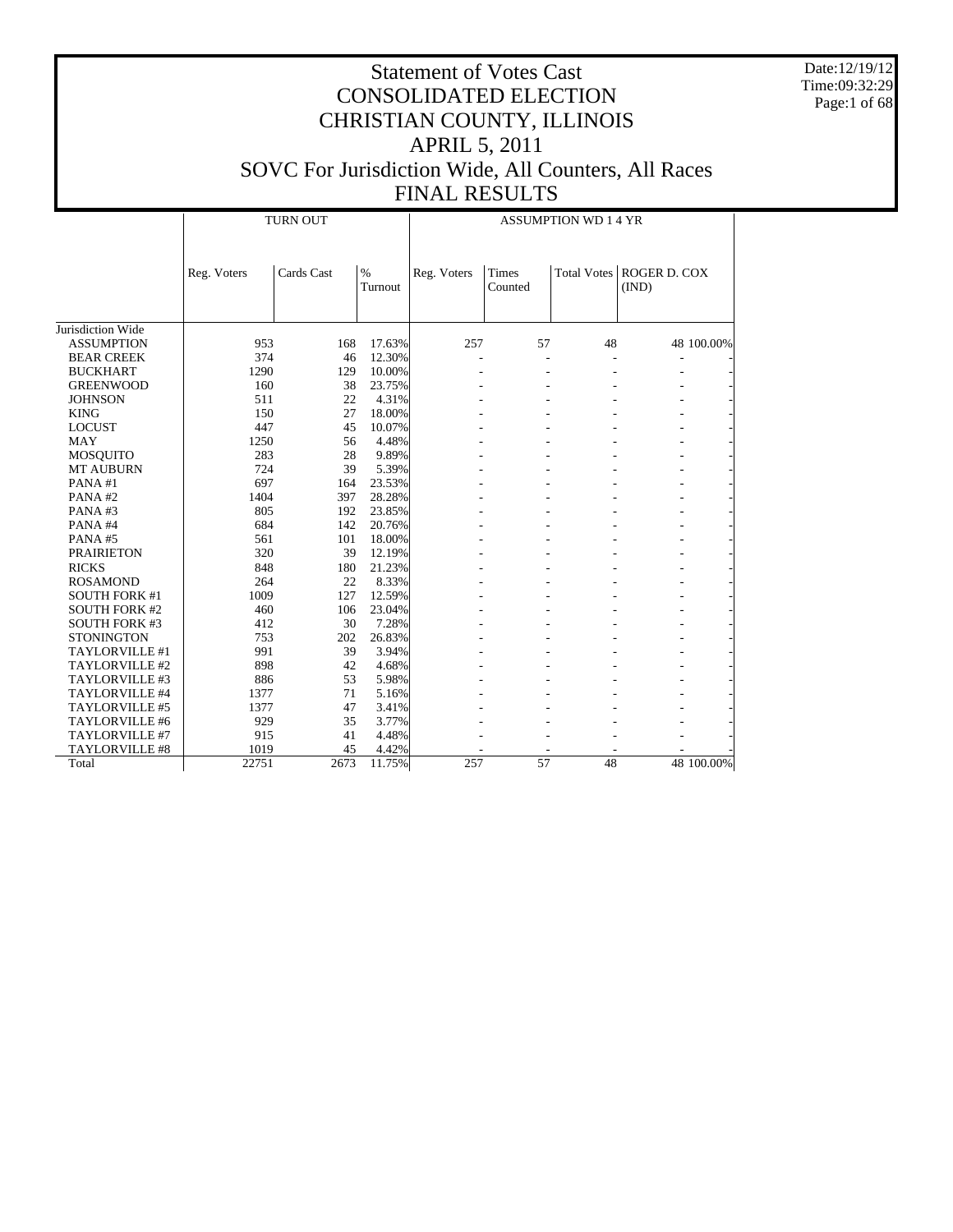Date:12/19/12 Time:09:32:29 Page:2 of 68

|                      |             |                  | <b>ASSUMPTION WD 1 2 YR</b> |                                        |             | <b>ASSUMPTION WD 2</b> |    |                                            |  |  |
|----------------------|-------------|------------------|-----------------------------|----------------------------------------|-------------|------------------------|----|--------------------------------------------|--|--|
|                      | Reg. Voters | Times<br>Counted |                             | Total Votes   CARL L. PUCKETT<br>(IND) | Reg. Voters | Times<br>Counted       |    | Total Votes   BARBARA A.<br>COUGHLIN (IND) |  |  |
| Jurisdiction Wide    |             |                  |                             |                                        |             |                        |    |                                            |  |  |
|                      |             |                  |                             |                                        |             |                        |    |                                            |  |  |
| <b>ASSUMPTION</b>    | 257         | 57               | 50                          | 50 100.00%                             | 284         | 49                     | 46 | 46 100.00%                                 |  |  |
| <b>BEAR CREEK</b>    |             | ٠                |                             |                                        |             |                        |    |                                            |  |  |
| <b>BUCKHART</b>      |             |                  |                             |                                        |             |                        |    |                                            |  |  |
| <b>GREENWOOD</b>     |             |                  |                             |                                        |             |                        |    |                                            |  |  |
| <b>JOHNSON</b>       |             |                  |                             |                                        |             |                        |    |                                            |  |  |
| <b>KING</b>          |             |                  |                             |                                        |             |                        |    |                                            |  |  |
| <b>LOCUST</b>        |             |                  |                             |                                        |             |                        |    |                                            |  |  |
| <b>MAY</b>           |             |                  |                             |                                        |             |                        |    |                                            |  |  |
| <b>MOSQUITO</b>      |             |                  |                             |                                        |             |                        |    |                                            |  |  |
| <b>MT AUBURN</b>     |             |                  |                             |                                        |             |                        |    |                                            |  |  |
| PANA#1               |             |                  |                             |                                        |             |                        |    |                                            |  |  |
| PANA#2               |             |                  |                             |                                        |             |                        |    |                                            |  |  |
| PANA#3               |             |                  |                             |                                        |             |                        |    |                                            |  |  |
| PANA#4               |             |                  |                             |                                        |             |                        |    |                                            |  |  |
| PANA#5               |             |                  |                             |                                        |             |                        |    |                                            |  |  |
| <b>PRAIRIETON</b>    |             |                  |                             |                                        |             |                        |    |                                            |  |  |
| <b>RICKS</b>         |             |                  |                             |                                        |             |                        |    |                                            |  |  |
| <b>ROSAMOND</b>      |             |                  |                             |                                        |             |                        |    |                                            |  |  |
| <b>SOUTH FORK #1</b> |             |                  |                             |                                        |             |                        |    |                                            |  |  |
| <b>SOUTH FORK #2</b> |             |                  |                             |                                        |             |                        |    |                                            |  |  |
| SOUTH FORK #3        |             |                  |                             |                                        |             |                        |    |                                            |  |  |
| <b>STONINGTON</b>    |             |                  |                             |                                        |             |                        |    |                                            |  |  |
| TAYLORVILLE #1       |             |                  |                             |                                        |             |                        |    |                                            |  |  |
| TAYLORVILLE #2       |             |                  |                             |                                        |             |                        |    |                                            |  |  |
| TAYLORVILLE #3       |             |                  |                             |                                        |             |                        |    |                                            |  |  |
| TAYLORVILLE #4       |             |                  |                             |                                        |             |                        |    |                                            |  |  |
| TAYLORVILLE #5       |             |                  |                             |                                        |             |                        |    |                                            |  |  |
| TAYLORVILLE #6       |             |                  |                             |                                        |             |                        |    |                                            |  |  |
| TAYLORVILLE #7       |             |                  |                             |                                        |             |                        |    |                                            |  |  |
| TAYLORVILLE #8       |             |                  |                             |                                        |             |                        |    |                                            |  |  |
| Total                | 257         | 57               | 50                          | 50 100.00%                             | 284         | 49                     | 46 | 46 100.00%                                 |  |  |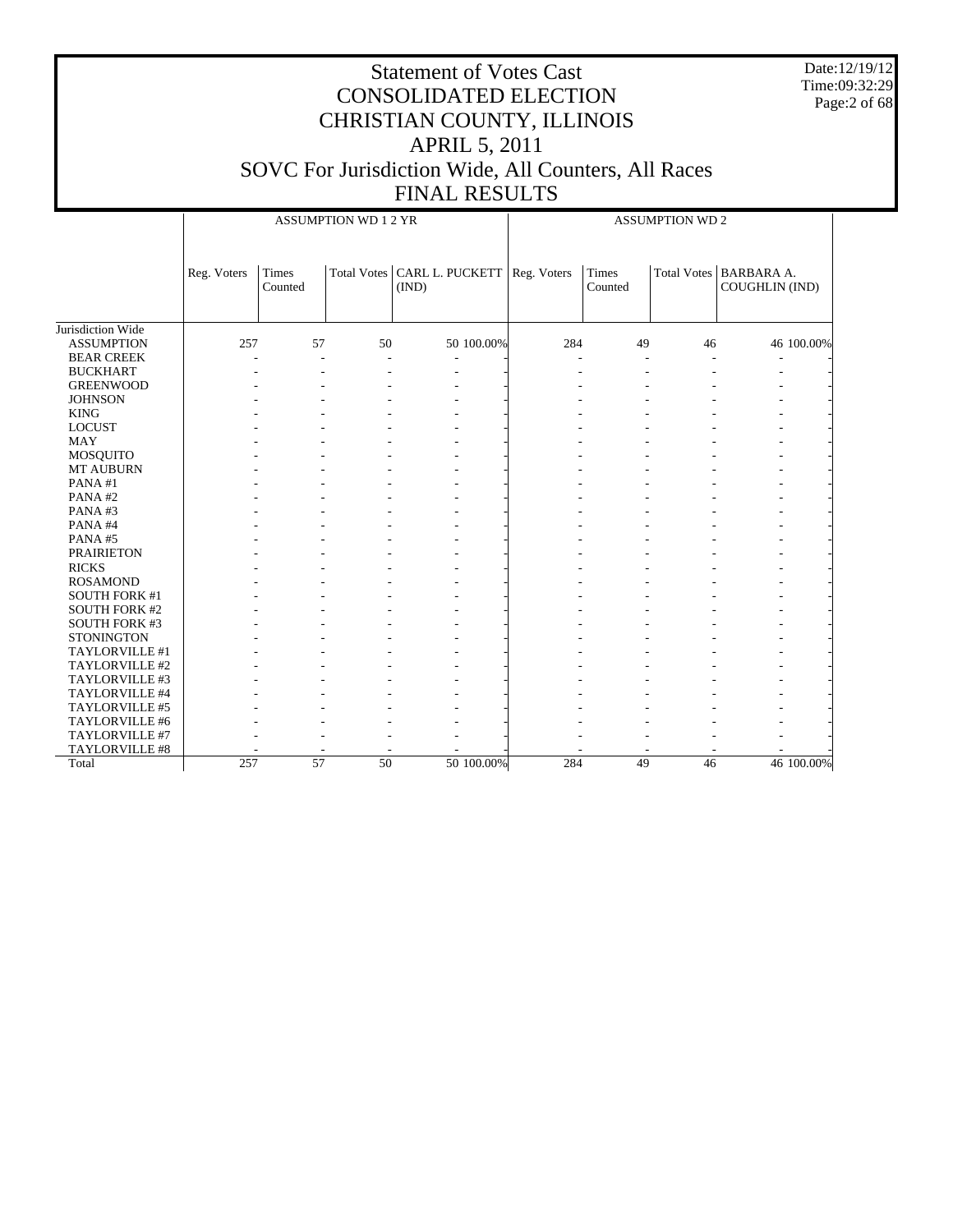Date:12/19/12 Time:09:32:29 Page:3 of 68

# Statement of Votes Cast CONSOLIDATED ELECTION CHRISTIAN COUNTY, ILLINOIS APRIL 5, 2011 SOVC For Jurisdiction Wide, All Counters, All Races FINAL RESULTS

Τ

|                      | Reg. Voters | <b>Times</b><br>Counted |    | Total Votes   BETTY PARK<br>(IND) |            |
|----------------------|-------------|-------------------------|----|-----------------------------------|------------|
| Jurisdiction Wide    |             |                         |    |                                   |            |
| <b>ASSUMPTION</b>    | 270         | 46                      | 38 |                                   | 38 100.00% |
| <b>BEAR CREEK</b>    |             |                         |    |                                   |            |
| <b>BUCKHART</b>      |             |                         |    |                                   |            |
| <b>GREENWOOD</b>     |             |                         |    |                                   |            |
| <b>JOHNSON</b>       |             |                         |    |                                   |            |
| <b>KING</b>          |             |                         |    |                                   |            |
| <b>LOCUST</b>        |             |                         |    |                                   |            |
| MAY                  |             |                         |    |                                   |            |
| <b>MOSQUITO</b>      |             |                         |    |                                   |            |
| <b>MT AUBURN</b>     |             |                         |    |                                   |            |
| PANA#1               |             |                         |    |                                   |            |
| PANA#2               |             |                         |    |                                   |            |
| PANA#3               |             |                         |    |                                   |            |
| PANA#4               |             |                         |    |                                   |            |
| PANA#5               |             |                         |    |                                   |            |
| <b>PRAIRIETON</b>    |             |                         |    |                                   |            |
| <b>RICKS</b>         |             |                         |    |                                   |            |
| <b>ROSAMOND</b>      |             |                         |    |                                   |            |
| <b>SOUTH FORK #1</b> |             |                         |    |                                   |            |
| <b>SOUTH FORK #2</b> |             |                         |    |                                   |            |
| <b>SOUTH FORK #3</b> |             |                         |    |                                   |            |
| <b>STONINGTON</b>    |             |                         |    |                                   |            |
| TAYLORVILLE #1       |             |                         |    |                                   |            |
| TAYLORVILLE #2       |             |                         |    |                                   |            |
| TAYLORVILLE #3       |             |                         |    |                                   |            |
| TAYLORVILLE #4       |             |                         |    |                                   |            |
| TAYLORVILLE #5       |             |                         |    |                                   |            |
| TAYLORVILLE #6       |             |                         |    |                                   |            |
| TAYLORVILLE #7       |             |                         |    |                                   |            |
| TAYLORVILLE #8       |             |                         |    |                                   |            |
| Total                | 270         | 46                      | 38 |                                   | 38 100.00% |

 $\overline{\phantom{a}}$ 

ASSUMPTION WD 3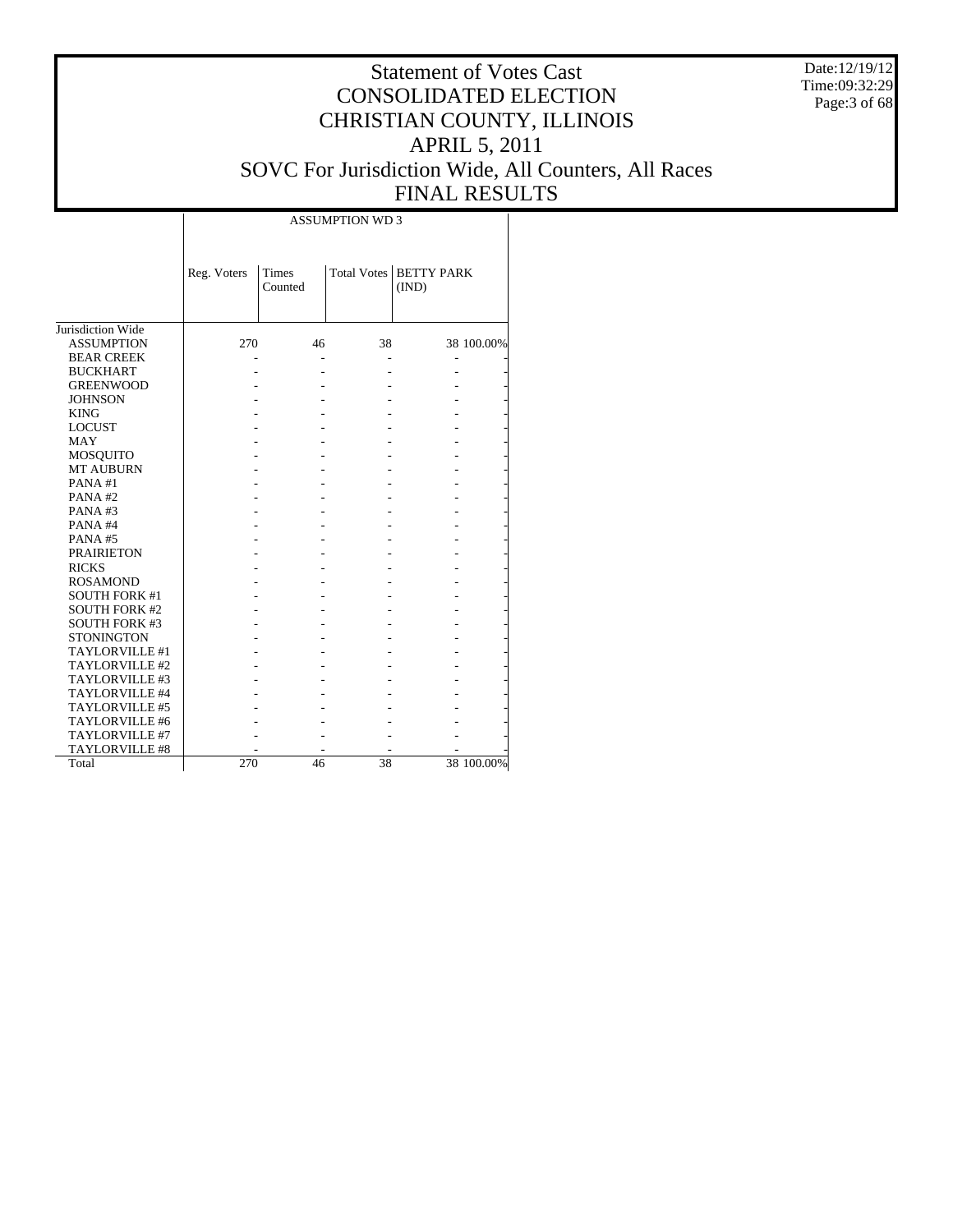Date:12/19/12 Time:09:32:29 Page:4 of 68

# Statement of Votes Cast CONSOLIDATED ELECTION CHRISTIAN COUNTY, ILLINOIS APRIL 5, 2011 SOVC For Jurisdiction Wide, All Counters, All Races FINAL RESULTS

|                      | Reg. Voters | Times<br>Counted | <b>Total Votes</b> | <b>BILL WRIGHT</b> |            | RAYMOND HOCQ |        |
|----------------------|-------------|------------------|--------------------|--------------------|------------|--------------|--------|
| Jurisdiction Wide    |             |                  |                    |                    |            |              |        |
| <b>ASSUMPTION</b>    |             |                  |                    |                    |            |              |        |
| <b>BEAR CREEK</b>    |             |                  |                    |                    |            |              |        |
| <b>BUCKHART</b>      |             |                  |                    |                    |            |              |        |
| <b>GREENWOOD</b>     |             |                  |                    |                    |            |              |        |
| <b>JOHNSON</b>       |             |                  |                    |                    |            |              |        |
| <b>KING</b>          |             |                  |                    |                    |            |              |        |
| <b>LOCUST</b>        |             |                  |                    |                    |            |              |        |
| <b>MAY</b>           |             |                  |                    |                    |            |              |        |
| <b>MOSQUITO</b>      |             |                  |                    |                    |            |              |        |
| <b>MT AUBURN</b>     |             |                  |                    |                    |            |              |        |
| PANA#1               | 665         | 162              | 159                | 75                 | 47.17%     | 84           | 52.83% |
| PANA#2               | 299         | 96               | 95                 | 41                 | 43.16%     | 54           | 56.84% |
| PANA#3               |             |                  |                    |                    |            |              |        |
| PANA#4               |             |                  |                    |                    |            |              |        |
| PANA#5               |             |                  |                    |                    |            |              |        |
| <b>PRAIRIETON</b>    |             |                  |                    |                    |            |              |        |
| <b>RICKS</b>         |             |                  |                    |                    |            |              |        |
| <b>ROSAMOND</b>      |             |                  |                    |                    |            |              |        |
| <b>SOUTH FORK #1</b> |             |                  |                    |                    |            |              |        |
| <b>SOUTH FORK #2</b> |             |                  |                    |                    |            |              |        |
| <b>SOUTH FORK #3</b> |             |                  |                    |                    |            |              |        |
| <b>STONINGTON</b>    |             |                  |                    |                    |            |              |        |
| TAYLORVILLE #1       |             |                  |                    |                    |            |              |        |
| TAYLORVILLE #2       |             |                  |                    |                    |            |              |        |
| TAYLORVILLE #3       |             |                  |                    |                    |            |              |        |
| TAYLORVILLE #4       |             |                  |                    |                    |            |              |        |
| TAYLORVILLE #5       |             |                  |                    |                    |            |              |        |
| TAYLORVILLE #6       |             |                  |                    |                    |            |              |        |
| TAYLORVILLE #7       |             |                  |                    |                    |            |              |        |
| TAYLORVILLE #8       |             |                  |                    |                    |            |              |        |
| Total                | 964         | 258              | 254                |                    | 116 45.67% | 138          | 54.33% |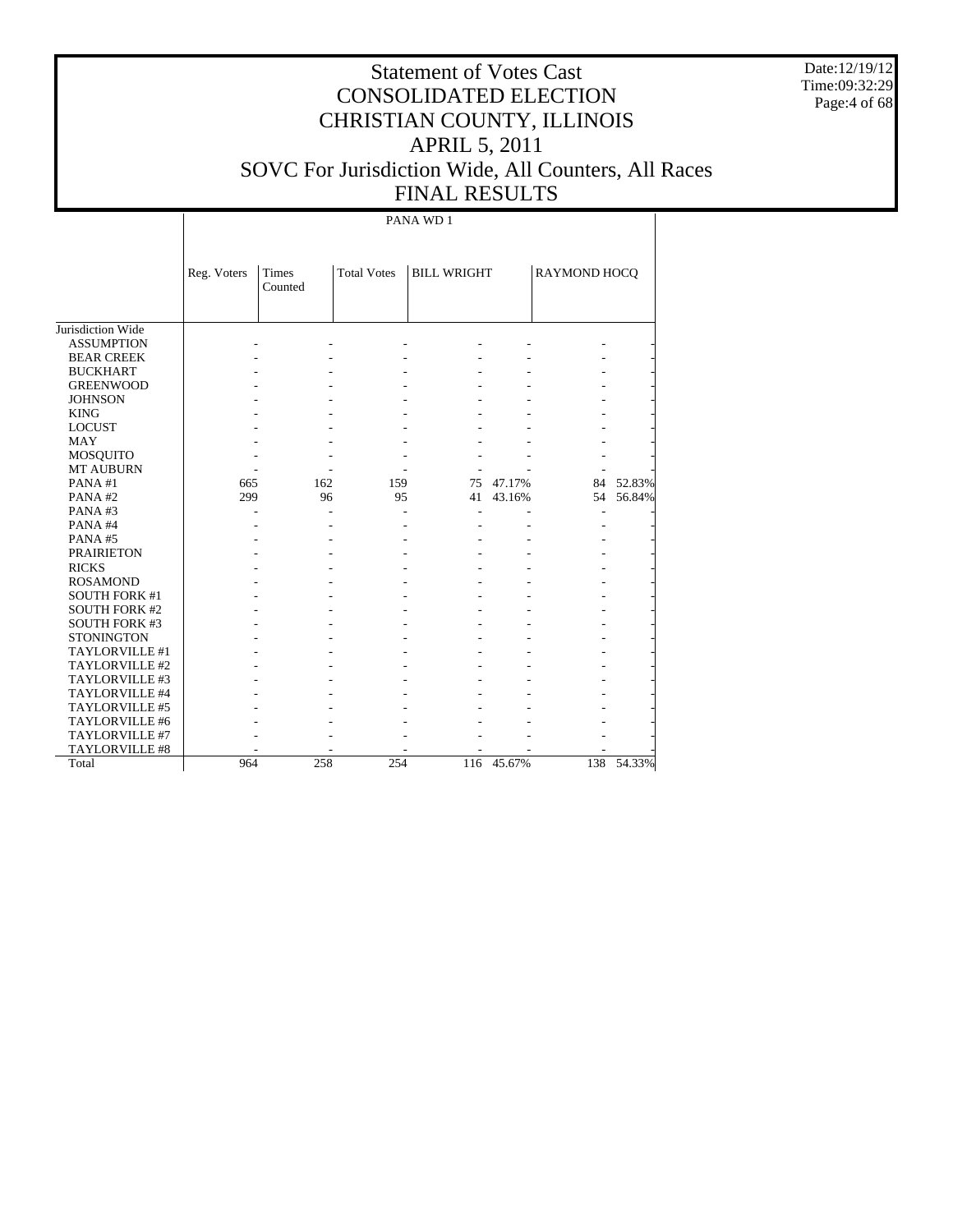Date:12/19/12 Time:09:32:29 Page:5 of 68

# Statement of Votes Cast CONSOLIDATED ELECTION CHRISTIAN COUNTY, ILLINOIS APRIL 5, 2011 SOVC For Jurisdiction Wide, All Counters, All Races FINAL RESULTS

|                      | Reg. Voters | <b>Times</b> | <b>Total Votes</b> | <b>LARRY DOOLIN</b> |        | <b>BILL PIERCE</b> |        | <b>TRACY</b>        |        |
|----------------------|-------------|--------------|--------------------|---------------------|--------|--------------------|--------|---------------------|--------|
|                      |             | Counted      |                    |                     |        |                    |        | <b>BRAYE-STRAWN</b> |        |
|                      |             |              |                    |                     |        |                    |        |                     |        |
|                      |             |              |                    |                     |        |                    |        |                     |        |
| Jurisdiction Wide    |             |              |                    |                     |        |                    |        |                     |        |
| <b>ASSUMPTION</b>    |             |              |                    |                     |        |                    |        |                     |        |
| <b>BEAR CREEK</b>    |             |              |                    |                     |        |                    |        |                     |        |
| <b>BUCKHART</b>      |             |              |                    |                     |        |                    |        |                     |        |
| <b>GREENWOOD</b>     |             |              |                    |                     |        |                    |        |                     |        |
| <b>JOHNSON</b>       |             |              |                    |                     |        |                    |        |                     |        |
| <b>KING</b>          |             |              |                    |                     |        |                    |        |                     |        |
| <b>LOCUST</b>        |             |              |                    |                     |        |                    |        |                     |        |
| <b>MAY</b>           |             |              |                    |                     |        |                    |        |                     |        |
| <b>MOSQUITO</b>      |             |              |                    |                     |        |                    |        |                     |        |
| MT AUBURN            |             |              |                    |                     |        |                    |        |                     |        |
| PANA#1               |             |              |                    |                     |        |                    |        |                     |        |
| PANA#2               | 821         | 266          | 260                | 29                  | 11.15% | 122                | 46.92% | 109                 | 41.92% |
| PANA#3               |             |              |                    |                     |        |                    |        |                     |        |
| PANA#4               |             |              |                    |                     |        |                    |        |                     |        |
| PANA#5               |             |              |                    |                     |        |                    |        |                     |        |
| <b>PRAIRIETON</b>    |             |              |                    |                     |        |                    |        |                     |        |
| <b>RICKS</b>         |             |              |                    |                     |        |                    |        |                     |        |
| <b>ROSAMOND</b>      |             |              |                    |                     |        |                    |        |                     |        |
| <b>SOUTH FORK #1</b> |             |              |                    |                     |        |                    |        |                     |        |
| <b>SOUTH FORK #2</b> |             |              |                    |                     |        |                    |        |                     |        |
| <b>SOUTH FORK #3</b> |             |              |                    |                     |        |                    |        |                     |        |
| <b>STONINGTON</b>    |             |              |                    |                     |        |                    |        |                     |        |
| TAYLORVILLE #1       |             |              |                    |                     |        |                    |        |                     |        |
| TAYLORVILLE #2       |             |              |                    |                     |        |                    |        |                     |        |
| TAYLORVILLE #3       |             |              |                    |                     |        |                    |        |                     |        |
| TAYLORVILLE #4       |             |              |                    |                     |        |                    |        |                     |        |
| TAYLORVILLE #5       |             |              |                    |                     |        |                    |        |                     |        |
| TAYLORVILLE #6       |             |              |                    |                     |        |                    |        |                     |        |
| TAYLORVILLE #7       |             |              |                    |                     |        |                    |        |                     |        |
| TAYLORVILLE #8       |             |              |                    |                     |        |                    |        |                     |        |
| Total                | 821         | 266          | 260                | 29                  | 11.15% | 122                | 46.92% | 109                 | 41.92% |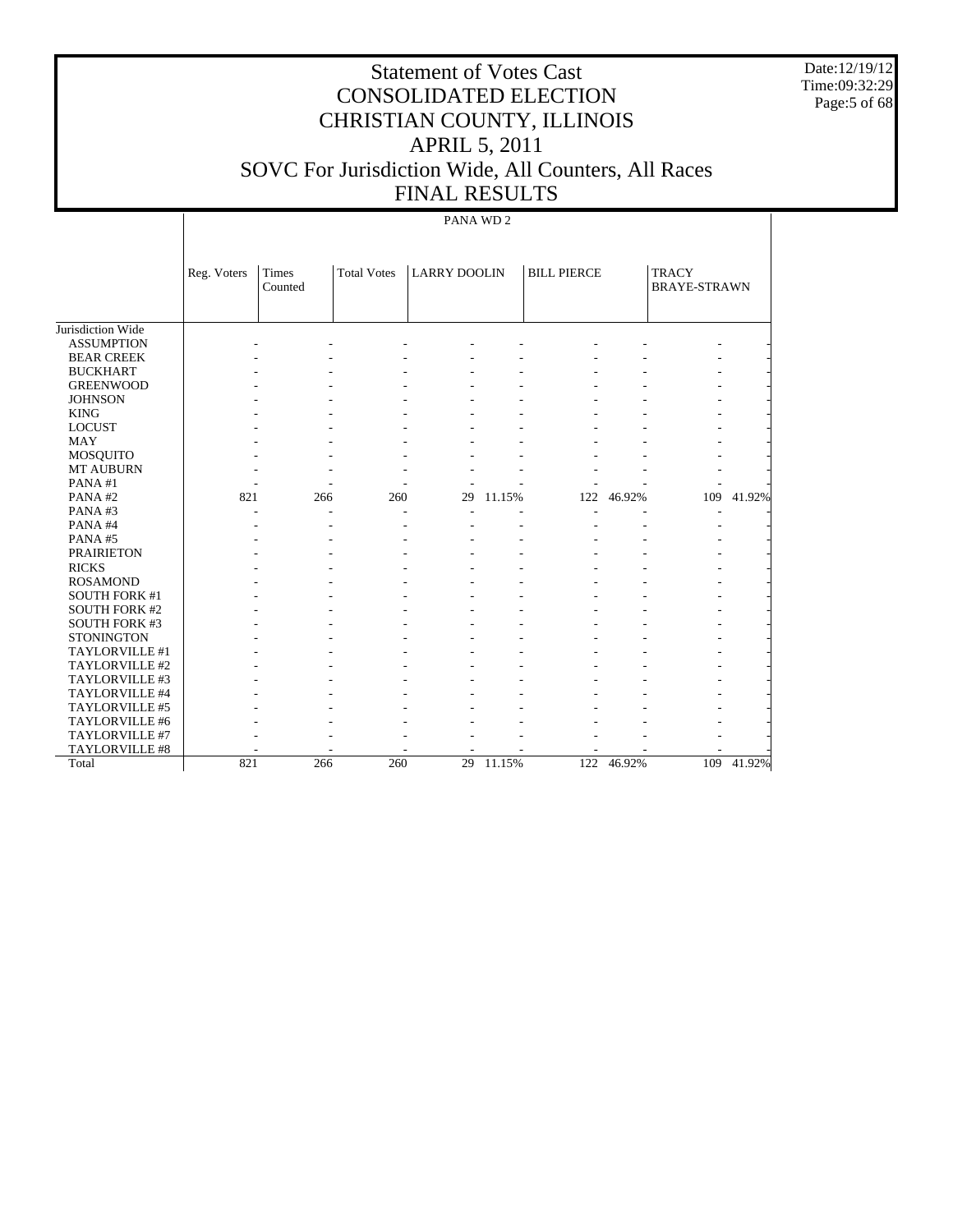Date:12/19/12 Time:09:32:29 Page:6 of 68

# Statement of Votes Cast CONSOLIDATED ELECTION CHRISTIAN COUNTY, ILLINOIS APRIL 5, 2011 SOVC For Jurisdiction Wide, All Counters, All Races FINAL RESULTS

|                      | Reg. Voters | <b>Times</b> | <b>Total Votes</b> | <b>ROGER E. LEBON</b> |             |
|----------------------|-------------|--------------|--------------------|-----------------------|-------------|
|                      |             | Counted      |                    |                       |             |
|                      |             |              |                    |                       |             |
|                      |             |              |                    |                       |             |
| Jurisdiction Wide    |             |              |                    |                       |             |
| <b>ASSUMPTION</b>    |             |              |                    |                       |             |
| <b>BEAR CREEK</b>    |             |              |                    |                       |             |
| <b>BUCKHART</b>      |             |              |                    |                       |             |
| <b>GREENWOOD</b>     |             |              |                    |                       |             |
| <b>JOHNSON</b>       |             |              |                    |                       |             |
| <b>KING</b>          |             |              |                    |                       |             |
| <b>LOCUST</b>        |             |              |                    |                       |             |
| MAY                  |             |              |                    |                       |             |
| <b>MOSQUITO</b>      |             |              |                    |                       |             |
| <b>MT AUBURN</b>     |             |              |                    |                       |             |
| PANA#1               |             |              |                    |                       |             |
| PANA#2               |             |              |                    |                       |             |
| PANA#3               | 738         | 183          | 134                |                       | 134 100.00% |
| PANA#4               | 124         | 23           | 20                 |                       | 20 100.00%  |
| PANA#5               |             |              |                    |                       |             |
| <b>PRAIRIETON</b>    |             |              |                    |                       |             |
| <b>RICKS</b>         |             |              |                    |                       |             |
| <b>ROSAMOND</b>      |             |              |                    |                       |             |
| <b>SOUTH FORK #1</b> |             |              |                    |                       |             |
| <b>SOUTH FORK #2</b> |             |              |                    |                       |             |
| <b>SOUTH FORK #3</b> |             |              |                    |                       |             |
| <b>STONINGTON</b>    |             |              |                    |                       |             |
| TAYLORVILLE #1       |             |              |                    |                       |             |
| TAYLORVILLE #2       |             |              |                    |                       |             |
| TAYLORVILLE #3       |             |              |                    |                       |             |
| TAYLORVILLE #4       |             |              |                    |                       |             |
| TAYLORVILLE #5       |             |              |                    |                       |             |
| TAYLORVILLE #6       |             |              |                    |                       |             |
| TAYLORVILLE #7       |             |              |                    |                       |             |
| TAYLORVILLE #8       |             |              |                    |                       |             |
| Total                | 862         | 206          | 154                |                       | 154 100.00% |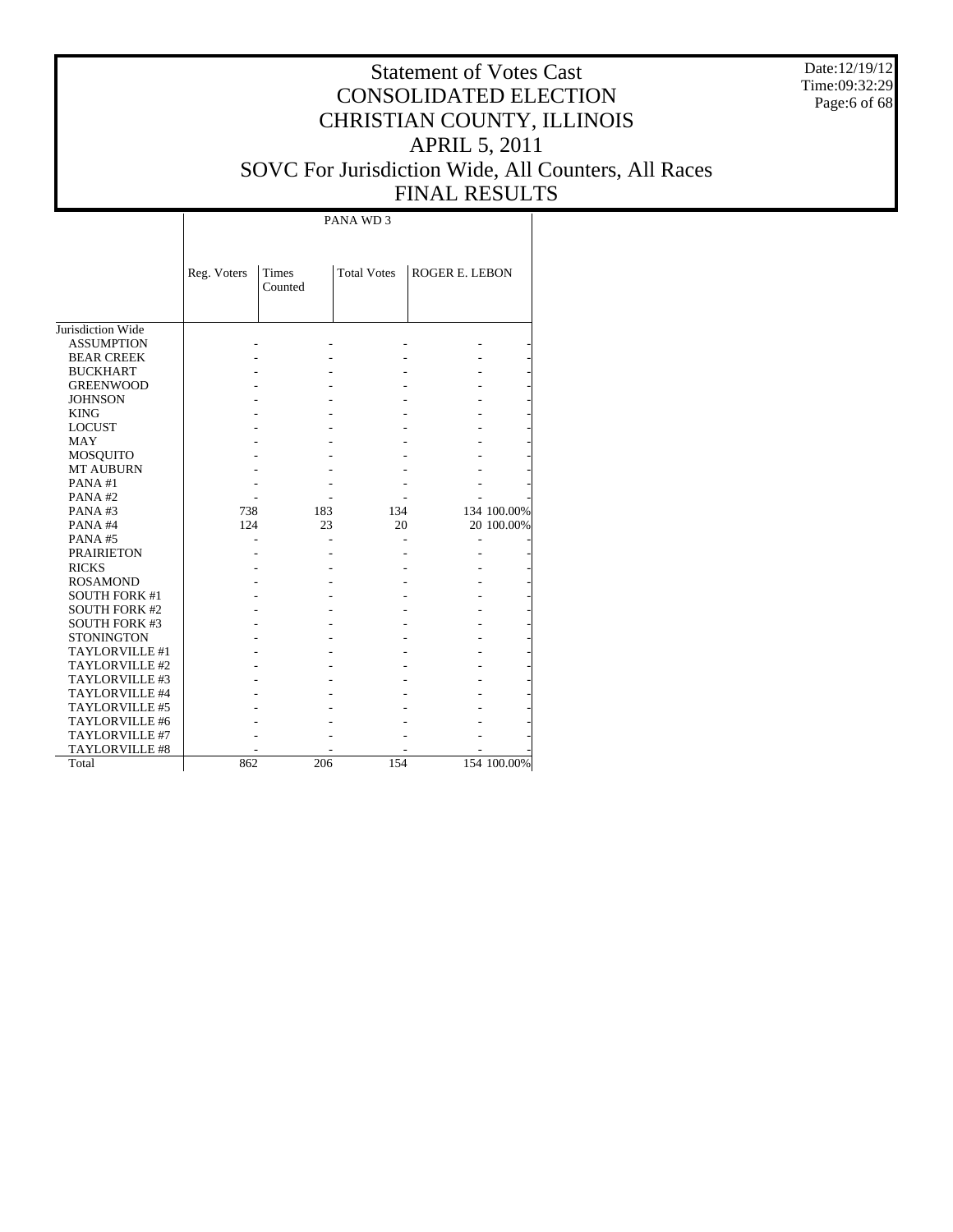Date:12/19/12 Time:09:32:29 Page:7 of 68

# Statement of Votes Cast CONSOLIDATED ELECTION CHRISTIAN COUNTY, ILLINOIS APRIL 5, 2011 SOVC For Jurisdiction Wide, All Counters, All Races FINAL RESULTS

|                      | Reg. Voters | Times<br>Counted | <b>Total Votes</b> | <b>WILLIAM BLAND</b> |        | PHILIP D.<br><b>WADDINGTON</b> |           |
|----------------------|-------------|------------------|--------------------|----------------------|--------|--------------------------------|-----------|
|                      |             |                  |                    |                      |        |                                |           |
| Jurisdiction Wide    |             |                  |                    |                      |        |                                |           |
| <b>ASSUMPTION</b>    |             |                  |                    |                      |        |                                |           |
| <b>BEAR CREEK</b>    |             |                  |                    |                      |        |                                |           |
| <b>BUCKHART</b>      |             |                  |                    |                      |        |                                |           |
| <b>GREENWOOD</b>     |             |                  |                    |                      |        |                                |           |
| <b>JOHNSON</b>       |             |                  |                    |                      |        |                                |           |
| <b>KING</b>          |             |                  |                    |                      |        |                                |           |
| <b>LOCUST</b>        |             |                  |                    |                      |        |                                |           |
| <b>MAY</b>           |             |                  |                    |                      |        |                                |           |
| MOSQUITO             |             |                  |                    |                      |        |                                |           |
| <b>MT AUBURN</b>     |             |                  |                    |                      |        |                                |           |
| PANA#1               |             |                  |                    |                      |        |                                |           |
| PANA#2               |             |                  |                    |                      |        |                                |           |
| PANA#3               |             |                  |                    |                      |        |                                |           |
| PANA#4               | 383         | 97               | 97                 | 56                   | 57.73% | 41                             | 42.27%    |
| PANA#5               | 433         | 85               | 81                 | 67                   | 82.72% | 14                             | 17.28%    |
| <b>PRAIRIETON</b>    |             |                  |                    |                      |        |                                |           |
| <b>RICKS</b>         |             |                  |                    |                      |        |                                |           |
| <b>ROSAMOND</b>      |             |                  |                    |                      |        |                                |           |
| <b>SOUTH FORK #1</b> |             |                  |                    |                      |        |                                |           |
| <b>SOUTH FORK #2</b> |             |                  |                    |                      |        |                                |           |
| <b>SOUTH FORK #3</b> |             |                  |                    |                      |        |                                |           |
| <b>STONINGTON</b>    |             |                  |                    |                      |        |                                |           |
| TAYLORVILLE #1       |             |                  |                    |                      |        |                                |           |
| TAYLORVILLE #2       |             |                  |                    |                      |        |                                |           |
| TAYLORVILLE #3       |             |                  |                    |                      |        |                                |           |
| TAYLORVILLE #4       |             |                  |                    |                      |        |                                |           |
| TAYLORVILLE #5       |             |                  |                    |                      |        |                                |           |
| TAYLORVILLE #6       |             |                  |                    |                      |        |                                |           |
| TAYLORVILLE #7       |             |                  |                    |                      |        |                                |           |
| TAYLORVILLE #8       |             |                  |                    |                      |        |                                |           |
| Total                | 816         | 182              | 178                | 123                  | 69.10% | 55                             | $30.90\%$ |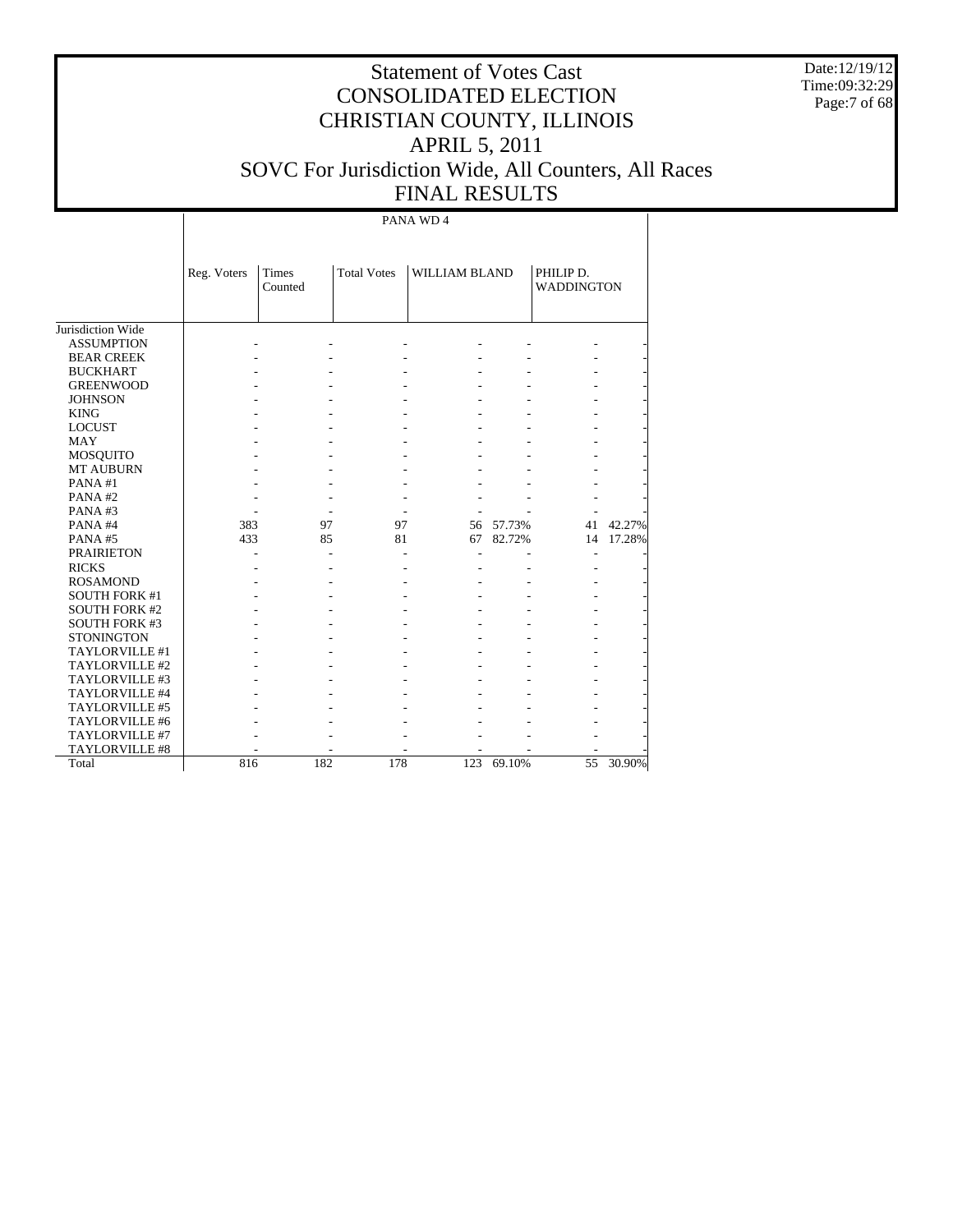Date:12/19/12 Time:09:32:29 Page:8 of 68

|                      |             | TAYLORVILLE WD 1 |                                |                                          |            |             | TAYLORVILLE WD 2 |                    |                                |            |  |
|----------------------|-------------|------------------|--------------------------------|------------------------------------------|------------|-------------|------------------|--------------------|--------------------------------|------------|--|
|                      | Reg. Voters | Times<br>Counted |                                | Total Votes   RAYMOND E.<br>KOONCE (IND) |            | Reg. Voters | Times<br>Counted | <b>Total Votes</b> | <b>MARTIN J. VOTA</b><br>(IND) |            |  |
| Jurisdiction Wide    |             |                  |                                |                                          |            |             |                  |                    |                                |            |  |
| <b>ASSUMPTION</b>    |             |                  |                                |                                          |            |             |                  |                    |                                |            |  |
| <b>BEAR CREEK</b>    |             |                  |                                |                                          |            |             |                  |                    |                                |            |  |
| <b>BUCKHART</b>      |             |                  |                                |                                          |            |             |                  |                    |                                |            |  |
| <b>GREENWOOD</b>     |             |                  |                                |                                          |            |             |                  |                    |                                |            |  |
| <b>JOHNSON</b>       |             |                  |                                |                                          |            |             |                  |                    |                                |            |  |
| <b>KING</b>          |             |                  |                                |                                          |            |             |                  |                    |                                |            |  |
| <b>LOCUST</b>        |             |                  |                                |                                          |            |             |                  |                    |                                |            |  |
| <b>MAY</b>           |             | $\overline{c}$   | $\overline{0}$<br>$\mathbf{1}$ | $\overline{0}$                           |            |             |                  |                    |                                |            |  |
|                      |             |                  |                                |                                          |            |             |                  |                    |                                |            |  |
| MOSQUITO             |             |                  |                                |                                          |            |             |                  |                    |                                |            |  |
| <b>MT AUBURN</b>     |             |                  |                                |                                          |            |             |                  |                    |                                |            |  |
| PANA#1               |             |                  |                                |                                          |            |             |                  |                    |                                |            |  |
| PANA#2               |             |                  |                                |                                          |            |             |                  |                    |                                |            |  |
| PANA#3               |             |                  |                                |                                          |            |             |                  |                    |                                |            |  |
| PANA#4               |             |                  |                                |                                          |            |             |                  |                    |                                |            |  |
| PANA#5               |             |                  |                                |                                          |            |             |                  |                    |                                |            |  |
| <b>PRAIRIETON</b>    |             |                  |                                |                                          |            |             |                  |                    |                                |            |  |
| <b>RICKS</b>         |             |                  |                                |                                          |            |             |                  |                    |                                |            |  |
| <b>ROSAMOND</b>      |             |                  |                                |                                          |            |             |                  |                    |                                |            |  |
| <b>SOUTH FORK #1</b> |             |                  |                                |                                          |            |             |                  |                    |                                |            |  |
| <b>SOUTH FORK #2</b> |             |                  |                                |                                          |            |             |                  |                    |                                |            |  |
| <b>SOUTH FORK #3</b> |             |                  |                                |                                          |            |             |                  |                    |                                |            |  |
| <b>STONINGTON</b>    |             |                  |                                |                                          |            |             |                  |                    |                                |            |  |
| TAYLORVILLE #1       | 952         |                  | 38<br>31                       |                                          | 31 100.00% |             |                  |                    |                                |            |  |
| TAYLORVILLE #2       | 877         |                  | 42<br>31                       |                                          | 31 100.00% |             |                  |                    |                                |            |  |
| TAYLORVILLE #3       |             |                  | ÷                              |                                          |            | 877         | 51               | 38                 |                                | 38 100.00% |  |
| TAYLORVILLE #4       |             |                  |                                |                                          |            | 855         | 54               | 47                 |                                | 47 100.00% |  |
| TAYLORVILLE #5       |             |                  |                                |                                          |            |             |                  |                    |                                |            |  |
| TAYLORVILLE #6       |             |                  |                                |                                          |            |             |                  |                    |                                |            |  |
| TAYLORVILLE #7       |             |                  |                                |                                          |            |             |                  |                    |                                |            |  |
| TAYLORVILLE #8       |             |                  |                                |                                          |            |             |                  |                    |                                |            |  |
| Total                | 1831        |                  | 81<br>$\overline{62}$          |                                          | 62 100.00% | 1732        | 105              | 85                 |                                | 85 100.00% |  |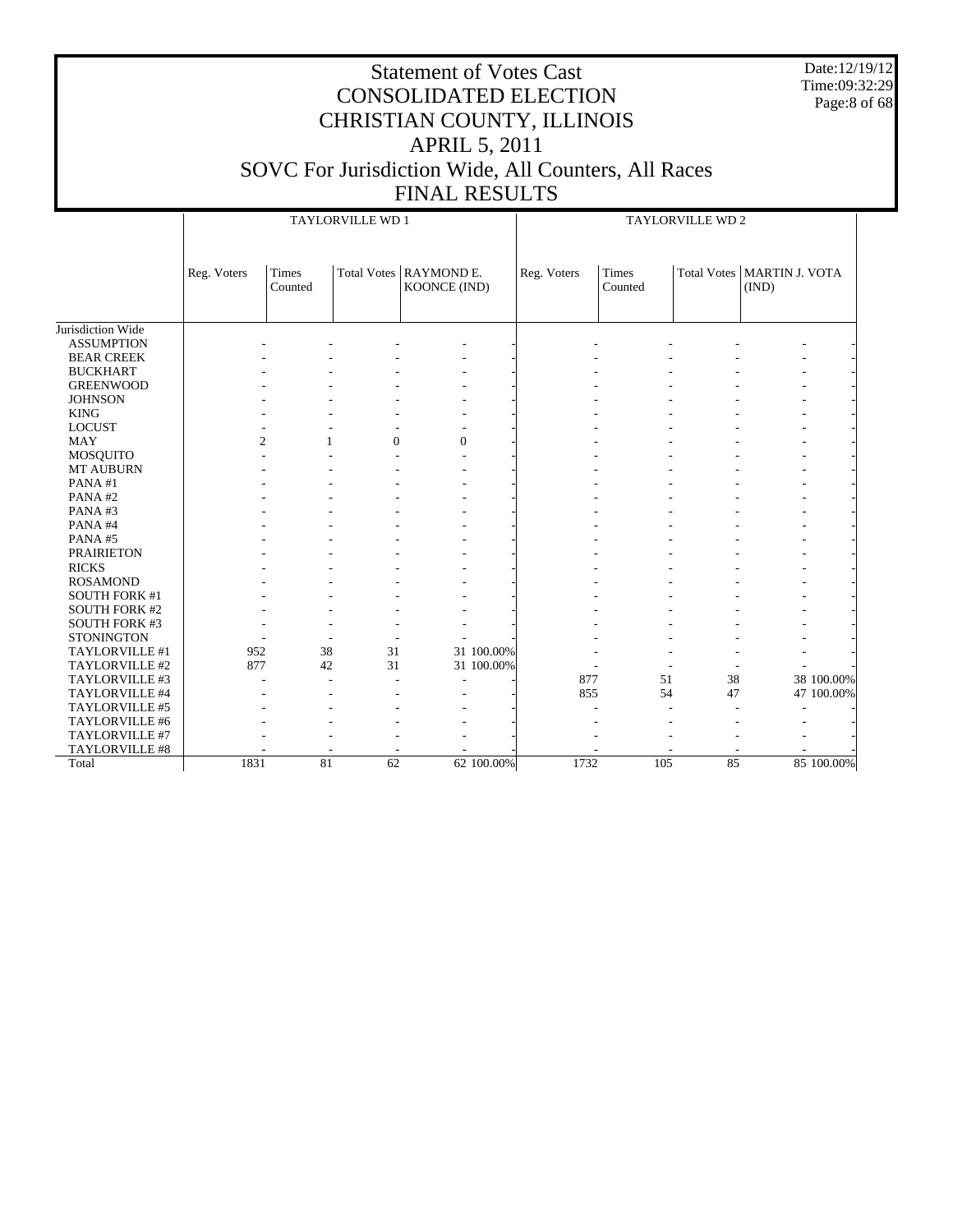Date:12/19/12 Time:09:32:29 Page:9 of 68

|                       |             |                  | TAYLORVILLE WD 3 |                                       | TAYLORVILLE WD 4 |                  |                       |                |            |
|-----------------------|-------------|------------------|------------------|---------------------------------------|------------------|------------------|-----------------------|----------------|------------|
|                       |             |                  |                  |                                       |                  |                  |                       |                |            |
|                       | Reg. Voters | Times<br>Counted |                  | Total Votes   BRUCE E. JONES<br>(IND) | Reg. Voters      | Times<br>Counted | Total Votes   EARL A. | <b>WALTERS</b> |            |
|                       |             |                  |                  |                                       |                  |                  |                       |                |            |
| Jurisdiction Wide     |             |                  |                  |                                       |                  |                  |                       |                |            |
| <b>ASSUMPTION</b>     |             |                  |                  |                                       |                  |                  |                       |                |            |
| <b>BEAR CREEK</b>     |             |                  |                  |                                       |                  |                  |                       |                |            |
| <b>BUCKHART</b>       |             |                  |                  |                                       |                  |                  |                       |                |            |
| <b>GREENWOOD</b>      |             |                  |                  |                                       |                  |                  |                       |                |            |
| <b>JOHNSON</b>        |             |                  |                  |                                       | 22               | 1                | $\mathbf{1}$          |                | 1 100.00%  |
| <b>KING</b>           |             |                  |                  |                                       |                  |                  |                       |                |            |
| <b>LOCUST</b>         |             |                  |                  |                                       | 85               | 12               | 12                    |                | 12 100.00% |
| <b>MAY</b>            |             |                  |                  |                                       | 145              | 8                | 6                     |                | 6 100.00%  |
| <b>MOSQUITO</b>       |             |                  |                  |                                       |                  |                  |                       |                |            |
| MT AUBURN             |             |                  |                  |                                       |                  |                  |                       |                |            |
| PANA#1                |             |                  |                  |                                       |                  |                  |                       |                |            |
| PANA#2                |             |                  |                  |                                       |                  |                  |                       |                |            |
| PANA#3                |             |                  |                  |                                       |                  |                  |                       |                |            |
| PANA#4                |             |                  |                  |                                       |                  |                  |                       |                |            |
| PANA#5                |             |                  |                  |                                       |                  |                  |                       |                |            |
| <b>PRAIRIETON</b>     |             |                  |                  |                                       |                  |                  |                       |                |            |
| <b>RICKS</b>          |             |                  |                  |                                       |                  |                  |                       |                |            |
| <b>ROSAMOND</b>       |             |                  |                  |                                       |                  |                  |                       |                |            |
| <b>SOUTH FORK #1</b>  |             |                  |                  |                                       |                  |                  |                       |                |            |
| <b>SOUTH FORK #2</b>  |             |                  |                  |                                       |                  |                  |                       |                |            |
| <b>SOUTH FORK #3</b>  |             |                  |                  |                                       |                  |                  |                       |                |            |
| <b>STONINGTON</b>     |             |                  |                  |                                       |                  |                  |                       |                |            |
| TAYLORVILLE #1        |             |                  |                  |                                       |                  |                  |                       |                |            |
| TAYLORVILLE #2        |             |                  |                  |                                       |                  |                  |                       |                |            |
| TAYLORVILLE #3        |             |                  |                  |                                       |                  |                  |                       |                |            |
| TAYLORVILLE #4        |             |                  |                  |                                       |                  |                  |                       |                |            |
| TAYLORVILLE #5        | 1055        | 42               | 32               | 32 100.00%                            |                  |                  |                       |                |            |
| TAYLORVILLE #6        | 929         | 35               | 27               | 27 100.00%                            |                  |                  |                       |                |            |
| TAYLORVILLE #7        |             |                  |                  |                                       | 863              | 37               | 29                    |                | 29 100.00% |
| <b>TAYLORVILLE #8</b> |             |                  |                  |                                       | 916              | 42               | 34                    |                | 34 100.00% |
| Total                 | 1984        | $\overline{77}$  | 59               | 59 100.00%                            | 2031             | 100              | 82                    |                | 82 100.00% |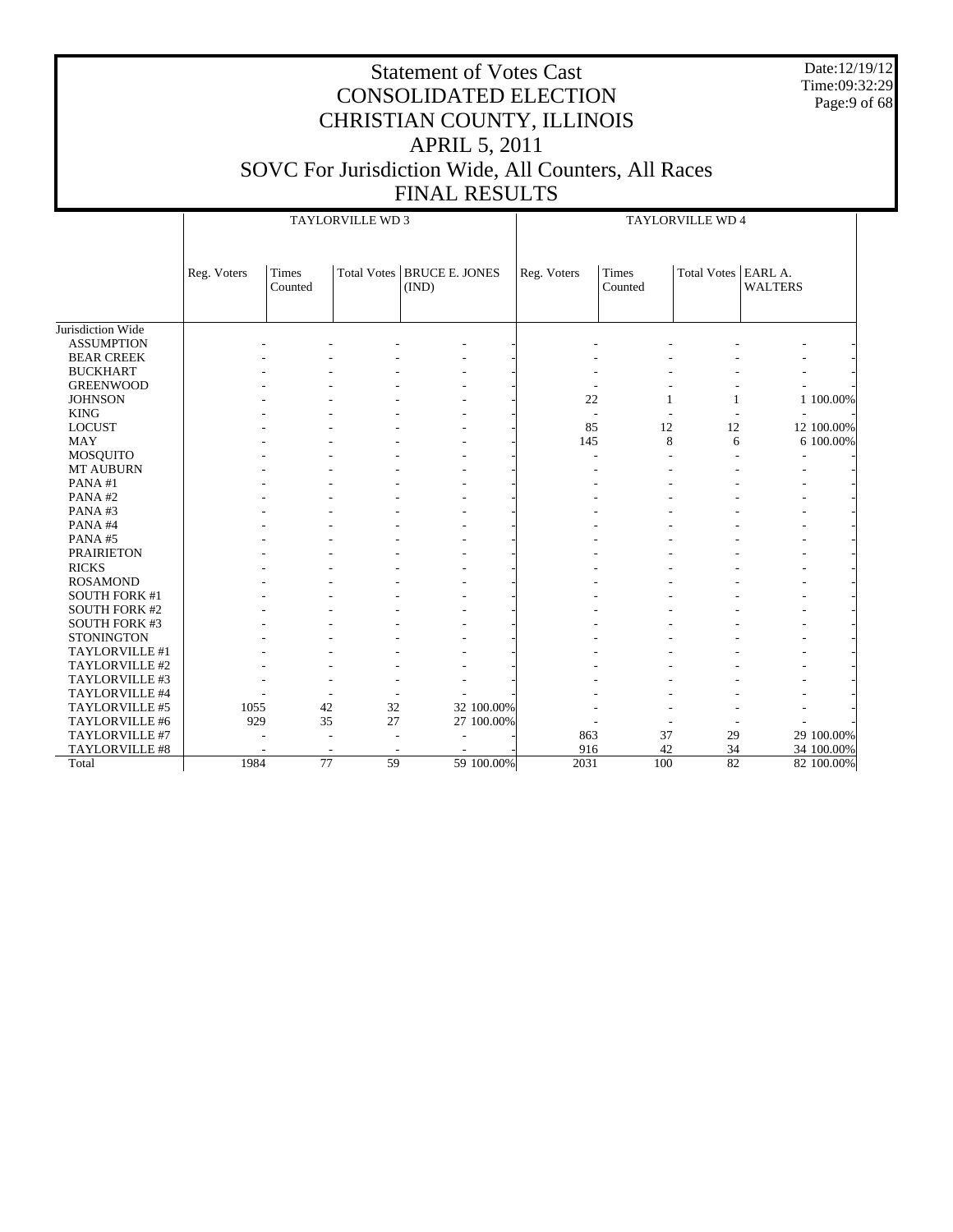Date:12/19/12 Time:09:32:29 Page:10 of 68

|                      |             |                  |                        | <b>BULPITT TRUSTEE</b> |        |                             |        |                                        |        |
|----------------------|-------------|------------------|------------------------|------------------------|--------|-----------------------------|--------|----------------------------------------|--------|
|                      | Reg. Voters | Times<br>Counted | Total Votes   PENNY L. | KOONCE (IND)           |        | <b>KRIS WARREN</b><br>(IND) |        | <b>JANE</b><br><b>WORKMAN</b><br>(IND) |        |
| Jurisdiction Wide    |             |                  |                        |                        |        |                             |        |                                        |        |
| <b>ASSUMPTION</b>    |             |                  |                        |                        |        |                             |        |                                        |        |
| <b>BEAR CREEK</b>    |             |                  |                        |                        |        |                             |        |                                        |        |
| <b>BUCKHART</b>      |             |                  |                        |                        |        |                             |        |                                        |        |
| <b>GREENWOOD</b>     |             |                  |                        |                        |        |                             |        |                                        |        |
| <b>JOHNSON</b>       |             |                  |                        |                        |        |                             |        |                                        |        |
| <b>KING</b>          |             |                  |                        |                        |        |                             |        |                                        |        |
| <b>LOCUST</b>        |             |                  |                        |                        |        |                             |        |                                        |        |
| <b>MAY</b>           |             |                  |                        |                        |        |                             |        |                                        |        |
| <b>MOSQUITO</b>      |             |                  |                        |                        |        |                             |        |                                        |        |
| <b>MT AUBURN</b>     |             |                  |                        |                        |        |                             |        |                                        |        |
| PANA#1               |             |                  |                        |                        |        |                             |        |                                        |        |
| PANA#2               |             |                  |                        |                        |        |                             |        |                                        |        |
| PANA#3               |             |                  |                        |                        |        |                             |        |                                        |        |
| PANA#4               |             |                  |                        |                        |        |                             |        |                                        |        |
| PANA#5               |             |                  |                        |                        |        |                             |        |                                        |        |
| <b>PRAIRIETON</b>    |             |                  |                        |                        |        |                             |        |                                        |        |
| <b>RICKS</b>         |             |                  |                        |                        |        |                             |        |                                        |        |
| <b>ROSAMOND</b>      |             |                  |                        |                        |        |                             |        |                                        |        |
| <b>SOUTH FORK #1</b> |             |                  |                        |                        |        |                             |        |                                        |        |
| <b>SOUTH FORK #2</b> |             |                  |                        |                        |        |                             |        |                                        |        |
| <b>SOUTH FORK #3</b> | 147         | 10               | 19                     | 3                      | 15.79% | 8                           | 42.11% | 8                                      | 42.11% |
| <b>STONINGTON</b>    |             |                  |                        |                        |        |                             |        |                                        |        |
| TAYLORVILLE #1       |             |                  |                        |                        |        |                             |        |                                        |        |
| TAYLORVILLE #2       |             |                  |                        |                        |        |                             |        |                                        |        |
| TAYLORVILLE #3       |             |                  |                        |                        |        |                             |        |                                        |        |
| TAYLORVILLE #4       |             |                  |                        |                        |        |                             |        |                                        |        |
| TAYLORVILLE #5       |             |                  |                        |                        |        |                             |        |                                        |        |
| TAYLORVILLE #6       |             |                  |                        |                        |        |                             |        |                                        |        |
| TAYLORVILLE #7       |             |                  |                        |                        |        |                             |        |                                        |        |
| TAYLORVILLE #8       |             |                  |                        |                        |        |                             |        |                                        |        |
| Total                | 147         | $\overline{10}$  | $\overline{19}$        | 3                      | 15.79% | 8                           | 42.11% | $\overline{8}$                         | 42.11% |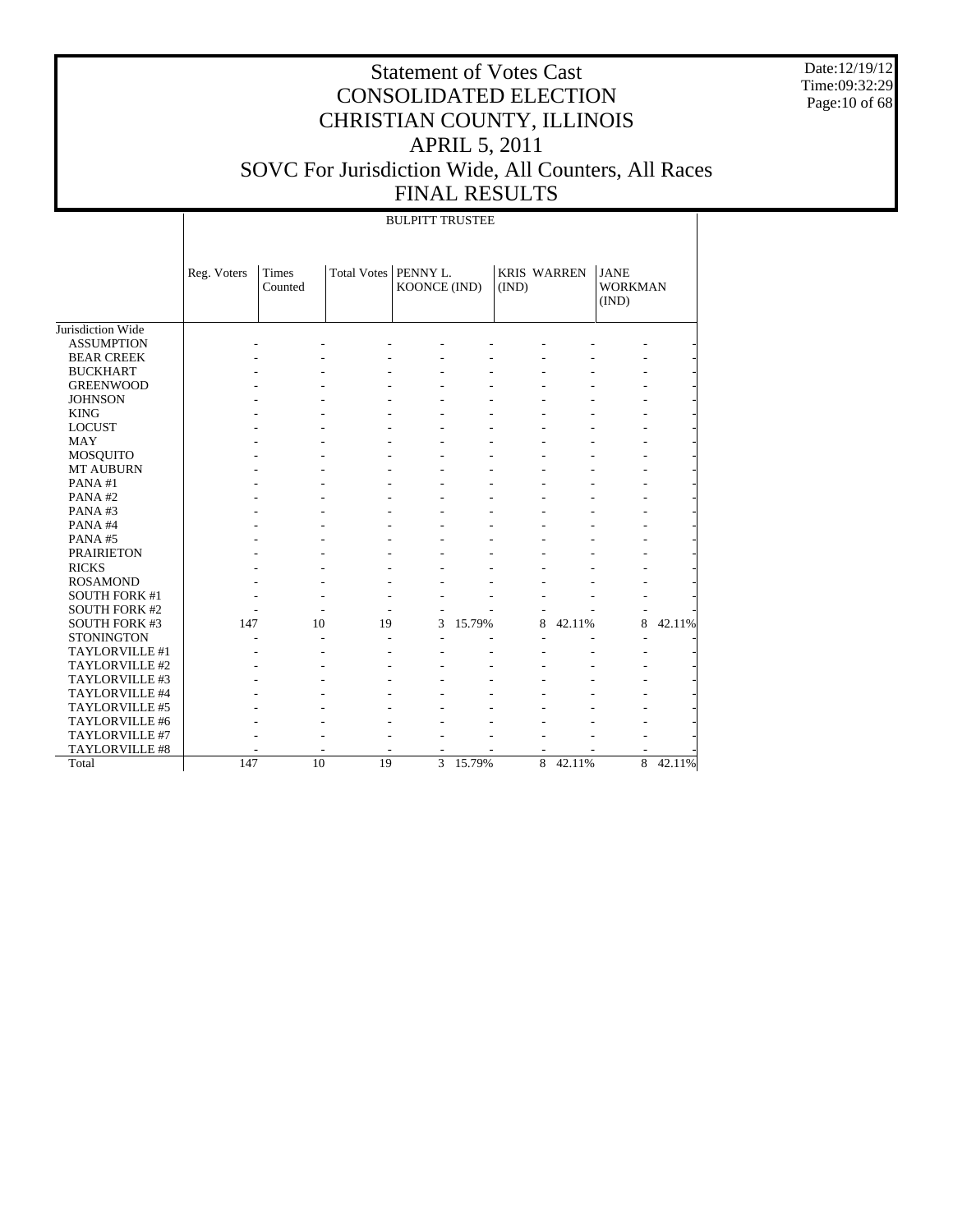Date:12/19/12 Time:09:32:29 Page:11 of 68

|                      |             |                  | <b>EDINBURG TRUSTEE 4 YR</b> |                           |        |                                |        |
|----------------------|-------------|------------------|------------------------------|---------------------------|--------|--------------------------------|--------|
|                      | Reg. Voters | Times<br>Counted | <b>Total Votes</b>           | JOHN W.<br>LARIMORE (IND) |        | <b>CINDY S. BLAIR</b><br>(IND) |        |
| Jurisdiction Wide    |             |                  |                              |                           |        |                                |        |
| <b>ASSUMPTION</b>    |             |                  |                              |                           |        |                                |        |
| <b>BEAR CREEK</b>    |             |                  |                              |                           |        |                                |        |
| <b>BUCKHART</b>      | 732         | 95               | 152                          | 76                        | 50.00% | 76                             | 50.00% |
| <b>GREENWOOD</b>     |             |                  |                              |                           |        |                                |        |
| <b>JOHNSON</b>       |             |                  |                              |                           |        |                                |        |
| <b>KING</b>          |             |                  |                              |                           |        |                                |        |
| <b>LOCUST</b>        |             |                  |                              |                           |        |                                |        |
| MAY                  |             |                  |                              |                           |        |                                |        |
| MOSQUITO             |             |                  |                              |                           |        |                                |        |
| <b>MT AUBURN</b>     |             |                  |                              |                           |        |                                |        |
| PANA#1               |             |                  |                              |                           |        |                                |        |
| PANA#2               |             |                  |                              |                           |        |                                |        |
| PANA#3               |             |                  |                              |                           |        |                                |        |
| PANA#4               |             |                  |                              |                           |        |                                |        |
| PANA#5               |             |                  |                              |                           |        |                                |        |
| <b>PRAIRIETON</b>    |             |                  |                              |                           |        |                                |        |
| <b>RICKS</b>         |             |                  |                              |                           |        |                                |        |
| <b>ROSAMOND</b>      |             |                  |                              |                           |        |                                |        |
| <b>SOUTH FORK #1</b> |             |                  |                              |                           |        |                                |        |
| <b>SOUTH FORK #2</b> |             |                  |                              |                           |        |                                |        |
| <b>SOUTH FORK #3</b> |             |                  |                              |                           |        |                                |        |
| <b>STONINGTON</b>    |             |                  |                              |                           |        |                                |        |
| TAYLORVILLE #1       |             |                  |                              |                           |        |                                |        |
| TAYLORVILLE #2       |             |                  |                              |                           |        |                                |        |
| TAYLORVILLE #3       |             |                  |                              |                           |        |                                |        |
| TAYLORVILLE #4       |             |                  |                              |                           |        |                                |        |
| TAYLORVILLE #5       |             |                  |                              |                           |        |                                |        |
| TAYLORVILLE #6       |             |                  |                              |                           |        |                                |        |
| TAYLORVILLE #7       |             |                  |                              |                           |        |                                |        |
| TAYLORVILLE #8       |             |                  |                              |                           |        |                                |        |
| Total                | 732         | 95               | 152                          | 76                        | 50.00% | 76                             | 50.00% |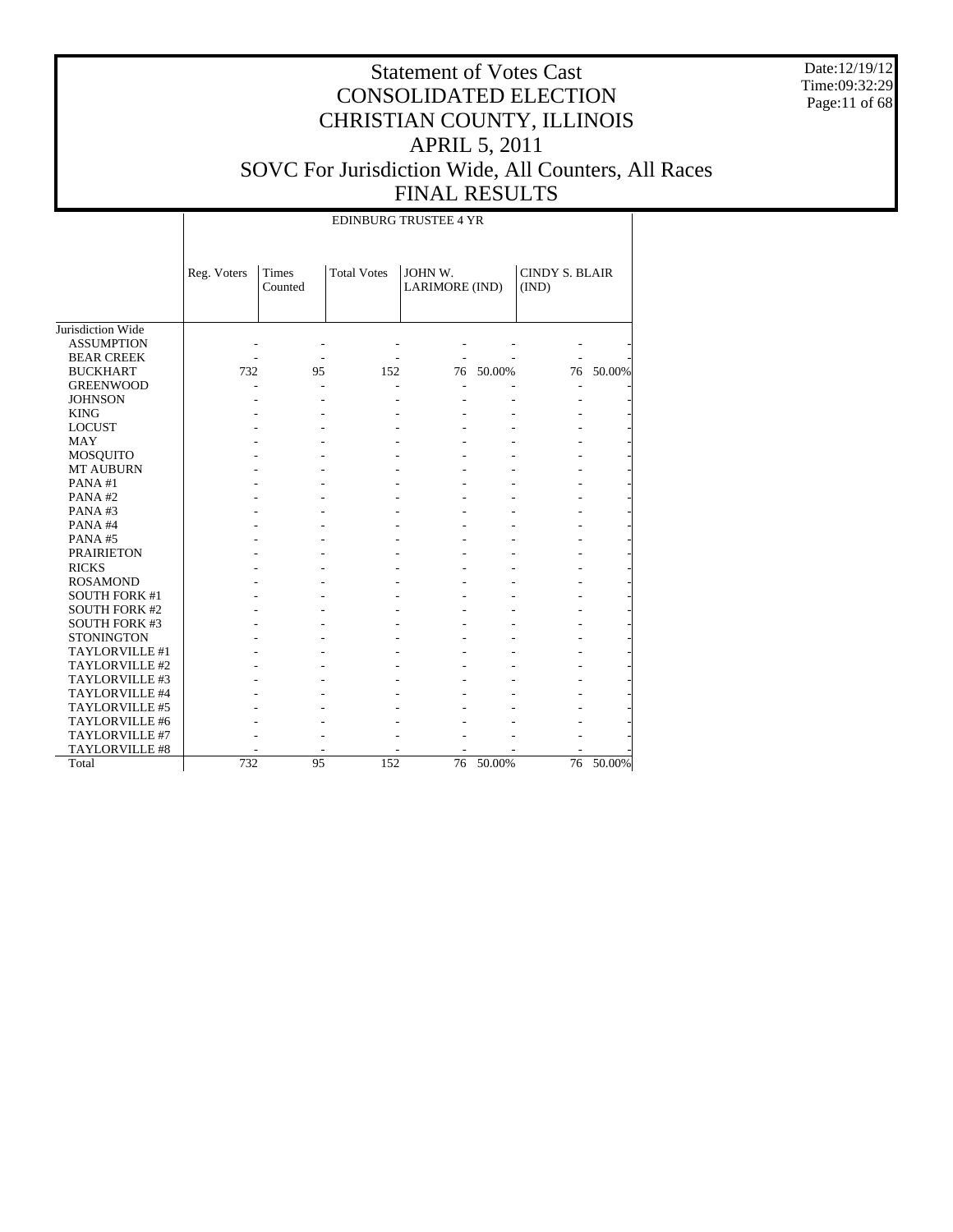Date:12/19/12 Time:09:32:29 Page:12 of 68

# Statement of Votes Cast CONSOLIDATED ELECTION CHRISTIAN COUNTY, ILLINOIS APRIL 5, 2011 SOVC For Jurisdiction Wide, All Counters, All Races FINAL RESULTS

JEISYVILLE TRUSTEE

|                      | Reg.          | <b>Times</b> | Total Votes   CRAIG D. |                      |        | MARILYN L.           |        |
|----------------------|---------------|--------------|------------------------|----------------------|--------|----------------------|--------|
|                      | <b>Voters</b> | Counted      |                        | <b>SUMMERS (IND)</b> |        | <b>SUMMERS (IND)</b> |        |
|                      |               |              |                        |                      |        |                      |        |
| Jurisdiction Wide    |               |              |                        |                      |        |                      |        |
| <b>ASSUMPTION</b>    |               |              |                        |                      |        |                      |        |
| <b>BEAR CREEK</b>    |               |              |                        |                      |        |                      |        |
| <b>BUCKHART</b>      |               |              |                        |                      |        |                      |        |
| <b>GREENWOOD</b>     |               |              |                        |                      |        |                      |        |
| <b>JOHNSON</b>       |               |              |                        |                      |        |                      |        |
| <b>KING</b>          |               |              |                        |                      |        |                      |        |
| <b>LOCUST</b>        |               |              |                        |                      |        |                      |        |
| <b>MAY</b>           |               |              |                        |                      |        |                      |        |
| MOSQUITO             |               |              |                        |                      |        |                      |        |
| <b>MT AUBURN</b>     |               |              |                        |                      |        |                      |        |
| PANA#1               |               |              |                        |                      |        |                      |        |
| PANA#2               |               |              |                        |                      |        |                      |        |
| PANA#3               |               |              |                        |                      |        |                      |        |
| PANA#4               |               |              |                        |                      |        |                      |        |
| PANA#5               |               |              |                        |                      |        |                      |        |
| <b>PRAIRIETON</b>    |               |              |                        |                      |        |                      |        |
| <b>RICKS</b>         |               |              |                        |                      |        |                      |        |
| <b>ROSAMOND</b>      |               |              |                        |                      |        |                      |        |
| <b>SOUTH FORK #1</b> |               |              |                        |                      |        |                      |        |
| <b>SOUTH FORK #2</b> |               |              |                        |                      |        |                      |        |
| <b>SOUTH FORK #3</b> | 87            | 10           | 20                     | 10                   | 50.00% | 10                   | 50.00% |
| <b>STONINGTON</b>    |               |              |                        |                      |        | L,                   |        |
| TAYLORVILLE #1       |               |              |                        |                      |        |                      |        |
| TAYLORVILLE #2       |               |              |                        |                      |        |                      |        |
| TAYLORVILLE #3       |               |              |                        |                      |        |                      |        |
| TAYLORVILLE #4       |               |              |                        |                      |        |                      |        |
| TAYLORVILLE #5       |               |              |                        |                      |        |                      |        |
| TAYLORVILLE #6       |               |              |                        |                      |        |                      |        |
| TAYLORVILLE #7       |               |              |                        |                      |        |                      |        |
| TAYLORVILLE #8       |               |              |                        |                      |        |                      |        |
| Total                | 87            | 10           | 20                     | 10                   | 50.00% | 10                   | 50.00% |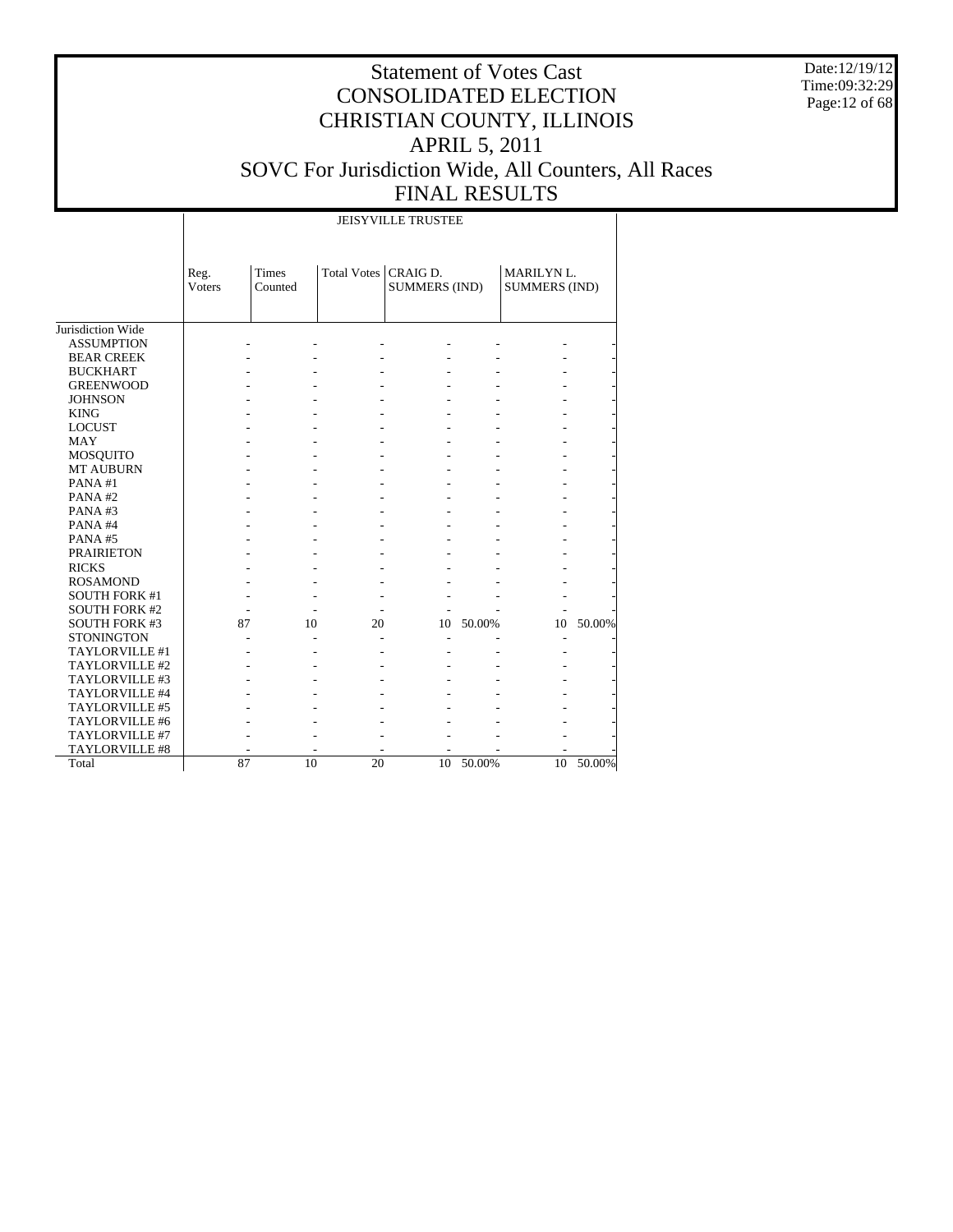Date:12/19/12 Time:09:32:29 Page:13 of 68

KINCAID TRUSTEE

|                      | Reg. Voters | Times<br>Counted | <b>Total Votes</b>       | <b>SPENCER</b><br><b>SIDWELL</b> |        | WILLIAM T.<br><b>DAVIS</b> |           | <b>CYNTHIA</b><br><b>MERRIFIELD</b> |        | <b>TONY PEZZE</b> |        |
|----------------------|-------------|------------------|--------------------------|----------------------------------|--------|----------------------------|-----------|-------------------------------------|--------|-------------------|--------|
|                      |             |                  |                          |                                  |        |                            |           |                                     |        |                   |        |
|                      |             |                  |                          |                                  |        |                            |           |                                     |        |                   |        |
| Jurisdiction Wide    |             |                  |                          |                                  |        |                            |           |                                     |        |                   |        |
| <b>ASSUMPTION</b>    |             |                  |                          |                                  |        |                            |           |                                     |        |                   |        |
| <b>BEAR CREEK</b>    |             |                  |                          |                                  |        |                            |           |                                     |        |                   |        |
| <b>BUCKHART</b>      |             |                  |                          |                                  |        |                            |           |                                     |        |                   |        |
| <b>GREENWOOD</b>     |             |                  |                          |                                  |        |                            |           |                                     |        |                   |        |
| <b>JOHNSON</b>       |             |                  |                          |                                  |        |                            |           |                                     |        |                   |        |
| <b>KING</b>          |             |                  |                          |                                  |        |                            |           |                                     |        |                   |        |
| <b>LOCUST</b>        |             |                  |                          |                                  |        |                            |           |                                     |        |                   |        |
| <b>MAY</b>           |             |                  |                          |                                  |        |                            |           |                                     |        |                   |        |
| <b>MOSQUITO</b>      |             |                  |                          |                                  |        |                            |           |                                     |        |                   |        |
| <b>MT AUBURN</b>     |             |                  |                          |                                  |        |                            |           |                                     |        |                   |        |
| PANA#1               |             |                  |                          |                                  |        |                            |           |                                     |        |                   |        |
| PANA#2               |             |                  |                          |                                  |        |                            |           |                                     |        |                   |        |
| PANA#3               |             |                  |                          |                                  |        |                            |           |                                     |        |                   |        |
| PANA#4               |             |                  |                          |                                  |        |                            |           |                                     |        |                   |        |
| PANA#5               |             |                  |                          |                                  |        |                            |           |                                     |        |                   |        |
| <b>PRAIRIETON</b>    |             |                  |                          |                                  |        |                            |           |                                     |        |                   |        |
| <b>RICKS</b>         |             |                  |                          |                                  |        |                            |           |                                     |        |                   |        |
| <b>ROSAMOND</b>      |             |                  |                          |                                  |        |                            |           |                                     |        |                   |        |
| <b>SOUTH FORK #1</b> | 988         | 126              | 292                      | 73                               | 25.00% | 71                         | 24.32%    | 50                                  | 17.12% | 98                | 33.56% |
| <b>SOUTH FORK #2</b> |             | $\overline{a}$   | $\overline{\phantom{a}}$ |                                  |        |                            |           |                                     |        |                   |        |
| SOUTH FORK #3        | 45          | 6                | 16                       | 6                                | 37.50% | 5                          | 31.25%    | $\theta$                            | 0.00%  | 5                 | 31.25% |
| <b>STONINGTON</b>    |             |                  |                          |                                  |        |                            |           |                                     |        |                   |        |
| TAYLORVILLE #1       |             |                  |                          |                                  |        |                            |           |                                     |        |                   |        |
| TAYLORVILLE #2       |             |                  |                          |                                  |        |                            |           |                                     |        |                   |        |
| TAYLORVILLE #3       |             |                  |                          |                                  |        |                            |           |                                     |        |                   |        |
| TAYLORVILLE #4       |             |                  |                          |                                  |        |                            |           |                                     |        |                   |        |
| TAYLORVILLE #5       |             |                  |                          |                                  |        |                            |           |                                     |        |                   |        |
| TAYLORVILLE #6       |             |                  |                          |                                  |        |                            |           |                                     |        |                   |        |
| TAYLORVILLE #7       |             |                  |                          |                                  |        |                            |           |                                     |        |                   |        |
| TAYLORVILLE #8       |             |                  |                          |                                  |        |                            |           |                                     |        |                   |        |
| Total                | 1033        | 132              | 308                      | 79                               | 25.65% |                            | 76 24.68% | 50                                  | 16.23% | 103               | 33.44% |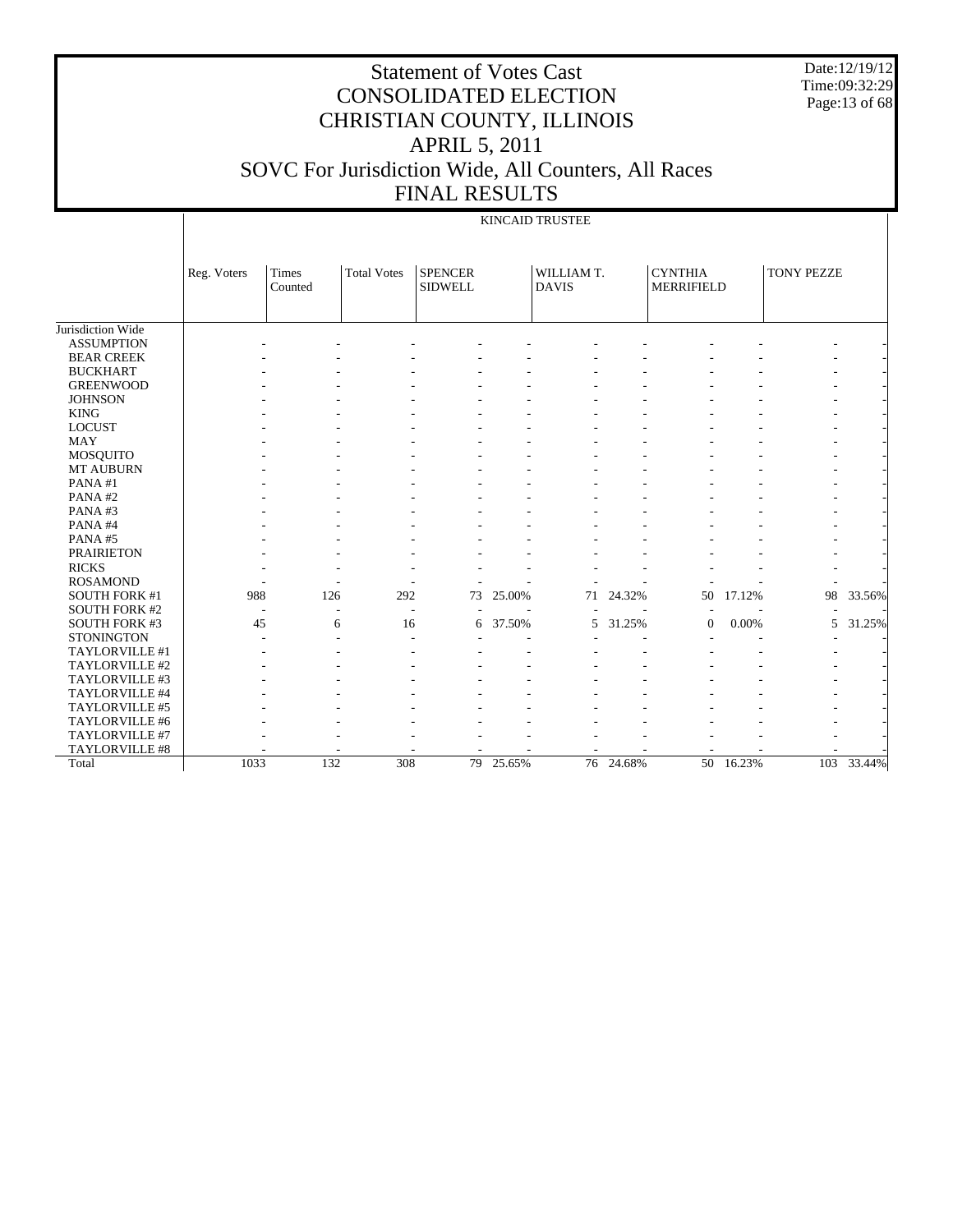Date:12/19/12 Time:09:32:29 Page: 14 of 68

# Statement of Votes Cast CONSOLIDATED ELECTION CHRISTIAN COUNTY, ILLINOIS APRIL 5, 2011 SOVC For Jurisdiction Wide, All Counters, All Races FINAL RESULTS

## MORRISONVILLE TRUSTEE

|                      | Reg. Voters | Times<br>Counted | <b>Total Votes</b> | JIM KELMEL (IND) |            | <b>JOHN RHOADS</b><br>(IND) |            | KENNETH A.<br><b>ROSENTHAL (IND)</b> |            | <b>CHARLES R.</b><br><b>BULLARD</b> (IND) |           |
|----------------------|-------------|------------------|--------------------|------------------|------------|-----------------------------|------------|--------------------------------------|------------|-------------------------------------------|-----------|
|                      |             |                  |                    |                  |            |                             |            |                                      |            |                                           |           |
| Jurisdiction Wide    |             |                  |                    |                  |            |                             |            |                                      |            |                                           |           |
| <b>ASSUMPTION</b>    |             |                  |                    |                  |            |                             |            |                                      |            |                                           |           |
| <b>BEAR CREEK</b>    |             |                  |                    |                  |            |                             |            |                                      |            |                                           |           |
| <b>BUCKHART</b>      |             |                  |                    |                  |            |                             |            |                                      |            |                                           |           |
| <b>GREENWOOD</b>     |             |                  |                    |                  |            |                             |            |                                      |            |                                           |           |
| <b>JOHNSON</b>       |             |                  |                    |                  |            |                             |            |                                      |            |                                           |           |
| <b>KING</b>          |             |                  |                    |                  |            |                             |            |                                      |            |                                           |           |
| <b>LOCUST</b>        |             |                  |                    |                  |            |                             |            |                                      |            |                                           |           |
| <b>MAY</b>           |             |                  |                    |                  |            |                             |            |                                      |            |                                           |           |
| <b>MOSQUITO</b>      |             |                  |                    |                  |            |                             |            |                                      |            |                                           |           |
| MT AUBURN            |             |                  |                    |                  |            |                             |            |                                      |            |                                           |           |
| PANA#1               |             |                  |                    |                  |            |                             |            |                                      |            |                                           |           |
| PANA#2               |             |                  |                    |                  |            |                             |            |                                      |            |                                           |           |
| PANA#3               |             |                  |                    |                  |            |                             |            |                                      |            |                                           |           |
| PANA#4               |             |                  |                    |                  |            |                             |            |                                      |            |                                           |           |
| PANA#5               |             |                  |                    |                  |            |                             |            |                                      |            |                                           |           |
| <b>PRAIRIETON</b>    |             |                  |                    |                  |            |                             |            |                                      |            |                                           |           |
| <b>RICKS</b>         | 726         | 165              | 434                | 104              | 23.96%     | 118                         | 27.19%     | 114                                  | 26.27%     | 98                                        | 22.58%    |
| <b>ROSAMOND</b>      |             |                  |                    |                  |            |                             |            |                                      |            | ۰                                         |           |
| <b>SOUTH FORK #1</b> |             |                  |                    |                  |            |                             |            |                                      |            |                                           |           |
| <b>SOUTH FORK #2</b> |             |                  |                    |                  |            |                             |            |                                      |            |                                           |           |
| SOUTH FORK #3        |             |                  |                    |                  |            |                             |            |                                      |            |                                           |           |
| <b>STONINGTON</b>    |             |                  |                    |                  |            |                             |            |                                      |            |                                           |           |
| TAYLORVILLE #1       |             |                  |                    |                  |            |                             |            |                                      |            |                                           |           |
| TAYLORVILLE #2       |             |                  |                    |                  |            |                             |            |                                      |            |                                           |           |
| TAYLORVILLE #3       |             |                  |                    |                  |            |                             |            |                                      |            |                                           |           |
| TAYLORVILLE #4       |             |                  |                    |                  |            |                             |            |                                      |            |                                           |           |
| TAYLORVILLE #5       |             |                  |                    |                  |            |                             |            |                                      |            |                                           |           |
| TAYLORVILLE #6       |             |                  |                    |                  |            |                             |            |                                      |            |                                           |           |
| TAYLORVILLE #7       |             |                  |                    |                  |            |                             |            |                                      |            |                                           |           |
| TAYLORVILLE #8       |             |                  |                    |                  |            |                             |            |                                      |            |                                           |           |
| Total                | 726         | 165              | 434                |                  | 104 23.96% |                             | 118 27.19% |                                      | 114 26.27% |                                           | 98 22.58% |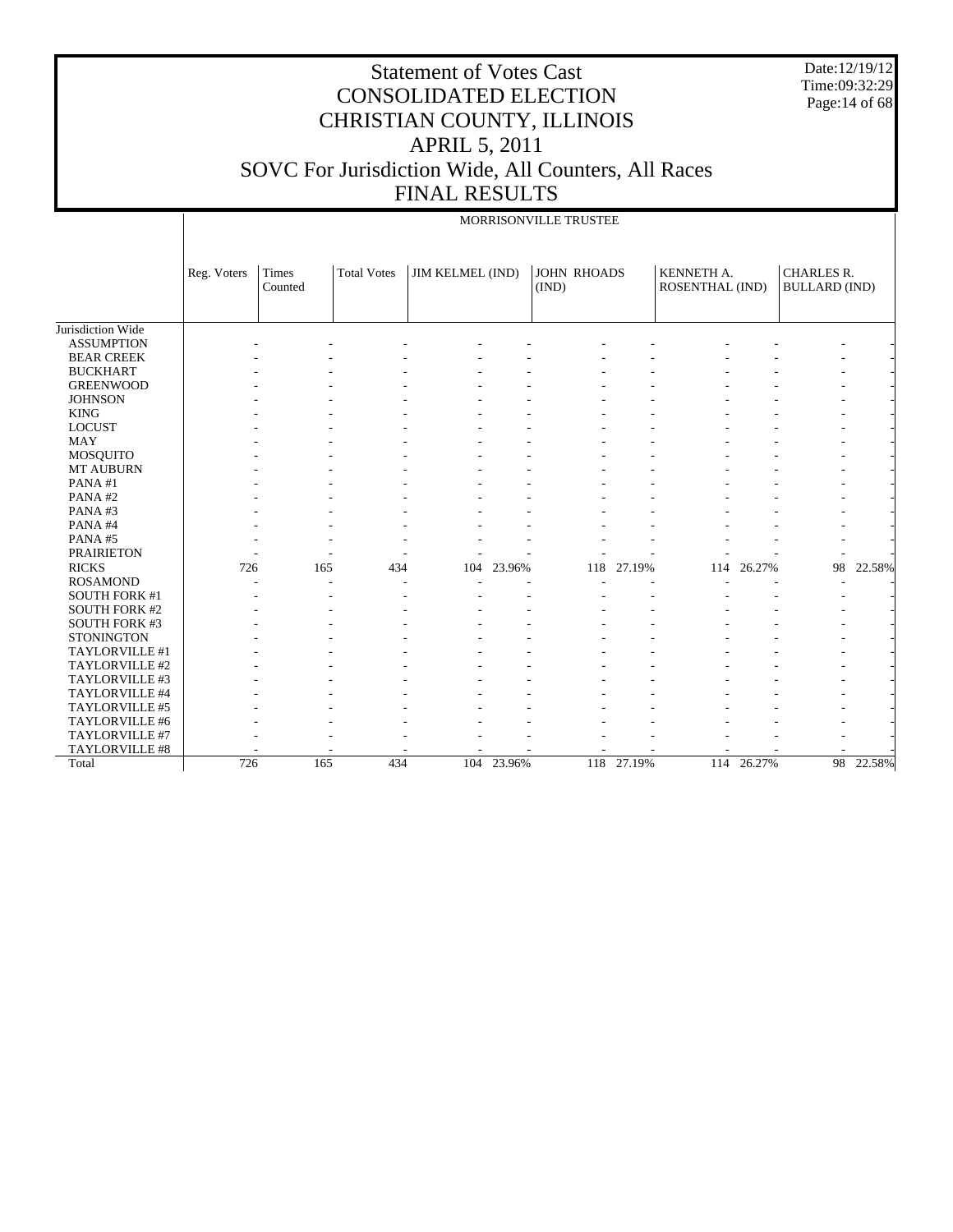Date:12/19/12 Time:09:32:29 Page:15 of 68

|                      |                       |                  |                |                                          |                          | MOWEAQUA TRUSTEE 4 YR       |                              |                           |                |                      |
|----------------------|-----------------------|------------------|----------------|------------------------------------------|--------------------------|-----------------------------|------------------------------|---------------------------|----------------|----------------------|
|                      | Reg.<br><b>Voters</b> | Times<br>Counted | Total<br>Votes | <b>LARRY</b><br><b>BURGENER</b><br>(IND) |                          | <b>CHUCK FOLEY</b><br>(IND) | <b>DAVID LITTLE</b><br>(IND) | BILL<br>McDANIEL<br>(IND) | <b>MICHAEL</b> | <b>RESCHKE (IND)</b> |
| Jurisdiction Wide    |                       |                  |                |                                          |                          |                             |                              |                           |                |                      |
| <b>ASSUMPTION</b>    |                       |                  |                |                                          |                          |                             |                              |                           |                |                      |
| <b>BEAR CREEK</b>    |                       |                  |                |                                          |                          |                             |                              |                           |                |                      |
| <b>BUCKHART</b>      |                       |                  |                |                                          |                          |                             |                              |                           |                |                      |
| <b>GREENWOOD</b>     |                       |                  |                |                                          |                          |                             |                              |                           |                |                      |
| <b>JOHNSON</b>       |                       |                  |                |                                          |                          |                             |                              |                           |                |                      |
| <b>KING</b>          |                       |                  |                |                                          |                          |                             |                              |                           |                |                      |
| <b>LOCUST</b>        |                       |                  |                |                                          |                          |                             |                              |                           |                |                      |
| <b>MAY</b>           |                       |                  |                |                                          |                          |                             |                              |                           |                |                      |
| MOSQUITO             |                       |                  |                |                                          |                          |                             |                              |                           |                |                      |
| MT AUBURN            |                       |                  |                |                                          |                          |                             |                              |                           |                |                      |
| PANA#1               |                       |                  |                |                                          |                          |                             |                              |                           |                |                      |
| PANA#2               |                       |                  |                |                                          |                          |                             |                              |                           |                |                      |
| PANA#3               |                       |                  |                |                                          |                          |                             |                              |                           |                |                      |
| PANA#4               |                       |                  |                |                                          |                          |                             |                              |                           |                |                      |
| PANA#5               |                       |                  |                | ÷,                                       |                          |                             |                              |                           |                |                      |
| <b>PRAIRIETON</b>    | 8                     | $\theta$         |                | $\overline{0}$<br>$\Omega$               |                          | $\Omega$                    | $\Omega$                     | $\Omega$                  |                | $\Omega$             |
| <b>RICKS</b>         |                       |                  |                |                                          |                          |                             |                              |                           |                |                      |
| <b>ROSAMOND</b>      |                       |                  |                |                                          |                          |                             |                              |                           |                |                      |
| <b>SOUTH FORK #1</b> |                       |                  |                |                                          |                          |                             |                              |                           |                |                      |
| <b>SOUTH FORK #2</b> |                       |                  |                |                                          |                          |                             |                              |                           |                |                      |
| <b>SOUTH FORK #3</b> |                       |                  |                |                                          |                          |                             |                              |                           |                |                      |
| <b>STONINGTON</b>    |                       |                  |                |                                          |                          |                             |                              |                           |                |                      |
| TAYLORVILLE #1       |                       |                  |                |                                          |                          |                             |                              |                           |                |                      |
| TAYLORVILLE #2       |                       |                  |                |                                          |                          |                             |                              |                           |                |                      |
| TAYLORVILLE #3       |                       |                  |                |                                          |                          |                             |                              |                           |                |                      |
| TAYLORVILLE #4       |                       |                  |                |                                          |                          |                             |                              |                           |                |                      |
| TAYLORVILLE #5       |                       |                  |                |                                          |                          |                             |                              |                           |                |                      |
| TAYLORVILLE #6       |                       |                  |                |                                          |                          |                             |                              |                           |                |                      |
| TAYLORVILLE #7       |                       |                  |                |                                          |                          |                             |                              |                           |                |                      |
| TAYLORVILLE #8       |                       |                  |                |                                          | $\overline{\phantom{a}}$ | $\overline{a}$              | $\overline{a}$               |                           |                |                      |
| Total                | 8                     | $\overline{0}$   |                | $\overline{0}$<br>$\Omega$               | L,                       | $\overline{0}$              | $\overline{0}$               | $\Omega$                  | L,             | $\theta$             |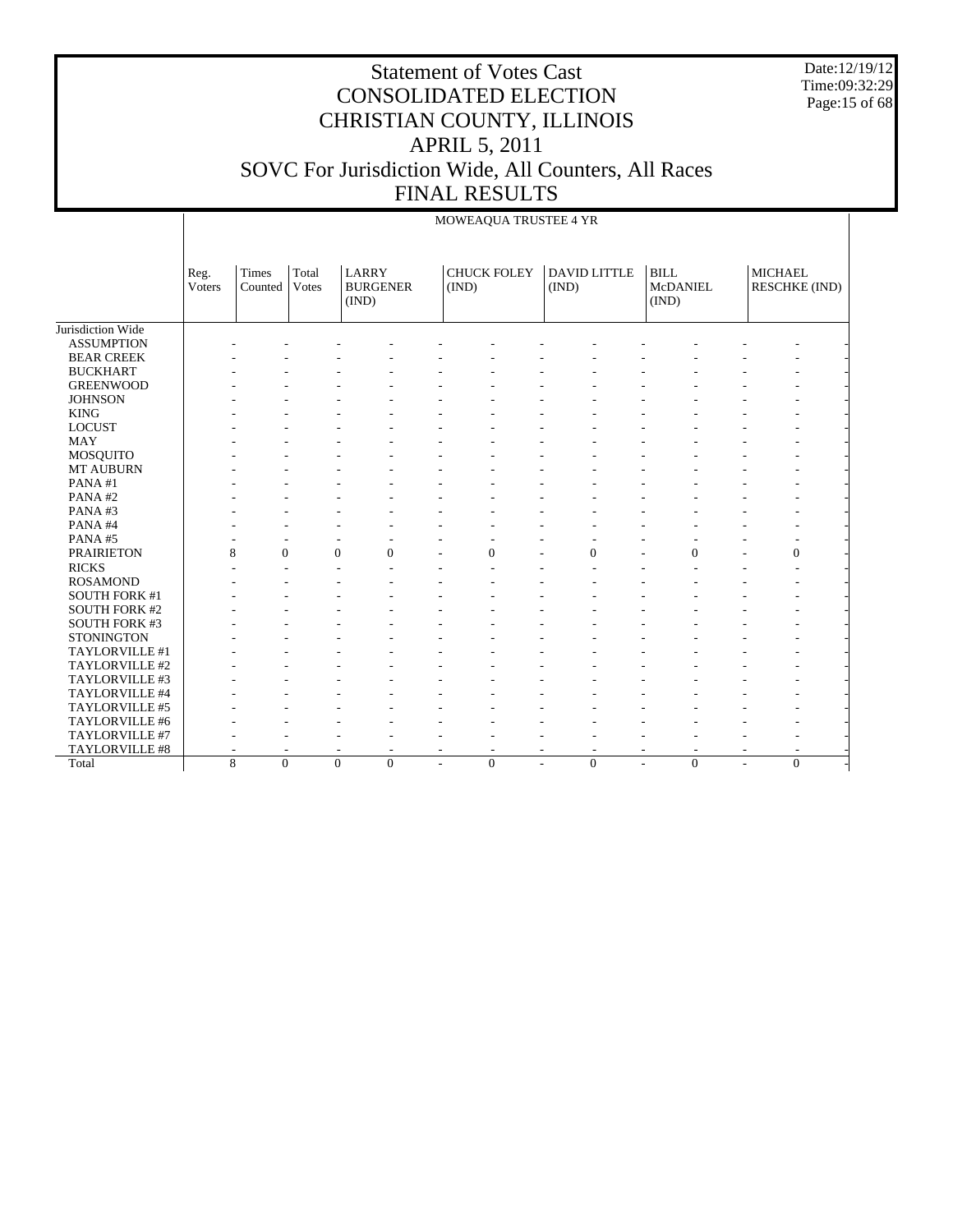Date:12/19/12 Time:09:32:29 Page:16 of 68

|                      |                | MOWEAQUA TRUSTEE 2 YR |                |                |                                   | MT AUBURN TRUSTEE |                  |                       |                              |        |                                  |        |  |
|----------------------|----------------|-----------------------|----------------|----------------|-----------------------------------|-------------------|------------------|-----------------------|------------------------------|--------|----------------------------------|--------|--|
|                      | Reg.<br>Voters | Times<br>Counted      | Total<br>Votes | (IND)          | <b>KIMBERLY</b><br><b>ADAMSON</b> | Reg. Voters       | Times<br>Counted | Total Votes   GLEN F. | <b>GOODRICH, JR</b><br>(IND) |        | DON L.<br>ANDERSON, JR.<br>(IND) |        |  |
| Jurisdiction Wide    |                |                       |                |                |                                   |                   |                  |                       |                              |        |                                  |        |  |
| <b>ASSUMPTION</b>    |                |                       |                |                |                                   |                   |                  |                       |                              |        |                                  |        |  |
| <b>BEAR CREEK</b>    |                |                       |                |                |                                   |                   |                  |                       |                              |        |                                  |        |  |
| <b>BUCKHART</b>      |                |                       |                |                |                                   |                   |                  |                       |                              |        |                                  |        |  |
| <b>GREENWOOD</b>     |                |                       |                |                |                                   |                   |                  |                       |                              |        |                                  |        |  |
| <b>JOHNSON</b>       |                |                       |                |                |                                   |                   |                  |                       |                              |        |                                  |        |  |
| <b>KING</b>          |                |                       |                |                |                                   |                   |                  |                       |                              |        |                                  |        |  |
| <b>LOCUST</b>        |                |                       |                |                |                                   |                   |                  |                       |                              |        |                                  |        |  |
| <b>MAY</b>           |                |                       |                |                |                                   |                   |                  |                       |                              |        |                                  |        |  |
| MOSQUITO             |                |                       |                |                |                                   |                   |                  |                       |                              |        |                                  |        |  |
| MT AUBURN            |                |                       |                |                |                                   | 324               | 29               | 35                    | 21                           | 60.00% | 14                               | 40.00% |  |
| PANA#1               |                |                       |                |                |                                   |                   |                  |                       |                              |        |                                  |        |  |
| PANA#2               |                |                       |                |                |                                   |                   |                  |                       |                              |        |                                  |        |  |
| PANA#3               |                |                       |                |                |                                   |                   |                  |                       |                              |        |                                  |        |  |
| PANA#4               |                |                       |                |                |                                   |                   |                  |                       |                              |        |                                  |        |  |
| PANA#5               |                |                       |                |                |                                   |                   |                  |                       |                              |        |                                  |        |  |
| <b>PRAIRIETON</b>    |                | 8<br>$\mathbf{0}$     |                | $\overline{0}$ | $\mathbf{0}$                      |                   |                  |                       |                              |        |                                  |        |  |
| <b>RICKS</b>         |                |                       |                |                |                                   |                   |                  |                       |                              |        |                                  |        |  |
| <b>ROSAMOND</b>      |                |                       |                |                |                                   |                   |                  |                       |                              |        |                                  |        |  |
| <b>SOUTH FORK #1</b> |                |                       |                |                |                                   |                   |                  |                       |                              |        |                                  |        |  |
| <b>SOUTH FORK #2</b> |                |                       |                |                |                                   |                   |                  |                       |                              |        |                                  |        |  |
| <b>SOUTH FORK #3</b> |                |                       |                |                |                                   |                   |                  |                       |                              |        |                                  |        |  |
| <b>STONINGTON</b>    |                |                       |                |                |                                   |                   |                  |                       |                              |        |                                  |        |  |
| TAYLORVILLE #1       |                |                       |                |                |                                   |                   |                  |                       |                              |        |                                  |        |  |
| TAYLORVILLE #2       |                |                       |                |                |                                   |                   |                  |                       |                              |        |                                  |        |  |
| TAYLORVILLE #3       |                |                       |                |                |                                   |                   |                  |                       |                              |        |                                  |        |  |
| TAYLORVILLE #4       |                |                       |                |                |                                   |                   |                  |                       |                              |        |                                  |        |  |
| TAYLORVILLE #5       |                |                       |                |                |                                   |                   |                  |                       |                              |        |                                  |        |  |
| TAYLORVILLE #6       |                |                       |                |                |                                   |                   |                  |                       |                              |        |                                  |        |  |
| TAYLORVILLE #7       |                |                       |                |                |                                   |                   |                  |                       |                              |        |                                  |        |  |
| TAYLORVILLE #8       |                |                       |                |                |                                   |                   |                  |                       |                              |        |                                  |        |  |
| Total                |                | 8<br>$\Omega$         |                | $\theta$       | $\Omega$                          | 324               | 29               | $\overline{35}$       | 21                           | 60.00% | $\overline{14}$                  | 40.00% |  |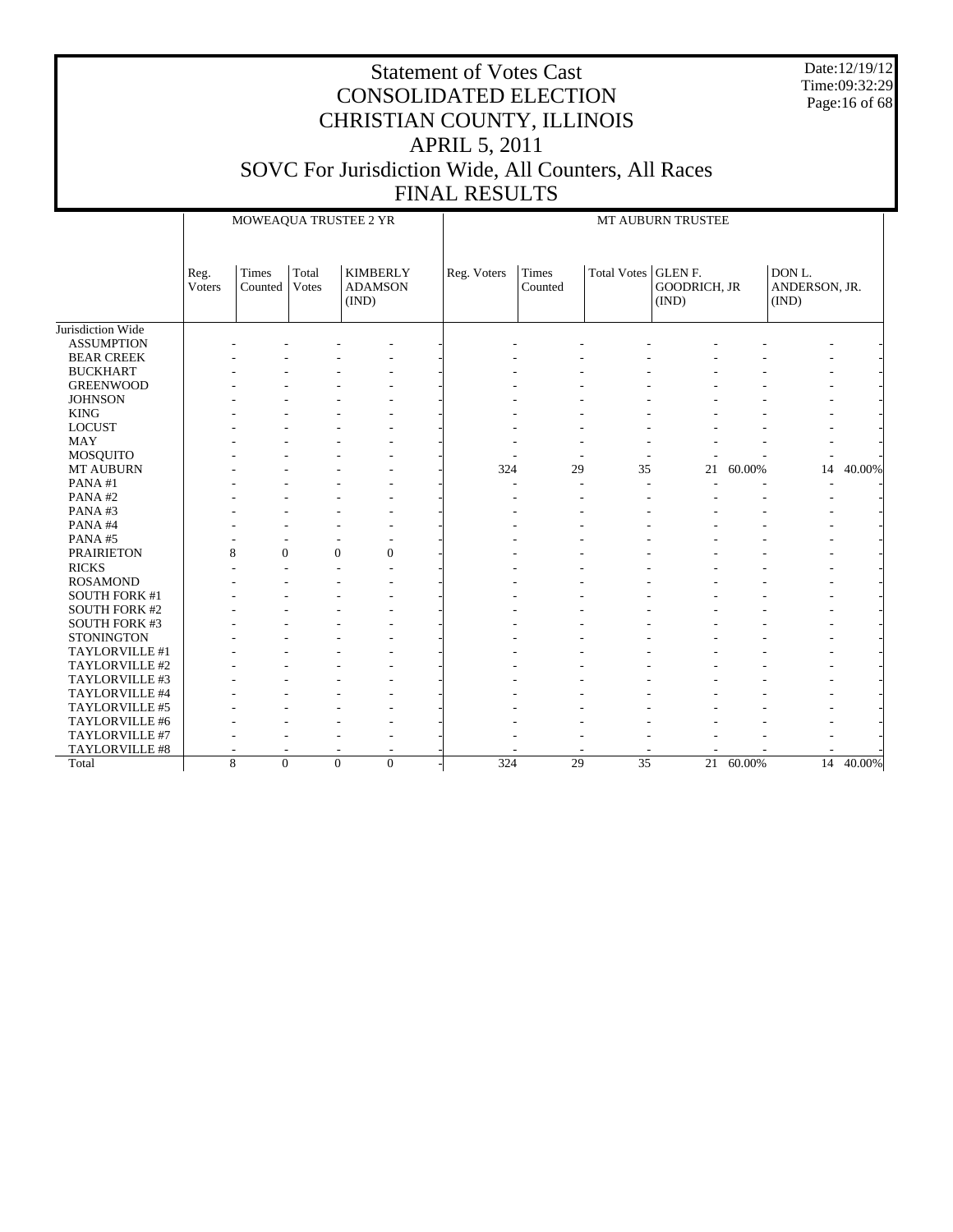Date:12/19/12 Time:09:32:29 Page:17 of 68

|                      |             | <b>OWANECO TRUSTEE</b>  |    |                                      |           |                                 |        |                        |           |  |  |  |  |  |
|----------------------|-------------|-------------------------|----|--------------------------------------|-----------|---------------------------------|--------|------------------------|-----------|--|--|--|--|--|
|                      | Reg. Voters | <b>Times</b><br>Counted |    | Total Votes   JEFF YUCANEER<br>(IND) |           | <b>MICHELLE</b><br>MARLEY (IND) |        | MICHELLE MAYS<br>(IND) |           |  |  |  |  |  |
| Jurisdiction Wide    |             |                         |    |                                      |           |                                 |        |                        |           |  |  |  |  |  |
| <b>ASSUMPTION</b>    |             |                         |    |                                      |           |                                 |        |                        |           |  |  |  |  |  |
| <b>BEAR CREEK</b>    |             |                         |    |                                      |           |                                 |        |                        |           |  |  |  |  |  |
| <b>BUCKHART</b>      |             |                         |    |                                      |           |                                 |        |                        |           |  |  |  |  |  |
| <b>GREENWOOD</b>     |             |                         |    |                                      |           |                                 |        |                        |           |  |  |  |  |  |
| <b>JOHNSON</b>       |             |                         |    |                                      |           |                                 |        |                        |           |  |  |  |  |  |
| <b>KING</b>          |             |                         |    |                                      |           |                                 |        |                        |           |  |  |  |  |  |
| <b>LOCUST</b>        | 142         | 25                      | 66 | 21                                   | 31.82%    | 24                              | 36.36% | 21                     | 31.82%    |  |  |  |  |  |
| MAY                  |             |                         |    |                                      |           |                                 |        |                        |           |  |  |  |  |  |
| <b>MOSQUITO</b>      |             |                         |    |                                      |           |                                 |        |                        |           |  |  |  |  |  |
| <b>MT AUBURN</b>     |             |                         |    |                                      |           |                                 |        |                        |           |  |  |  |  |  |
| PANA#1               |             |                         |    |                                      |           |                                 |        |                        |           |  |  |  |  |  |
| PANA#2               |             |                         |    |                                      |           |                                 |        |                        |           |  |  |  |  |  |
| PANA#3               |             |                         |    |                                      |           |                                 |        |                        |           |  |  |  |  |  |
| PANA#4               |             |                         |    |                                      |           |                                 |        |                        |           |  |  |  |  |  |
| PANA#5               |             |                         |    |                                      |           |                                 |        |                        |           |  |  |  |  |  |
| <b>PRAIRIETON</b>    |             |                         |    |                                      |           |                                 |        |                        |           |  |  |  |  |  |
| <b>RICKS</b>         |             |                         |    |                                      |           |                                 |        |                        |           |  |  |  |  |  |
| <b>ROSAMOND</b>      |             |                         |    |                                      |           |                                 |        |                        |           |  |  |  |  |  |
| <b>SOUTH FORK #1</b> |             |                         |    |                                      |           |                                 |        |                        |           |  |  |  |  |  |
| <b>SOUTH FORK #2</b> |             |                         |    |                                      |           |                                 |        |                        |           |  |  |  |  |  |
| <b>SOUTH FORK #3</b> |             |                         |    |                                      |           |                                 |        |                        |           |  |  |  |  |  |
| <b>STONINGTON</b>    |             |                         |    |                                      |           |                                 |        |                        |           |  |  |  |  |  |
| TAYLORVILLE #1       |             |                         |    |                                      |           |                                 |        |                        |           |  |  |  |  |  |
| TAYLORVILLE #2       |             |                         |    |                                      |           |                                 |        |                        |           |  |  |  |  |  |
| TAYLORVILLE #3       |             |                         |    |                                      |           |                                 |        |                        |           |  |  |  |  |  |
| TAYLORVILLE #4       |             |                         |    |                                      |           |                                 |        |                        |           |  |  |  |  |  |
| TAYLORVILLE #5       |             |                         |    |                                      |           |                                 |        |                        |           |  |  |  |  |  |
| TAYLORVILLE #6       |             |                         |    |                                      |           |                                 |        |                        |           |  |  |  |  |  |
| TAYLORVILLE #7       |             |                         |    |                                      |           |                                 |        |                        |           |  |  |  |  |  |
| TAYLORVILLE #8       |             |                         |    |                                      |           |                                 |        |                        |           |  |  |  |  |  |
| Total                | 142         | 25                      | 66 |                                      | 21 31.82% | 24                              | 36.36% |                        | 21 31.82% |  |  |  |  |  |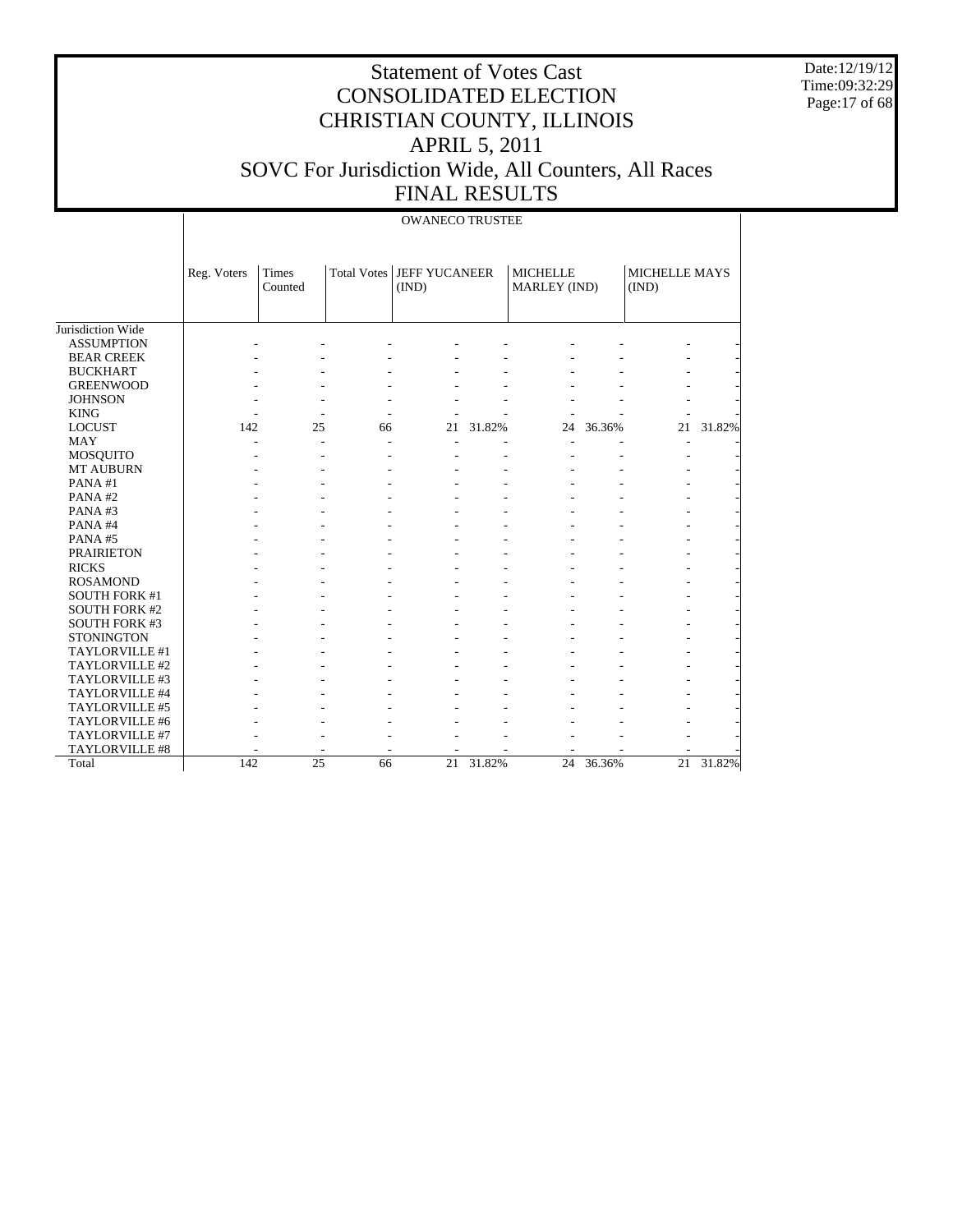Date:12/19/12 Time:09:32:29 Page:18 of 68

## Statement of Votes Cast CONSOLIDATED ELECTION CHRISTIAN COUNTY, ILLINOIS APRIL 5, 2011 SOVC For Jurisdiction Wide, All Counters, All Races FINAL RESULTS

#### Jurisdiction Wide ASSUMPTION BEAR CREEK BUCKHART GREENWOOD JOHNSON KING LOCUST MAY MOSQUITO MT AUBURN PANA #1 PANA #2 PANA #3 PANA #4 PANA #5 PRAIRIETON RICKS ROSAMOND SOUTH FORK #1 SOUTH FORK #2 SOUTH FORK #3 **STONINGTON**  TAYLORVILLE #1 TAYLORVILLE #2 TAYLORVILLE #3 TAYLORVILLE #4 TAYLORVILLE #5 TAYLORVILLE #6 TAYLORVILLE #7 TAYLORVILLE #8 Total Reg. Voters Times Counted Total Votes | LEROY MARBURGER (IND) MIKE STEWART JIM MENOSSI | Write-In Votes PALMER TRUSTEE -  $\sim$  -  $\sim$  -  $\sim$  -  $\sim$  -  $\sim$  -  $\sim$  -  $\sim$  -  $\sim$  -  $\sim$  -  $\sim$  -  $\sim$  -  $\sim$ 150 25 38 21 55.26% 8 21.05% 9 23.68% 0 0.00% -  $\sim$  -  $\sim$  -  $\sim$  -  $\sim$  -  $\sim$  -  $\sim$  -  $\sim$  -  $\sim$  -  $\sim$  -  $\sim$  -  $\sim$  -  $\sim$ -  $\sim$  -  $\sim$  -  $\sim$  -  $\sim$  -  $\sim$  -  $\sim$  -  $\sim$  -  $\sim$  -  $\sim$  -  $\sim$  -  $\sim$  -  $\sim$ -  $\sim$  -  $\sim$  -  $\sim$  -  $\sim$  -  $\sim$  -  $\sim$  -  $\sim$  -  $\sim$  -  $\sim$  -  $\sim$  -  $\sim$  -  $\sim$ -  $\sim$  -  $\sim$  -  $\sim$  -  $\sim$  -  $\sim$  -  $\sim$  -  $\sim$  -  $\sim$  -  $\sim$  -  $\sim$  -  $\sim$  -  $\sim$ -  $\sim$  -  $\sim$  -  $\sim$  -  $\sim$  -  $\sim$  -  $\sim$  -  $\sim$  -  $\sim$  -  $\sim$  -  $\sim$  -  $\sim$  -  $\sim$ -  $\sim$  -  $\sim$  -  $\sim$  -  $\sim$  -  $\sim$  -  $\sim$  -  $\sim$  -  $\sim$  -  $\sim$  -  $\sim$  -  $\sim$  -  $\sim$ -  $\sim$  -  $\sim$  -  $\sim$  -  $\sim$  -  $\sim$  -  $\sim$  -  $\sim$  -  $\sim$  -  $\sim$  -  $\sim$  -  $\sim$  -  $\sim$ -  $\sim$  -  $\sim$  -  $\sim$  -  $\sim$  -  $\sim$  -  $\sim$  -  $\sim$  -  $\sim$  -  $\sim$  -  $\sim$  -  $\sim$  -  $\sim$ -  $\sim$  -  $\sim$  -  $\sim$  -  $\sim$  -  $\sim$  -  $\sim$  -  $\sim$  -  $\sim$  -  $\sim$  -  $\sim$  -  $\sim$  -  $\sim$ -  $\sim$  -  $\sim$  -  $\sim$  -  $\sim$  -  $\sim$  -  $\sim$  -  $\sim$  -  $\sim$  -  $\sim$  -  $\sim$  -  $\sim$  -  $\sim$ -  $\sim$  -  $\sim$  -  $\sim$  -  $\sim$  -  $\sim$  -  $\sim$  -  $\sim$  -  $\sim$  -  $\sim$  -  $\sim$  -  $\sim$  -  $\sim$ -  $\sim$  -  $\sim$  -  $\sim$  -  $\sim$  -  $\sim$  -  $\sim$  -  $\sim$  -  $\sim$  -  $\sim$  -  $\sim$  -  $\sim$  -  $\sim$ -  $\sim$  -  $\sim$  -  $\sim$  -  $\sim$  -  $\sim$  -  $\sim$  -  $\sim$  -  $\sim$  -  $\sim$  -  $\sim$  -  $\sim$  -  $\sim$ -  $\sim$  -  $\sim$  -  $\sim$  -  $\sim$  -  $\sim$  -  $\sim$  -  $\sim$  -  $\sim$  -  $\sim$  -  $\sim$  -  $\sim$  -  $\sim$ -  $\sim$  -  $\sim$  -  $\sim$  -  $\sim$  -  $\sim$  -  $\sim$  -  $\sim$  -  $\sim$  -  $\sim$  -  $\sim$  -  $\sim$  -  $\sim$ -  $\sim$  -  $\sim$  -  $\sim$  -  $\sim$  -  $\sim$  -  $\sim$  -  $\sim$  -  $\sim$  -  $\sim$  -  $\sim$  -  $\sim$  -  $\sim$ -  $\sim$  -  $\sim$  -  $\sim$  -  $\sim$  -  $\sim$  -  $\sim$  -  $\sim$  -  $\sim$  -  $\sim$  -  $\sim$  -  $\sim$  -  $\sim$ -  $\sim$  -  $\sim$  -  $\sim$  -  $\sim$  -  $\sim$  -  $\sim$  -  $\sim$  -  $\sim$  -  $\sim$  -  $\sim$  -  $\sim$  -  $\sim$ -  $\sim$  -  $\sim$  -  $\sim$  -  $\sim$  -  $\sim$  -  $\sim$  -  $\sim$  -  $\sim$  -  $\sim$  -  $\sim$  -  $\sim$  -  $\sim$ -  $\sim$  -  $\sim$  -  $\sim$  -  $\sim$  -  $\sim$  -  $\sim$  -  $\sim$  -  $\sim$  -  $\sim$  -  $\sim$  -  $\sim$  -  $\sim$ -  $\sim$  -  $\sim$  -  $\sim$  -  $\sim$  -  $\sim$  -  $\sim$  -  $\sim$  -  $\sim$  -  $\sim$  -  $\sim$  -  $\sim$  -  $\sim$ -  $\sim$  -  $\sim$  -  $\sim$  -  $\sim$  -  $\sim$  -  $\sim$  -  $\sim$  -  $\sim$  -  $\sim$  -  $\sim$  -  $\sim$  -  $\sim$ -  $\sim$  -  $\sim$  -  $\sim$  -  $\sim$  -  $\sim$  -  $\sim$  -  $\sim$  -  $\sim$  -  $\sim$  -  $\sim$  -  $\sim$  -  $\sim$ -  $\sim$  -  $\sim$  -  $\sim$  -  $\sim$  -  $\sim$  -  $\sim$  -  $\sim$  -  $\sim$  -  $\sim$  -  $\sim$  -  $\sim$  -  $\sim$ -  $\sim$  -  $\sim$  -  $\sim$  -  $\sim$  -  $\sim$  -  $\sim$  -  $\sim$  -  $\sim$  -  $\sim$  -  $\sim$  -  $\sim$  -  $\sim$ -  $\sim$  -  $\sim$  -  $\sim$  -  $\sim$  -  $\sim$  -  $\sim$  -  $\sim$  -  $\sim$  -  $\sim$  -  $\sim$  -  $\sim$  -  $\sim$ -  $\sim$  -  $\sim$  -  $\sim$  -  $\sim$  -  $\sim$  -  $\sim$  -  $\sim$  -  $\sim$  -  $\sim$  -  $\sim$  -  $\sim$  -  $\sim$ - - - - - - - - - - - 150 25 38 21 55.26% 8 21.05% 9 23.68% 0 0.00%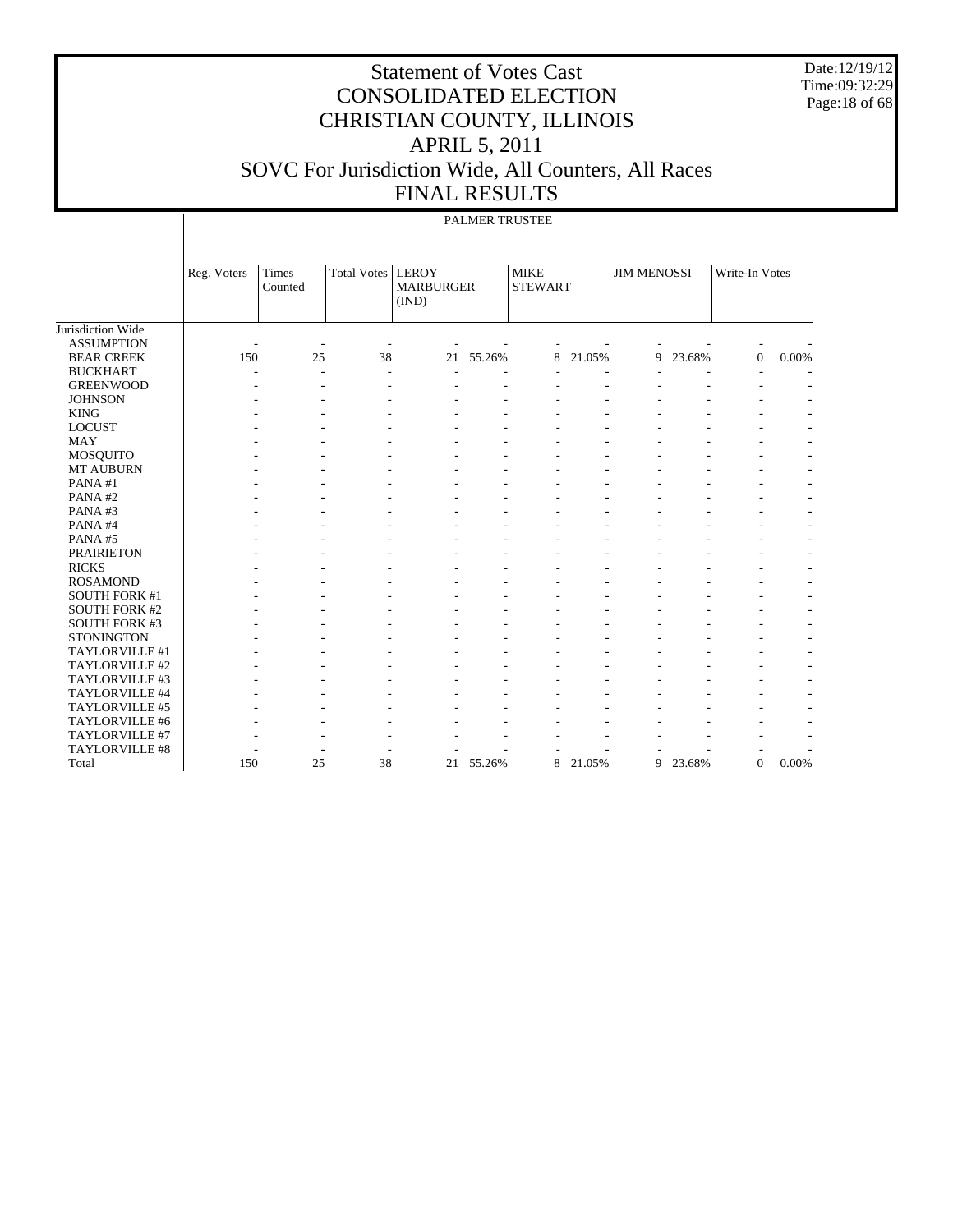Date:12/19/12 Time:09:32:29 Page:19 of 68

# Statement of Votes Cast CONSOLIDATED ELECTION CHRISTIAN COUNTY, ILLINOIS APRIL 5, 2011 SOVC For Jurisdiction Wide, All Counters, All Races FINAL RESULTS

#### STONINGTON TRUSTEE

|                      | Reg. Voters | Times<br>Counted | <b>Total Votes</b> | DAVID L.<br><b>BLAKEMAN</b> (IND) |        | <b>RAYMOND E.</b><br>LIKES (IND) |        | LARRY L.<br><b>MATHES</b> (IND) |        | RYAN A.<br>MARUCCO (IND) |        |
|----------------------|-------------|------------------|--------------------|-----------------------------------|--------|----------------------------------|--------|---------------------------------|--------|--------------------------|--------|
|                      |             |                  |                    |                                   |        |                                  |        |                                 |        |                          |        |
| Jurisdiction Wide    |             |                  |                    |                                   |        |                                  |        |                                 |        |                          |        |
| <b>ASSUMPTION</b>    |             |                  |                    |                                   |        |                                  |        |                                 |        |                          |        |
| <b>BEAR CREEK</b>    |             |                  |                    |                                   |        |                                  |        |                                 |        |                          |        |
| <b>BUCKHART</b>      |             |                  |                    |                                   |        |                                  |        |                                 |        |                          |        |
| <b>GREENWOOD</b>     |             |                  |                    |                                   |        |                                  |        |                                 |        |                          |        |
| <b>JOHNSON</b>       |             |                  |                    |                                   |        |                                  |        |                                 |        |                          |        |
| <b>KING</b>          |             |                  |                    |                                   |        |                                  |        |                                 |        |                          |        |
| <b>LOCUST</b>        |             |                  |                    |                                   |        |                                  |        |                                 |        |                          |        |
| <b>MAY</b>           |             |                  |                    |                                   |        |                                  |        |                                 |        |                          |        |
| <b>MOSQUITO</b>      |             |                  |                    |                                   |        |                                  |        |                                 |        |                          |        |
| MT AUBURN            |             |                  |                    |                                   |        |                                  |        |                                 |        |                          |        |
| PANA#1               |             |                  |                    |                                   |        |                                  |        |                                 |        |                          |        |
| PANA#2               |             |                  |                    |                                   |        |                                  |        |                                 |        |                          |        |
| PANA#3               |             |                  |                    |                                   |        |                                  |        |                                 |        |                          |        |
| PANA#4               |             |                  |                    |                                   |        |                                  |        |                                 |        |                          |        |
| PANA#5               |             |                  |                    |                                   |        |                                  |        |                                 |        |                          |        |
| <b>PRAIRIETON</b>    |             |                  |                    |                                   |        |                                  |        |                                 |        |                          |        |
| <b>RICKS</b>         |             |                  |                    |                                   |        |                                  |        |                                 |        |                          |        |
| <b>ROSAMOND</b>      |             |                  |                    |                                   |        |                                  |        |                                 |        |                          |        |
| <b>SOUTH FORK #1</b> |             |                  |                    |                                   |        |                                  |        |                                 |        |                          |        |
| <b>SOUTH FORK #2</b> |             |                  |                    |                                   |        |                                  |        |                                 |        |                          |        |
| SOUTH FORK #3        |             |                  |                    |                                   |        |                                  |        |                                 |        |                          |        |
| <b>STONINGTON</b>    | 618         | 190              | 432                | 122                               | 28.24% | 113                              | 26.16% | 70                              | 16.20% | 127                      | 29.40% |
| TAYLORVILLE #1       |             |                  |                    |                                   |        |                                  |        |                                 |        |                          |        |
| TAYLORVILLE #2       |             |                  |                    |                                   |        |                                  |        |                                 |        |                          |        |
| TAYLORVILLE #3       |             |                  |                    |                                   |        |                                  |        |                                 |        |                          |        |
| TAYLORVILLE #4       |             |                  |                    |                                   |        |                                  |        |                                 |        |                          |        |
| TAYLORVILLE #5       |             |                  |                    |                                   |        |                                  |        |                                 |        |                          |        |
| TAYLORVILLE #6       |             |                  |                    |                                   |        |                                  |        |                                 |        |                          |        |
| TAYLORVILLE #7       |             |                  |                    |                                   |        |                                  |        |                                 |        |                          |        |
| TAYLORVILLE #8       |             |                  |                    |                                   |        |                                  |        |                                 |        |                          |        |
| Total                | 618         | 190              | 432                | 122                               | 28.24% | 113                              | 26.16% | $\overline{70}$                 | 16.20% | 127                      | 29.40% |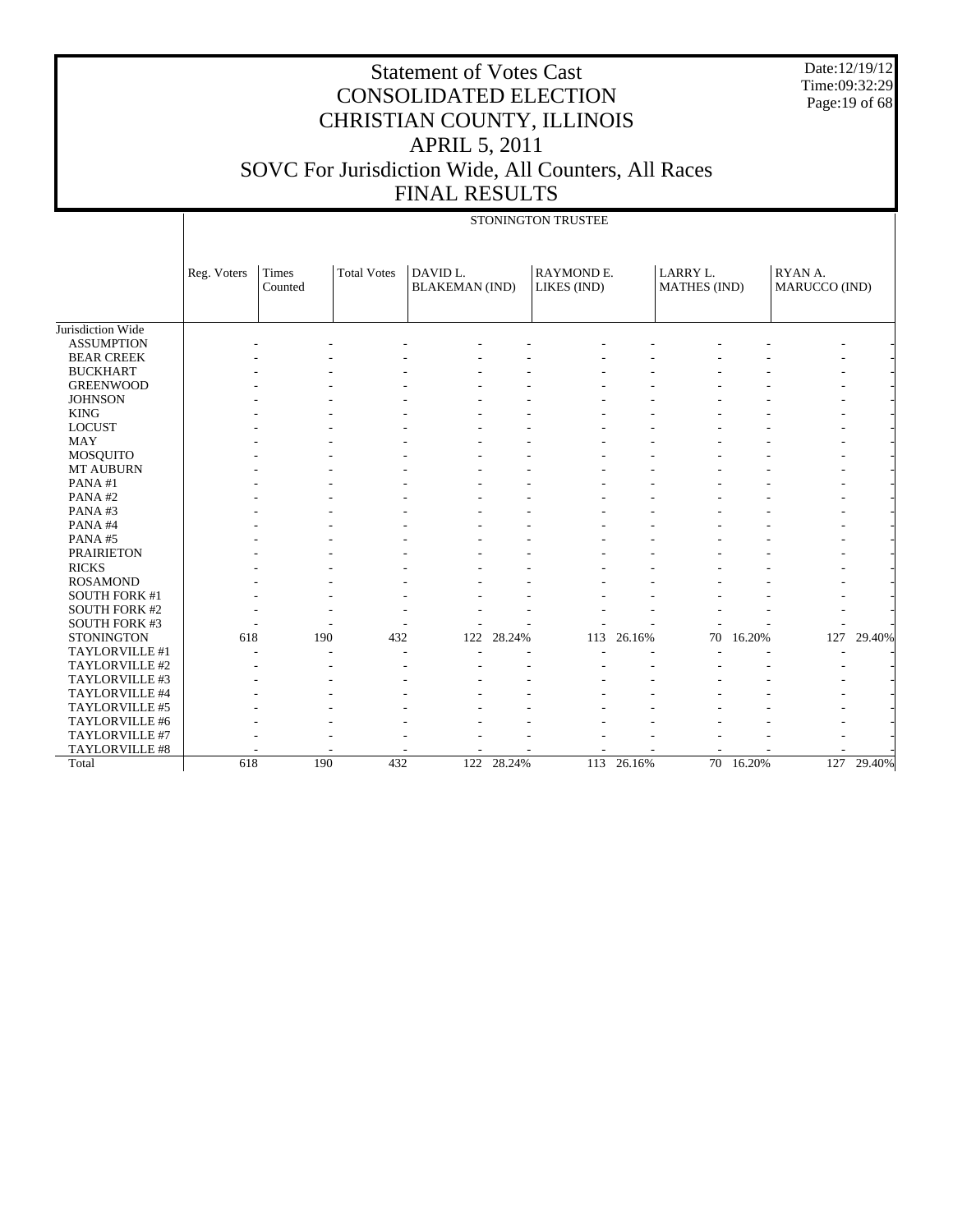Date:12/19/12 Time:09:32:29 Page:20 of 68

# Statement of Votes Cast CONSOLIDATED ELECTION CHRISTIAN COUNTY, ILLINOIS APRIL 5, 2011 SOVC For Jurisdiction Wide, All Counters, All Races FINAL RESULTS

#### TOVEY TRUSTEE

|                      | Reg. Voters | Times<br>Counted | <b>Total Votes</b> | <b>JASON WAKE</b><br>(IND) |           | <b>ROBERT WILSON</b><br>(IND) |           | <b>JOANN HOWARD</b><br>(IND) |           | JERRY DIAL (IND) |                          |
|----------------------|-------------|------------------|--------------------|----------------------------|-----------|-------------------------------|-----------|------------------------------|-----------|------------------|--------------------------|
|                      |             |                  |                    |                            |           |                               |           |                              |           |                  |                          |
| Jurisdiction Wide    |             |                  |                    |                            |           |                               |           |                              |           |                  |                          |
| <b>ASSUMPTION</b>    |             |                  |                    |                            |           |                               |           |                              |           |                  |                          |
| <b>BEAR CREEK</b>    |             |                  |                    |                            |           |                               |           |                              |           |                  | $\overline{\phantom{a}}$ |
| <b>BUCKHART</b>      |             |                  |                    |                            |           |                               |           |                              |           |                  | ٠                        |
| <b>GREENWOOD</b>     |             |                  |                    |                            |           |                               |           |                              |           |                  | ٠                        |
| <b>JOHNSON</b>       |             |                  |                    |                            |           |                               |           |                              |           |                  | ٠                        |
| <b>KING</b>          |             |                  |                    |                            |           |                               |           |                              |           |                  | $\overline{\phantom{a}}$ |
| <b>LOCUST</b>        |             |                  |                    |                            |           |                               |           |                              |           |                  | $\sim$                   |
| <b>MAY</b>           |             |                  |                    |                            |           |                               |           |                              |           |                  | $\sim$                   |
| MOSQUITO             |             |                  |                    |                            |           |                               |           |                              |           |                  | $\sim$                   |
| <b>MT AUBURN</b>     |             |                  |                    |                            |           |                               |           |                              |           | ٠                | $\sim$                   |
| PANA#1               |             |                  |                    |                            |           |                               |           |                              |           |                  | $\sim$                   |
| PANA#2               |             |                  |                    |                            |           |                               |           |                              |           |                  | $\sim$                   |
| PANA#3               |             |                  |                    |                            |           |                               |           |                              |           |                  | $\overline{\phantom{a}}$ |
| PANA#4               |             |                  |                    |                            |           |                               |           |                              |           |                  | $\sim$                   |
| PANA#5               |             |                  |                    |                            |           |                               |           |                              |           |                  | $\overline{\phantom{a}}$ |
| <b>PRAIRIETON</b>    |             |                  |                    |                            |           |                               |           |                              |           |                  | ÷,                       |
| <b>RICKS</b>         |             |                  |                    |                            |           |                               |           |                              |           |                  | ٠                        |
| <b>ROSAMOND</b>      |             |                  |                    |                            |           |                               |           |                              |           |                  |                          |
| <b>SOUTH FORK #1</b> |             |                  |                    |                            |           |                               |           |                              |           |                  |                          |
| <b>SOUTH FORK #2</b> | 318         | 95               | 236                | 52                         | 22.03%    | 46                            | 19.49%    | 41                           | 17.37%    | 41               | 17.37%                   |
| <b>SOUTH FORK #3</b> |             |                  | ۰                  |                            |           |                               |           |                              |           |                  | $\overline{\phantom{a}}$ |
| <b>STONINGTON</b>    |             |                  |                    |                            |           |                               |           |                              |           |                  | $\overline{\phantom{a}}$ |
| TAYLORVILLE #1       |             |                  |                    |                            |           |                               |           |                              |           |                  | $\sim$                   |
| TAYLORVILLE #2       |             |                  |                    |                            |           |                               |           |                              |           |                  | ٠                        |
| TAYLORVILLE #3       |             |                  |                    |                            |           |                               |           |                              |           |                  | ٠                        |
| TAYLORVILLE #4       |             |                  |                    |                            |           |                               |           |                              |           |                  | ٠                        |
| TAYLORVILLE #5       |             |                  |                    |                            |           |                               |           |                              |           |                  | ٠                        |
| TAYLORVILLE #6       |             |                  |                    |                            |           |                               |           |                              |           |                  |                          |
| TAYLORVILLE #7       |             |                  |                    |                            |           |                               |           |                              |           |                  |                          |
| TAYLORVILLE #8       |             |                  |                    |                            |           |                               |           |                              |           |                  |                          |
| Total                | 318         | 95               | 236                |                            | 52 22.03% |                               | 46 19.49% |                              | 41 17.37% | 41               | 17.37%                   |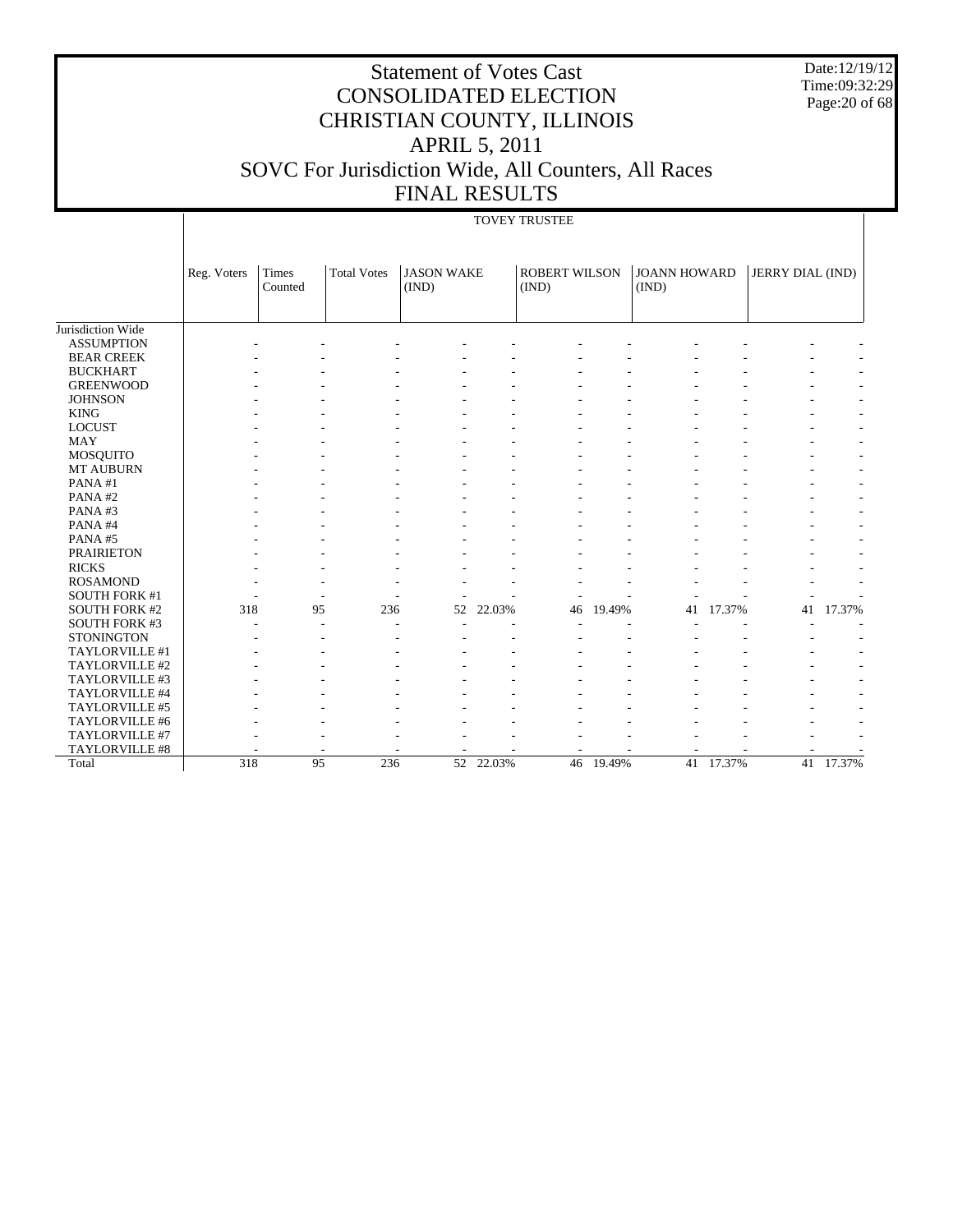Date:12/19/12 Time:09:32:29 Page:21 of 68

|  | .                          |  |  |  |
|--|----------------------------|--|--|--|
|  |                            |  |  |  |
|  | <b>CTOMINGTON DADK COM</b> |  |  |  |

|                      | <b>TOVEY TRUSTEE</b><br>STONINGTON PARK COMM |           |             |                  |                    |                       |            |                     |            |
|----------------------|----------------------------------------------|-----------|-------------|------------------|--------------------|-----------------------|------------|---------------------|------------|
|                      | <b>EDWARD</b><br><b>CLEETON</b> (IND)        |           | Reg. Voters | Times<br>Counted | <b>Total Votes</b> | <b>ROBERT SWIGERT</b> |            | <b>JEFF TUMIATI</b> |            |
| Jurisdiction Wide    |                                              |           |             |                  |                    |                       |            |                     |            |
| <b>ASSUMPTION</b>    |                                              |           |             |                  |                    |                       |            |                     |            |
| <b>BEAR CREEK</b>    |                                              |           |             |                  |                    |                       |            |                     |            |
| <b>BUCKHART</b>      |                                              |           |             |                  |                    |                       |            |                     |            |
| <b>GREENWOOD</b>     |                                              |           |             |                  |                    |                       |            |                     |            |
| <b>JOHNSON</b>       |                                              |           |             |                  |                    |                       |            |                     |            |
| <b>KING</b>          |                                              |           |             |                  |                    |                       |            |                     |            |
| <b>LOCUST</b>        |                                              |           |             |                  |                    |                       |            |                     |            |
| MAY                  |                                              |           |             |                  |                    |                       |            |                     |            |
| <b>MOSQUITO</b>      |                                              |           |             |                  |                    |                       |            |                     |            |
| MT AUBURN            |                                              |           |             |                  |                    |                       |            |                     |            |
| PANA#1               |                                              |           |             |                  |                    |                       |            |                     |            |
| PANA#2               |                                              |           |             |                  |                    |                       |            |                     |            |
| PANA#3               |                                              |           |             |                  |                    |                       |            |                     |            |
| PANA#4               |                                              |           |             |                  |                    |                       |            |                     |            |
| PANA#5               |                                              |           |             |                  |                    |                       |            |                     |            |
| <b>PRAIRIETON</b>    |                                              |           |             |                  |                    |                       |            |                     |            |
| <b>RICKS</b>         |                                              |           |             |                  |                    |                       |            |                     |            |
| <b>ROSAMOND</b>      |                                              |           |             |                  |                    |                       |            |                     |            |
| <b>SOUTH FORK #1</b> |                                              |           |             |                  |                    |                       |            |                     |            |
| <b>SOUTH FORK #2</b> | 56                                           | 23.73%    |             |                  |                    |                       |            |                     |            |
| <b>SOUTH FORK #3</b> |                                              |           |             |                  |                    |                       |            |                     |            |
| <b>STONINGTON</b>    |                                              |           | 751         | 200              | 316                | 153                   | 48.42%     |                     | 163 51.58% |
| TAYLORVILLE #1       |                                              |           |             |                  |                    |                       |            |                     |            |
| TAYLORVILLE #2       |                                              |           |             |                  |                    |                       |            |                     |            |
| TAYLORVILLE #3       |                                              |           |             |                  |                    |                       |            |                     |            |
| TAYLORVILLE #4       |                                              |           |             |                  |                    |                       |            |                     |            |
| TAYLORVILLE #5       |                                              |           |             |                  |                    |                       |            |                     |            |
| TAYLORVILLE #6       |                                              |           |             |                  |                    |                       |            |                     |            |
| TAYLORVILLE #7       |                                              |           |             |                  |                    |                       |            |                     |            |
| TAYLORVILLE #8       |                                              |           |             |                  |                    |                       |            |                     |            |
| Total                |                                              | 56 23.73% | 751         | 200              | $\overline{316}$   |                       | 153 48.42% |                     | 163 51.58% |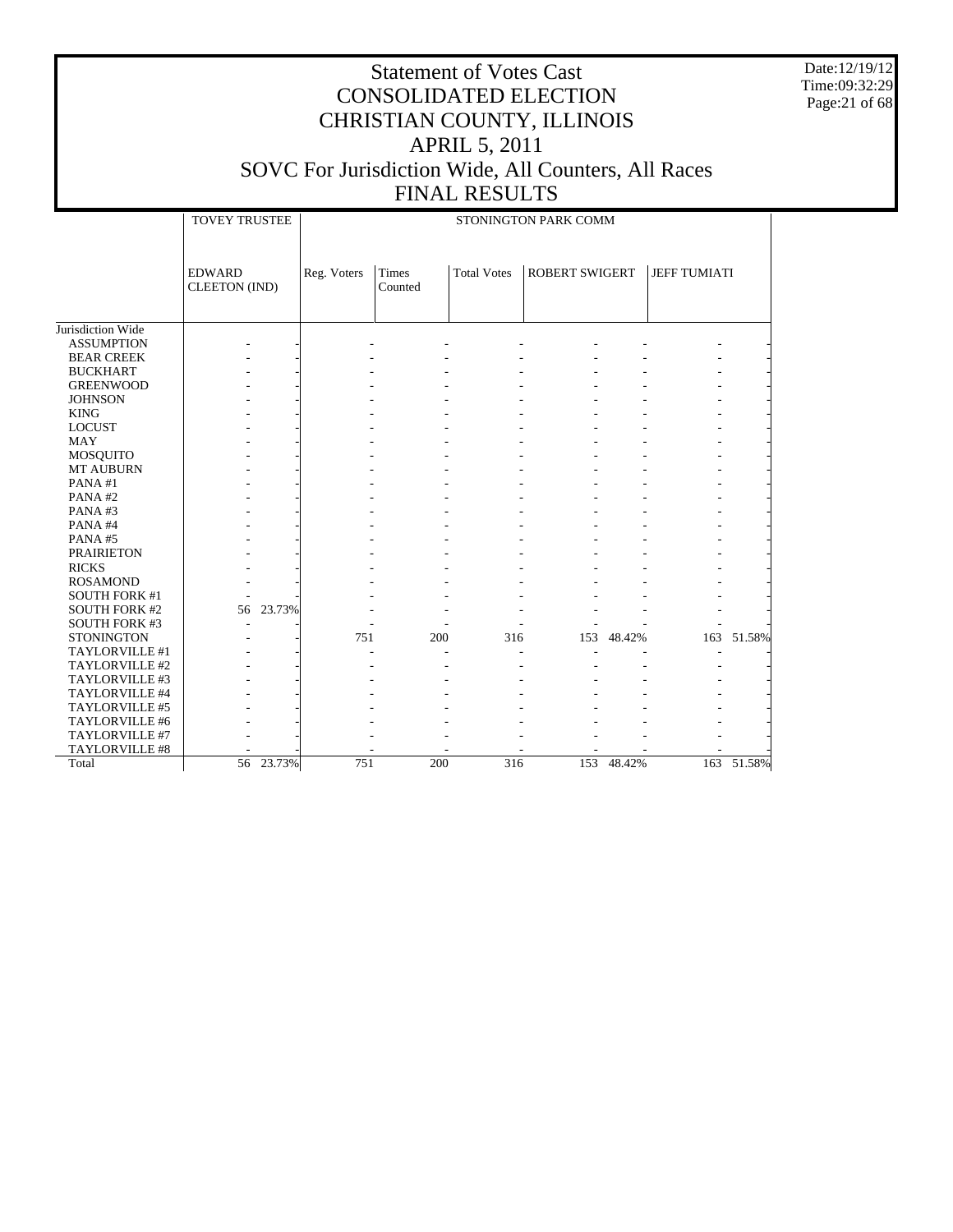Date:12/19/12 Time:09:32:29 Page:22 of 68

## Statement of Votes Cast CONSOLIDATED ELECTION CHRISTIAN COUNTY, ILLINOIS APRIL 5, 2011 SOVC For Jurisdiction Wide, All Counters, All Races FINAL RESULTS

|                      |                |                         | <b>TAYLORVILLE PK PRES</b> |                             |             |
|----------------------|----------------|-------------------------|----------------------------|-----------------------------|-------------|
|                      | Reg. Voters    | <b>Times</b><br>Counted | <b>Total Votes</b>         | MARLANE M.<br><b>MILLER</b> |             |
| Jurisdiction Wide    |                |                         |                            |                             |             |
| <b>ASSUMPTION</b>    |                |                         |                            |                             |             |
| <b>BEAR CREEK</b>    | 73             | $\mathfrak{2}$          | $\mathfrak{2}$             |                             | 2 100.00%   |
| <b>BUCKHART</b>      | 68             | 3                       | $\overline{2}$             |                             | 2 100.00%   |
| <b>GREENWOOD</b>     |                |                         |                            |                             |             |
| <b>JOHNSON</b>       | 511            | 22                      | 10                         |                             | 10 100.00%  |
| <b>KING</b>          |                |                         |                            |                             |             |
| <b>LOCUST</b>        | 236            | 14                      | 9                          |                             | 9 100.00%   |
| <b>MAY</b>           | 1168           | 56                      | 44                         |                             | 44 100.00%  |
| <b>MOSQUITO</b>      |                |                         |                            |                             |             |
| <b>MT AUBURN</b>     |                |                         |                            |                             |             |
| PANA#1               |                |                         |                            |                             |             |
| PANA#2               |                |                         |                            |                             |             |
| PANA#3               |                |                         |                            |                             |             |
| PANA#4               |                |                         |                            |                             |             |
| PANA#5               |                |                         |                            |                             |             |
| <b>PRAIRIETON</b>    |                |                         |                            |                             |             |
| <b>RICKS</b>         |                |                         |                            |                             |             |
| <b>ROSAMOND</b>      |                |                         |                            |                             |             |
| <b>SOUTH FORK #1</b> |                |                         |                            |                             |             |
| <b>SOUTH FORK #2</b> |                |                         |                            |                             |             |
| <b>SOUTH FORK #3</b> |                |                         |                            |                             |             |
| <b>STONINGTON</b>    | $\overline{c}$ | $\overline{2}$          | $\overline{2}$             |                             | 2 100.00%   |
| TAYLORVILLE #1       | 991            | 39                      | 32                         |                             | 32 100.00%  |
| TAYLORVILLE #2       | 898            | 42                      | 30                         |                             | 30 100.00%  |
| TAYLORVILLE #3       | 886            | 53                      | 39                         |                             | 39 100.00%  |
| TAYLORVILLE #4       | 1324           | 69                      | 50                         |                             | 50 100.00%  |
| TAYLORVILLE #5       | 1377           | 47                      | 34                         |                             | 34 100.00%  |
| TAYLORVILLE #6       | 929            | 35                      | 20                         |                             | 20 100.00%  |
| TAYLORVILLE #7       | 915            | 41                      | 35                         |                             | 35 100.00%  |
| TAYLORVILLE #8       | 1019           | 45                      | 33                         |                             | 33 100.00%  |
| Total                | 10397          | 470                     | 342                        |                             | 342 100.00% |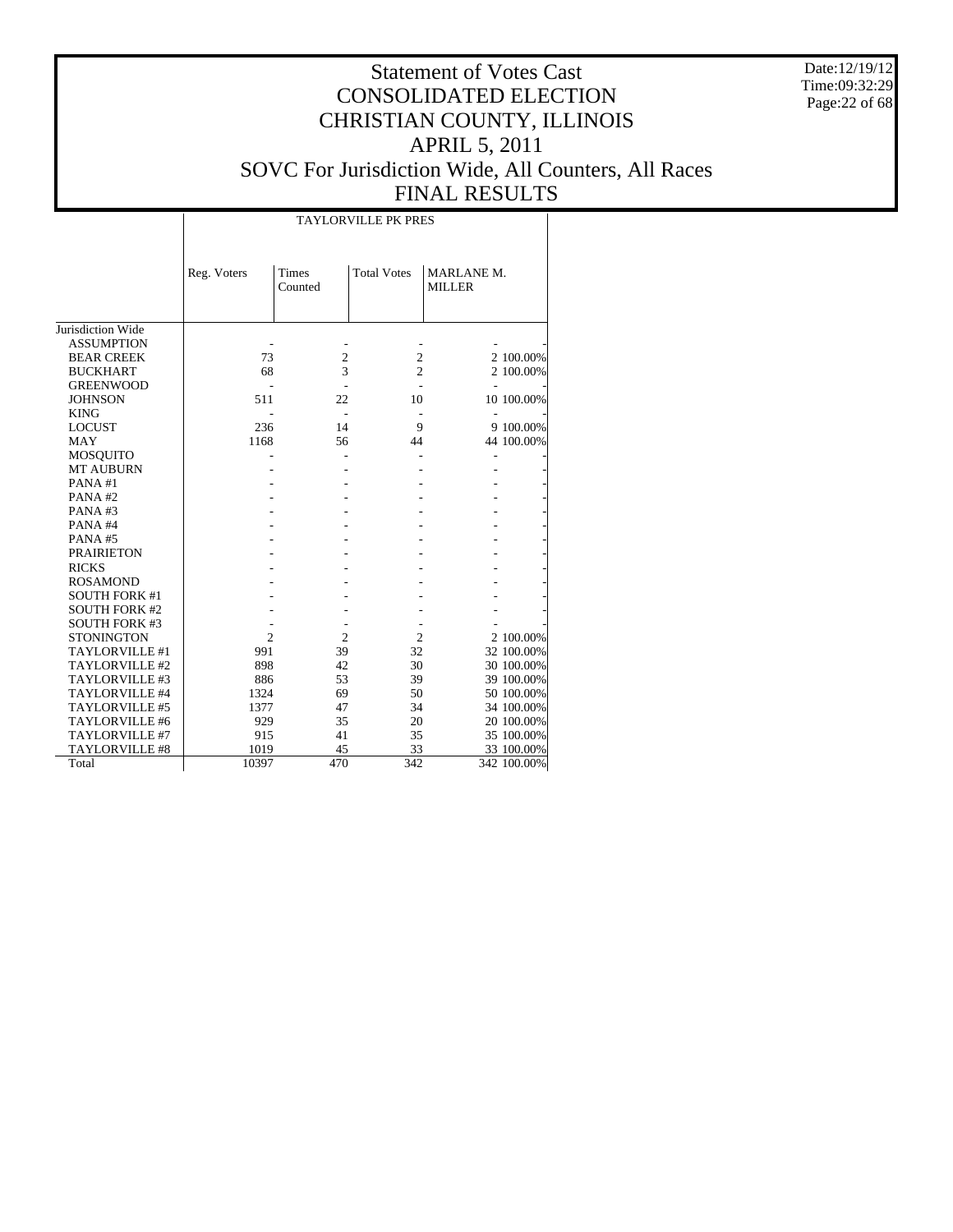Date:12/19/12 Time:09:32:29 Page:23 of 68

|                       |                | TAYLORVILLE PARK TRUSTEE |                    |                     |        |                 |        |                             |        |  |  |  |  |  |
|-----------------------|----------------|--------------------------|--------------------|---------------------|--------|-----------------|--------|-----------------------------|--------|--|--|--|--|--|
|                       | Reg. Voters    | Times<br>Counted         | <b>Total Votes</b> | <b>SUE PHILLIPS</b> |        | KAY C. CHAMPLEY |        | EUGENE A.<br><b>EDWARDS</b> |        |  |  |  |  |  |
| Jurisdiction Wide     |                |                          |                    |                     |        |                 |        |                             |        |  |  |  |  |  |
| <b>ASSUMPTION</b>     |                |                          |                    |                     |        |                 |        |                             |        |  |  |  |  |  |
| <b>BEAR CREEK</b>     | 73             | $\mathfrak{2}$           | 6                  |                     | 16.67% |                 | 16.67% | 2                           | 33.33% |  |  |  |  |  |
| <b>BUCKHART</b>       | 68             | 3                        | 6                  | 2                   | 33.33% | 1               | 16.67% | 2                           | 33.33% |  |  |  |  |  |
| <b>GREENWOOD</b>      |                |                          |                    |                     |        |                 |        |                             |        |  |  |  |  |  |
| <b>JOHNSON</b>        | 511            | 22                       | 50                 | 10                  | 20.00% | 13              | 26.00% | 8                           | 16.00% |  |  |  |  |  |
| <b>KING</b>           |                | $\overline{\phantom{a}}$ |                    |                     |        |                 |        |                             |        |  |  |  |  |  |
| <b>LOCUST</b>         | 236            | 14                       | 32                 |                     | 21.88% | 8               | 25.00% | 5                           | 15.63% |  |  |  |  |  |
| <b>MAY</b>            | 1168           | 56                       | 132                | 28                  | 21.21% | 34              | 25.76% | 29                          | 21.97% |  |  |  |  |  |
| <b>MOSQUITO</b>       | ٠              | ۰                        |                    | ٠                   |        |                 |        |                             |        |  |  |  |  |  |
| <b>MT AUBURN</b>      |                |                          |                    |                     |        |                 |        |                             |        |  |  |  |  |  |
| PANA#1                |                |                          |                    |                     |        |                 |        |                             |        |  |  |  |  |  |
| PANA#2                |                |                          |                    |                     |        |                 |        |                             |        |  |  |  |  |  |
| PANA#3                |                |                          |                    |                     |        |                 |        |                             |        |  |  |  |  |  |
| PANA#4                |                |                          |                    |                     |        |                 |        |                             |        |  |  |  |  |  |
| PANA#5                |                |                          |                    |                     |        |                 |        |                             |        |  |  |  |  |  |
| <b>PRAIRIETON</b>     |                |                          |                    |                     |        |                 |        |                             |        |  |  |  |  |  |
| <b>RICKS</b>          |                |                          |                    |                     |        |                 |        |                             |        |  |  |  |  |  |
| <b>ROSAMOND</b>       |                |                          |                    |                     |        |                 |        |                             |        |  |  |  |  |  |
| <b>SOUTH FORK #1</b>  |                |                          |                    |                     |        |                 |        |                             |        |  |  |  |  |  |
| <b>SOUTH FORK #2</b>  |                |                          |                    |                     |        |                 |        |                             |        |  |  |  |  |  |
| <b>SOUTH FORK #3</b>  |                |                          |                    |                     |        |                 |        |                             |        |  |  |  |  |  |
| <b>STONINGTON</b>     | $\overline{2}$ | $\overline{2}$           | 6                  | 2                   | 33.33% | 2               | 33.33% |                             | 16.67% |  |  |  |  |  |
| TAYLORVILLE #1        | 991            | 39                       | 94                 | 22                  | 23.40% | 25              | 26.60% | 18                          | 19.15% |  |  |  |  |  |
| TAYLORVILLE #2        | 898            | 42                       | 103                | 29                  | 28.16% | 29              | 28.16% | 15                          | 14.56% |  |  |  |  |  |
| TAYLORVILLE #3        | 886            | 53                       | 141                | 38                  | 26.95% | 43              | 30.50% | 14                          | 9.93%  |  |  |  |  |  |
| TAYLORVILLE #4        | 1324           | 69                       | 171                | 39                  | 22.81% | 50              | 29.24% | 24                          | 14.04% |  |  |  |  |  |
| TAYLORVILLE #5        | 1377           | 47                       | 114                | 24                  | 21.05% | 34              | 29.82% | 20                          | 17.54% |  |  |  |  |  |
| TAYLORVILLE #6        | 929            | 35                       | 82                 | 17                  | 20.73% | 16              | 19.51% | 22                          | 26.83% |  |  |  |  |  |
| TAYLORVILLE #7        | 915            | 41                       | 104                | 26                  | 25.00% | 28              | 26.92% | 19                          | 18.27% |  |  |  |  |  |
| <b>TAYLORVILLE #8</b> | 1019           | 45                       | 118                | 30                  | 25.42% | 31              | 26.27% | 19                          | 16.10% |  |  |  |  |  |
| Total                 | 10397          | 470                      | 1159               | 275                 | 23.73% | 315             | 27.18% | 198                         | 17.08% |  |  |  |  |  |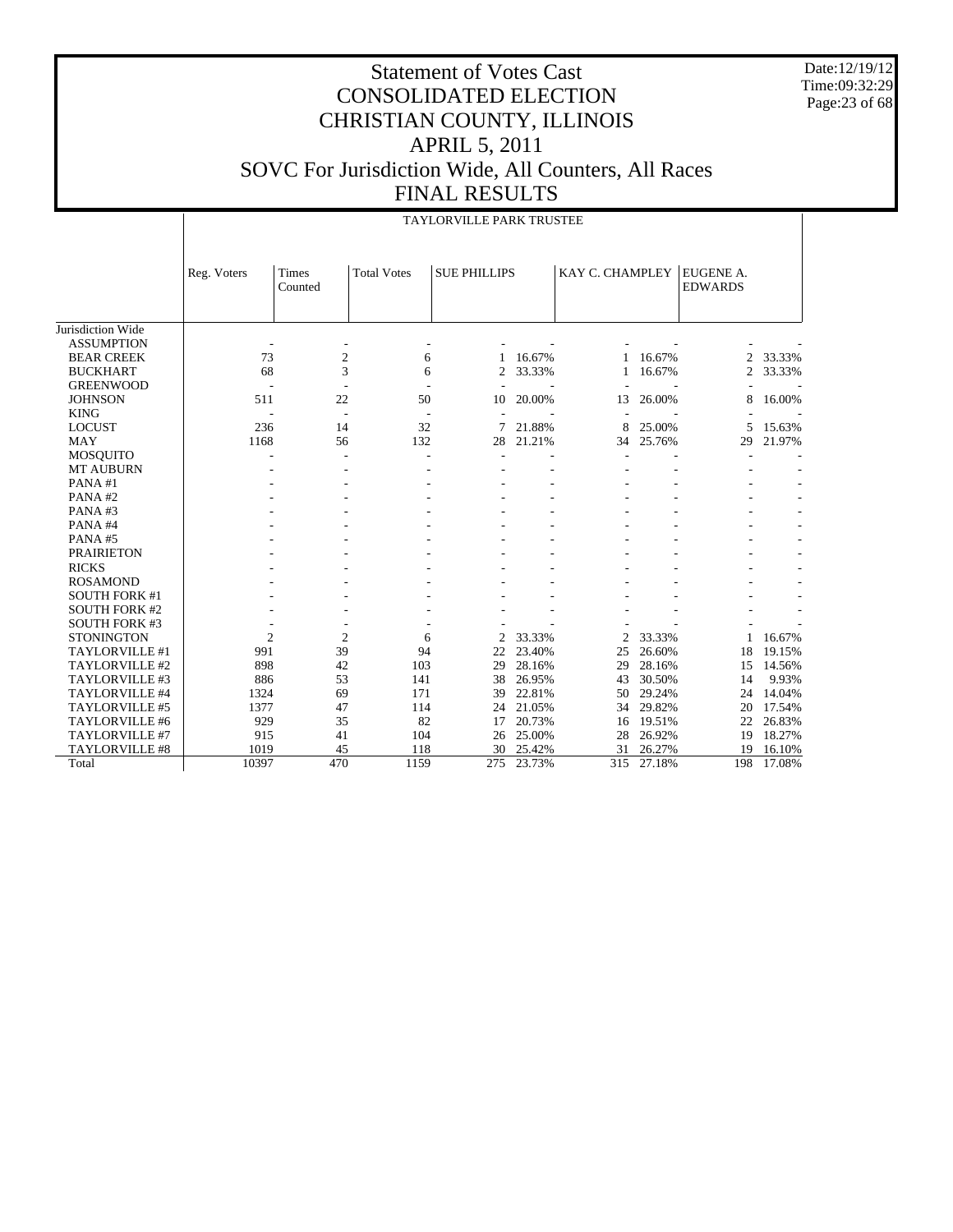Date:12/19/12 Time:09:32:29 Page:24 of 68

|                                              | <b>TAYLORVILLE PARK</b><br><b>TRUSTEE</b> |        |             |                  |                    | <b>ASSUMPTION LIB TRUSTEE</b> |            |                             |            |
|----------------------------------------------|-------------------------------------------|--------|-------------|------------------|--------------------|-------------------------------|------------|-----------------------------|------------|
|                                              | <b>DON BRAGG</b>                          |        | Reg. Voters | Times<br>Counted | <b>Total Votes</b> | <b>JAMES E. BUGG</b>          |            | JAMES M.<br><b>STODDARD</b> |            |
| Jurisdiction Wide                            |                                           |        |             |                  |                    |                               |            |                             |            |
| <b>ASSUMPTION</b>                            |                                           |        | 953         | 168              | 291                |                               | 147 50.52% |                             | 144 49.48% |
| <b>BEAR CREEK</b>                            | 2                                         | 33.33% |             | ÷.               |                    |                               |            |                             |            |
| <b>BUCKHART</b>                              | 1                                         | 16.67% |             |                  |                    |                               |            |                             |            |
| <b>GREENWOOD</b>                             |                                           |        |             | ٠                |                    |                               |            |                             |            |
| <b>JOHNSON</b>                               |                                           | 38.00% |             |                  |                    |                               |            |                             |            |
| <b>KING</b>                                  | 19                                        |        |             |                  |                    |                               |            |                             |            |
| <b>LOCUST</b>                                | 12                                        | 37.50% | 14          | 1                | 2                  | 1                             | 50.00%     | $\mathbf{1}$                | 50.00%     |
| <b>MAY</b>                                   | 41                                        | 31.06% | 12          | $\Omega$         | $\Omega$           | 0                             |            | $\Omega$                    |            |
| <b>MOSQUITO</b>                              |                                           |        |             |                  |                    |                               |            |                             |            |
| <b>MT AUBURN</b>                             |                                           |        |             |                  |                    |                               |            |                             |            |
| PANA#1                                       |                                           |        |             |                  |                    |                               |            |                             |            |
| PANA#2                                       |                                           |        |             |                  |                    |                               |            |                             |            |
| PANA#3                                       |                                           |        |             |                  |                    |                               |            |                             |            |
| PANA#4                                       |                                           |        | 11          | $\overline{0}$   | $\mathbf{0}$       | $\theta$                      |            | $\mathbf{0}$                |            |
| PANA#5                                       |                                           |        | 13          | 3                | 5                  |                               | 2 40.00%   | 3                           | 60.00%     |
| <b>PRAIRIETON</b>                            |                                           |        | 14          |                  |                    |                               | 1 100.00%  | $\mathbf{0}$                | 0.00%      |
| <b>RICKS</b>                                 |                                           |        |             |                  |                    |                               |            |                             |            |
| <b>ROSAMOND</b>                              |                                           |        |             |                  |                    |                               |            |                             |            |
|                                              |                                           |        |             |                  |                    |                               |            |                             |            |
| <b>SOUTH FORK #1</b><br><b>SOUTH FORK #2</b> |                                           |        |             |                  |                    |                               |            |                             |            |
| <b>SOUTH FORK #3</b>                         |                                           |        |             |                  |                    |                               |            |                             |            |
| <b>STONINGTON</b>                            | 1                                         | 16.67% |             |                  |                    |                               |            |                             |            |
| TAYLORVILLE #1                               | 29                                        | 30.85% |             |                  |                    |                               |            |                             |            |
| TAYLORVILLE #2                               | 30                                        | 29.13% |             |                  |                    |                               |            |                             |            |
| TAYLORVILLE #3                               | 46                                        | 32.62% |             |                  |                    |                               |            |                             |            |
| TAYLORVILLE #4                               | 58                                        | 33.92% |             |                  |                    |                               |            |                             |            |
| TAYLORVILLE #5                               | 36                                        | 31.58% |             |                  |                    |                               |            |                             |            |
| TAYLORVILLE #6                               | 27                                        | 32.93% |             |                  |                    |                               |            |                             |            |
| TAYLORVILLE #7                               | 31                                        | 29.81% |             |                  |                    |                               |            |                             |            |
| TAYLORVILLE #8                               | 38                                        | 32.20% |             |                  |                    |                               |            |                             |            |
| Total                                        | 371                                       | 32.01% | 1017        | 173              | 299                | 151                           | 50.50%     |                             | 148 49.50% |
|                                              |                                           |        |             |                  |                    |                               |            |                             |            |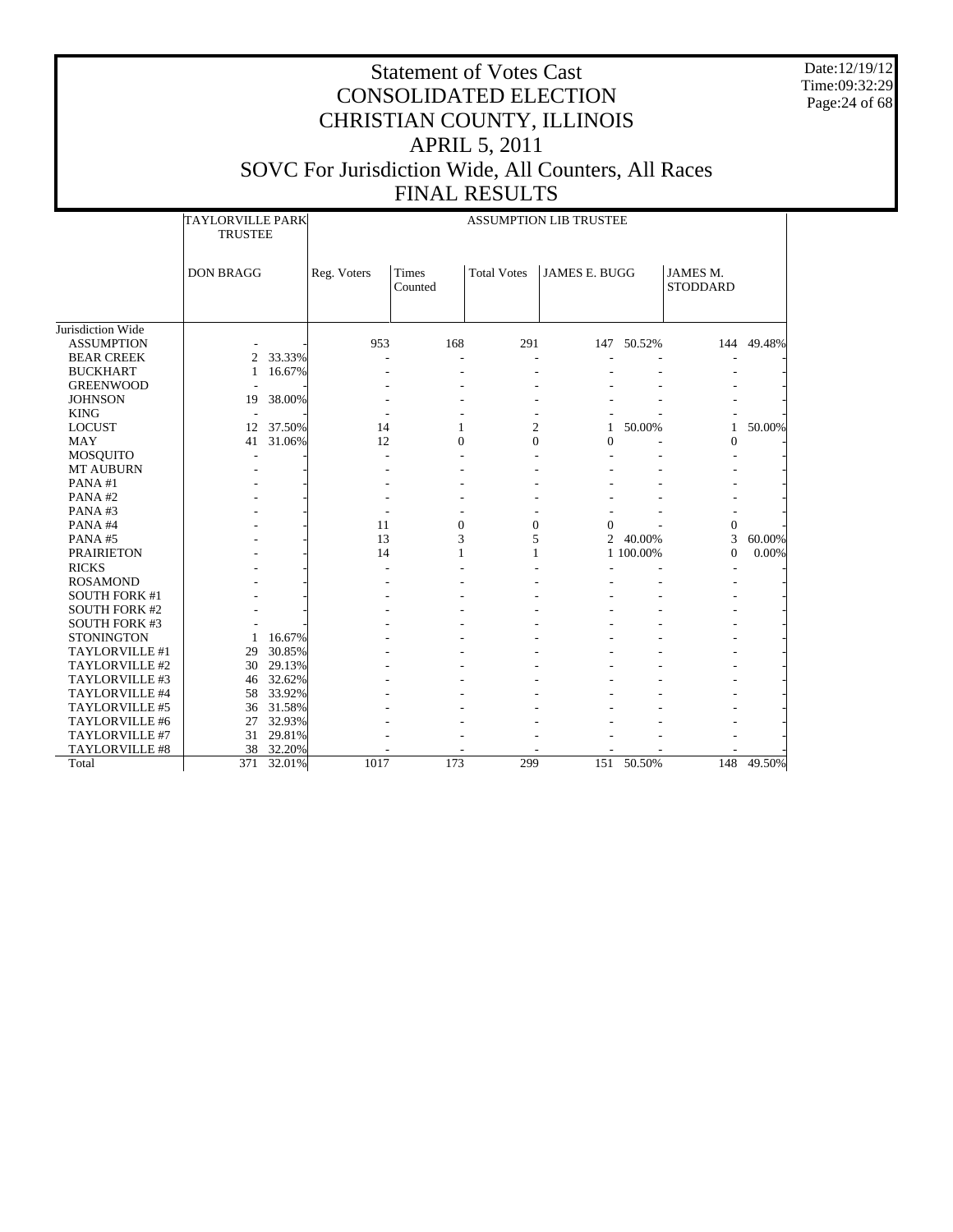Date:12/19/12 Time:09:32:29 Page:25 of 68

|                      |                | <b>BLUE MOUND LIB TRUSTEE</b> |                           |                |        |                          |        |                                |        |  |  |  |
|----------------------|----------------|-------------------------------|---------------------------|----------------|--------|--------------------------|--------|--------------------------------|--------|--|--|--|
|                      | Reg.<br>Voters | Times<br>Counted              | Total Votes   CHRISTOPHER | <b>HALE</b>    |        | DEBRA J.<br><b>KRAFT</b> |        | <b>DANIEL</b><br><b>MEADOR</b> |        |  |  |  |
| Jurisdiction Wide    |                |                               |                           |                |        |                          |        |                                |        |  |  |  |
| <b>ASSUMPTION</b>    |                |                               |                           |                |        |                          |        |                                |        |  |  |  |
| <b>BEAR CREEK</b>    |                |                               |                           |                |        |                          |        |                                |        |  |  |  |
| <b>BUCKHART</b>      |                |                               |                           |                |        |                          |        |                                |        |  |  |  |
| <b>GREENWOOD</b>     |                |                               |                           |                |        |                          |        |                                |        |  |  |  |
| <b>JOHNSON</b>       |                |                               |                           |                |        |                          |        |                                |        |  |  |  |
| <b>KING</b>          |                |                               |                           |                |        |                          |        |                                |        |  |  |  |
| <b>LOCUST</b>        |                |                               |                           |                |        |                          |        |                                |        |  |  |  |
| <b>MAY</b>           |                |                               |                           |                |        |                          |        |                                |        |  |  |  |
| MOSQUITO             | 77             | 12                            | 19                        | 5              | 26.32% | 8                        | 42.11% | 6                              | 31.58% |  |  |  |
| <b>MT AUBURN</b>     |                |                               |                           |                |        |                          |        |                                |        |  |  |  |
| PANA#1               |                |                               |                           |                |        |                          |        |                                |        |  |  |  |
| PANA#2               |                |                               |                           |                |        |                          |        |                                |        |  |  |  |
| PANA#3               |                |                               |                           |                |        |                          |        |                                |        |  |  |  |
| PANA#4               |                |                               |                           |                |        |                          |        |                                |        |  |  |  |
| PANA#5               |                |                               | ٠                         | $\overline{a}$ |        |                          |        | ٠                              |        |  |  |  |
| <b>PRAIRIETON</b>    | 3              | 1                             | $\theta$                  | $\Omega$       |        | $\Omega$                 |        | $\overline{0}$                 |        |  |  |  |
| <b>RICKS</b>         |                |                               |                           |                |        |                          |        |                                |        |  |  |  |
| <b>ROSAMOND</b>      |                |                               |                           |                |        |                          |        |                                |        |  |  |  |
| <b>SOUTH FORK #1</b> |                |                               |                           |                |        |                          |        |                                |        |  |  |  |
| <b>SOUTH FORK #2</b> |                |                               |                           |                |        |                          |        |                                |        |  |  |  |
| <b>SOUTH FORK #3</b> |                |                               |                           |                |        |                          |        |                                |        |  |  |  |
| <b>STONINGTON</b>    |                |                               |                           |                |        |                          |        |                                |        |  |  |  |
| TAYLORVILLE #1       |                |                               |                           |                |        |                          |        |                                |        |  |  |  |
| TAYLORVILLE #2       |                |                               |                           |                |        |                          |        |                                |        |  |  |  |
| TAYLORVILLE #3       |                |                               |                           |                |        |                          |        |                                |        |  |  |  |
| TAYLORVILLE #4       |                |                               |                           |                |        |                          |        |                                |        |  |  |  |
| TAYLORVILLE #5       |                |                               |                           |                |        |                          |        |                                |        |  |  |  |
| TAYLORVILLE #6       |                |                               |                           |                |        |                          |        |                                |        |  |  |  |
| TAYLORVILLE #7       |                |                               |                           |                |        |                          |        |                                |        |  |  |  |
| TAYLORVILLE #8       |                |                               |                           |                |        |                          |        |                                |        |  |  |  |
| Total                | 80             | 13                            | 19                        | 5              | 26.32% | $\overline{8}$           | 42.11% | 6                              | 31.58% |  |  |  |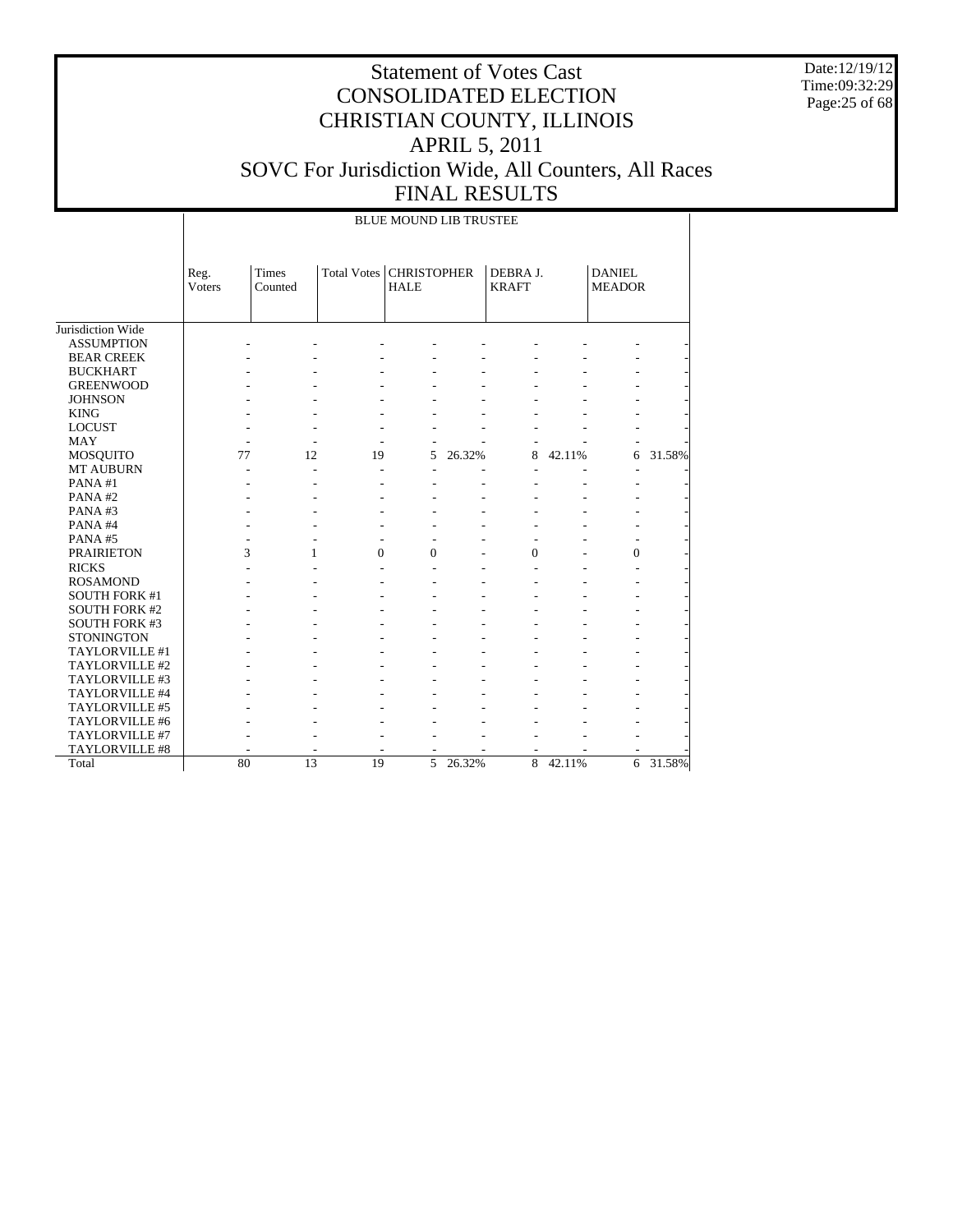Date:12/19/12 Time:09:32:29 Page:26 of 68

|                      |                | <b>DOYLE LIB TRUSTEE</b> |                |                    |        |                                |        |  |  |  |  |  |  |
|----------------------|----------------|--------------------------|----------------|--------------------|--------|--------------------------------|--------|--|--|--|--|--|--|
|                      | Reg.<br>Voters | Times<br>Counted         | Total<br>Votes | <b>SUSAN OLSON</b> |        | <b>RITA</b><br><b>BRUNTJEN</b> |        |  |  |  |  |  |  |
| Jurisdiction Wide    |                |                          |                |                    |        |                                |        |  |  |  |  |  |  |
| <b>ASSUMPTION</b>    |                |                          |                |                    |        |                                |        |  |  |  |  |  |  |
| <b>BEAR CREEK</b>    |                |                          |                |                    |        |                                |        |  |  |  |  |  |  |
| <b>BUCKHART</b>      |                |                          |                |                    |        |                                |        |  |  |  |  |  |  |
| <b>GREENWOOD</b>     |                |                          |                |                    |        |                                |        |  |  |  |  |  |  |
| <b>JOHNSON</b>       |                |                          |                |                    |        |                                |        |  |  |  |  |  |  |
| <b>KING</b>          | 26             | 4                        | 5              | 3                  | 60.00% | $\overline{c}$                 | 40.00% |  |  |  |  |  |  |
| <b>LOCUST</b>        | L,             |                          |                | ٠                  |        |                                |        |  |  |  |  |  |  |
| <b>MAY</b>           |                |                          |                |                    |        |                                |        |  |  |  |  |  |  |
| <b>MOSQUITO</b>      |                |                          |                |                    |        |                                |        |  |  |  |  |  |  |
| <b>MT AUBURN</b>     |                |                          |                |                    |        |                                |        |  |  |  |  |  |  |
| PANA#1               |                |                          |                |                    |        |                                |        |  |  |  |  |  |  |
| PANA#2               |                |                          |                |                    |        |                                |        |  |  |  |  |  |  |
| PANA#3               |                |                          |                |                    |        |                                |        |  |  |  |  |  |  |
| PANA#4               |                |                          |                |                    |        |                                |        |  |  |  |  |  |  |
| PANA#5               |                |                          |                |                    |        |                                |        |  |  |  |  |  |  |
| <b>PRAIRIETON</b>    |                |                          |                |                    |        |                                |        |  |  |  |  |  |  |
| <b>RICKS</b>         |                |                          |                |                    |        |                                |        |  |  |  |  |  |  |
| <b>ROSAMOND</b>      |                |                          |                |                    |        |                                |        |  |  |  |  |  |  |
| <b>SOUTH FORK #1</b> |                |                          |                |                    |        |                                |        |  |  |  |  |  |  |
| <b>SOUTH FORK #2</b> |                |                          |                |                    |        |                                |        |  |  |  |  |  |  |
| <b>SOUTH FORK #3</b> |                |                          |                |                    |        |                                |        |  |  |  |  |  |  |
| <b>STONINGTON</b>    |                |                          |                |                    |        |                                |        |  |  |  |  |  |  |
| TAYLORVILLE #1       |                |                          |                |                    |        |                                |        |  |  |  |  |  |  |
| TAYLORVILLE #2       |                |                          |                |                    |        |                                |        |  |  |  |  |  |  |
| TAYLORVILLE #3       |                |                          |                |                    |        |                                |        |  |  |  |  |  |  |
| TAYLORVILLE #4       |                |                          |                |                    |        |                                |        |  |  |  |  |  |  |
| TAYLORVILLE #5       |                |                          |                |                    |        |                                |        |  |  |  |  |  |  |
| TAYLORVILLE #6       |                |                          |                |                    |        |                                |        |  |  |  |  |  |  |
| TAYLORVILLE #7       |                |                          |                |                    |        |                                |        |  |  |  |  |  |  |
| TAYLORVILLE #8       |                |                          |                |                    |        |                                |        |  |  |  |  |  |  |
| Total                | 26             | $\overline{\mathbf{4}}$  | 5              | 3                  | 60.00% | $\overline{2}$                 | 40.00% |  |  |  |  |  |  |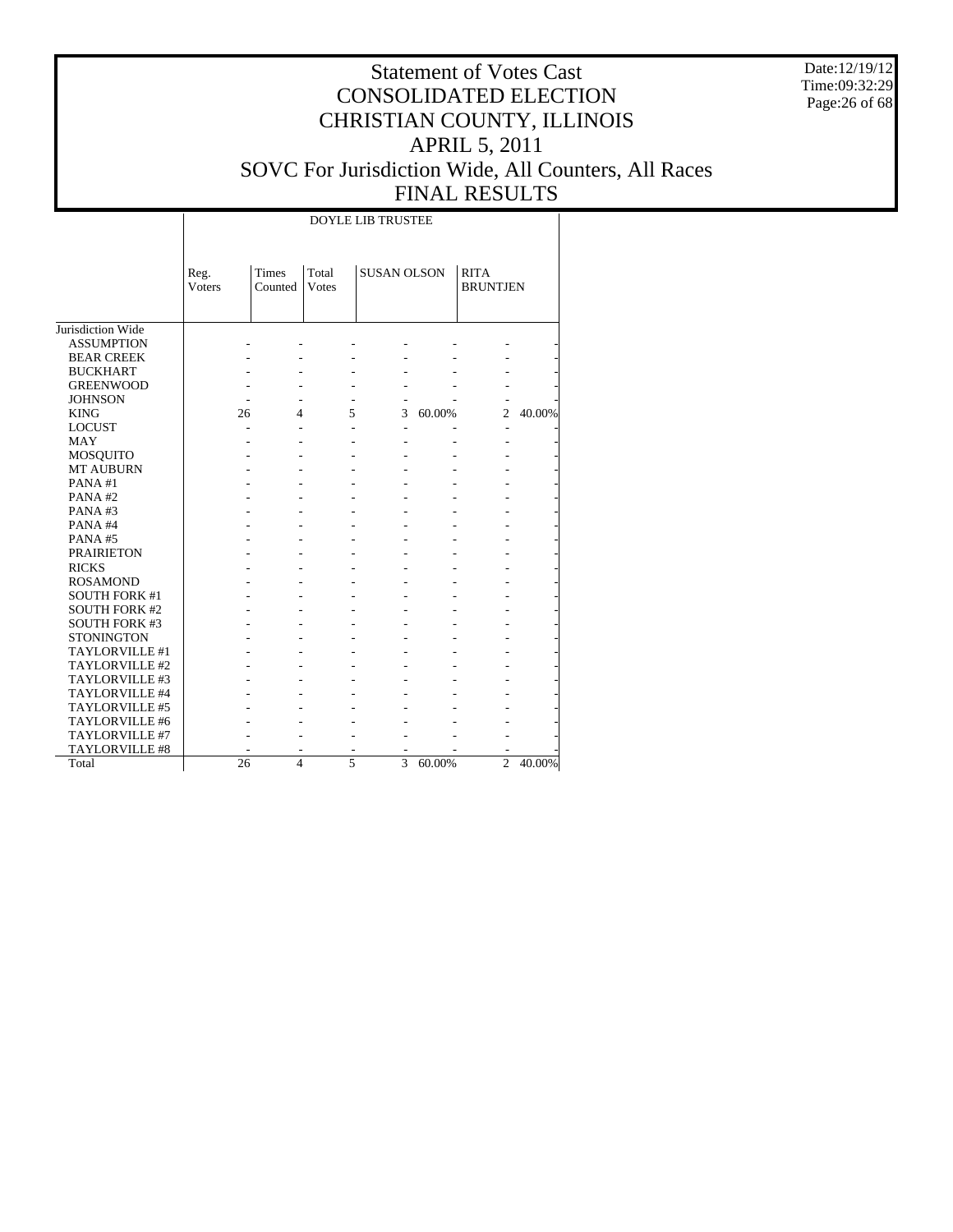Date:12/19/12 Time:09:32:30 Page:27 of 68

|                      |             | KITCHELL LIB TRUSTEE 4 YR |                    |                                      |        |                             |        |                                      |        |  |  |  |  |
|----------------------|-------------|---------------------------|--------------------|--------------------------------------|--------|-----------------------------|--------|--------------------------------------|--------|--|--|--|--|
|                      | Reg. Voters | Times<br>Counted          | <b>Total Votes</b> | <b>BRIDGETT M.</b><br><b>PAINTER</b> |        | BETTY E.<br><b>PETERSEN</b> |        | <b>CATHERINE</b><br><b>O'CONNELL</b> |        |  |  |  |  |
| Jurisdiction Wide    |             |                           |                    |                                      |        |                             |        |                                      |        |  |  |  |  |
| <b>ASSUMPTION</b>    |             |                           |                    |                                      |        |                             |        |                                      |        |  |  |  |  |
| <b>BEAR CREEK</b>    |             |                           |                    |                                      |        |                             |        |                                      |        |  |  |  |  |
| <b>BUCKHART</b>      |             |                           |                    |                                      |        |                             |        |                                      |        |  |  |  |  |
| <b>GREENWOOD</b>     |             |                           |                    |                                      |        |                             |        |                                      |        |  |  |  |  |
| <b>JOHNSON</b>       |             |                           |                    |                                      |        |                             |        |                                      |        |  |  |  |  |
| <b>KING</b>          |             |                           |                    |                                      |        |                             |        |                                      |        |  |  |  |  |
| <b>LOCUST</b>        |             |                           |                    |                                      |        |                             |        |                                      |        |  |  |  |  |
| <b>MAY</b>           |             |                           |                    |                                      |        |                             |        |                                      |        |  |  |  |  |
| <b>MOSQUITO</b>      |             |                           |                    |                                      |        |                             |        |                                      |        |  |  |  |  |
| <b>MT AUBURN</b>     |             |                           |                    |                                      |        |                             |        |                                      |        |  |  |  |  |
| PANA#1               |             |                           |                    |                                      |        |                             |        |                                      |        |  |  |  |  |
| PANA#2               |             |                           |                    |                                      |        |                             |        |                                      |        |  |  |  |  |
| PANA#3               |             |                           |                    |                                      |        |                             |        |                                      |        |  |  |  |  |
| PANA#4               |             |                           |                    |                                      |        |                             |        |                                      |        |  |  |  |  |
| PANA#5               |             |                           |                    |                                      |        |                             |        |                                      |        |  |  |  |  |
| <b>PRAIRIETON</b>    |             |                           |                    |                                      |        |                             |        |                                      |        |  |  |  |  |
| <b>RICKS</b>         | 848         | 180                       | 439                | 150                                  | 34.17% | 139                         | 31.66% | 150                                  | 34.17% |  |  |  |  |
| <b>ROSAMOND</b>      |             |                           |                    |                                      |        |                             |        |                                      |        |  |  |  |  |
| <b>SOUTH FORK #1</b> |             |                           |                    |                                      |        |                             |        |                                      |        |  |  |  |  |
| <b>SOUTH FORK #2</b> |             |                           |                    |                                      |        |                             |        |                                      |        |  |  |  |  |
| <b>SOUTH FORK #3</b> |             |                           |                    |                                      |        |                             |        |                                      |        |  |  |  |  |
| <b>STONINGTON</b>    |             |                           |                    |                                      |        |                             |        |                                      |        |  |  |  |  |
| TAYLORVILLE #1       |             |                           |                    |                                      |        |                             |        |                                      |        |  |  |  |  |
| TAYLORVILLE #2       |             |                           |                    |                                      |        |                             |        |                                      |        |  |  |  |  |
| TAYLORVILLE #3       |             |                           |                    |                                      |        |                             |        |                                      |        |  |  |  |  |
| TAYLORVILLE #4       |             |                           |                    |                                      |        |                             |        |                                      |        |  |  |  |  |
| TAYLORVILLE #5       |             |                           |                    |                                      |        |                             |        |                                      |        |  |  |  |  |
| TAYLORVILLE #6       |             |                           |                    |                                      |        |                             |        |                                      |        |  |  |  |  |
| TAYLORVILLE #7       |             |                           |                    |                                      |        |                             |        |                                      |        |  |  |  |  |
| TAYLORVILLE #8       |             |                           |                    |                                      |        |                             |        |                                      |        |  |  |  |  |
| Total                | 848         | 180                       | 439                | 150                                  | 34.17% | 139                         | 31.66% | 150                                  | 34.17% |  |  |  |  |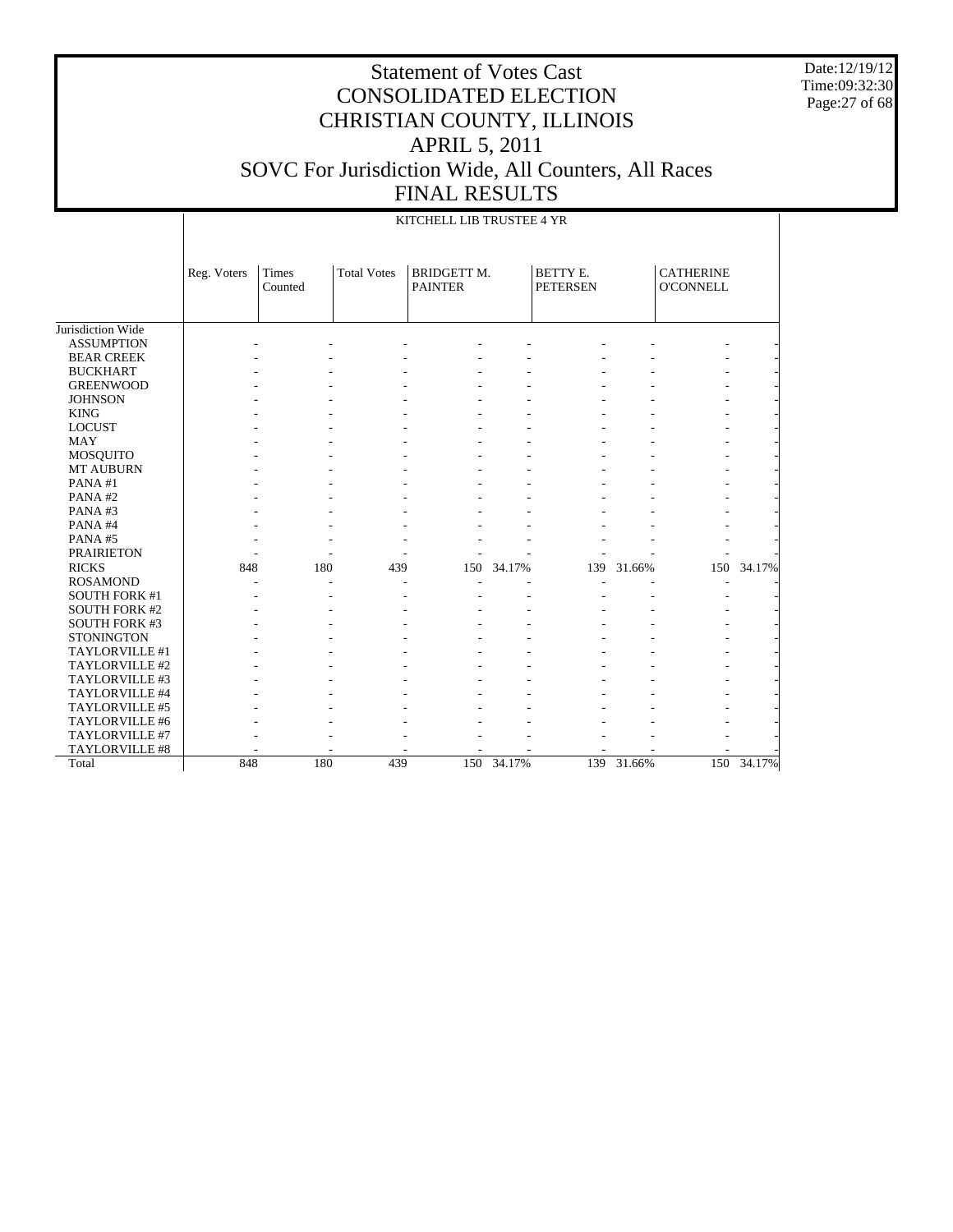Date:12/19/12 Time:09:32:30 Page:28 of 68

## Statement of Votes Cast CONSOLIDATED ELECTION CHRISTIAN COUNTY, ILLINOIS APRIL 5, 2011 SOVC For Jurisdiction Wide, All Counters, All Races FINAL RESULTS

T

|                      |             | KITCHELL LIB TRUSTEE 2 YR |                    |                                       |             |  |  |  |  |  |  |  |
|----------------------|-------------|---------------------------|--------------------|---------------------------------------|-------------|--|--|--|--|--|--|--|
|                      | Reg. Voters | <b>Times</b><br>Counted   | <b>Total Votes</b> | <b>KELLI JAYNE</b><br><b>SHOWALTE</b> |             |  |  |  |  |  |  |  |
| Jurisdiction Wide    |             |                           |                    |                                       |             |  |  |  |  |  |  |  |
| <b>ASSUMPTION</b>    |             |                           |                    |                                       |             |  |  |  |  |  |  |  |
| <b>BEAR CREEK</b>    |             |                           |                    |                                       |             |  |  |  |  |  |  |  |
| <b>BUCKHART</b>      |             |                           |                    |                                       |             |  |  |  |  |  |  |  |
| <b>GREENWOOD</b>     |             |                           |                    |                                       |             |  |  |  |  |  |  |  |
| <b>JOHNSON</b>       |             |                           |                    |                                       |             |  |  |  |  |  |  |  |
| <b>KING</b>          |             |                           |                    |                                       |             |  |  |  |  |  |  |  |
| <b>LOCUST</b>        |             |                           |                    |                                       |             |  |  |  |  |  |  |  |
| <b>MAY</b>           |             |                           |                    |                                       |             |  |  |  |  |  |  |  |
| <b>MOSQUITO</b>      |             |                           |                    |                                       |             |  |  |  |  |  |  |  |
| <b>MT AUBURN</b>     |             |                           |                    |                                       |             |  |  |  |  |  |  |  |
| PANA#1               |             |                           |                    |                                       |             |  |  |  |  |  |  |  |
| PANA#2               |             |                           |                    |                                       |             |  |  |  |  |  |  |  |
| PANA#3               |             |                           |                    |                                       |             |  |  |  |  |  |  |  |
| PANA#4               |             |                           |                    |                                       |             |  |  |  |  |  |  |  |
|                      |             |                           |                    |                                       |             |  |  |  |  |  |  |  |
| PANA#5               |             |                           |                    |                                       |             |  |  |  |  |  |  |  |
| <b>PRAIRIETON</b>    |             |                           |                    |                                       |             |  |  |  |  |  |  |  |
| <b>RICKS</b>         | 848         | 180                       | 152                |                                       | 152 100.00% |  |  |  |  |  |  |  |
| <b>ROSAMOND</b>      |             |                           |                    |                                       |             |  |  |  |  |  |  |  |
| <b>SOUTH FORK #1</b> |             |                           |                    |                                       |             |  |  |  |  |  |  |  |
| <b>SOUTH FORK #2</b> |             |                           |                    |                                       |             |  |  |  |  |  |  |  |
| <b>SOUTH FORK #3</b> |             |                           |                    |                                       |             |  |  |  |  |  |  |  |
| <b>STONINGTON</b>    |             |                           |                    |                                       |             |  |  |  |  |  |  |  |
| TAYLORVILLE #1       |             |                           |                    |                                       |             |  |  |  |  |  |  |  |
| TAYLORVILLE #2       |             |                           |                    |                                       |             |  |  |  |  |  |  |  |
| TAYLORVILLE #3       |             |                           |                    |                                       |             |  |  |  |  |  |  |  |
| TAYLORVILLE #4       |             |                           |                    |                                       |             |  |  |  |  |  |  |  |
| TAYLORVILLE #5       |             |                           |                    |                                       |             |  |  |  |  |  |  |  |
| TAYLORVILLE #6       |             |                           |                    |                                       |             |  |  |  |  |  |  |  |
| TAYLORVILLE #7       |             |                           |                    |                                       |             |  |  |  |  |  |  |  |
| TAYLORVILLE #8       |             |                           |                    |                                       |             |  |  |  |  |  |  |  |
| Total                | 848         | 180                       | 152                |                                       | 152 100.00% |  |  |  |  |  |  |  |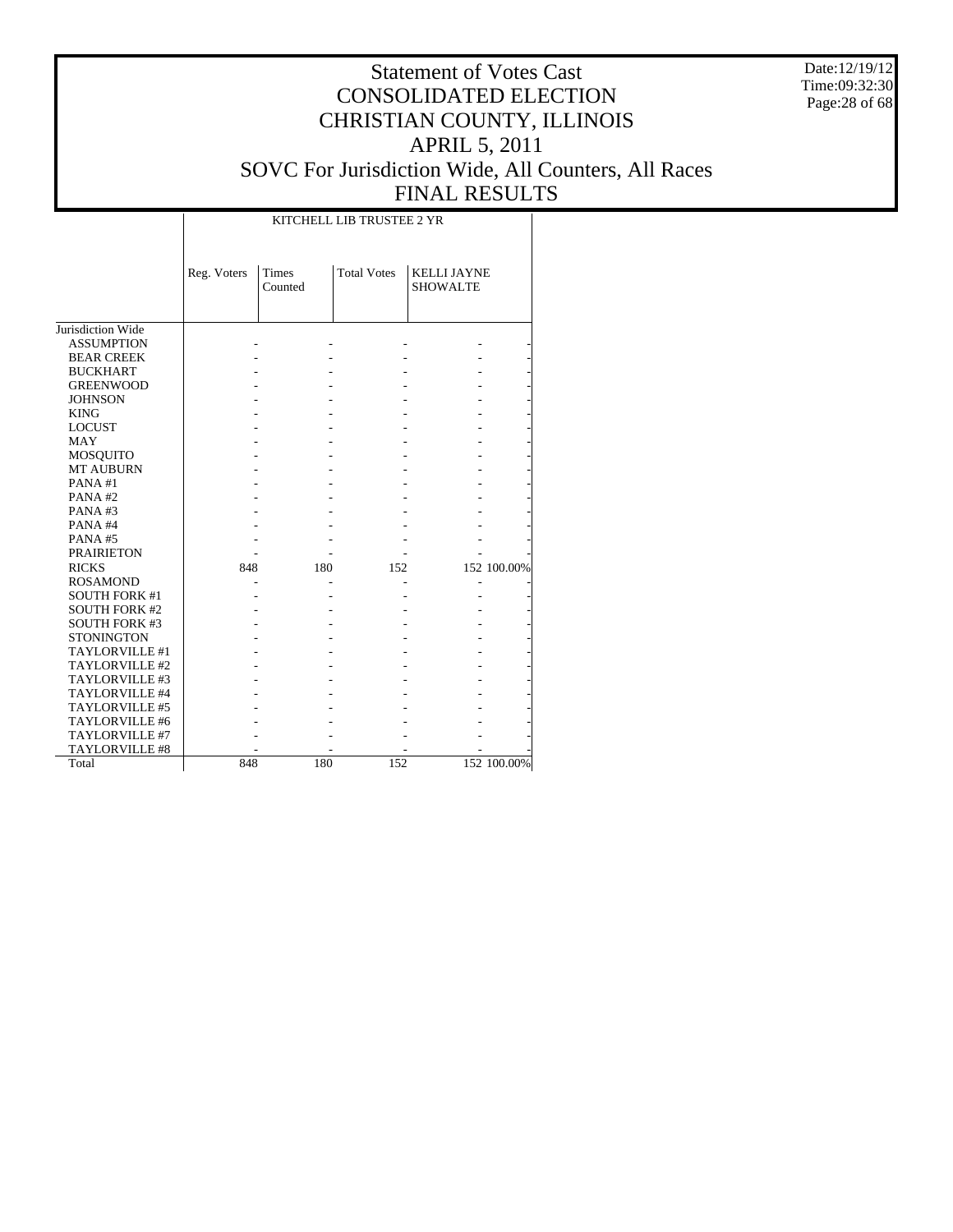Date:12/19/12 Time:09:32:30 Page:29 of 68

|                      |             | MOWEAQUA LIB TRUSTEE 6 YR |                          |                                         |        |                       |           |                                      |        |  |  |  |
|----------------------|-------------|---------------------------|--------------------------|-----------------------------------------|--------|-----------------------|-----------|--------------------------------------|--------|--|--|--|
|                      | Reg. Voters | <b>Times</b><br>Counted   |                          | Total Votes   PATRICIA<br><b>JORDAN</b> |        | <b>BARBARA JOSTES</b> |           | <b>SHARI ADAMS</b><br><b>BRESNAN</b> |        |  |  |  |
| Jurisdiction Wide    |             |                           |                          |                                         |        |                       |           |                                      |        |  |  |  |
| <b>ASSUMPTION</b>    |             |                           |                          |                                         |        |                       |           |                                      |        |  |  |  |
| <b>BEAR CREEK</b>    |             |                           |                          |                                         |        |                       |           |                                      |        |  |  |  |
| <b>BUCKHART</b>      |             |                           |                          |                                         |        |                       |           |                                      |        |  |  |  |
| <b>GREENWOOD</b>     |             |                           |                          |                                         |        |                       |           |                                      |        |  |  |  |
| <b>JOHNSON</b>       |             |                           |                          |                                         |        |                       |           |                                      |        |  |  |  |
| <b>KING</b>          |             |                           |                          |                                         |        |                       |           |                                      |        |  |  |  |
| <b>LOCUST</b>        |             |                           |                          |                                         |        |                       |           |                                      |        |  |  |  |
| <b>MAY</b>           |             |                           |                          |                                         |        |                       |           |                                      |        |  |  |  |
| MOSQUITO             |             |                           |                          |                                         |        |                       |           |                                      |        |  |  |  |
| <b>MT AUBURN</b>     |             |                           |                          |                                         |        |                       |           |                                      |        |  |  |  |
| PANA#1               |             |                           |                          |                                         |        |                       |           |                                      |        |  |  |  |
| PANA#2               |             |                           |                          |                                         |        |                       |           |                                      |        |  |  |  |
| PANA#3               |             |                           |                          |                                         |        |                       |           |                                      |        |  |  |  |
| PANA#4               |             |                           |                          |                                         |        |                       |           |                                      |        |  |  |  |
| PANA#5               |             | ٠                         | $\overline{\phantom{a}}$ |                                         |        |                       |           |                                      |        |  |  |  |
| <b>PRAIRIETON</b>    | 260         | 36                        | 87                       | 31                                      | 35.63% |                       | 31 35.63% | 25                                   | 28.74% |  |  |  |
| <b>RICKS</b>         |             |                           |                          |                                         |        |                       |           |                                      |        |  |  |  |
| <b>ROSAMOND</b>      |             |                           |                          |                                         |        |                       |           |                                      |        |  |  |  |
| <b>SOUTH FORK #1</b> |             |                           |                          |                                         |        |                       |           |                                      |        |  |  |  |
| <b>SOUTH FORK #2</b> |             |                           |                          |                                         |        |                       |           |                                      |        |  |  |  |
| <b>SOUTH FORK #3</b> |             |                           |                          |                                         |        |                       |           |                                      |        |  |  |  |
| <b>STONINGTON</b>    |             |                           |                          |                                         |        |                       |           |                                      |        |  |  |  |
| TAYLORVILLE #1       |             |                           |                          |                                         |        |                       |           |                                      |        |  |  |  |
| TAYLORVILLE #2       |             |                           |                          |                                         |        |                       |           |                                      |        |  |  |  |
| TAYLORVILLE #3       |             |                           |                          |                                         |        |                       |           |                                      |        |  |  |  |
| TAYLORVILLE #4       |             |                           |                          |                                         |        |                       |           |                                      |        |  |  |  |
| TAYLORVILLE #5       |             |                           |                          |                                         |        |                       |           |                                      |        |  |  |  |
| TAYLORVILLE #6       |             |                           |                          |                                         |        |                       |           |                                      |        |  |  |  |
| TAYLORVILLE #7       |             |                           |                          |                                         |        |                       |           |                                      |        |  |  |  |
| TAYLORVILLE #8       |             |                           |                          |                                         |        |                       |           |                                      |        |  |  |  |
| Total                | 260         | 36                        | 87                       | 31                                      | 35.63% | 31                    | 35.63%    | 25                                   | 28.74% |  |  |  |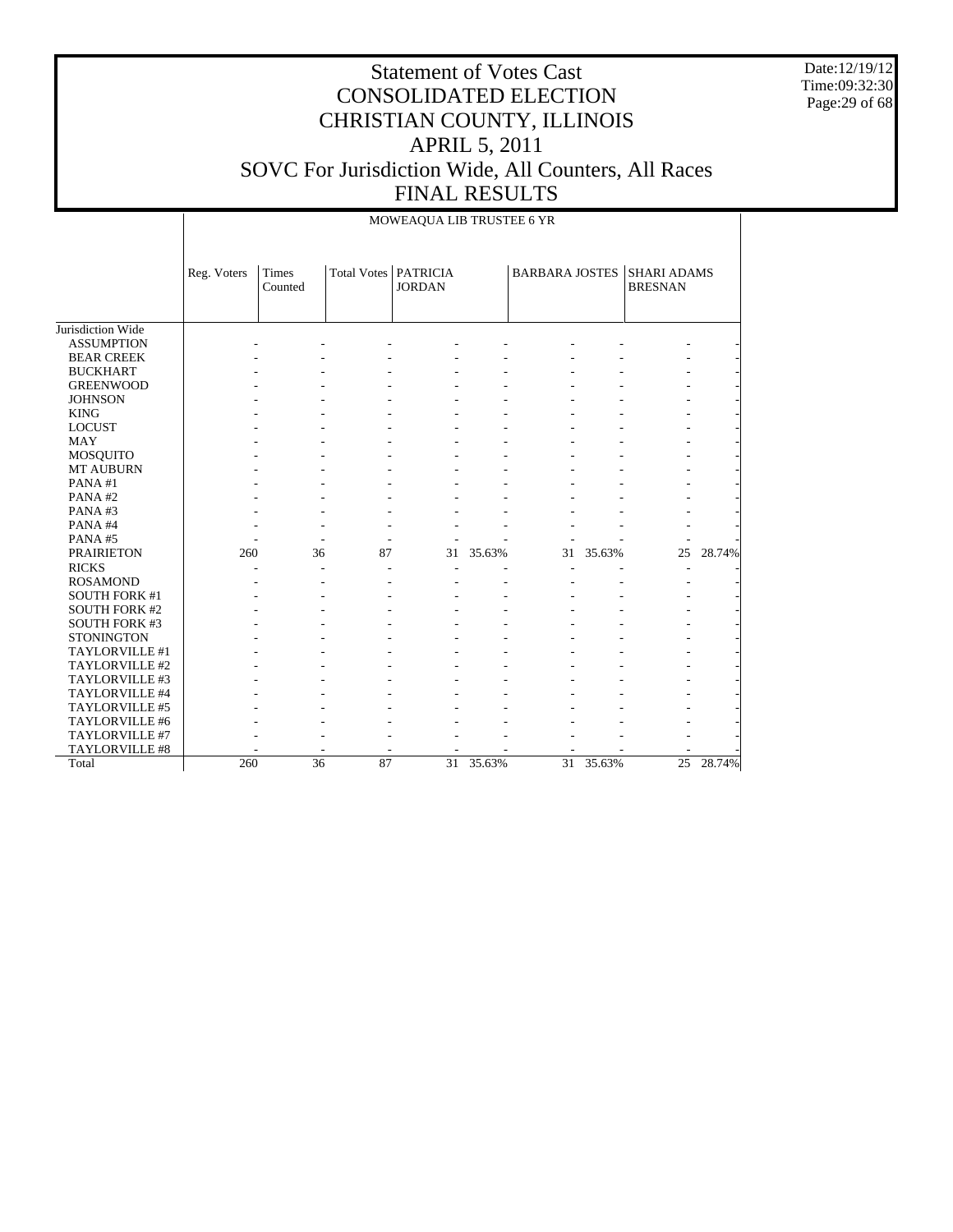Date:12/19/12 Time:09:32:30 Page:30 of 68

# Statement of Votes Cast CONSOLIDATED ELECTION CHRISTIAN COUNTY, ILLINOIS APRIL 5, 2011 SOVC For Jurisdiction Wide, All Counters, All Races FINAL RESULTS

|                      | Reg. Voters | Times<br>Counted |    | Total Votes   LINDA MANHART |            |
|----------------------|-------------|------------------|----|-----------------------------|------------|
|                      |             |                  |    |                             |            |
| Jurisdiction Wide    |             |                  |    |                             |            |
| <b>ASSUMPTION</b>    |             |                  |    |                             |            |
| <b>BEAR CREEK</b>    |             |                  |    |                             |            |
| <b>BUCKHART</b>      |             |                  |    |                             |            |
| <b>GREENWOOD</b>     |             |                  |    |                             |            |
| <b>JOHNSON</b>       |             |                  |    |                             |            |
| <b>KING</b>          |             |                  |    |                             |            |
| <b>LOCUST</b>        |             |                  |    |                             |            |
| <b>MAY</b>           |             |                  |    |                             |            |
| <b>MOSQUITO</b>      |             |                  |    |                             |            |
| <b>MT AUBURN</b>     |             |                  |    |                             |            |
| PANA#1               |             |                  |    |                             |            |
| PANA#2               |             |                  |    |                             |            |
| PANA# $3$            |             |                  |    |                             |            |
| PANA#4               |             |                  |    |                             |            |
| <b>PANA#5</b>        |             |                  |    |                             |            |
| <b>PRAIRIETON</b>    | 260         | 36               | 35 |                             | 35 100.00% |
| <b>RICKS</b>         |             |                  |    |                             |            |
| <b>ROSAMOND</b>      |             |                  |    |                             |            |
| <b>SOUTH FORK #1</b> |             |                  |    |                             |            |
| <b>SOUTH FORK #2</b> |             |                  |    |                             |            |
| <b>SOUTH FORK #3</b> |             |                  |    |                             |            |
| <b>STONINGTON</b>    |             |                  |    |                             |            |
| TAYLORVILLE #1       |             |                  |    |                             |            |
| TAYLORVILLE #2       |             |                  |    |                             |            |
| TAYLORVILLE #3       |             |                  |    |                             |            |
| TAYLORVILLE #4       |             |                  |    |                             |            |
| TAYLORVILLE #5       |             |                  |    |                             |            |
| TAYLORVILLE #6       |             |                  |    |                             |            |
| TAYLORVILLE #7       |             |                  |    |                             |            |
| TAYLORVILLE #8       |             |                  |    |                             |            |
| Total                | 260         | 36               | 35 |                             | 35 100.00% |

MOWEAQUA LIB TRUSTEE 2 YR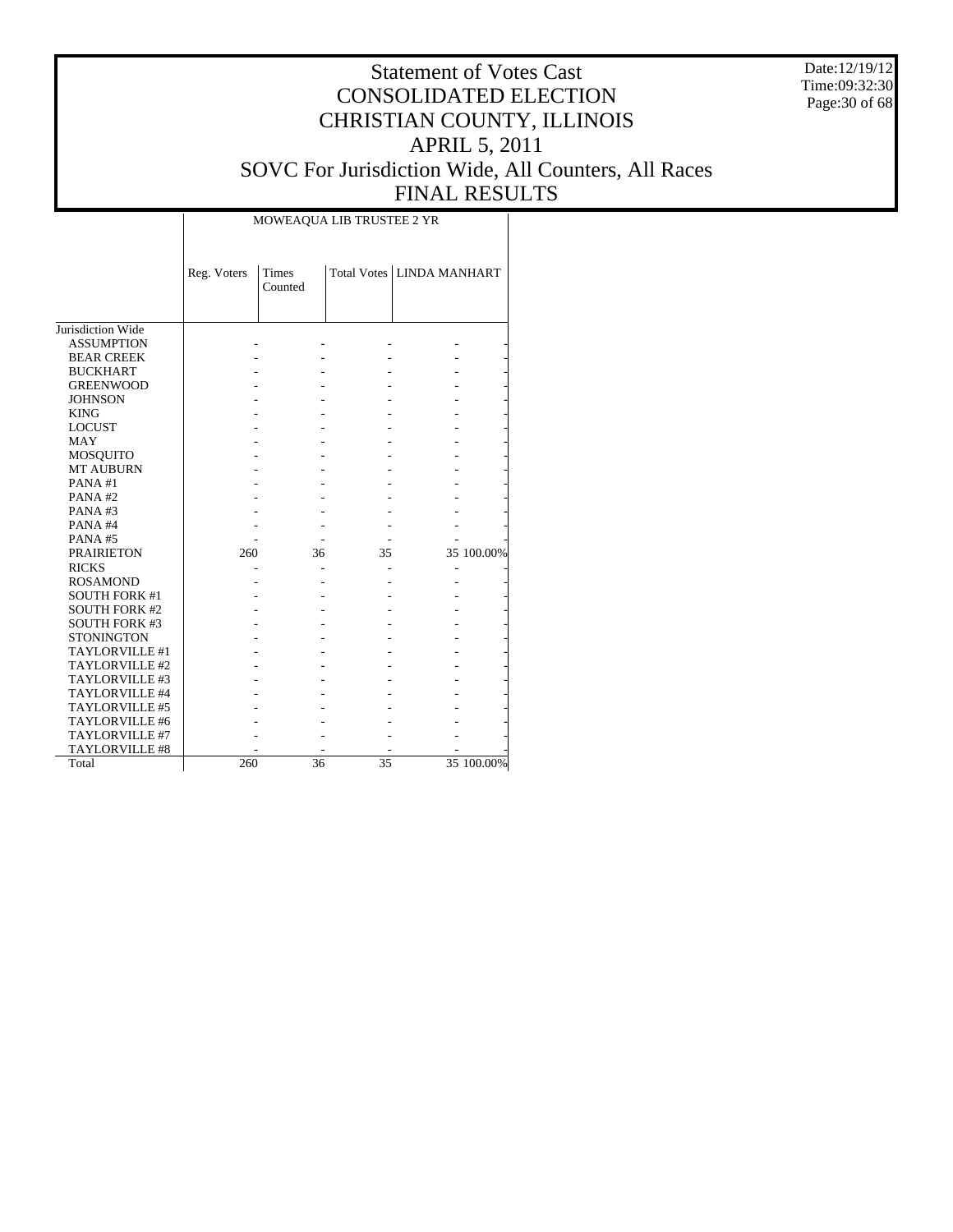Date:12/19/12 Time:09:32:30 Page:31 of 68

|                      | ROCHESTER LIB TRUSTEE 4 YR |                  |                        |                  |        |                          |          |                          |          |                               |          |                                 |          |
|----------------------|----------------------------|------------------|------------------------|------------------|--------|--------------------------|----------|--------------------------|----------|-------------------------------|----------|---------------------------------|----------|
|                      | Reg. Voters                | Times<br>Counted | Total Votes   MARGARET | <b>PATTERSON</b> |        | TIM L.<br><b>OLMSTED</b> |          | SUSAN J.<br><b>YOUNG</b> |          | <b>SHANNON</b><br><b>RYAN</b> |          | <b>AUDREY L.</b><br><b>MOCK</b> |          |
| Jurisdiction Wide    |                            |                  |                        |                  |        |                          |          |                          |          |                               |          |                                 |          |
| <b>ASSUMPTION</b>    |                            |                  |                        |                  |        |                          |          |                          |          |                               |          |                                 |          |
| <b>BEAR CREEK</b>    |                            |                  |                        |                  |        |                          |          |                          |          |                               |          |                                 |          |
| <b>BUCKHART</b>      | 3                          | $\mathbf{2}$     | 6                      |                  | 16.67% |                          | 16.67%   | $\mathfrak{2}$           | 33.33%   | 2                             | 33.33%   | $\mathbf{0}$                    | 0.00%    |
| <b>GREENWOOD</b>     |                            |                  |                        |                  |        |                          |          |                          |          |                               |          |                                 |          |
| <b>JOHNSON</b>       |                            |                  |                        |                  |        |                          |          |                          |          |                               |          |                                 |          |
| <b>KING</b>          |                            |                  |                        |                  |        |                          |          |                          |          |                               |          |                                 |          |
| <b>LOCUST</b>        |                            |                  |                        |                  |        |                          |          |                          |          |                               |          |                                 |          |
| <b>MAY</b>           |                            |                  |                        |                  |        |                          |          |                          |          |                               |          |                                 |          |
| <b>MOSQUITO</b>      |                            |                  |                        |                  |        |                          |          |                          |          |                               |          |                                 |          |
| <b>MT AUBURN</b>     | 124                        | $\overline{7}$   | 15                     | 2                | 13.33% | $\overline{c}$           | 13.33%   | $\overline{c}$           | 13.33%   | $\overline{2}$                | 13.33%   | 7                               | 46.67%   |
| PANA#1               |                            |                  |                        |                  |        |                          |          |                          |          |                               |          |                                 |          |
| PANA#2               |                            |                  |                        |                  |        |                          |          |                          |          |                               |          |                                 |          |
| PANA#3               |                            |                  |                        |                  |        |                          |          |                          |          |                               |          |                                 |          |
| PANA#4               |                            |                  |                        |                  |        |                          |          |                          |          |                               |          |                                 |          |
| PANA#5               |                            |                  |                        |                  |        |                          |          |                          |          |                               |          |                                 |          |
| <b>PRAIRIETON</b>    |                            |                  |                        |                  |        |                          |          |                          |          |                               |          |                                 |          |
| <b>RICKS</b>         |                            |                  |                        |                  |        |                          |          |                          |          |                               |          |                                 |          |
| <b>ROSAMOND</b>      |                            |                  |                        |                  |        |                          |          |                          |          |                               |          |                                 |          |
| <b>SOUTH FORK #1</b> |                            |                  |                        |                  |        |                          |          |                          |          |                               |          |                                 |          |
| <b>SOUTH FORK #2</b> |                            |                  |                        |                  |        |                          |          |                          |          |                               |          |                                 |          |
| <b>SOUTH FORK #3</b> |                            |                  |                        |                  |        |                          |          |                          |          |                               |          |                                 |          |
| <b>STONINGTON</b>    |                            |                  |                        |                  |        |                          |          |                          |          |                               |          |                                 |          |
| TAYLORVILLE #1       |                            |                  |                        |                  |        |                          |          |                          |          |                               |          |                                 |          |
| TAYLORVILLE #2       |                            |                  |                        |                  |        |                          |          |                          |          |                               |          |                                 |          |
| TAYLORVILLE #3       |                            |                  |                        |                  |        |                          |          |                          |          |                               |          |                                 |          |
| TAYLORVILLE #4       |                            |                  |                        |                  |        |                          |          |                          |          |                               |          |                                 |          |
| TAYLORVILLE #5       |                            |                  |                        |                  |        |                          |          |                          |          |                               |          |                                 |          |
| TAYLORVILLE #6       |                            |                  |                        |                  |        |                          |          |                          |          |                               |          |                                 |          |
| TAYLORVILLE #7       |                            |                  |                        |                  |        |                          |          |                          |          |                               |          |                                 |          |
| TAYLORVILLE #8       |                            |                  |                        |                  |        |                          |          |                          |          |                               |          |                                 |          |
| Total                | 127                        | 9                | $\overline{21}$        | $\overline{3}$   | 14.29% |                          | 3 14.29% |                          | 4 19.05% |                               | 4 19.05% |                                 | 7 33.33% |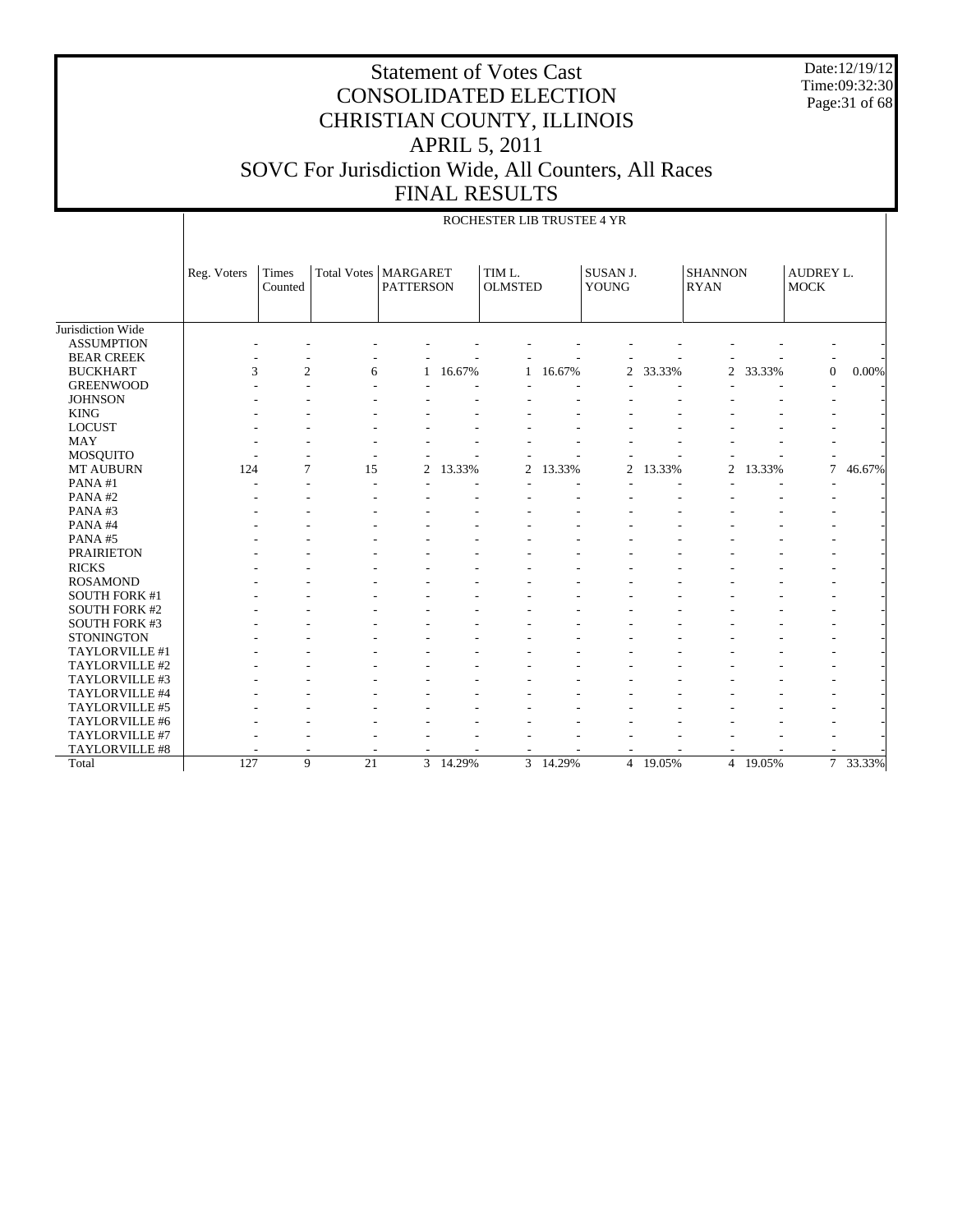Date:12/19/12 Time:09:32:30 Page:32 of 68

# Statement of Votes Cast CONSOLIDATED ELECTION CHRISTIAN COUNTY, ILLINOIS APRIL 5, 2011 SOVC For Jurisdiction Wide, All Counters, All Races FINAL RESULTS

|                                    |             | ROCHESTER LIB TRUSTEE 2 YR |                        |                                           |           |  |  |  |  |  |  |  |
|------------------------------------|-------------|----------------------------|------------------------|-------------------------------------------|-----------|--|--|--|--|--|--|--|
|                                    | Reg. Voters | Times<br>Counted           | Total<br><b>V</b> otes | CHERYL <sub>L</sub> .<br><b>SOERENSEN</b> |           |  |  |  |  |  |  |  |
| Jurisdiction Wide                  |             |                            |                        |                                           |           |  |  |  |  |  |  |  |
| <b>ASSUMPTION</b>                  |             |                            |                        |                                           |           |  |  |  |  |  |  |  |
| <b>BEAR CREEK</b>                  |             |                            |                        |                                           |           |  |  |  |  |  |  |  |
| <b>BUCKHART</b>                    | 3           | $\overline{2}$             | $\overline{c}$         |                                           | 2 100.00% |  |  |  |  |  |  |  |
|                                    |             |                            |                        |                                           |           |  |  |  |  |  |  |  |
| <b>GREENWOOD</b><br><b>JOHNSON</b> |             |                            |                        |                                           |           |  |  |  |  |  |  |  |
| <b>KING</b>                        |             |                            |                        |                                           |           |  |  |  |  |  |  |  |
| <b>LOCUST</b>                      |             |                            |                        |                                           |           |  |  |  |  |  |  |  |
| <b>MAY</b>                         |             |                            |                        |                                           |           |  |  |  |  |  |  |  |
|                                    |             |                            |                        |                                           |           |  |  |  |  |  |  |  |
| <b>MOSQUITO</b>                    |             | 7                          |                        |                                           |           |  |  |  |  |  |  |  |
| <b>MT AUBURN</b>                   | 124         |                            | 4                      |                                           | 4 100.00% |  |  |  |  |  |  |  |
| PANA#1                             |             |                            |                        |                                           |           |  |  |  |  |  |  |  |
| PANA#2                             |             |                            |                        |                                           |           |  |  |  |  |  |  |  |
| PANA#3                             |             |                            |                        |                                           |           |  |  |  |  |  |  |  |
| PANA#4                             |             |                            |                        |                                           |           |  |  |  |  |  |  |  |
| PANA#5                             |             |                            |                        |                                           |           |  |  |  |  |  |  |  |
| <b>PRAIRIETON</b>                  |             |                            |                        |                                           |           |  |  |  |  |  |  |  |
| <b>RICKS</b>                       |             |                            |                        |                                           |           |  |  |  |  |  |  |  |
| <b>ROSAMOND</b>                    |             |                            |                        |                                           |           |  |  |  |  |  |  |  |
| <b>SOUTH FORK #1</b>               |             |                            |                        |                                           |           |  |  |  |  |  |  |  |
| <b>SOUTH FORK #2</b>               |             |                            |                        |                                           |           |  |  |  |  |  |  |  |
| <b>SOUTH FORK #3</b>               |             |                            |                        |                                           |           |  |  |  |  |  |  |  |
| <b>STONINGTON</b>                  |             |                            |                        |                                           |           |  |  |  |  |  |  |  |
| TAYLORVILLE #1                     |             |                            |                        |                                           |           |  |  |  |  |  |  |  |
| TAYLORVILLE #2                     |             |                            |                        |                                           |           |  |  |  |  |  |  |  |
| TAYLORVILLE #3                     |             |                            |                        |                                           |           |  |  |  |  |  |  |  |
| TAYLORVILLE #4                     |             |                            |                        |                                           |           |  |  |  |  |  |  |  |
| TAYLORVILLE #5                     |             |                            |                        |                                           |           |  |  |  |  |  |  |  |
| TAYLORVILLE #6                     |             |                            |                        |                                           |           |  |  |  |  |  |  |  |
| TAYLORVILLE #7                     |             |                            |                        |                                           |           |  |  |  |  |  |  |  |
| <b>TAYLORVILLE #8</b>              |             |                            |                        |                                           |           |  |  |  |  |  |  |  |
| Total                              | 127         | 9                          | 6                      |                                           | 6 100.00% |  |  |  |  |  |  |  |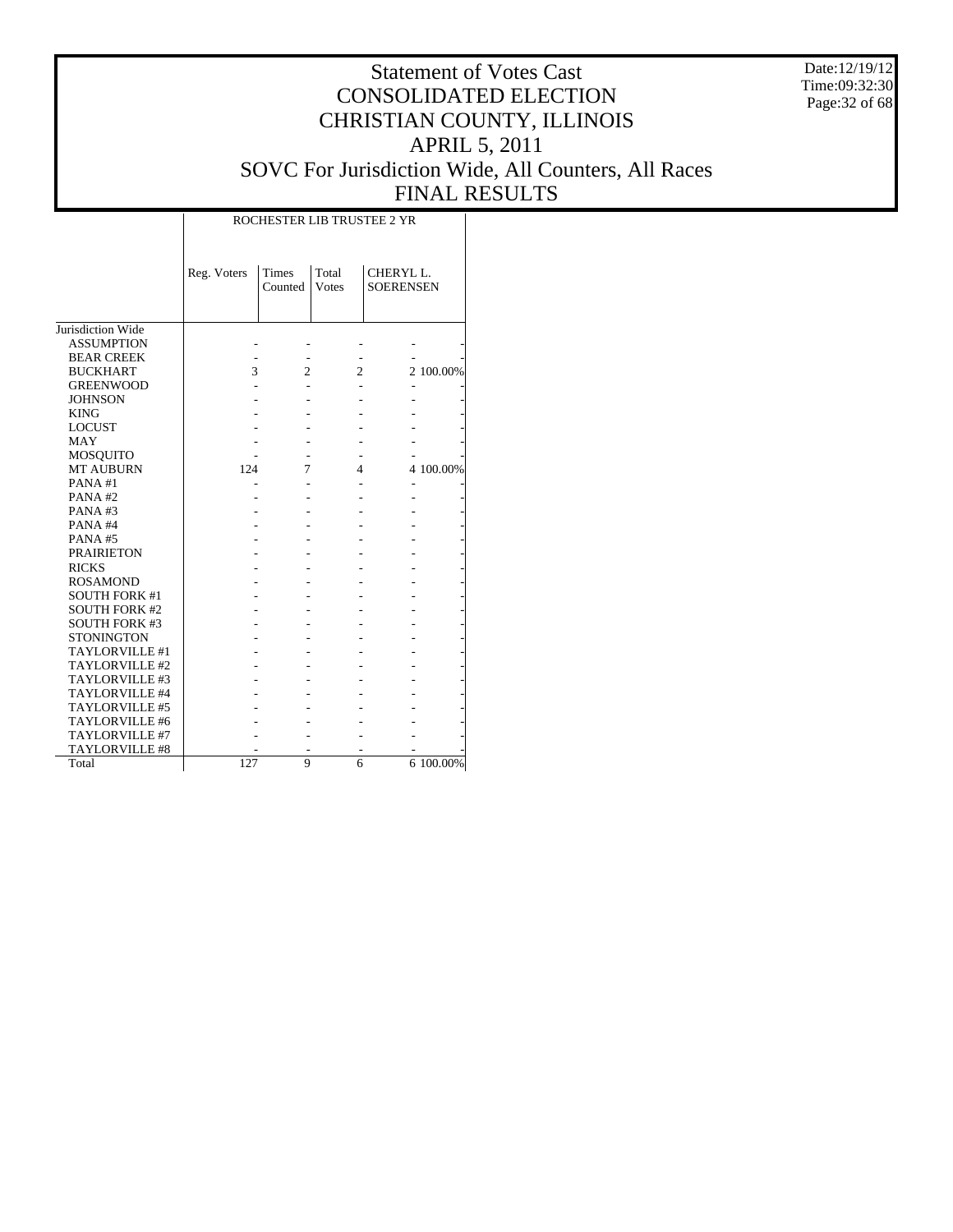Date:12/19/12 Time:09:32:30 Page:33 of 68

|                       |             | STONINGTON LIB TRUSTEE  |                    |                    |        |                                   |        |                     |        |  |  |  |  |
|-----------------------|-------------|-------------------------|--------------------|--------------------|--------|-----------------------------------|--------|---------------------|--------|--|--|--|--|
|                       | Reg. Voters | <b>Times</b><br>Counted | <b>Total Votes</b> | <b>MARY DETTRO</b> |        | <b>PATRICIA</b><br><b>GARWOOD</b> |        | <b>KRISTI LIKES</b> |        |  |  |  |  |
| Jurisdiction Wide     |             |                         |                    |                    |        |                                   |        |                     |        |  |  |  |  |
| <b>ASSUMPTION</b>     |             |                         |                    |                    |        |                                   |        |                     |        |  |  |  |  |
| <b>BEAR CREEK</b>     |             |                         |                    |                    |        |                                   |        |                     |        |  |  |  |  |
| <b>BUCKHART</b>       |             |                         |                    |                    |        |                                   |        |                     |        |  |  |  |  |
| <b>GREENWOOD</b>      |             |                         |                    |                    |        |                                   |        |                     |        |  |  |  |  |
| <b>JOHNSON</b>        |             |                         |                    |                    |        |                                   |        |                     |        |  |  |  |  |
| <b>KING</b>           |             |                         |                    |                    |        |                                   |        |                     |        |  |  |  |  |
| <b>LOCUST</b>         |             |                         |                    |                    |        |                                   |        |                     |        |  |  |  |  |
| <b>MAY</b>            |             |                         |                    |                    |        |                                   |        |                     |        |  |  |  |  |
| MOSQUITO              |             |                         |                    |                    |        |                                   |        |                     |        |  |  |  |  |
| <b>MT AUBURN</b>      |             |                         |                    |                    |        |                                   |        |                     |        |  |  |  |  |
| PANA#1                |             |                         |                    |                    |        |                                   |        |                     |        |  |  |  |  |
| PANA#2                |             |                         |                    |                    |        |                                   |        |                     |        |  |  |  |  |
| PANA#3                |             |                         |                    |                    |        |                                   |        |                     |        |  |  |  |  |
| PANA#4                |             |                         |                    |                    |        |                                   |        |                     |        |  |  |  |  |
| PANA#5                |             |                         |                    |                    |        |                                   |        |                     |        |  |  |  |  |
| <b>PRAIRIETON</b>     |             |                         |                    |                    |        |                                   |        |                     |        |  |  |  |  |
| <b>RICKS</b>          |             |                         |                    |                    |        |                                   |        |                     |        |  |  |  |  |
| <b>ROSAMOND</b>       |             |                         |                    |                    |        |                                   |        |                     |        |  |  |  |  |
| <b>SOUTH FORK #1</b>  |             |                         |                    |                    |        |                                   |        |                     |        |  |  |  |  |
| <b>SOUTH FORK #2</b>  |             |                         |                    |                    |        |                                   |        |                     |        |  |  |  |  |
| <b>SOUTH FORK #3</b>  |             |                         |                    |                    |        |                                   |        |                     |        |  |  |  |  |
| <b>STONINGTON</b>     | 753         | 202                     | 490                | 169                | 34.49% | 171                               | 34.90% | 150                 | 30.61% |  |  |  |  |
| TAYLORVILLE #1        |             |                         |                    |                    |        |                                   |        |                     |        |  |  |  |  |
| TAYLORVILLE #2        |             |                         |                    |                    |        |                                   |        |                     |        |  |  |  |  |
| TAYLORVILLE #3        |             |                         |                    |                    |        |                                   |        |                     |        |  |  |  |  |
| TAYLORVILLE #4        |             |                         |                    |                    |        |                                   |        |                     |        |  |  |  |  |
| TAYLORVILLE #5        |             |                         |                    |                    |        |                                   |        |                     |        |  |  |  |  |
| TAYLORVILLE #6        |             |                         |                    |                    |        |                                   |        |                     |        |  |  |  |  |
| TAYLORVILLE #7        |             |                         |                    |                    |        |                                   |        |                     |        |  |  |  |  |
| <b>TAYLORVILLE #8</b> |             |                         |                    |                    |        |                                   |        |                     |        |  |  |  |  |
| Total                 | 753         | 202                     | 490                | 169                | 34.49% | 171                               | 34.90% | 150                 | 30.61% |  |  |  |  |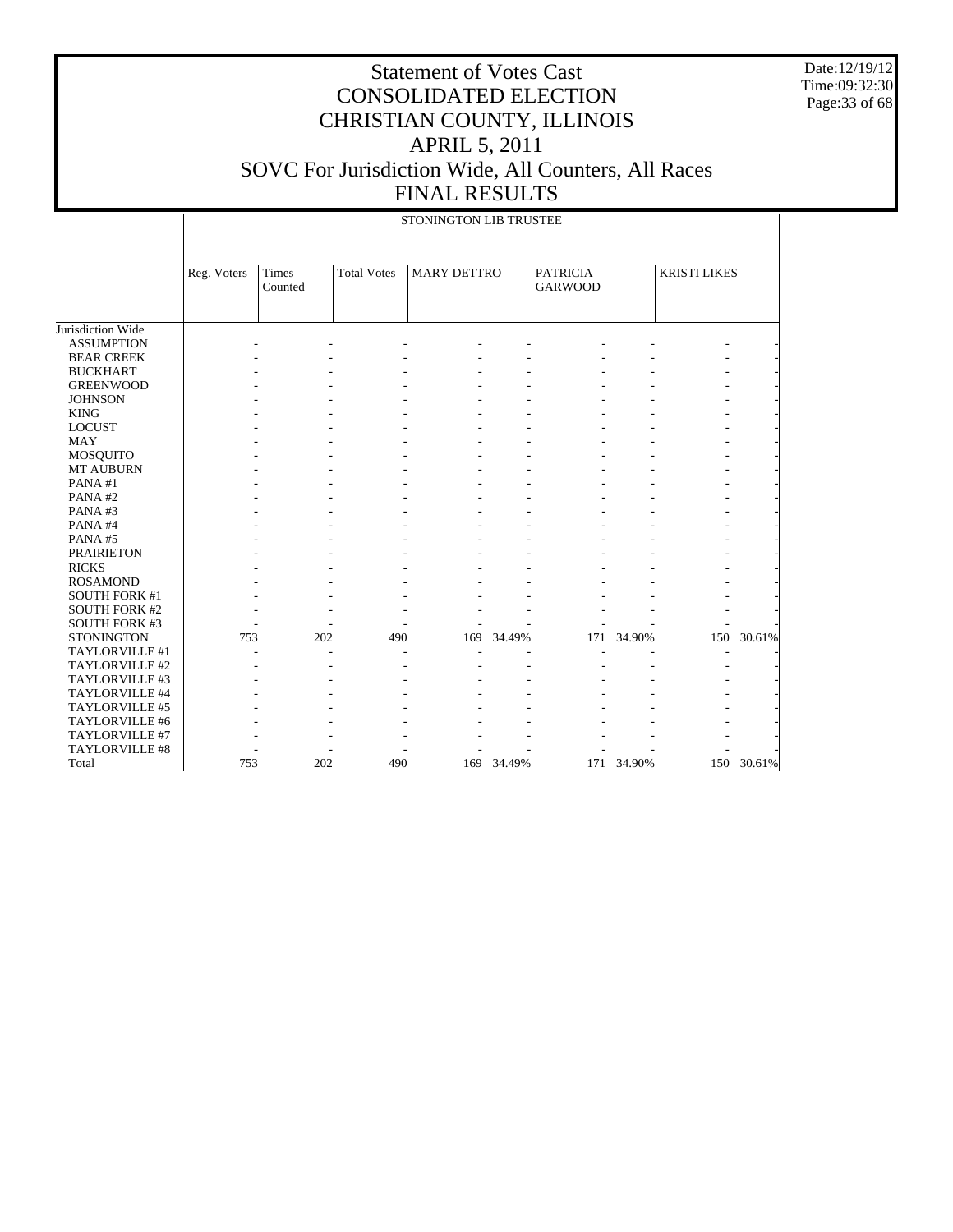Date:12/19/12 Time:09:32:30 Page:34 of 68

|                      |             | MORRISONVILLE 1 BOARD |                    |                            |        |                                   |        |                             |        |  |  |  |  |
|----------------------|-------------|-----------------------|--------------------|----------------------------|--------|-----------------------------------|--------|-----------------------------|--------|--|--|--|--|
|                      | Reg. Voters | Times<br>Counted      | <b>Total Votes</b> | DALE W.<br><b>BROCKAMP</b> |        | <b>GERALD M.</b><br><b>GOEBEL</b> |        | WILLIAM L.<br><b>HARMON</b> |        |  |  |  |  |
| Jurisdiction Wide    |             |                       |                    |                            |        |                                   |        |                             |        |  |  |  |  |
| <b>ASSUMPTION</b>    |             |                       |                    |                            |        |                                   |        |                             |        |  |  |  |  |
| <b>BEAR CREEK</b>    | 317         | 44                    | 142                | 41                         | 28.87% | 33                                | 23.24% | 29                          | 20.42% |  |  |  |  |
| <b>BUCKHART</b>      |             |                       | ÷.                 |                            |        |                                   |        |                             |        |  |  |  |  |
| <b>GREENWOOD</b>     | 28          | 4                     | 16                 | 4                          | 25.00% | 4                                 | 25.00% | 4                           | 25.00% |  |  |  |  |
| <b>JOHNSON</b>       | Ĭ.          |                       | Ĭ.                 |                            |        |                                   |        |                             |        |  |  |  |  |
| <b>KING</b>          | 110         | 18                    | 54                 | 13                         | 24.07% | 7                                 | 12.96% | 16                          | 29.63% |  |  |  |  |
| <b>LOCUST</b>        |             |                       | L,                 |                            |        |                                   |        |                             |        |  |  |  |  |
| <b>MAY</b>           |             |                       |                    |                            |        |                                   |        |                             |        |  |  |  |  |
| <b>MOSQUITO</b>      |             |                       |                    |                            |        |                                   |        |                             |        |  |  |  |  |
| <b>MT AUBURN</b>     |             |                       |                    |                            |        |                                   |        |                             |        |  |  |  |  |
| PANA#1               |             |                       |                    |                            |        |                                   |        |                             |        |  |  |  |  |
| PANA#2               |             |                       |                    |                            |        |                                   |        |                             |        |  |  |  |  |
| PANA#3<br>PANA#4     |             |                       |                    |                            |        |                                   |        |                             |        |  |  |  |  |
| PANA#5               |             |                       |                    |                            |        |                                   |        |                             |        |  |  |  |  |
| <b>PRAIRIETON</b>    |             |                       |                    |                            |        |                                   |        |                             |        |  |  |  |  |
| <b>RICKS</b>         | 845         | 177                   | 581                | 157                        | 27.02% | 127                               | 21.86% | 133                         | 22.89% |  |  |  |  |
| <b>ROSAMOND</b>      |             | ٠                     | ۰                  |                            |        |                                   |        |                             |        |  |  |  |  |
| <b>SOUTH FORK #1</b> |             |                       |                    |                            |        |                                   |        |                             |        |  |  |  |  |
| <b>SOUTH FORK #2</b> |             |                       |                    |                            |        |                                   |        |                             |        |  |  |  |  |
| <b>SOUTH FORK #3</b> | 11          | $\overline{c}$        | 8                  |                            | 12.50% | 2                                 | 25.00% | $\overline{c}$              | 25.00% |  |  |  |  |
| <b>STONINGTON</b>    |             |                       |                    |                            |        |                                   |        |                             |        |  |  |  |  |
| TAYLORVILLE #1       |             |                       |                    |                            |        |                                   |        |                             |        |  |  |  |  |
| TAYLORVILLE #2       |             |                       |                    |                            |        |                                   |        |                             |        |  |  |  |  |
| TAYLORVILLE #3       |             |                       |                    |                            |        |                                   |        |                             |        |  |  |  |  |
| TAYLORVILLE #4       |             |                       |                    |                            |        |                                   |        |                             |        |  |  |  |  |
| TAYLORVILLE #5       |             |                       |                    |                            |        |                                   |        |                             |        |  |  |  |  |
| TAYLORVILLE #6       |             |                       |                    |                            |        |                                   |        |                             |        |  |  |  |  |
| TAYLORVILLE #7       |             |                       |                    |                            |        |                                   |        |                             |        |  |  |  |  |
| TAYLORVILLE #8       |             |                       |                    |                            |        |                                   |        |                             |        |  |  |  |  |
| Total                | 1311        | 245                   | 801                | 216                        | 26.97% | 173                               | 21.60% | 184                         | 22.97% |  |  |  |  |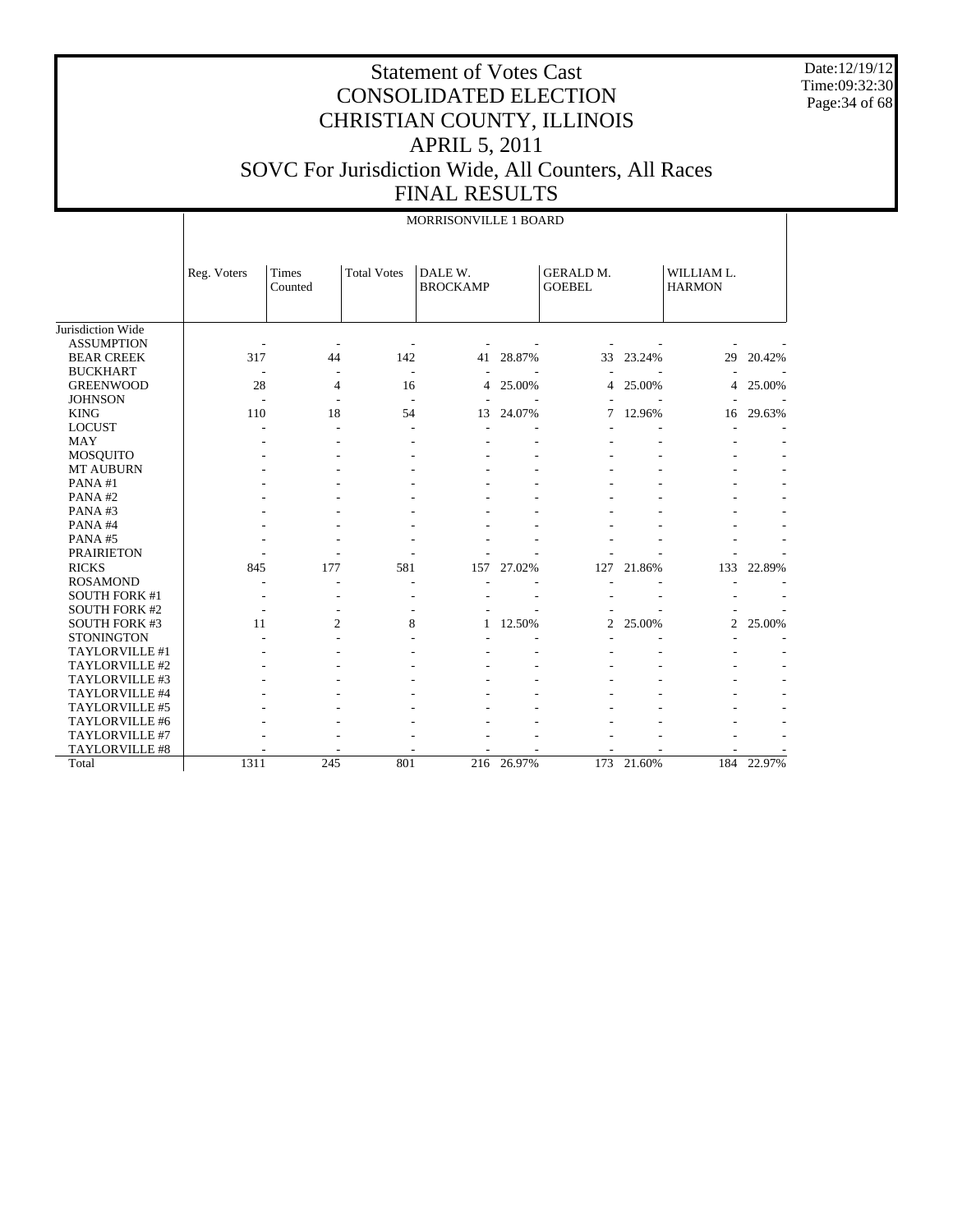Date:12/19/12 Time:09:32:30 Page:35 of 68

## Statement of Votes Cast CONSOLIDATED ELECTION CHRISTIAN COUNTY, ILLINOIS APRIL 5, 2011 SOVC For Jurisdiction Wide, All Counters, All Races FINAL RESULTS

|                       |                  | <b>MORRISONVILLE 1 BOARD</b> |                     |       |                       |        |  |  |  |  |  |  |
|-----------------------|------------------|------------------------------|---------------------|-------|-----------------------|--------|--|--|--|--|--|--|
|                       | <b>ED GOEBEL</b> |                              | <b>MARY J BEARD</b> |       | <b>Write-In Votes</b> |        |  |  |  |  |  |  |
| Jurisdiction Wide     |                  |                              |                     |       |                       |        |  |  |  |  |  |  |
| <b>ASSUMPTION</b>     |                  |                              |                     |       |                       |        |  |  |  |  |  |  |
| <b>BEAR CREEK</b>     | 38               | 26.76%                       | 1                   | 0.70% | $\overline{0}$        | 0.00%  |  |  |  |  |  |  |
| <b>BUCKHART</b>       |                  |                              |                     |       |                       |        |  |  |  |  |  |  |
| <b>GREENWOOD</b>      | 4                | 25.00%                       | 0                   | 0.00% | $\Omega$              | 0.00%  |  |  |  |  |  |  |
| <b>JOHNSON</b>        |                  |                              |                     |       |                       |        |  |  |  |  |  |  |
| <b>KING</b>           | 17               | 31.48%                       | 1                   | 1.85% | 0                     | 0.00%  |  |  |  |  |  |  |
| <b>LOCUST</b>         |                  |                              |                     |       |                       |        |  |  |  |  |  |  |
| <b>MAY</b>            |                  |                              |                     |       |                       |        |  |  |  |  |  |  |
| <b>MOSQUITO</b>       |                  |                              |                     |       |                       |        |  |  |  |  |  |  |
| <b>MT AUBURN</b>      |                  |                              |                     |       |                       |        |  |  |  |  |  |  |
| PANA#1                |                  |                              |                     |       |                       |        |  |  |  |  |  |  |
| PANA#2                |                  |                              |                     |       |                       |        |  |  |  |  |  |  |
| PANA#3                |                  |                              |                     |       |                       |        |  |  |  |  |  |  |
| PANA#4                |                  |                              |                     |       |                       |        |  |  |  |  |  |  |
| PANA#5                |                  |                              |                     |       |                       |        |  |  |  |  |  |  |
| <b>PRAIRIETON</b>     |                  |                              |                     |       |                       |        |  |  |  |  |  |  |
| <b>RICKS</b>          | 159              | 27.37%                       | 1                   | 0.17% | 4                     | 0.69%  |  |  |  |  |  |  |
| <b>ROSAMOND</b>       |                  |                              | $\overline{a}$      |       |                       |        |  |  |  |  |  |  |
| <b>SOUTH FORK #1</b>  |                  |                              |                     |       |                       |        |  |  |  |  |  |  |
| <b>SOUTH FORK #2</b>  |                  |                              |                     |       |                       |        |  |  |  |  |  |  |
| <b>SOUTH FORK #3</b>  | 2                | 25.00%                       | 0                   | 0.00% | 1                     | 12.50% |  |  |  |  |  |  |
| <b>STONINGTON</b>     |                  |                              |                     |       |                       |        |  |  |  |  |  |  |
| TAYLORVILLE #1        |                  |                              |                     |       |                       |        |  |  |  |  |  |  |
| TAYLORVILLE #2        |                  |                              |                     |       |                       |        |  |  |  |  |  |  |
| TAYLORVILLE #3        |                  |                              |                     |       |                       |        |  |  |  |  |  |  |
| TAYLORVILLE #4        |                  |                              |                     |       |                       |        |  |  |  |  |  |  |
| TAYLORVILLE #5        |                  |                              |                     |       |                       |        |  |  |  |  |  |  |
| TAYLORVILLE #6        |                  |                              |                     |       |                       |        |  |  |  |  |  |  |
| TAYLORVILLE #7        |                  |                              |                     |       |                       |        |  |  |  |  |  |  |
| <b>TAYLORVILLE #8</b> |                  |                              |                     |       |                       |        |  |  |  |  |  |  |
| Total                 | 220              | 27.47%                       | 3                   | 0.37% | 5                     | 0.62%  |  |  |  |  |  |  |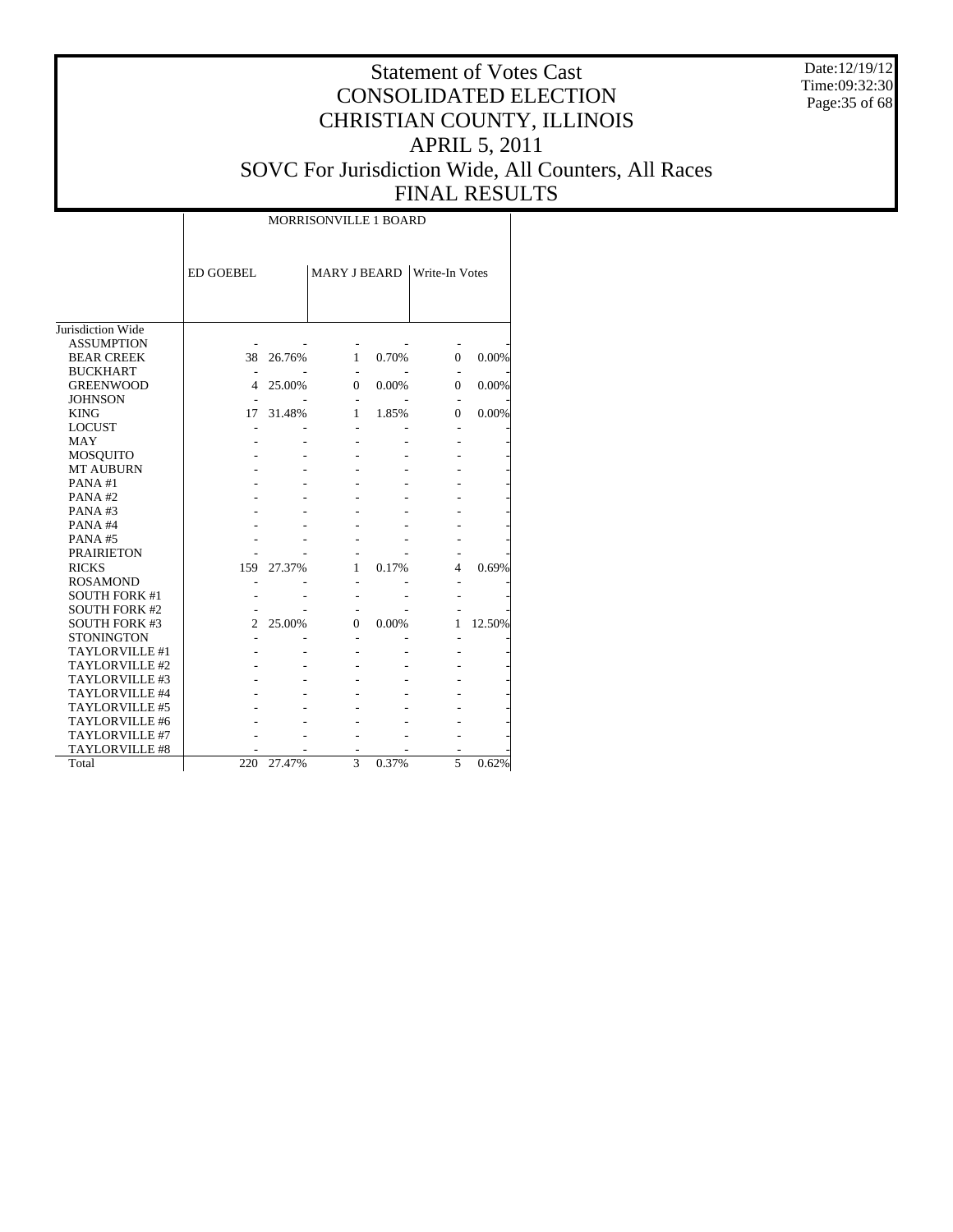Date:12/19/12 Time:09:32:30 Page:36 of 68

# Statement of Votes Cast CONSOLIDATED ELECTION CHRISTIAN COUNTY, ILLINOIS APRIL 5, 2011 SOVC For Jurisdiction Wide, All Counters, All Races FINAL RESULTS

#### PANHANDLE 2 BOARD

|                      | Reg.<br>Voters | Times<br>Counted | <b>Total Votes</b> | MICHAEL V.<br><b>MEISNER</b> |          | DANA S.<br><b>PITCHFORD</b> |          | TERESA N.<br><b>PAYNE</b> |        | <b>RICHARD</b><br><b>BORMIDA</b> |          | <b>BRETT</b><br><b>SLIGHTOM</b> |                       |
|----------------------|----------------|------------------|--------------------|------------------------------|----------|-----------------------------|----------|---------------------------|--------|----------------------------------|----------|---------------------------------|-----------------------|
|                      |                |                  |                    |                              |          |                             |          |                           |        |                                  |          |                                 |                       |
| Jurisdiction Wide    |                |                  |                    |                              |          |                             |          |                           |        |                                  |          |                                 |                       |
| <b>ASSUMPTION</b>    |                |                  |                    |                              |          |                             |          |                           |        |                                  |          |                                 |                       |
| <b>BEAR CREEK</b>    |                |                  |                    |                              |          |                             |          |                           |        |                                  |          |                                 |                       |
| <b>BUCKHART</b>      |                |                  |                    |                              |          |                             |          |                           |        |                                  |          |                                 |                       |
| <b>GREENWOOD</b>     |                |                  |                    |                              |          |                             |          |                           |        |                                  |          |                                 |                       |
| <b>JOHNSON</b>       |                |                  |                    |                              |          |                             |          |                           |        |                                  |          |                                 |                       |
| <b>KING</b>          | 40             | 9                | 27                 | 7                            | 25.93%   | 8                           | 29.63%   | 3                         | 11.11% | 3                                | 11.11%   | 6                               | 22.22%                |
| <b>LOCUST</b>        |                |                  |                    |                              |          |                             |          |                           |        |                                  |          |                                 |                       |
| <b>MAY</b>           |                |                  |                    |                              |          |                             |          |                           |        |                                  |          |                                 |                       |
| <b>MOSQUITO</b>      |                |                  |                    |                              |          |                             |          |                           |        |                                  |          |                                 |                       |
| <b>MT AUBURN</b>     |                |                  |                    |                              |          |                             |          |                           |        |                                  |          |                                 |                       |
| PANA#1               |                |                  |                    |                              |          |                             |          |                           |        |                                  |          |                                 |                       |
| PANA#2               |                |                  |                    |                              |          |                             |          |                           |        |                                  |          |                                 |                       |
| PANA#3               |                |                  |                    |                              |          |                             |          |                           |        |                                  |          |                                 |                       |
| PANA#4               |                |                  |                    |                              |          |                             |          |                           |        |                                  |          |                                 |                       |
| PANA#5               |                |                  |                    |                              |          |                             |          |                           |        |                                  |          |                                 |                       |
| <b>PRAIRIETON</b>    |                |                  |                    |                              |          |                             |          |                           |        |                                  |          |                                 |                       |
| <b>RICKS</b>         |                |                  |                    |                              |          |                             |          |                           |        |                                  |          |                                 |                       |
| <b>ROSAMOND</b>      |                |                  |                    |                              |          |                             |          |                           |        |                                  |          |                                 |                       |
| <b>SOUTH FORK #1</b> |                |                  |                    |                              |          |                             |          |                           |        |                                  |          |                                 |                       |
| <b>SOUTH FORK #2</b> |                |                  |                    |                              |          |                             |          |                           |        |                                  |          |                                 |                       |
| <b>SOUTH FORK #3</b> |                |                  |                    |                              |          |                             |          |                           |        |                                  |          |                                 |                       |
| <b>STONINGTON</b>    |                |                  |                    |                              |          |                             |          |                           |        |                                  |          |                                 |                       |
| TAYLORVILLE #1       |                |                  |                    |                              |          |                             |          |                           |        |                                  |          |                                 |                       |
| TAYLORVILLE #2       |                |                  |                    |                              |          |                             |          |                           |        |                                  |          |                                 |                       |
| TAYLORVILLE #3       |                |                  |                    |                              |          |                             |          |                           |        |                                  |          |                                 |                       |
| TAYLORVILLE #4       |                |                  |                    |                              |          |                             |          |                           |        |                                  |          |                                 |                       |
| TAYLORVILLE #5       |                |                  |                    |                              |          |                             |          |                           |        |                                  |          |                                 |                       |
| TAYLORVILLE #6       |                |                  |                    |                              |          |                             |          |                           |        |                                  |          |                                 |                       |
| TAYLORVILLE #7       |                |                  |                    |                              |          |                             |          |                           |        |                                  |          |                                 |                       |
| TAYLORVILLE #8       |                |                  |                    | $\overline{\phantom{a}}$     |          |                             |          |                           |        |                                  |          |                                 |                       |
| Total                | 40             | 9                | 27                 |                              | 7 25.93% |                             | 8 29.63% | $\mathfrak{Z}$            | 11.11% |                                  | 3 11.11% |                                 | $6\overline{22.22\%}$ |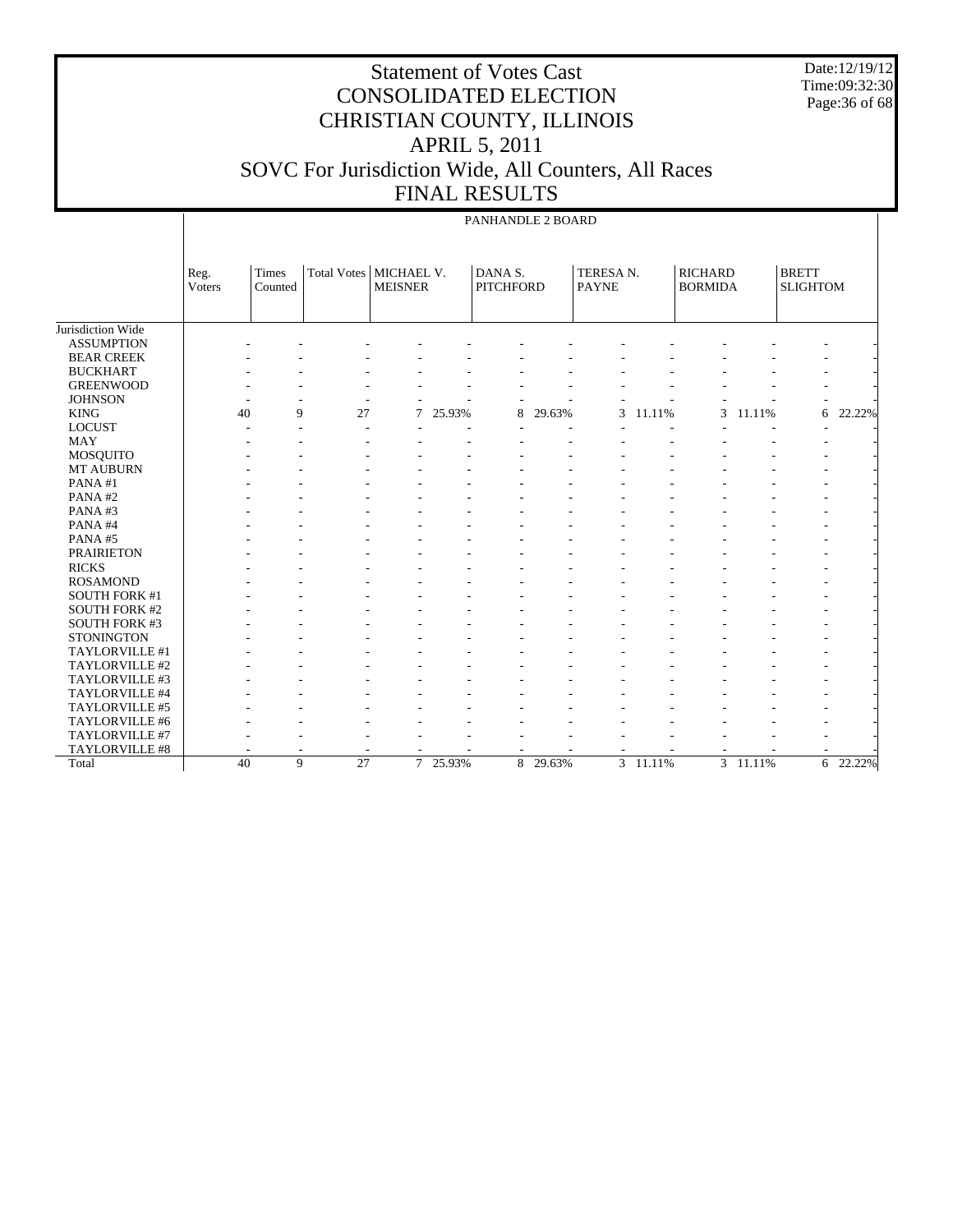Date:12/19/12 Time:09:32:30 Page:37 of 68

|                      | <b>TAYLORVILLE 3 BOARD</b> |                          |                    |                |                 |                  |                 |                             |        |  |  |  |
|----------------------|----------------------------|--------------------------|--------------------|----------------|-----------------|------------------|-----------------|-----------------------------|--------|--|--|--|
|                      |                            |                          |                    |                |                 |                  |                 |                             |        |  |  |  |
|                      | Reg. Voters                | Times<br>Counted         | <b>Total Votes</b> |                | STEPHEN MILLING |                  | DAVID L. COWELL | DAVID K.<br><b>DRISKELL</b> |        |  |  |  |
|                      |                            |                          |                    |                |                 |                  |                 |                             |        |  |  |  |
| Jurisdiction Wide    |                            |                          |                    |                |                 |                  |                 |                             |        |  |  |  |
| <b>ASSUMPTION</b>    |                            | ٠                        |                    |                |                 |                  |                 |                             |        |  |  |  |
| <b>BEAR CREEK</b>    | 57                         | $\mathfrak{2}$           | 8                  | $\overline{c}$ | 25.00%          | 2                | 25.00%          | 2                           | 25.00% |  |  |  |
| <b>BUCKHART</b>      | 61                         | 4                        | 11                 | 3              | 27.27%          | $\overline{2}$   | 18.18%          | $\overline{2}$              | 18.18% |  |  |  |
| <b>GREENWOOD</b>     | 38                         | 4                        | 12                 | 3              | 25.00%          | 3                | 25.00%          | 3                           | 25.00% |  |  |  |
| <b>JOHNSON</b>       | 511                        | 22                       | 68                 | 18             | 26.47%          | 16               | 23.53%          | 17                          | 25.00% |  |  |  |
| <b>KING</b>          |                            | $\overline{\phantom{a}}$ |                    |                |                 |                  |                 | ÷,                          |        |  |  |  |
| <b>LOCUST</b>        | 382                        | 39                       | 117                | 28             | 23.93%          | 28               | 23.93%          | 33                          | 28.21% |  |  |  |
| <b>MAY</b>           | 1238                       | 56                       | 181                | 44             | 24.31%          | 45               | 24.86%          | 47                          | 25.97% |  |  |  |
| MOSQUITO             | 155                        | 11                       | 40                 | 10             | 25.00%          | 11               | 27.50%          | 10                          | 25.00% |  |  |  |
| MT AUBURN            | 556                        | 32                       | 82                 | 19             | 23.17%          | 22               | 26.83%          | 19                          | 23.17% |  |  |  |
| PANA#1               |                            | ÷                        |                    |                |                 |                  |                 |                             |        |  |  |  |
| PANA#2               |                            |                          |                    |                |                 |                  |                 |                             |        |  |  |  |
| PANA#3               |                            |                          |                    |                |                 |                  |                 |                             |        |  |  |  |
| PANA#4               |                            |                          |                    |                |                 |                  |                 |                             |        |  |  |  |
| PANA#5               |                            |                          |                    |                |                 |                  |                 |                             |        |  |  |  |
| <b>PRAIRIETON</b>    | 43                         | 1                        | 4                  | 1              | 25.00%          | 1                | 25.00%          | 1                           | 25.00% |  |  |  |
| <b>RICKS</b>         |                            |                          |                    |                |                 |                  |                 |                             |        |  |  |  |
| <b>ROSAMOND</b>      | 9                          | 0                        | $\overline{0}$     | $\overline{0}$ |                 | $\boldsymbol{0}$ |                 | $\overline{0}$              |        |  |  |  |
| <b>SOUTH FORK #1</b> |                            | $\sim$                   |                    |                |                 |                  |                 |                             |        |  |  |  |
| <b>SOUTH FORK #2</b> |                            |                          |                    |                |                 |                  |                 |                             |        |  |  |  |
| <b>SOUTH FORK #3</b> | 94                         |                          | $\overline{0}$     | $\overline{0}$ |                 | $\overline{0}$   |                 | $\overline{0}$              |        |  |  |  |
| <b>STONINGTON</b>    | 750                        | 202                      | 546                | 128            | 23.44%          | 149              | 27.29%          | 130                         | 23.81% |  |  |  |
| TAYLORVILLE #1       | 991                        | 39                       | 113                | 28             | 24.78%          | 29               | 25.66%          | 28                          | 24.78% |  |  |  |
| TAYLORVILLE #2       | 898                        | 42                       | 122                | 29             | 23.77%          | 32               | 26.23%          | 32                          | 26.23% |  |  |  |
| TAYLORVILLE #3       | 886                        | 53                       | 161                | 41             | 25.47%          | 43               | 26.71%          | 39                          | 24.22% |  |  |  |
| TAYLORVILLE #4       | 1338                       | 69                       | 209                | 52             | 24.88%          | 54               | 25.84%          | 54                          | 25.84% |  |  |  |
| TAYLORVILLE #5       | 1377                       | 47                       | 140                | 34             | 24.29%          | 36               | 25.71%          | 36                          | 25.71% |  |  |  |
| TAYLORVILLE #6       | 929                        | 35                       | 94                 | 21             | 22.34%          | 27               | 28.72%          | 24                          | 25.53% |  |  |  |
| TAYLORVILLE #7       | 915                        | 41                       | 132                | 31             | 23.48%          | 35               | 26.52%          | 33                          | 25.00% |  |  |  |
| TAYLORVILLE #8       | 1019                       | 45                       | 140                | 33             | 23.57%          | 35               | 25.00%          | 36                          | 25.71% |  |  |  |
| Total                | 12247                      | 745                      | 2180               | 525            | 24.08%          | 570              | 26.15%          | 546                         | 25.05% |  |  |  |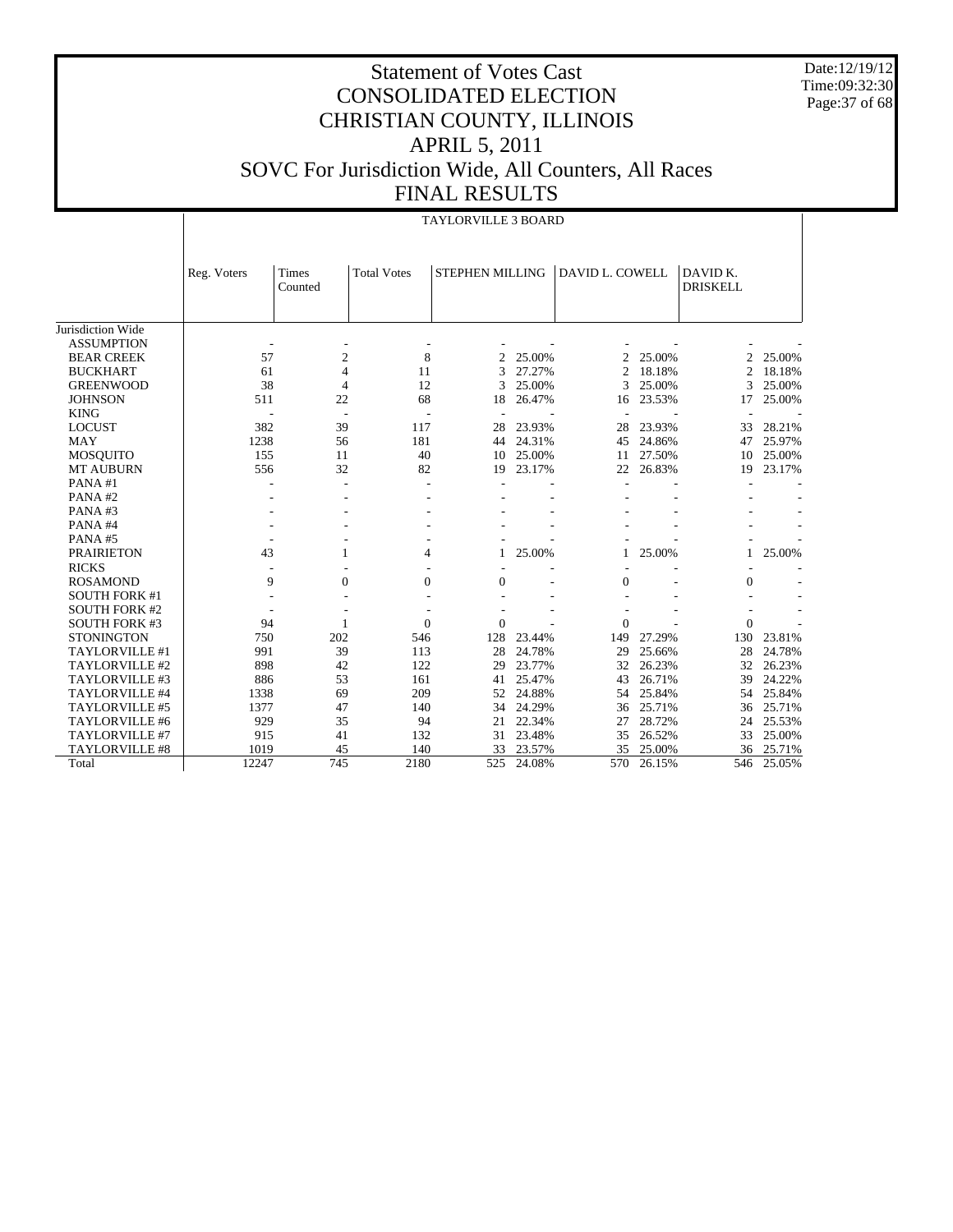Date:12/19/12 Time:09:32:30 Page:38 of 68

|                       | <b>TAYLORVILLE 3</b><br><b>BOARD</b> |           |
|-----------------------|--------------------------------------|-----------|
|                       |                                      |           |
|                       | <b>JIM ANDRUCH</b>                   |           |
|                       |                                      |           |
|                       |                                      |           |
| Jurisdiction Wide     |                                      |           |
| <b>ASSUMPTION</b>     |                                      |           |
| <b>BEAR CREEK</b>     | 2                                    | 25.00%    |
| <b>BUCKHART</b>       | 4                                    | 36.36%    |
| <b>GREENWOOD</b>      | 3                                    | 25.00%    |
| <b>JOHNSON</b>        | 17                                   | 25.00%    |
| <b>KING</b>           |                                      |           |
| <b>LOCUST</b>         | 28                                   | 23.93%    |
| MAY                   |                                      | 45 24.86% |
| <b>MOSQUITO</b>       | 9.                                   | 22.50%    |
| <b>MT AUBURN</b>      |                                      | 22 26.83% |
| PANA#1                |                                      |           |
| PANA#2                |                                      |           |
| PANA#3                |                                      |           |
| PANA#4                |                                      |           |
| <b>PANA#5</b>         |                                      |           |
| <b>PRAIRIETON</b>     | 1                                    | 25.00%    |
| <b>RICKS</b>          |                                      |           |
| <b>ROSAMOND</b>       | $\Omega$                             |           |
| <b>SOUTH FORK #1</b>  |                                      |           |
| <b>SOUTH FORK #2</b>  |                                      |           |
| <b>SOUTH FORK #3</b>  | 0                                    |           |
| <b>STONINGTON</b>     | 139                                  | 25.46%    |
| TAYLORVILLE #1        | 28                                   | 24.78%    |
| TAYLORVILLE#2         | 29                                   | 23.77%    |
| TAYLORVILLE#3         | 38                                   | 23.60%    |
| TAYLORVILLE #4        | 49                                   | 23.44%    |
| TAYLORVILLE #5        | 34                                   | 24.29%    |
| TAYLORVILLE #6        | 22                                   | 23.40%    |
| TAYLORVILLE #7        | 33                                   | 25.00%    |
| <b>TAYLORVILLE #8</b> | 36                                   | 25.71%    |
| Total                 | 539                                  | 24.72%    |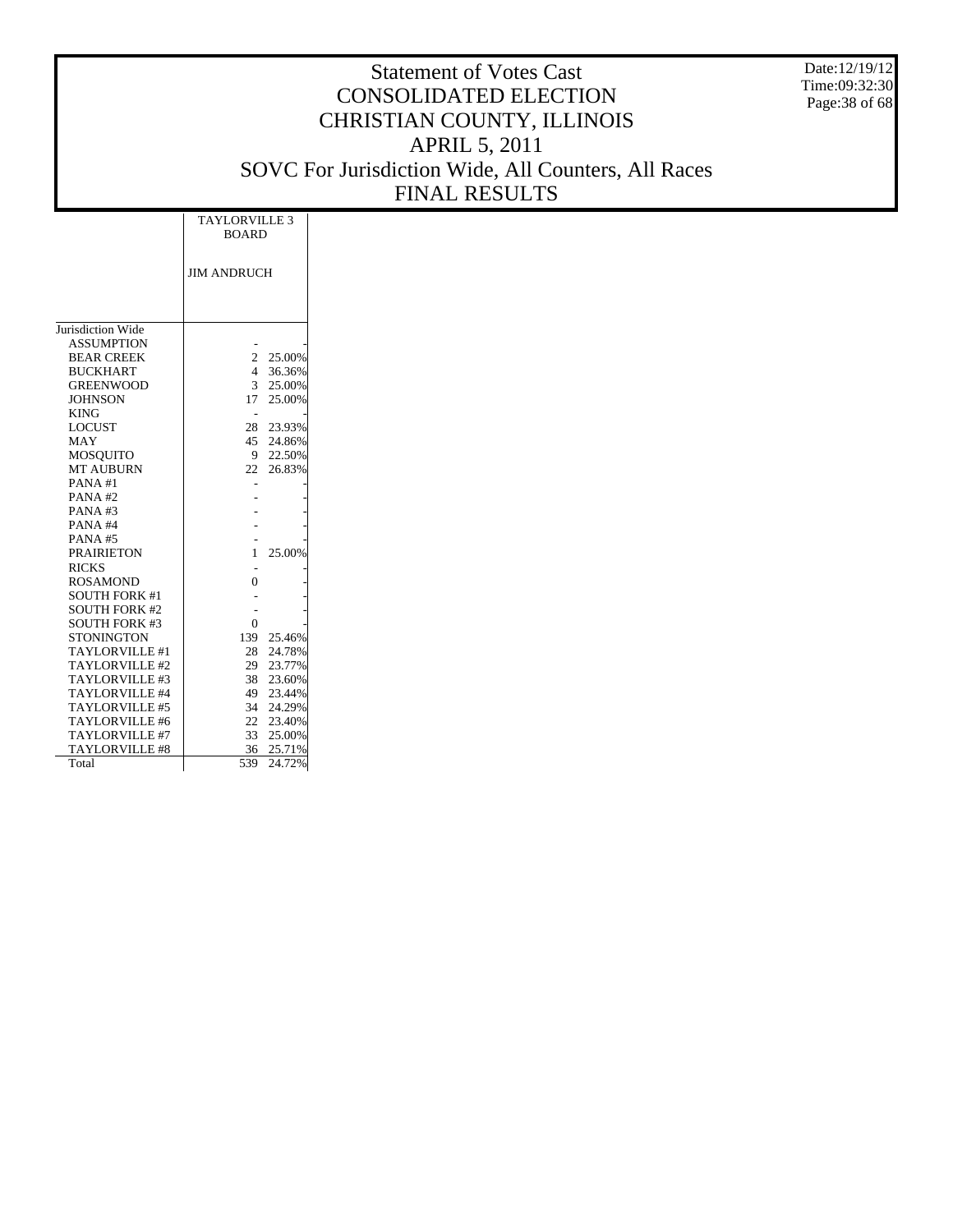|                                        |                                                                                                                                             | SOVC For Jurisdiction Wide, All Counters, All Races | <b>CONSOLIDATED ELECTION</b><br>CHRISTIAN COUNTY, ILLINOIS | <b>Statement of Votes Cast</b><br><b>APRIL 5, 2011</b><br><b>FINAL RESULTS</b> |            | <b>EDINBURG 4 BOARD</b> |           |                |        | Time:09:32:30  | Date:12/19/12<br>Page: 39 of 68 |  |
|----------------------------------------|---------------------------------------------------------------------------------------------------------------------------------------------|-----------------------------------------------------|------------------------------------------------------------|--------------------------------------------------------------------------------|------------|-------------------------|-----------|----------------|--------|----------------|---------------------------------|--|
|                                        | ADAM T. SWINGER   MICHAEL B. BELL   GARRETT J. COOK<br>Reg. Voters<br><b>Total Votes</b><br>Times<br>MELINDA A.<br><b>BARTON</b><br>Counted |                                                     |                                                            |                                                                                |            |                         |           |                |        |                |                                 |  |
| Jurisdiction Wide<br><b>ASSUMPTION</b> |                                                                                                                                             |                                                     |                                                            |                                                                                |            |                         |           |                |        |                |                                 |  |
| <b>BEAR CREEK</b>                      |                                                                                                                                             |                                                     |                                                            |                                                                                |            |                         |           |                |        |                |                                 |  |
| <b>BUCKHART</b><br><b>GREENWOOD</b>    | 1226                                                                                                                                        | 123                                                 | 393                                                        |                                                                                | 117 29.77% |                         | 87 22.14% | 100            | 25.45% | 89             | 22.65%                          |  |
| <b>JOHNSON</b>                         |                                                                                                                                             |                                                     |                                                            |                                                                                |            |                         |           |                |        |                |                                 |  |
| <b>KING</b>                            |                                                                                                                                             |                                                     |                                                            |                                                                                |            |                         |           |                |        |                |                                 |  |
| <b>LOCUST</b>                          |                                                                                                                                             |                                                     |                                                            |                                                                                |            |                         |           |                |        |                |                                 |  |
| <b>MAY</b>                             |                                                                                                                                             |                                                     |                                                            |                                                                                |            |                         |           |                |        |                |                                 |  |
| <b>MOSQUITO</b>                        |                                                                                                                                             |                                                     |                                                            |                                                                                |            |                         |           |                |        |                |                                 |  |
| <b>MT AUBURN</b>                       | 44                                                                                                                                          | $\Omega$                                            | $\Omega$                                                   | $\Omega$                                                                       |            | $\Omega$                |           | $\Omega$       |        | $\mathbf{0}$   |                                 |  |
| PANA#1                                 |                                                                                                                                             |                                                     |                                                            |                                                                                |            |                         |           |                |        |                |                                 |  |
| PANA#2                                 |                                                                                                                                             |                                                     |                                                            |                                                                                |            |                         |           |                |        |                |                                 |  |
| PANA#3                                 |                                                                                                                                             |                                                     |                                                            |                                                                                |            |                         |           |                |        |                |                                 |  |
| PANA#4<br>PANA#5                       |                                                                                                                                             |                                                     |                                                            |                                                                                |            |                         |           |                |        |                |                                 |  |
| <b>PRAIRIETON</b>                      |                                                                                                                                             |                                                     |                                                            |                                                                                |            |                         |           |                |        |                |                                 |  |
| <b>RICKS</b>                           |                                                                                                                                             |                                                     |                                                            |                                                                                |            |                         |           |                |        |                |                                 |  |
| <b>ROSAMOND</b>                        |                                                                                                                                             |                                                     |                                                            |                                                                                |            |                         |           |                |        |                |                                 |  |
| <b>SOUTH FORK #1</b>                   |                                                                                                                                             |                                                     |                                                            |                                                                                |            |                         |           |                |        |                |                                 |  |
| <b>SOUTH FORK #2</b>                   | 65                                                                                                                                          | 4                                                   | 15                                                         | 4                                                                              | 26.67%     | 3                       | 20.00%    | 4              | 26.67% | $\overline{4}$ | 26.67%                          |  |
| <b>SOUTH FORK #3</b>                   |                                                                                                                                             |                                                     |                                                            |                                                                                |            |                         |           |                |        |                |                                 |  |
| <b>STONINGTON</b>                      |                                                                                                                                             |                                                     |                                                            |                                                                                |            |                         |           |                |        |                |                                 |  |
| <b>TAYLORVILLE #1</b>                  |                                                                                                                                             |                                                     |                                                            |                                                                                |            |                         |           |                |        |                |                                 |  |
| TAYLORVILLE #2                         |                                                                                                                                             |                                                     |                                                            |                                                                                |            |                         |           |                |        |                |                                 |  |
| TAYLORVILLE #3                         |                                                                                                                                             |                                                     |                                                            |                                                                                |            |                         |           |                |        |                |                                 |  |
| TAYLORVILLE #4                         | 39                                                                                                                                          | $\overline{c}$                                      | 8                                                          |                                                                                | 2 25,00%   |                         | 2 25.00%  | $\overline{2}$ | 25.00% | $\overline{c}$ | 25.00%                          |  |
| TAYLORVILLE #5                         |                                                                                                                                             |                                                     |                                                            |                                                                                |            |                         |           |                |        |                |                                 |  |

- - - - - - - - - - - - - - - - - - - - - - - - - - - - - - - - - 1374 129 416 123 29.57% 92 22.12% 106 25.48% 95 22.84%

 TAYLORVILLE #6 TAYLORVILLE #7 TAYLORVILLE #8

Total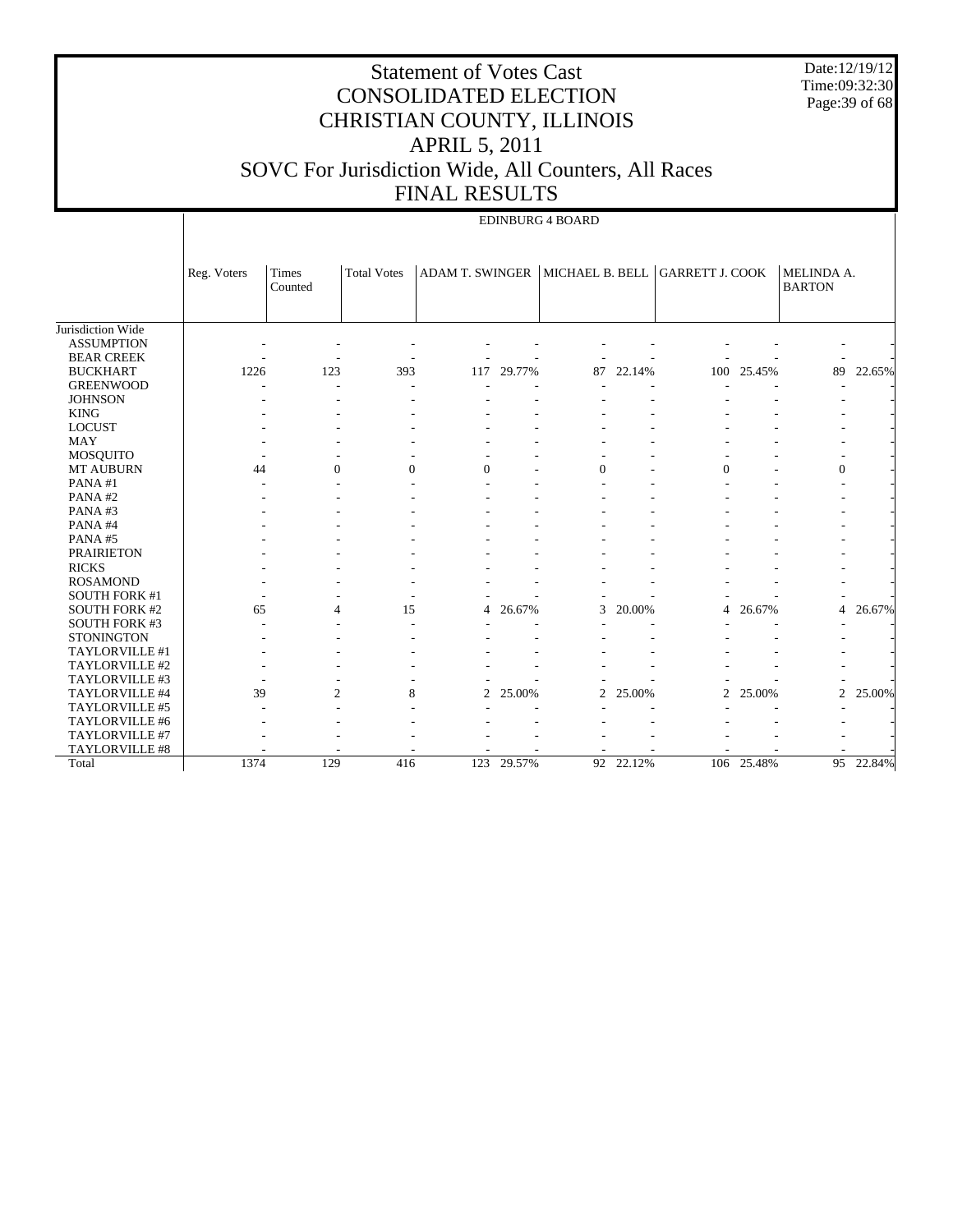Date:12/19/12 Time:09:32:30 Page:40 of 68

# Statement of Votes Cast CONSOLIDATED ELECTION CHRISTIAN COUNTY, ILLINOIS APRIL 5, 2011 SOVC For Jurisdiction Wide, All Counters, All Races FINAL RESULTS

#### PANA 8 BOARD

| Jurisdiction Wide     | Reg. Voters | Times<br>Counted | <b>Total Votes</b>       | DAVID E. KOONTZ |            | <b>JOHN METZGER</b> |            | <b>RHONDA</b><br><b>WEIDEMAN</b> |        |
|-----------------------|-------------|------------------|--------------------------|-----------------|------------|---------------------|------------|----------------------------------|--------|
| <b>ASSUMPTION</b>     | 2           | 1                | 4                        |                 | 1 25.00%   | $\mathbf{1}$        | 25.00%     | $\mathbf{0}$                     | 0.00%  |
| <b>BEAR CREEK</b>     |             |                  |                          |                 |            |                     |            |                                  |        |
| <b>BUCKHART</b>       |             |                  | $\overline{\phantom{a}}$ |                 |            |                     |            |                                  |        |
| <b>GREENWOOD</b>      | 23          | 7                | 23                       | 3               | 13.04%     | 6                   | 26.09%     | 5.                               | 21.74% |
| <b>JOHNSON</b>        |             |                  |                          |                 |            |                     |            |                                  |        |
| <b>KING</b>           |             |                  |                          |                 |            |                     |            |                                  |        |
| <b>LOCUST</b>         | 51          | 5                | 18                       | 5               | 27.78%     | 5                   | 27.78%     | 4                                | 22.22% |
| <b>MAY</b>            |             |                  |                          |                 |            |                     |            |                                  |        |
| <b>MOSQUITO</b>       |             |                  |                          |                 |            |                     |            |                                  |        |
| <b>MT AUBURN</b>      |             |                  |                          |                 |            |                     |            |                                  |        |
| PANA#1                | 697         | 164              | 563                      | 120             | 21.31%     | 141                 | 25.04%     | 103                              | 18.29% |
| PANA#2                | 1404        | 397              | 1329                     | 294             | 22.12%     | 342                 | 25.73%     | 229                              | 17.23% |
| PANA#3                | 805         | 192              | 643                      | 130             | 20.22%     | 170                 | 26.44%     | 114                              | 17.73% |
| PANA#4                | 673         | 142              | 521                      | 115             | 22.07%     | 126                 | 24.18%     | 105                              | 20.15% |
| PANA#5                | 548         | 98               | 336                      | 74              | 22.02%     | 87                  | 25.89%     | 56                               | 16.67% |
| <b>PRAIRIETON</b>     |             |                  |                          |                 |            |                     |            |                                  |        |
| <b>RICKS</b>          |             |                  |                          |                 |            |                     |            |                                  |        |
| <b>ROSAMOND</b>       | 255         | 22               | 74                       | 15              | 20.27%     | 17                  | 22.97%     | 17                               | 22.97% |
| <b>SOUTH FORK #1</b>  |             |                  |                          |                 |            |                     |            |                                  |        |
| <b>SOUTH FORK #2</b>  |             |                  |                          |                 |            |                     |            |                                  |        |
| <b>SOUTH FORK #3</b>  |             |                  |                          |                 |            |                     |            |                                  |        |
| <b>STONINGTON</b>     |             |                  |                          |                 |            |                     |            |                                  |        |
| TAYLORVILLE #1        |             |                  |                          |                 |            |                     |            |                                  |        |
| TAYLORVILLE #2        |             |                  |                          |                 |            |                     |            |                                  |        |
| TAYLORVILLE #3        |             |                  |                          |                 |            |                     |            |                                  |        |
| TAYLORVILLE #4        |             |                  |                          |                 |            |                     |            |                                  |        |
| TAYLORVILLE #5        |             |                  |                          |                 |            |                     |            |                                  |        |
| TAYLORVILLE #6        |             |                  |                          |                 |            |                     |            |                                  |        |
| <b>TAYLORVILLE #7</b> |             |                  |                          |                 |            |                     |            |                                  |        |
| TAYLORVILLE #8        |             |                  |                          |                 |            |                     |            |                                  |        |
| Total                 | 4458        | 1028             | 3511                     |                 | 757 21.56% |                     | 895 25.49% | 633                              | 18.03% |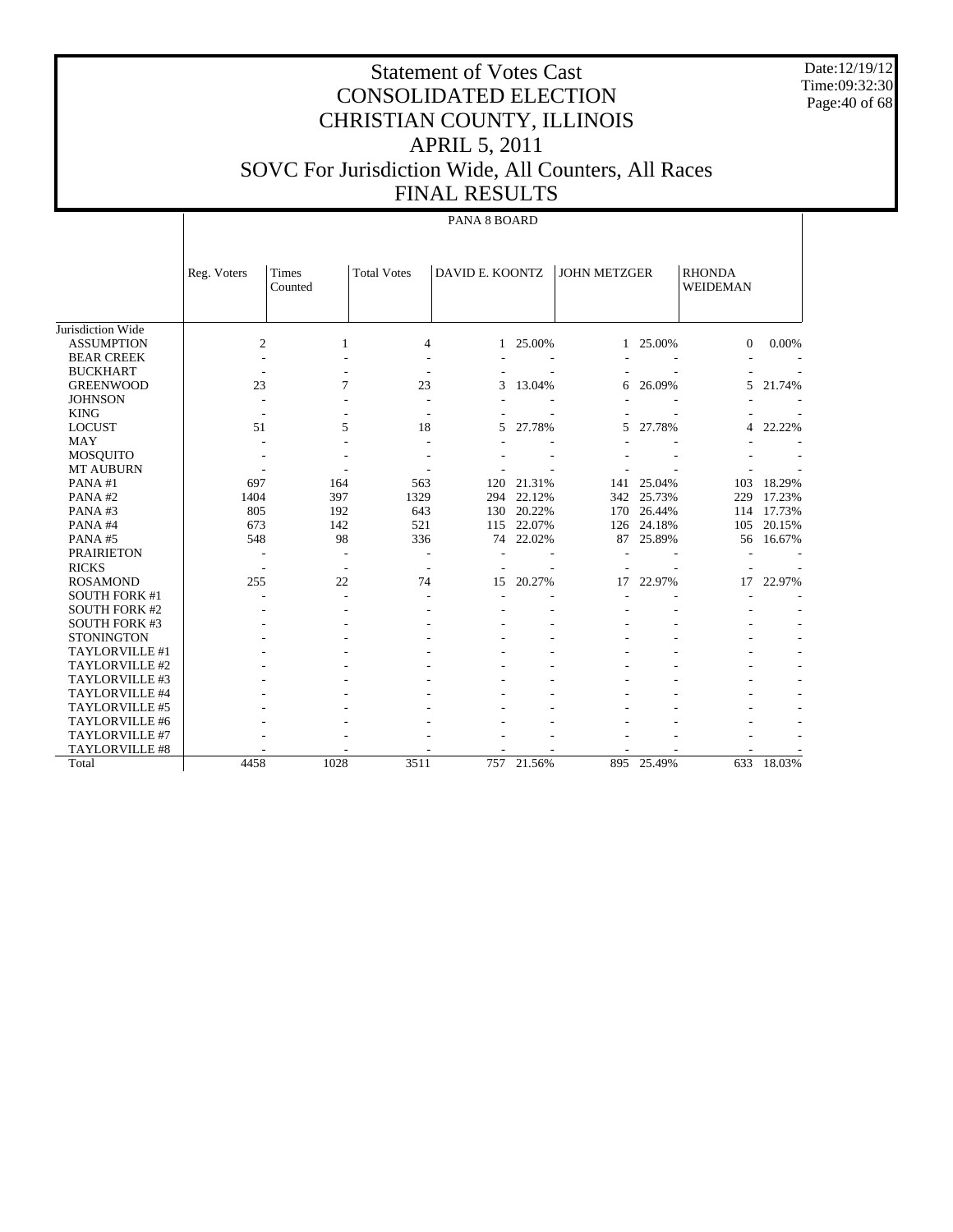Date:12/19/12 Time:09:32:30 Page:41 of 68

|                       | <b>PANA 8 BOARD</b>   |        |                               |        |  |  |  |  |  |  |  |  |
|-----------------------|-----------------------|--------|-------------------------------|--------|--|--|--|--|--|--|--|--|
|                       | <b>JOHN E. McLEOD</b> |        | ROSEMARY L.<br><b>CARLSON</b> |        |  |  |  |  |  |  |  |  |
| Jurisdiction Wide     |                       |        |                               |        |  |  |  |  |  |  |  |  |
| <b>ASSUMPTION</b>     | 1                     | 25.00% | 1                             | 25.00% |  |  |  |  |  |  |  |  |
| <b>BEAR CREEK</b>     |                       |        |                               |        |  |  |  |  |  |  |  |  |
| <b>BUCKHART</b>       |                       |        |                               |        |  |  |  |  |  |  |  |  |
| <b>GREENWOOD</b>      | 3                     | 13.04% | 6                             | 26.09% |  |  |  |  |  |  |  |  |
| <b>JOHNSON</b>        |                       |        |                               |        |  |  |  |  |  |  |  |  |
| <b>KING</b>           |                       |        |                               |        |  |  |  |  |  |  |  |  |
| <b>LOCUST</b>         | 3                     | 16.67% | 1                             | 5.56%  |  |  |  |  |  |  |  |  |
| MAY                   |                       |        |                               |        |  |  |  |  |  |  |  |  |
| MOSQUITO              |                       |        |                               |        |  |  |  |  |  |  |  |  |
| <b>MT AUBURN</b>      |                       |        |                               |        |  |  |  |  |  |  |  |  |
| PANA#1                | 114                   | 20.25% | 85                            | 15.10% |  |  |  |  |  |  |  |  |
| PANA#2                | 265                   | 19.94% | 199                           | 14.97% |  |  |  |  |  |  |  |  |
| PANA#3                | 138                   | 21.46% | 91                            | 14.15% |  |  |  |  |  |  |  |  |
| PANA#4                | 95                    | 18.23% | 80                            | 15.36% |  |  |  |  |  |  |  |  |
| PANA#5                | 66                    | 19.64% | 53                            | 15.77% |  |  |  |  |  |  |  |  |
| <b>PRAIRIETON</b>     |                       |        |                               |        |  |  |  |  |  |  |  |  |
| <b>RICKS</b>          |                       |        |                               |        |  |  |  |  |  |  |  |  |
| <b>ROSAMOND</b>       | 15                    | 20.27% | 10                            | 13.51% |  |  |  |  |  |  |  |  |
| <b>SOUTH FORK #1</b>  |                       |        |                               |        |  |  |  |  |  |  |  |  |
| <b>SOUTH FORK #2</b>  |                       |        |                               |        |  |  |  |  |  |  |  |  |
| <b>SOUTH FORK #3</b>  |                       |        |                               |        |  |  |  |  |  |  |  |  |
| <b>STONINGTON</b>     |                       |        |                               |        |  |  |  |  |  |  |  |  |
| TAYLORVILLE #1        |                       |        |                               |        |  |  |  |  |  |  |  |  |
| TAYLORVILLE #2        |                       |        |                               |        |  |  |  |  |  |  |  |  |
| TAYLORVILLE #3        |                       |        |                               |        |  |  |  |  |  |  |  |  |
| TAYLORVILLE #4        |                       |        |                               |        |  |  |  |  |  |  |  |  |
| TAYLORVILLE #5        |                       |        |                               |        |  |  |  |  |  |  |  |  |
| TAYLORVILLE #6        |                       |        |                               |        |  |  |  |  |  |  |  |  |
| TAYLORVILLE #7        |                       |        |                               |        |  |  |  |  |  |  |  |  |
| <b>TAYLORVILLE #8</b> |                       |        |                               |        |  |  |  |  |  |  |  |  |
| Total                 | 700                   | 19.94% | 526                           | 14.98% |  |  |  |  |  |  |  |  |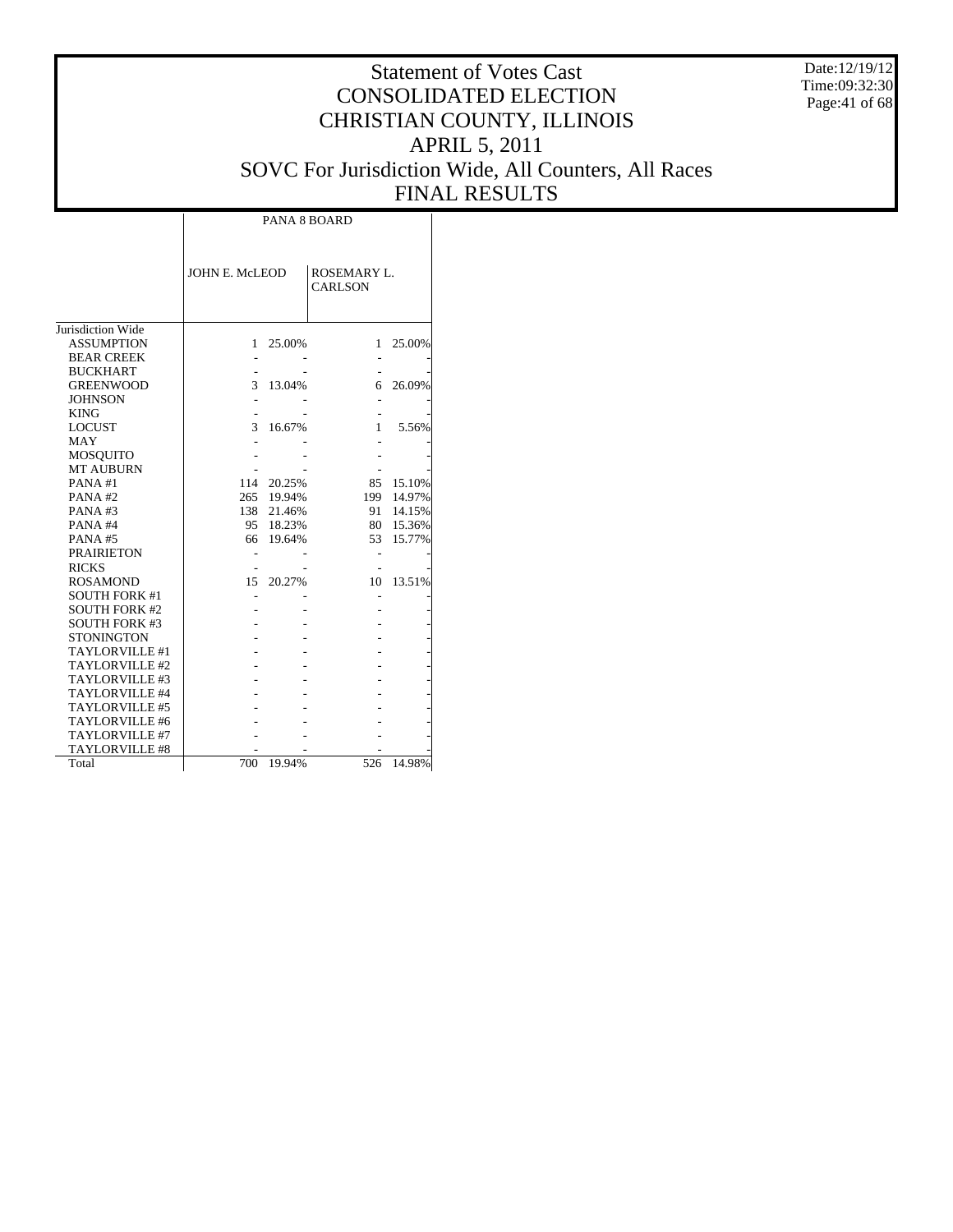Date:12/19/12 Time:09:32:30 Page:42 of 68

|                      |                | <b>SANGAMON VALLEY 9 BOARD</b> |                      |                |          |                            |        |                |        |                          |        |                                     |                          |
|----------------------|----------------|--------------------------------|----------------------|----------------|----------|----------------------------|--------|----------------|--------|--------------------------|--------|-------------------------------------|--------------------------|
|                      | Reg.<br>Voters | Times<br>Counted               | Total Votes   TRENDA | <b>MYERS</b>   |          | MICHAEL J.<br><b>STAAB</b> |        |                |        | THADD PETERS MIKE HORTIN |        | <b>STEPHANIE</b><br><b>GUERRERO</b> |                          |
| Jurisdiction Wide    |                |                                |                      |                |          |                            |        |                |        |                          |        |                                     |                          |
| <b>ASSUMPTION</b>    |                |                                |                      |                |          |                            |        |                |        |                          |        |                                     |                          |
| <b>BEAR CREEK</b>    |                |                                |                      |                |          |                            |        |                |        |                          |        |                                     |                          |
| <b>BUCKHART</b>      |                |                                |                      |                |          |                            |        |                |        |                          |        |                                     |                          |
| <b>GREENWOOD</b>     |                |                                |                      |                |          |                            |        |                |        |                          |        |                                     |                          |
| <b>JOHNSON</b>       |                |                                |                      |                |          |                            |        |                |        |                          |        |                                     |                          |
| <b>KING</b>          |                |                                |                      |                |          |                            |        |                |        |                          |        |                                     |                          |
| <b>LOCUST</b>        |                |                                |                      |                |          |                            |        |                |        |                          |        |                                     |                          |
| <b>MAY</b>           |                |                                |                      |                |          |                            |        |                |        |                          |        |                                     |                          |
| <b>MOSQUITO</b>      |                | 51                             | 5<br>11              | $\overline{0}$ | 0.00%    | 3                          | 27.27% | $\overline{c}$ | 18.18% | 3                        | 27.27% | $\overline{c}$                      | 18.18%                   |
| <b>MT AUBURN</b>     |                |                                |                      |                |          |                            |        |                |        |                          |        |                                     |                          |
| PANA#1               |                |                                |                      |                |          |                            |        |                |        |                          |        |                                     |                          |
| PANA#2               |                |                                |                      |                |          |                            |        |                |        |                          |        |                                     |                          |
| PANA#3               |                |                                |                      |                |          |                            |        |                |        |                          |        |                                     |                          |
| PANA#4               |                |                                |                      |                |          |                            |        |                |        |                          |        |                                     |                          |
| PANA#5               |                |                                |                      |                |          |                            |        |                |        |                          |        |                                     | $\overline{\phantom{a}}$ |
| <b>PRAIRIETON</b>    |                |                                |                      |                |          |                            |        |                |        |                          |        |                                     |                          |
| <b>RICKS</b>         |                |                                |                      |                |          |                            |        |                |        |                          |        |                                     |                          |
| <b>ROSAMOND</b>      |                |                                |                      |                |          |                            |        |                |        |                          |        |                                     |                          |
| <b>SOUTH FORK #1</b> |                |                                |                      |                |          |                            |        |                |        |                          |        |                                     |                          |
| <b>SOUTH FORK #2</b> |                |                                |                      |                |          |                            |        |                |        |                          |        |                                     |                          |
| SOUTH FORK #3        |                |                                |                      |                |          |                            |        |                |        |                          |        |                                     |                          |
| <b>STONINGTON</b>    |                |                                |                      |                |          |                            |        |                |        |                          |        |                                     |                          |
| TAYLORVILLE #1       |                |                                |                      |                |          |                            |        |                |        |                          |        |                                     |                          |
| TAYLORVILLE #2       |                |                                |                      |                |          |                            |        |                |        |                          |        |                                     |                          |
| TAYLORVILLE #3       |                |                                |                      |                |          |                            |        |                |        |                          |        |                                     |                          |
| TAYLORVILLE #4       |                |                                |                      |                |          |                            |        |                |        |                          |        |                                     |                          |
| TAYLORVILLE #5       |                |                                |                      |                |          |                            |        |                |        |                          |        |                                     |                          |
| TAYLORVILLE #6       |                |                                |                      |                |          |                            |        |                |        |                          |        |                                     |                          |
| TAYLORVILLE #7       |                |                                |                      |                |          |                            |        |                |        |                          |        |                                     |                          |
| TAYLORVILLE #8       |                |                                |                      |                |          |                            |        |                |        |                          |        |                                     |                          |
| Total                |                | 51                             | 5<br>11              | $\Omega$       | $0.00\%$ | $\overline{3}$             | 27.27% | $\overline{2}$ | 18.18% | $\overline{3}$           | 27.27% | $\overline{2}$                      | 18.18%                   |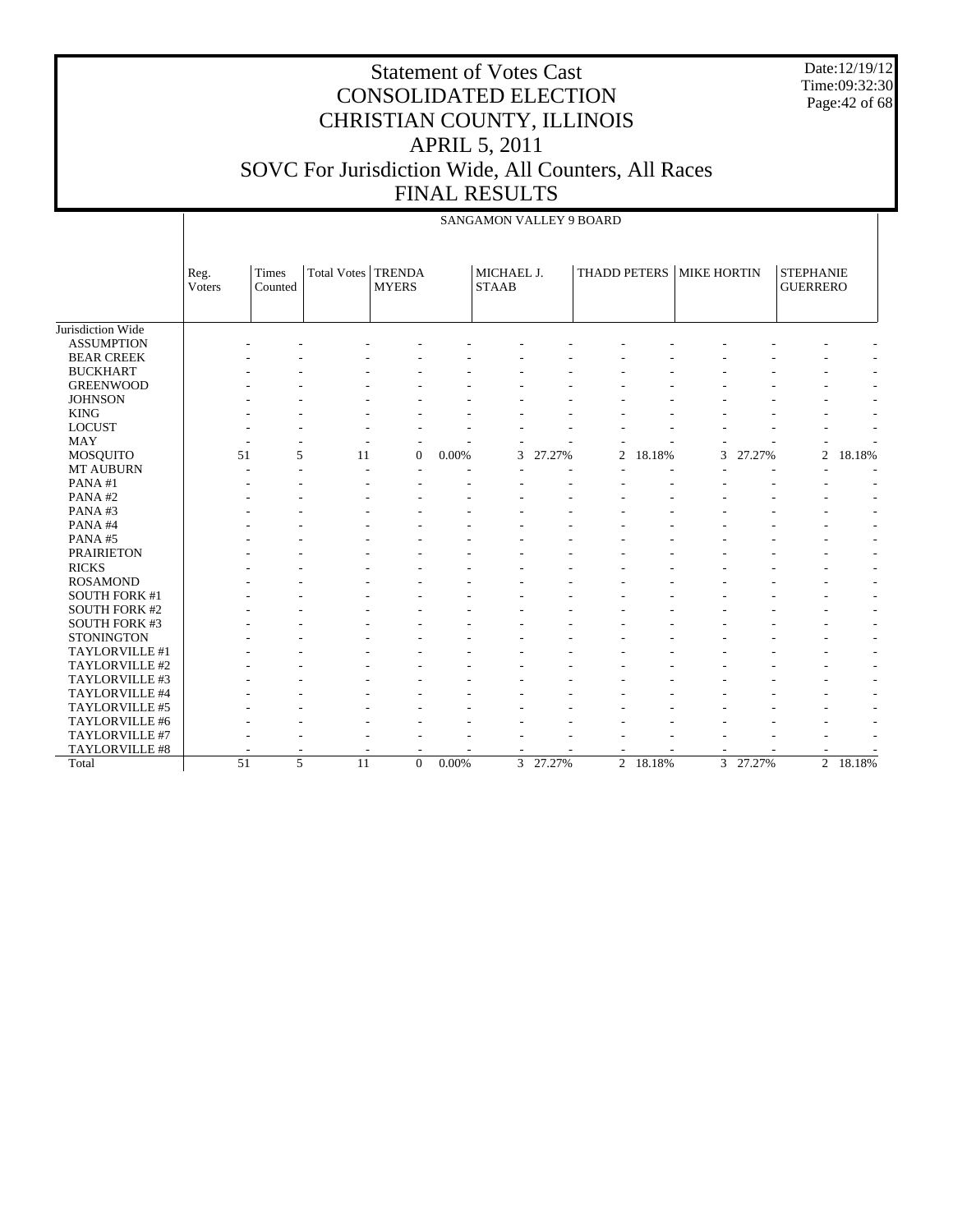Date:12/19/12 Time:09:32:30 Page:43 of 68

|                       | <b>SANGAMON</b><br>VALLEY 9  |       |
|-----------------------|------------------------------|-------|
|                       | <b>BOARD</b>                 |       |
|                       | KIMBERLY L.<br><b>BRAMEL</b> |       |
|                       |                              |       |
|                       |                              |       |
| Jurisdiction Wide     |                              |       |
| <b>ASSUMPTION</b>     |                              |       |
| <b>BEAR CREEK</b>     |                              |       |
| <b>BUCKHART</b>       |                              |       |
| <b>GREENWOOD</b>      |                              |       |
| <b>JOHNSON</b>        |                              |       |
| <b>KING</b>           |                              |       |
| <b>LOCUST</b>         |                              |       |
| MAY                   |                              |       |
| MOSOUITO              | 1                            | 9.09% |
| <b>MT AUBURN</b>      |                              |       |
| PANA#1                |                              |       |
| PANA#2                |                              |       |
| PANA#3                |                              |       |
| PANA#4                |                              |       |
| <b>PANA#5</b>         |                              |       |
| <b>PRAIRIETON</b>     |                              |       |
| <b>RICKS</b>          |                              |       |
| <b>ROSAMOND</b>       |                              |       |
| <b>SOUTH FORK #1</b>  |                              |       |
| <b>SOUTH FORK #2</b>  |                              |       |
| <b>SOUTH FORK #3</b>  |                              |       |
| <b>STONINGTON</b>     |                              |       |
| <b>TAYLORVILLE #1</b> |                              |       |
| TAYLORVILLE #2        |                              |       |
| TAYLORVILLE #3        |                              |       |
| TAYLORVILLE #4        |                              |       |
| TAYLORVILLE #5        |                              |       |
| TAYLORVILLE #6        |                              |       |
| TAYLORVILLE #7        |                              |       |
| <b>TAYLORVILLE #8</b> |                              |       |
|                       | 1                            |       |
| Total                 |                              | 9.09% |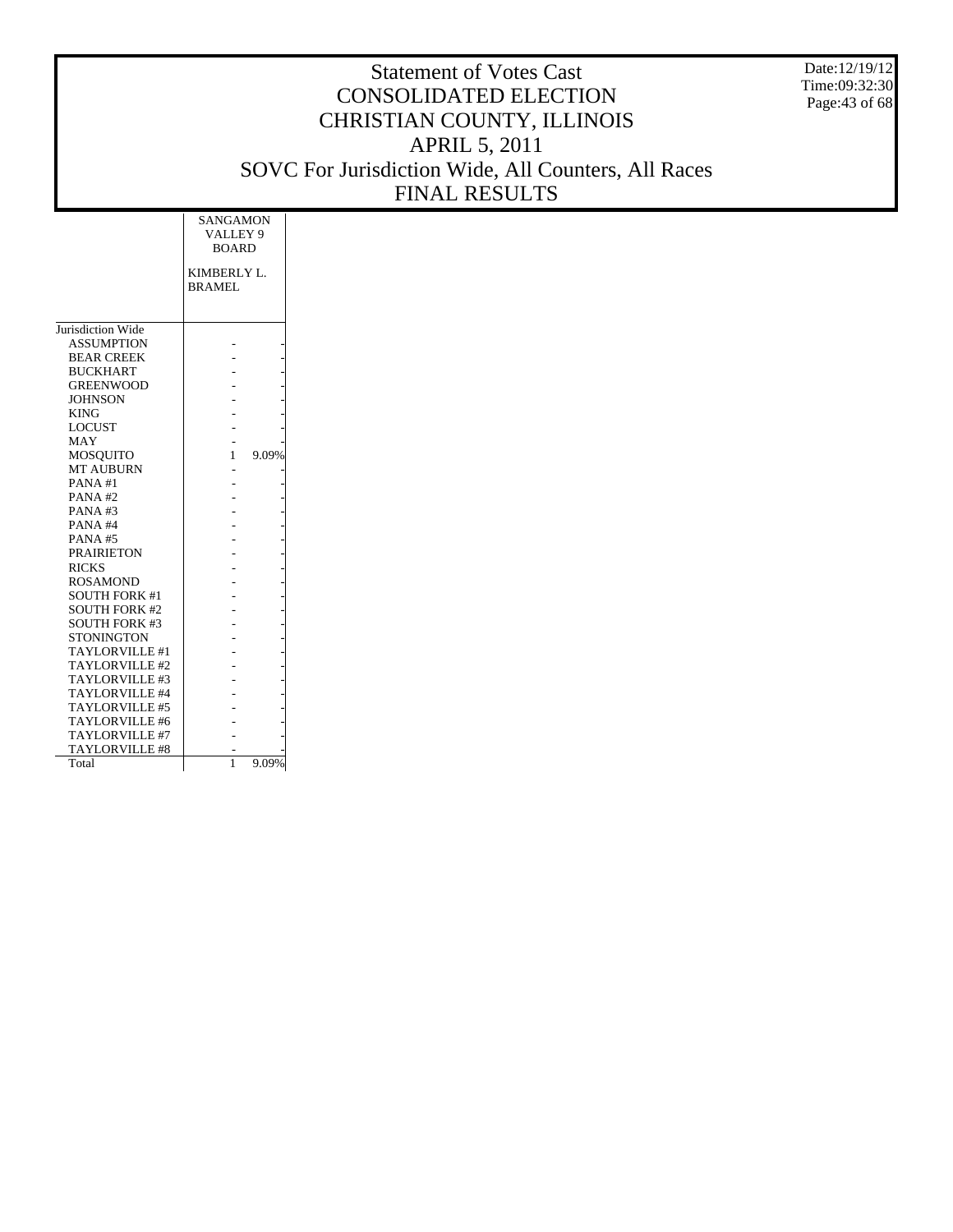Date:12/19/12 Time:09:32:30 Page: 44 of 68

# Statement of Votes Cast CONSOLIDATED ELECTION CHRISTIAN COUNTY, ILLINOIS APRIL 5, 2011 SOVC For Jurisdiction Wide, All Counters, All Races FINAL RESULTS

#### PAWNEE 11 BOARD

|                      | Reg.<br>Voters | Times<br>Counted | Total Votes   DAVID COOPER   ED BOWEN |                |          |                          |        | <b>JOSHUA R.</b><br><b>WARD</b> |       | <b>DALE DAILY</b> |          | JOHN M.<br><b>SHEPHERD</b> |        |
|----------------------|----------------|------------------|---------------------------------------|----------------|----------|--------------------------|--------|---------------------------------|-------|-------------------|----------|----------------------------|--------|
|                      |                |                  |                                       |                |          |                          |        |                                 |       |                   |          |                            |        |
| Jurisdiction Wide    |                |                  |                                       |                |          |                          |        |                                 |       |                   |          |                            |        |
| <b>ASSUMPTION</b>    |                |                  |                                       |                |          |                          |        |                                 |       |                   |          |                            |        |
| <b>BEAR CREEK</b>    |                |                  |                                       |                |          |                          |        |                                 |       |                   |          |                            |        |
| <b>BUCKHART</b>      |                |                  |                                       |                |          |                          |        |                                 |       |                   |          |                            |        |
| <b>GREENWOOD</b>     |                |                  |                                       |                |          |                          |        |                                 |       |                   |          |                            |        |
| <b>JOHNSON</b>       |                |                  |                                       |                |          |                          |        |                                 |       |                   |          |                            |        |
| <b>KING</b>          |                | $\Omega$         | $\mathbf{0}$<br>$\Omega$              | $\Omega$       |          | $\Omega$                 |        | $\Omega$                        |       | $\Omega$          |          | $\theta$                   |        |
| <b>LOCUST</b>        |                |                  | ۰                                     |                |          |                          |        |                                 |       |                   |          |                            |        |
| MAY                  |                |                  |                                       |                |          |                          |        |                                 |       |                   |          |                            |        |
| <b>MOSQUITO</b>      |                |                  |                                       |                |          |                          |        |                                 |       |                   |          |                            |        |
| <b>MT AUBURN</b>     |                |                  |                                       |                |          |                          |        |                                 |       |                   |          |                            |        |
| PANA#1               |                |                  |                                       |                |          |                          |        |                                 |       |                   |          |                            |        |
| PANA#2               |                |                  |                                       |                |          |                          |        |                                 |       |                   |          |                            |        |
| PANA#3               |                |                  |                                       |                |          |                          |        |                                 |       |                   |          |                            |        |
| PANA#4               |                |                  |                                       |                |          |                          |        |                                 |       |                   |          |                            |        |
| PANA#5               |                |                  |                                       |                |          |                          |        |                                 |       |                   |          |                            |        |
| <b>PRAIRIETON</b>    |                |                  |                                       |                |          |                          |        |                                 |       |                   |          |                            |        |
| <b>RICKS</b>         |                |                  |                                       |                |          |                          |        |                                 |       |                   |          |                            |        |
| <b>ROSAMOND</b>      |                |                  |                                       |                |          |                          |        |                                 |       |                   |          |                            |        |
| <b>SOUTH FORK #1</b> |                |                  |                                       | ٠              |          |                          |        |                                 |       |                   |          |                            |        |
| <b>SOUTH FORK #2</b> |                | 65               | 18<br>6                               | $\overline{0}$ | 0.00%    | 6                        | 33.33% | 1                               | 5.56% | 5                 | 27.78%   | 6                          | 33.33% |
| <b>SOUTH FORK #3</b> |                |                  |                                       |                |          |                          |        |                                 |       |                   |          |                            |        |
| <b>STONINGTON</b>    |                |                  |                                       |                |          |                          |        |                                 |       |                   |          |                            |        |
| TAYLORVILLE #1       |                |                  |                                       |                |          |                          |        |                                 |       |                   |          |                            |        |
| TAYLORVILLE #2       |                |                  |                                       |                |          |                          |        |                                 |       |                   |          |                            |        |
| TAYLORVILLE #3       |                |                  |                                       |                |          |                          |        |                                 |       |                   |          |                            |        |
| TAYLORVILLE #4       |                |                  |                                       |                |          |                          |        |                                 |       |                   |          |                            |        |
| TAYLORVILLE #5       |                |                  |                                       |                |          |                          |        |                                 |       |                   |          |                            |        |
| TAYLORVILLE #6       |                |                  |                                       |                |          |                          |        |                                 |       |                   |          |                            |        |
| TAYLORVILLE #7       |                |                  |                                       |                |          |                          |        |                                 |       |                   |          |                            |        |
| TAYLORVILLE #8       |                |                  |                                       | ٠              |          | $\overline{\phantom{a}}$ |        |                                 |       |                   |          |                            |        |
| Total                |                | 65               | $\overline{18}$<br>6                  | $\Omega$       | $0.00\%$ | 6                        | 33.33% | $\mathbf{1}$                    | 5.56% |                   | 5 27.78% | 6                          | 33.33% |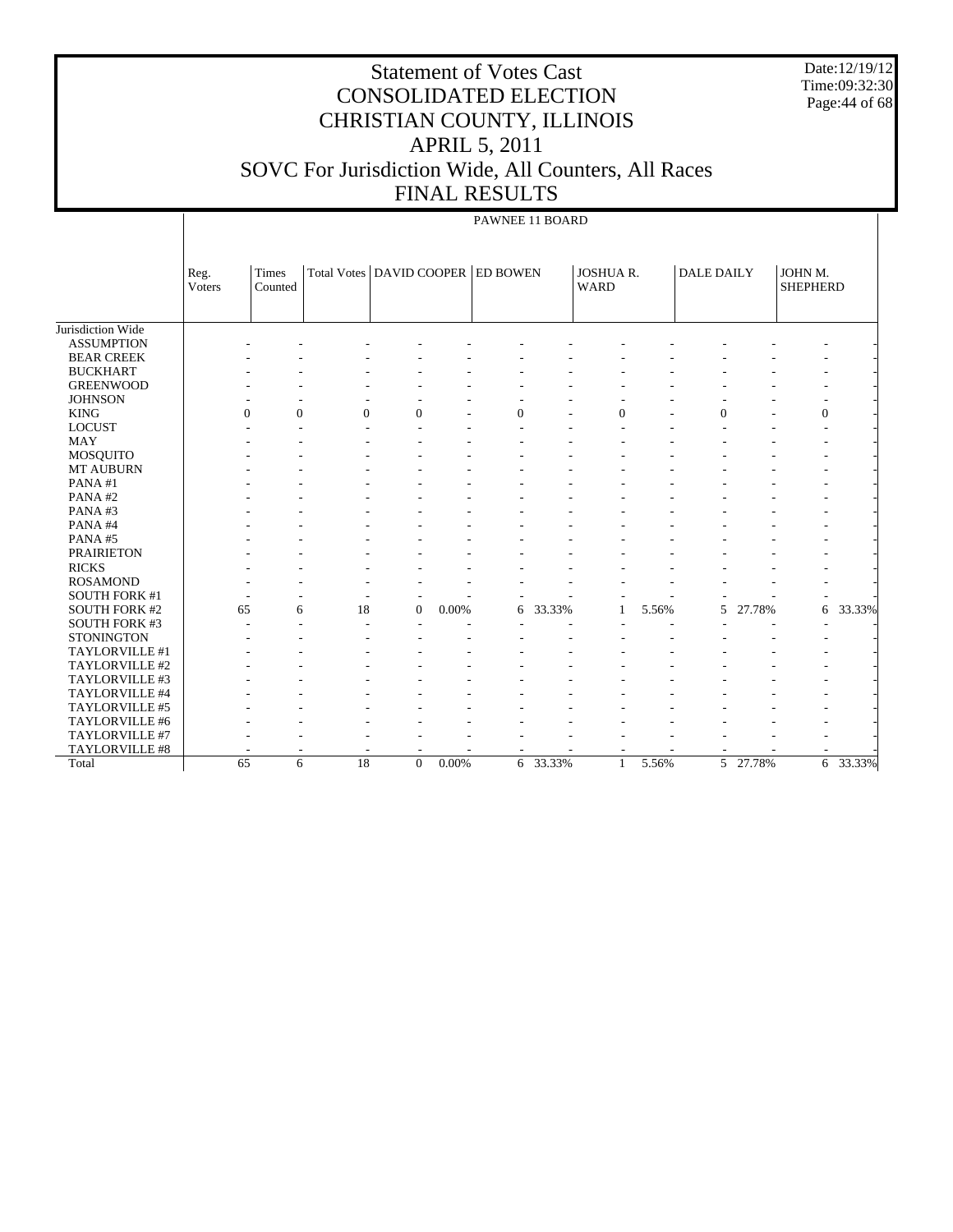Date:12/19/12 Time:09:32:30 Page:45 of 68

|                      |             |                  |                    | <b>SOUTH FORK 14 BOARD</b> |        |                      |        |                  |        |
|----------------------|-------------|------------------|--------------------|----------------------------|--------|----------------------|--------|------------------|--------|
|                      | Reg. Voters | Times<br>Counted | <b>Total Votes</b> | PATRICIA GESELL            |        | <b>KELLY DULAKIS</b> |        | GARY L. HART JR. |        |
| Jurisdiction Wide    |             |                  |                    |                            |        |                      |        |                  |        |
| <b>ASSUMPTION</b>    |             |                  |                    |                            |        |                      |        |                  |        |
| <b>BEAR CREEK</b>    |             |                  |                    |                            |        |                      |        |                  |        |
| <b>BUCKHART</b>      |             |                  |                    |                            |        |                      |        |                  |        |
| <b>GREENWOOD</b>     |             |                  |                    |                            |        |                      |        |                  |        |
| <b>JOHNSON</b>       |             |                  |                    |                            |        |                      |        |                  |        |
| <b>KING</b>          |             |                  |                    |                            |        |                      |        |                  |        |
| <b>LOCUST</b>        |             |                  |                    |                            |        |                      |        |                  |        |
| <b>MAY</b>           |             |                  |                    |                            |        |                      |        |                  |        |
| MOSQUITO             |             |                  |                    |                            |        |                      |        |                  |        |
| MT AUBURN            |             |                  |                    |                            |        |                      |        |                  |        |
| PANA#1               |             |                  |                    |                            |        |                      |        |                  |        |
| PANA#2               |             |                  |                    |                            |        |                      |        |                  |        |
| PANA#3               |             |                  |                    |                            |        |                      |        |                  |        |
| PANA#4               |             |                  |                    |                            |        |                      |        |                  |        |
| PANA#5               |             |                  |                    |                            |        |                      |        |                  |        |
| <b>PRAIRIETON</b>    |             |                  |                    |                            |        |                      |        |                  |        |
| <b>RICKS</b>         |             |                  |                    |                            |        |                      |        |                  |        |
| <b>ROSAMOND</b>      |             |                  |                    |                            |        |                      |        |                  |        |
| <b>SOUTH FORK #1</b> | 1009        | 127              | 371                | 94                         | 25.34% | 106                  | 28.57% | 88               | 23.72% |
| <b>SOUTH FORK #2</b> | 330         | 96               | 292                | 72                         | 24.66% | 80                   | 27.40% | 67               | 22.95% |
| <b>SOUTH FORK #3</b> | 307         | 27               | 87                 | 24                         | 27.59% | 23                   | 26.44% | 19               | 21.84% |
| <b>STONINGTON</b>    |             |                  |                    |                            |        |                      |        |                  |        |
| TAYLORVILLE #1       |             |                  |                    |                            |        |                      |        |                  |        |
| TAYLORVILLE #2       |             |                  |                    |                            |        |                      |        |                  |        |
| TAYLORVILLE #3       |             |                  |                    |                            |        |                      |        |                  |        |
| TAYLORVILLE #4       |             | $\Omega$         | $\Omega$           | $\Omega$<br>$\Omega$       |        | $\Omega$             |        | $\Omega$         |        |
| TAYLORVILLE #5       |             |                  |                    |                            |        |                      |        |                  |        |
| TAYLORVILLE #6       |             |                  |                    |                            |        |                      |        |                  |        |
| TAYLORVILLE #7       |             |                  |                    |                            |        |                      |        |                  |        |
| TAYLORVILLE #8       |             |                  |                    |                            |        |                      |        |                  |        |
| Total                | 1646        | 250              | 750                | 190                        | 25.33% | 209                  | 27.87% | 174              | 23.20% |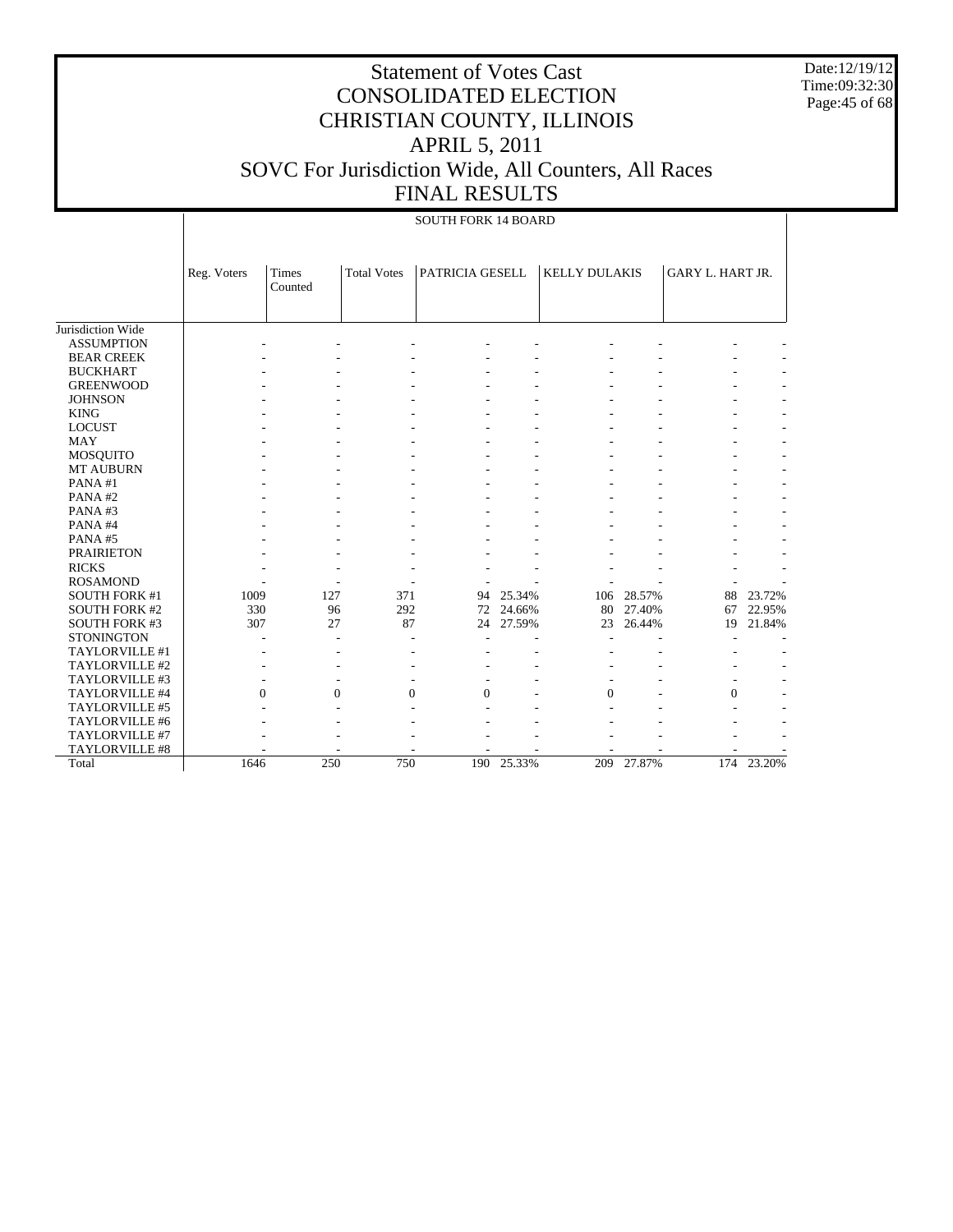Date:12/19/12 Time:09:32:30 Page:46 of 68

|                       | <b>SOUTH FORK 14</b><br><b>BOARD</b> |
|-----------------------|--------------------------------------|
|                       |                                      |
|                       | <b>MARIE FOILES</b>                  |
|                       |                                      |
|                       |                                      |
| Jurisdiction Wide     |                                      |
| <b>ASSUMPTION</b>     |                                      |
| <b>BEAR CREEK</b>     |                                      |
| <b>BUCKHART</b>       |                                      |
| <b>GREENWOOD</b>      |                                      |
| <b>JOHNSON</b>        |                                      |
| <b>KING</b>           |                                      |
| <b>LOCUST</b>         |                                      |
| MAY                   |                                      |
| <b>MOSQUITO</b>       |                                      |
| <b>MT AUBURN</b>      |                                      |
| PANA#1                |                                      |
| PANA#2                |                                      |
| PANA#3                |                                      |
| PANA#4                |                                      |
| <b>PANA#5</b>         |                                      |
| <b>PRAIRIETON</b>     |                                      |
| <b>RICKS</b>          |                                      |
| <b>ROSAMOND</b>       |                                      |
| <b>SOUTH FORK #1</b>  | 83.<br>22.37%                        |
| <b>SOUTH FORK #2</b>  | 73 25.00%                            |
| <b>SOUTH FORK #3</b>  | 24.14%<br>21                         |
| <b>STONINGTON</b>     |                                      |
| TAYLORVILLE #1        |                                      |
| TAYLORVILLE #2        |                                      |
| TAYLORVILLE #3        |                                      |
| TAYLORVILLE #4        | 0                                    |
| TAYLORVILLE #5        |                                      |
| TAYLORVILLE #6        |                                      |
| TAYLORVILLE #7        |                                      |
| <b>TAYLORVILLE #8</b> |                                      |
| Total                 | 23.60%<br>177                        |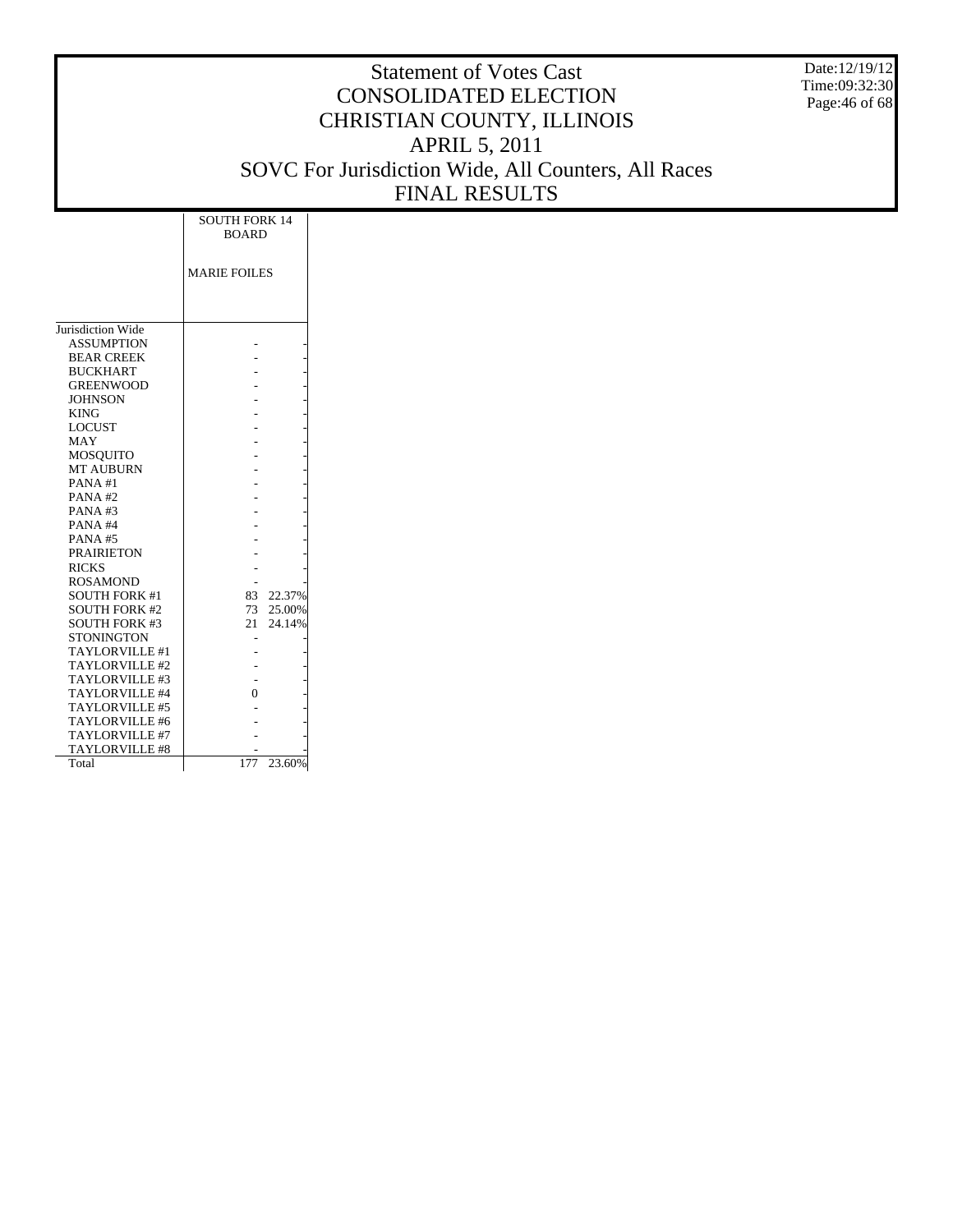Date:12/19/12 Time:09:32:30 Page:47 of 68

# Statement of Votes Cast CONSOLIDATED ELECTION CHRISTIAN COUNTY, ILLINOIS APRIL 5, 2011 SOVC For Jurisdiction Wide, All Counters, All Races FINAL RESULTS

#### MERIDIAN 15 BOARD

|                       | Reg.<br>Voters | <b>Times</b><br>Counted | Total Votes   MARIE      | JAGGER-TAYLO             |          | TIMOTHY J.<br><b>GORDEN</b> |          | <b>MARY</b><br><b>CATHERINE</b><br><b>SAPP</b> |       | <b>TONY</b><br><b>ETHERTON</b> |          | STEPHEN J.<br><b>COFFMAN</b> |                          |
|-----------------------|----------------|-------------------------|--------------------------|--------------------------|----------|-----------------------------|----------|------------------------------------------------|-------|--------------------------------|----------|------------------------------|--------------------------|
| Jurisdiction Wide     |                |                         |                          |                          |          |                             |          |                                                |       |                                |          |                              |                          |
| <b>ASSUMPTION</b>     |                |                         |                          |                          |          |                             |          |                                                |       |                                |          |                              |                          |
| <b>BEAR CREEK</b>     |                |                         |                          |                          |          |                             |          |                                                |       |                                |          |                              |                          |
| <b>BUCKHART</b>       |                |                         |                          |                          |          |                             |          |                                                |       |                                |          |                              |                          |
| <b>GREENWOOD</b>      |                |                         |                          |                          |          |                             |          |                                                |       |                                |          |                              | $\overline{\phantom{a}}$ |
| <b>JOHNSON</b>        |                |                         |                          |                          |          |                             |          |                                                |       |                                |          |                              | $\overline{\phantom{a}}$ |
| <b>KING</b>           |                |                         |                          |                          |          |                             |          |                                                |       |                                |          |                              | $\overline{\phantom{a}}$ |
| <b>LOCUST</b>         |                |                         |                          |                          |          |                             |          |                                                |       |                                |          |                              | $\overline{\phantom{a}}$ |
| MAY                   |                |                         |                          | $\overline{\phantom{a}}$ |          |                             |          |                                                |       |                                |          |                              |                          |
| <b>MOSQUITO</b>       | 77             | 12                      | 37                       | 8                        | 21.62%   | 8                           | 21.62%   | 3                                              | 8.11% | 7                              | 18.92%   | $\mathbf{0}$                 | 0.00%                    |
| <b>MT AUBURN</b>      |                |                         |                          |                          |          |                             |          |                                                |       |                                |          |                              |                          |
| PANA#1                |                |                         |                          |                          |          |                             |          |                                                |       |                                |          |                              |                          |
| PANA#2                |                |                         |                          |                          |          |                             |          |                                                |       |                                |          |                              |                          |
| PANA#3                |                |                         |                          |                          |          |                             |          |                                                |       |                                |          |                              |                          |
| PANA#4                |                |                         |                          |                          |          |                             |          |                                                |       |                                |          |                              |                          |
| PANA#5                |                |                         |                          |                          |          |                             |          |                                                |       |                                |          |                              |                          |
| <b>PRAIRIETON</b>     |                | 3                       | $\overline{4}$           | $\overline{0}$           | 0.00%    |                             | 25.00%   | $\theta$                                       | 0.00% |                                | 25.00%   | $\mathbf{0}$                 | 0.00%                    |
| <b>RICKS</b>          |                |                         |                          |                          |          |                             |          |                                                |       |                                |          |                              |                          |
| <b>ROSAMOND</b>       |                |                         |                          |                          |          |                             |          |                                                |       |                                |          |                              |                          |
| <b>SOUTH FORK #1</b>  |                |                         |                          |                          |          |                             |          |                                                |       |                                |          |                              |                          |
| <b>SOUTH FORK #2</b>  |                |                         |                          |                          |          |                             |          |                                                |       |                                |          |                              |                          |
| <b>SOUTH FORK #3</b>  |                |                         |                          |                          |          |                             |          |                                                |       |                                |          |                              |                          |
| <b>STONINGTON</b>     |                | 3                       | $\mathbf{0}$<br>$\theta$ | $\Omega$                 |          | $\theta$                    |          | $\overline{0}$                                 |       | $\theta$                       |          | $\boldsymbol{0}$             | $\overline{\phantom{a}}$ |
| TAYLORVILLE #1        |                |                         |                          |                          |          |                             |          |                                                |       |                                |          |                              | $\overline{\phantom{a}}$ |
| TAYLORVILLE #2        |                |                         |                          |                          |          |                             |          |                                                |       |                                |          |                              |                          |
| TAYLORVILLE #3        |                |                         |                          |                          |          |                             |          |                                                |       |                                |          |                              |                          |
| TAYLORVILLE #4        |                |                         |                          |                          |          |                             |          |                                                |       |                                |          |                              | $\overline{\phantom{a}}$ |
| TAYLORVILLE #5        |                |                         |                          |                          |          |                             |          |                                                |       |                                |          |                              |                          |
| TAYLORVILLE #6        |                |                         |                          |                          |          |                             |          |                                                |       |                                |          |                              | $\overline{a}$           |
| TAYLORVILLE #7        |                |                         |                          |                          |          |                             |          |                                                |       |                                |          |                              |                          |
| <b>TAYLORVILLE #8</b> |                |                         |                          |                          |          |                             |          |                                                |       |                                |          |                              |                          |
| Total                 | 83             | 13                      | 41                       |                          | 8 19.51% |                             | 9 21.95% | 3                                              | 7.32% |                                | 8 19.51% | $\overline{0}$               | 0.00%                    |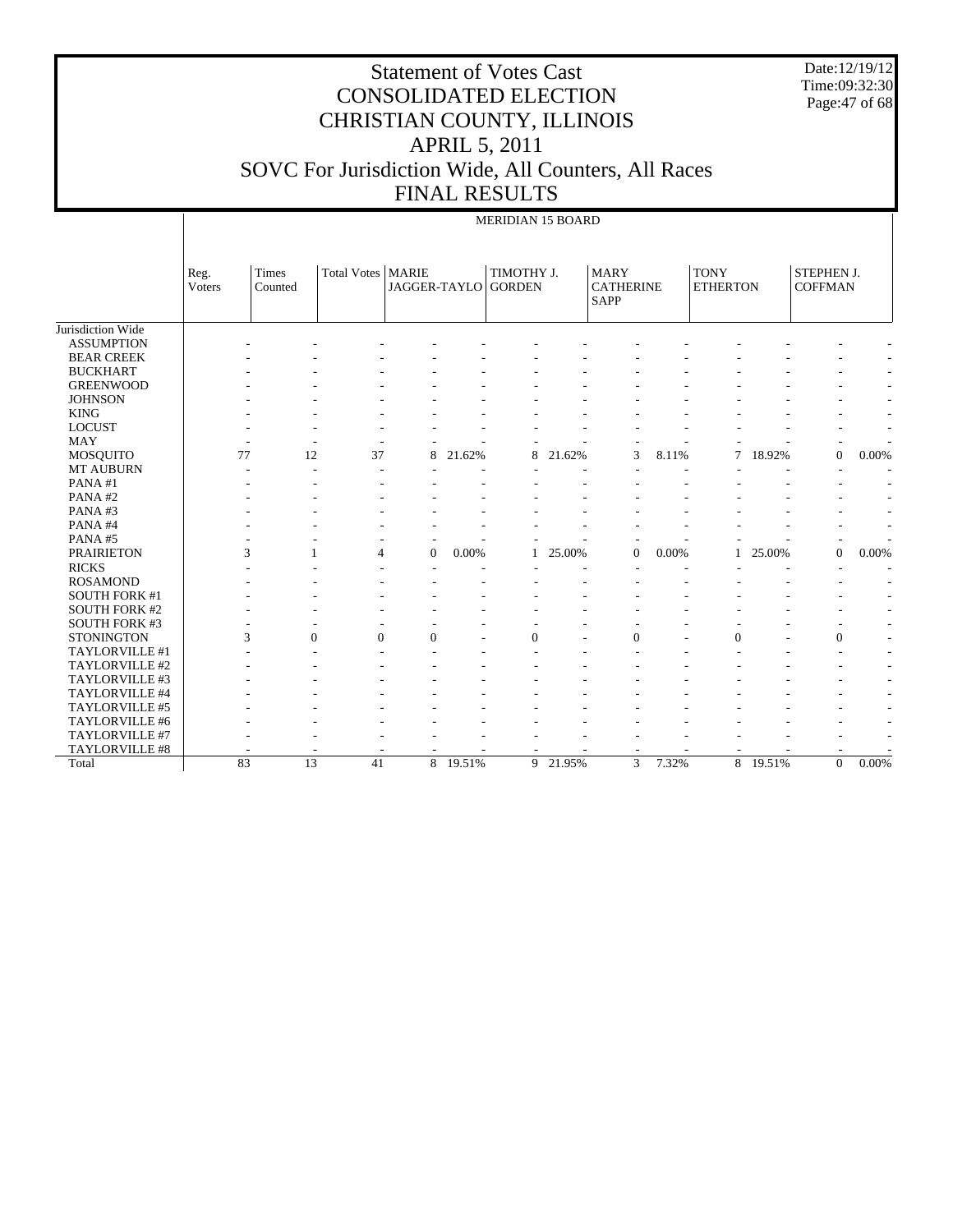Date:12/19/12 Time:09:32:30 Page:48 of 68

# Statement of Votes Cast CONSOLIDATED ELECTION CHRISTIAN COUNTY, ILLINOIS APRIL 5, 2011 SOVC For Jurisdiction Wide, All Counters, All Races FINAL RESULTS

MERIDIAN 15 BOARD

|                       | <b>JULIE</b><br><b>OLAUGHLIN</b> |        | DAVID B.<br><b>BURNS</b> |       | VICKI M. CARR  |       | <b>KEVIN M. WEST</b> |        |
|-----------------------|----------------------------------|--------|--------------------------|-------|----------------|-------|----------------------|--------|
| Jurisdiction Wide     |                                  |        |                          |       |                |       |                      |        |
| <b>ASSUMPTION</b>     |                                  |        |                          |       |                |       |                      |        |
| <b>BEAR CREEK</b>     |                                  |        |                          |       |                |       |                      |        |
| <b>BUCKHART</b>       |                                  |        |                          |       |                |       |                      |        |
| <b>GREENWOOD</b>      |                                  |        |                          |       |                |       |                      |        |
| <b>JOHNSON</b>        |                                  |        |                          |       |                |       |                      |        |
| <b>KING</b>           |                                  |        |                          |       |                |       |                      |        |
| <b>LOCUST</b>         |                                  |        |                          |       |                |       |                      |        |
| <b>MAY</b>            |                                  |        |                          |       |                |       |                      |        |
| <b>MOSQUITO</b>       | 3                                | 8.11%  | 1                        | 2.70% | 3              | 8.11% | 4                    | 10.81% |
| <b>MT AUBURN</b>      | L,                               |        |                          |       | $\overline{a}$ |       |                      |        |
| PANA#1                |                                  |        |                          |       |                |       |                      |        |
| PANA#2                |                                  |        |                          |       |                |       |                      |        |
| PANA#3                |                                  |        |                          |       |                |       |                      |        |
| PANA#4                |                                  |        |                          |       |                |       |                      |        |
| PANA#5                |                                  |        |                          |       |                |       |                      |        |
| <b>PRAIRIETON</b>     | 1                                | 25.00% | $\Omega$                 | 0.00% | $\Omega$       | 0.00% | 1                    | 25.00% |
| <b>RICKS</b>          |                                  |        | L,                       |       | ٠              |       |                      |        |
| <b>ROSAMOND</b>       |                                  |        |                          |       |                |       |                      |        |
| <b>SOUTH FORK #1</b>  |                                  |        |                          |       |                |       |                      |        |
| <b>SOUTH FORK #2</b>  |                                  |        |                          |       |                |       |                      |        |
| <b>SOUTH FORK #3</b>  |                                  |        |                          |       |                |       |                      |        |
| <b>STONINGTON</b>     | $\theta$                         |        | $\theta$                 |       | $\theta$       |       | $\theta$             |        |
| TAYLORVILLE #1        |                                  |        |                          |       |                |       |                      |        |
| TAYLORVILLE #2        |                                  |        |                          |       |                |       |                      |        |
| TAYLORVILLE #3        |                                  |        |                          |       |                |       |                      |        |
| TAYLORVILLE #4        |                                  |        |                          |       |                |       |                      |        |
| <b>TAYLORVILLE #5</b> |                                  |        |                          |       |                |       |                      |        |
| TAYLORVILLE #6        |                                  |        |                          |       |                |       |                      |        |
| TAYLORVILLE #7        |                                  |        |                          |       |                |       |                      |        |
| TAYLORVILLE #8        |                                  |        |                          |       |                |       |                      |        |
| Total                 | $\overline{4}$                   | 9.76%  | $\mathbf{1}$             | 2.44% | 3              | 7.32% | 5                    | 12.20% |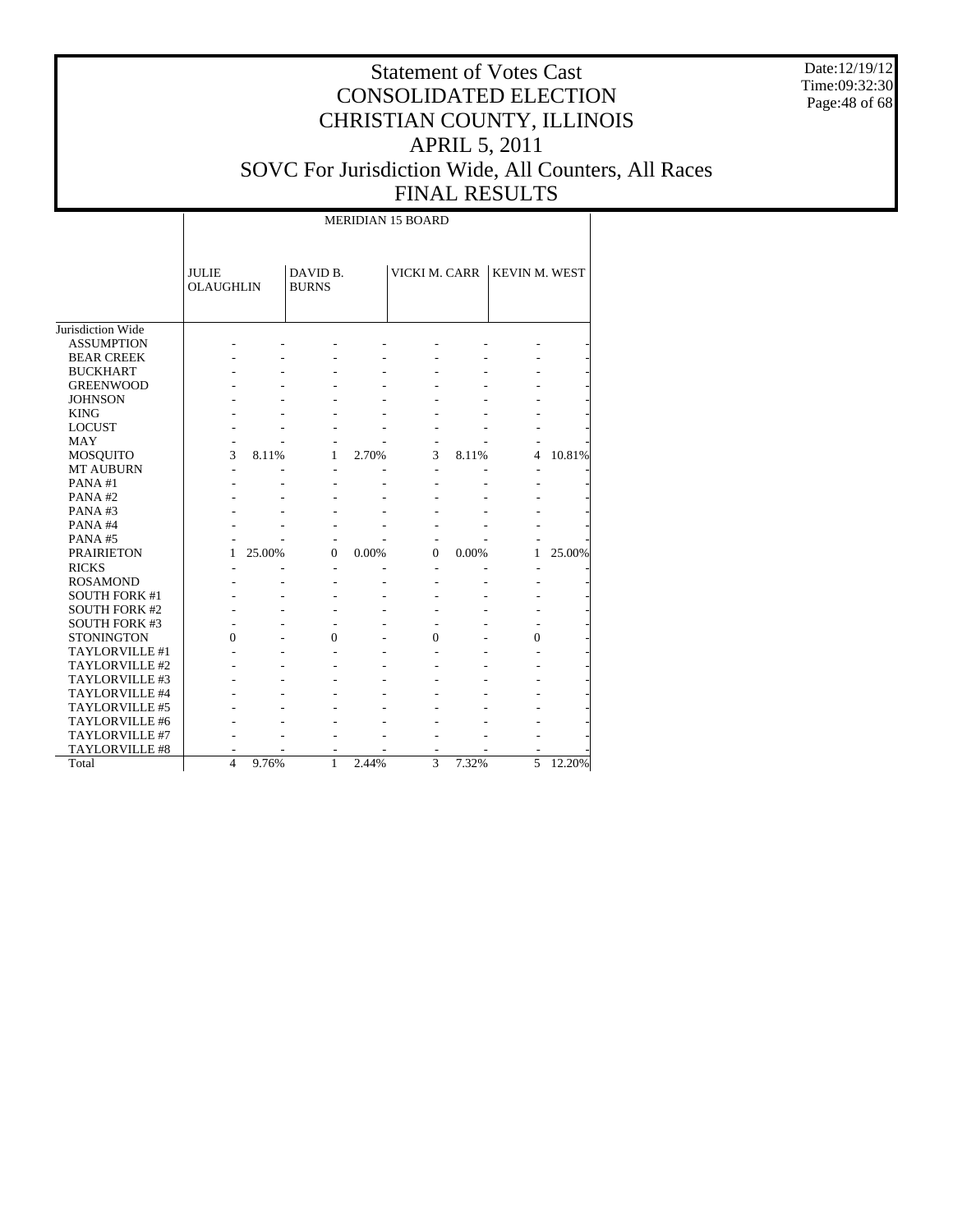Date:12/19/12 Time:09:32:30 Page:49 of 68

|                      |             | CEN A M 21 BOARD |                    |                             |        |                  |           |                       |        |  |  |  |
|----------------------|-------------|------------------|--------------------|-----------------------------|--------|------------------|-----------|-----------------------|--------|--|--|--|
|                      | Reg. Voters | Times<br>Counted | <b>Total Votes</b> | DAWNNA J.<br><b>CORZINE</b> |        | H. DENNIS ZINDEL |           | <b>L. RENEA SMITH</b> |        |  |  |  |
| Jurisdiction Wide    |             |                  |                    |                             |        |                  |           |                       |        |  |  |  |
| <b>ASSUMPTION</b>    | 951         | 167              | 423                | 141                         | 33.33% |                  | 91 21.51% | 86                    | 20.33% |  |  |  |
| <b>BEAR CREEK</b>    |             |                  |                    |                             |        |                  |           |                       |        |  |  |  |
| <b>BUCKHART</b>      |             |                  |                    |                             |        |                  |           |                       |        |  |  |  |
| <b>GREENWOOD</b>     |             |                  |                    |                             |        |                  |           |                       |        |  |  |  |
| <b>JOHNSON</b>       |             |                  |                    |                             |        |                  |           |                       |        |  |  |  |
| <b>KING</b>          |             |                  |                    |                             |        |                  |           |                       |        |  |  |  |
| <b>LOCUST</b>        | 14          | 1                | 3                  | 1                           | 33.33% | $\overline{0}$   | 0.00%     | 1                     | 33.33% |  |  |  |
| <b>MAY</b>           | 12          | $\Omega$         | $\theta$           | $\theta$                    |        | $\overline{0}$   |           | $\Omega$              |        |  |  |  |
| <b>MOSQUITO</b>      |             |                  | ÷                  |                             |        |                  |           |                       |        |  |  |  |
| <b>MT AUBURN</b>     |             |                  |                    |                             |        |                  |           |                       |        |  |  |  |
| PANA#1               |             |                  |                    |                             |        |                  |           |                       |        |  |  |  |
| PANA#2               |             |                  |                    |                             |        |                  |           |                       |        |  |  |  |
| PANA#3               |             |                  |                    |                             |        |                  |           |                       |        |  |  |  |
| PANA#4               | 11          | $\mathbf{0}$     | $\overline{0}$     | $\theta$                    |        | $\theta$         |           | $\theta$              |        |  |  |  |
| PANA#5               | 13          | 3                | 8                  | 3                           | 37.50% | 1                | 12.50%    | 1                     | 12.50% |  |  |  |
| <b>PRAIRIETON</b>    | 274         | 37               | 100                | 28                          | 28.00% | 27               | 27.00%    | 18                    | 18.00% |  |  |  |
| <b>RICKS</b>         |             | ÷                | ٠                  | $\overline{\phantom{a}}$    |        |                  |           |                       |        |  |  |  |
| <b>ROSAMOND</b>      |             |                  |                    |                             | ٠      |                  |           |                       |        |  |  |  |
| <b>SOUTH FORK #1</b> |             |                  |                    |                             |        |                  |           |                       |        |  |  |  |
| <b>SOUTH FORK #2</b> |             |                  |                    |                             |        |                  |           |                       |        |  |  |  |
| <b>SOUTH FORK #3</b> |             |                  |                    |                             |        |                  |           |                       |        |  |  |  |
| <b>STONINGTON</b>    |             |                  |                    |                             |        |                  |           |                       |        |  |  |  |
| TAYLORVILLE #1       |             |                  |                    |                             |        |                  |           |                       |        |  |  |  |
| TAYLORVILLE #2       |             |                  |                    |                             |        |                  |           |                       |        |  |  |  |
| TAYLORVILLE #3       |             |                  |                    |                             |        |                  |           |                       |        |  |  |  |
| TAYLORVILLE #4       |             |                  |                    |                             |        |                  |           |                       |        |  |  |  |
| TAYLORVILLE #5       |             |                  |                    |                             |        |                  |           |                       |        |  |  |  |
| TAYLORVILLE #6       |             |                  |                    |                             |        |                  |           |                       |        |  |  |  |
| TAYLORVILLE #7       |             |                  |                    |                             |        |                  |           |                       |        |  |  |  |
| TAYLORVILLE #8       |             |                  |                    |                             |        |                  |           |                       |        |  |  |  |
| Total                | 1275        | 208              | 534                | 173                         | 32.40% | 119              | 22.28%    | 106                   | 19.85% |  |  |  |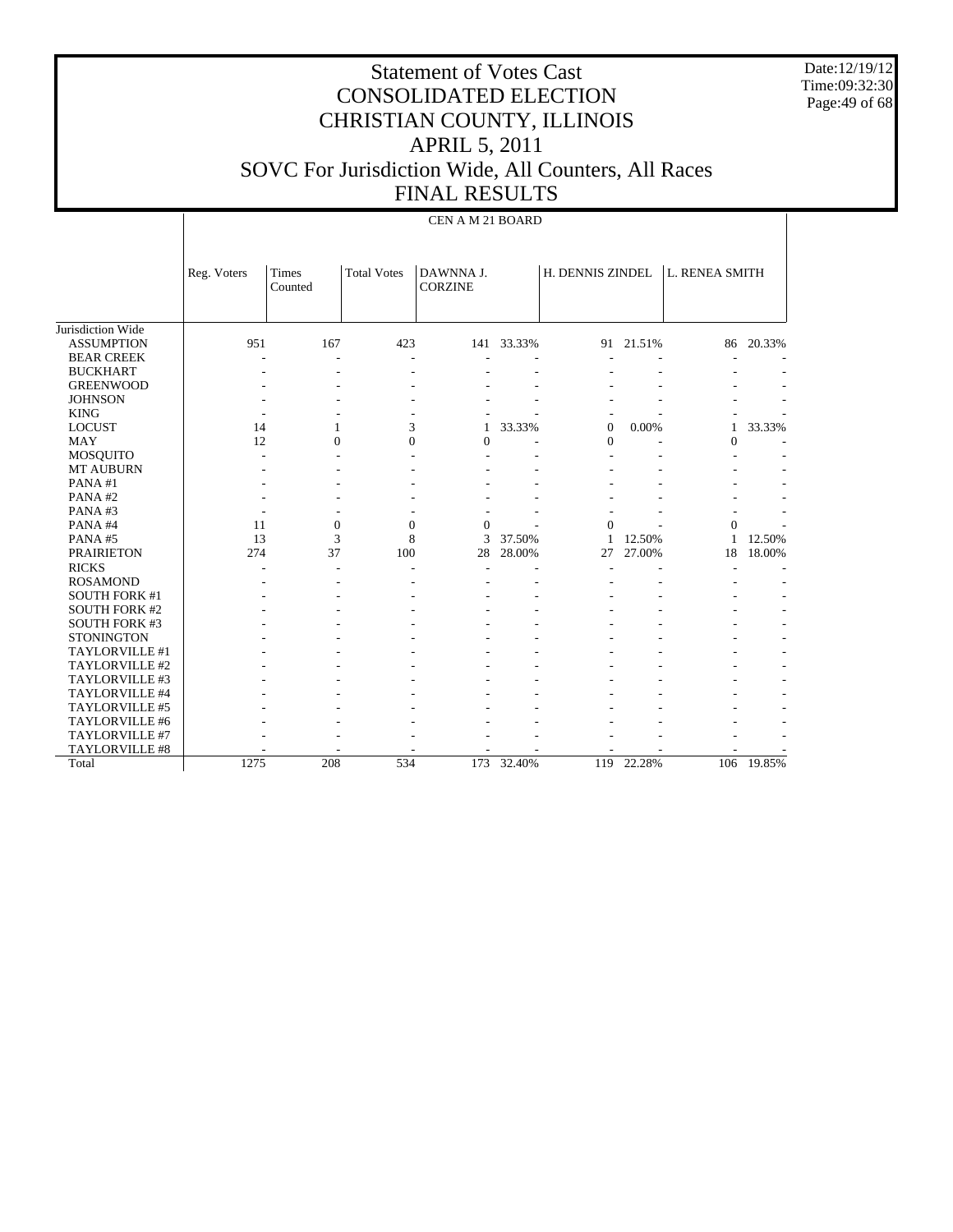Date:12/19/12 Time:09:32:30 Page:50 of 68

|                       | CEN A M 21 BOARD      |            |
|-----------------------|-----------------------|------------|
|                       | <b>ERIC A. BENDER</b> |            |
| Jurisdiction Wide     |                       |            |
| <b>ASSUMPTION</b>     |                       | 105 24.82% |
| <b>BEAR CREEK</b>     |                       |            |
| <b>BUCKHART</b>       |                       |            |
| <b>GREENWOOD</b>      |                       |            |
| <b>JOHNSON</b>        |                       |            |
| <b>KING</b>           |                       |            |
| <b>LOCUST</b>         | $\mathbf{1}$          | 33.33%     |
| MAY                   | 0                     |            |
| <b>MOSQUITO</b>       |                       |            |
| <b>MT AUBURN</b>      |                       |            |
| PANA#1                |                       |            |
| PANA#2                |                       |            |
| PANA#3                |                       |            |
| PANA#4                | $\theta$              |            |
| <b>PANA#5</b>         | 3                     | 37.50%     |
| <b>PRAIRIETON</b>     | 27                    | 27.00%     |
| <b>RICKS</b>          |                       |            |
| <b>ROSAMOND</b>       |                       |            |
| <b>SOUTH FORK #1</b>  |                       |            |
| <b>SOUTH FORK #2</b>  |                       |            |
| <b>SOUTH FORK #3</b>  |                       |            |
| STONINGTON            |                       |            |
| <b>TAYLORVILLE #1</b> |                       |            |
| TAYLORVILLE #2        |                       |            |
| TAYLORVILLE #3        |                       |            |
| TAYLORVILLE #4        |                       |            |
| TAYLORVILLE #5        |                       |            |
| <b>TAYLORVILLE #6</b> |                       |            |
| TAYLORVILLE #7        |                       |            |
| TAYLORVILLE #8        |                       |            |
| Total                 | 136                   | 25.47%     |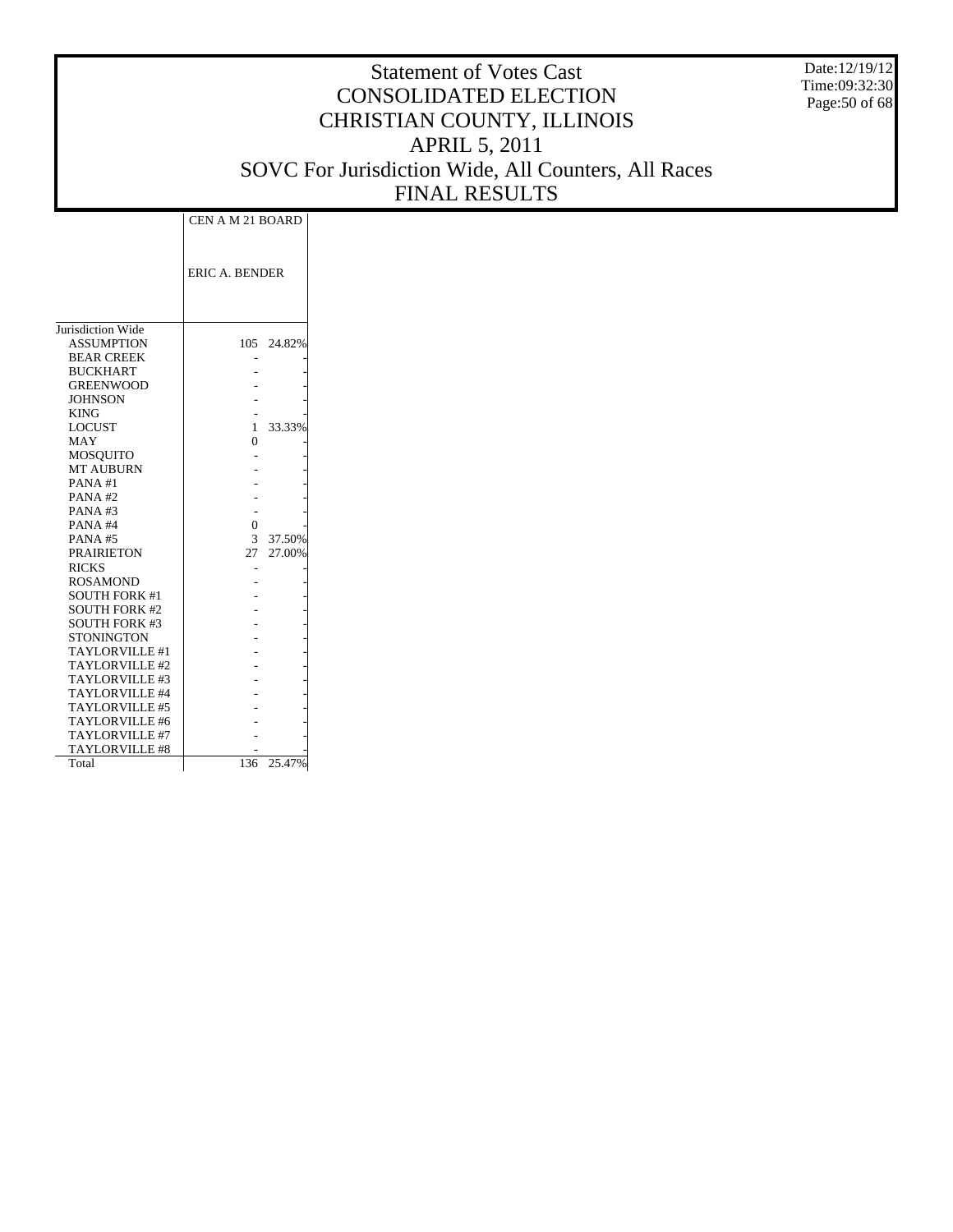Date:12/19/12 Time:09:32:30 Page:51 of 68

|                      |                 |                  |                       |                   |           | <b>NOKOMIS 22 BOARD</b>          |        |                     |           |                         |                          |
|----------------------|-----------------|------------------|-----------------------|-------------------|-----------|----------------------------------|--------|---------------------|-----------|-------------------------|--------------------------|
|                      | Reg.<br>Voters  | Times<br>Counted | Total Votes   CARL J. | <b>KETTELKAMP</b> |           | <b>DAVID</b><br><b>SCHWEIZER</b> |        | <b>CHAD RUPPERT</b> |           | JANE A.<br>CRESS-TUCHMA |                          |
| Jurisdiction Wide    |                 |                  |                       |                   |           |                                  |        |                     |           |                         |                          |
| <b>ASSUMPTION</b>    |                 |                  |                       |                   |           |                                  |        |                     |           |                         |                          |
| <b>BEAR CREEK</b>    |                 |                  |                       |                   |           |                                  |        |                     |           |                         |                          |
| <b>BUCKHART</b>      |                 |                  | ÷,                    |                   |           |                                  |        |                     |           |                         |                          |
| <b>GREENWOOD</b>     | 71              | 23               | 69                    | 22                | 31.88%    | 18                               | 26.09% | 15                  | 21.74%    | 3                       | 4.35%                    |
| <b>JOHNSON</b>       |                 |                  |                       |                   |           |                                  |        |                     |           |                         |                          |
| <b>KING</b>          |                 |                  |                       |                   |           |                                  |        |                     |           |                         |                          |
| <b>LOCUST</b>        |                 |                  |                       |                   |           |                                  |        |                     |           |                         |                          |
| <b>MAY</b>           |                 |                  |                       |                   |           |                                  |        |                     |           |                         |                          |
| MOSQUITO             |                 |                  |                       |                   |           |                                  |        |                     |           |                         |                          |
| MT AUBURN            |                 |                  |                       |                   |           |                                  |        |                     |           |                         | $\overline{a}$           |
| PANA#1               |                 |                  |                       |                   |           |                                  |        |                     |           |                         | $\overline{\phantom{m}}$ |
| PANA#2               |                 |                  |                       |                   |           |                                  |        |                     |           |                         |                          |
| PANA#3               |                 |                  |                       |                   |           |                                  |        |                     |           |                         |                          |
| PANA#4               |                 |                  |                       |                   |           |                                  |        |                     |           |                         |                          |
| PANA#5               |                 |                  |                       |                   |           |                                  |        |                     |           |                         | $\overline{a}$           |
| <b>PRAIRIETON</b>    |                 |                  |                       |                   |           |                                  |        |                     |           |                         |                          |
| <b>RICKS</b>         | 3               | 3                | 8                     | 3                 | 37.50%    | 3                                | 37.50% | $\overline{2}$      | 25.00%    | $\boldsymbol{0}$        | 0.00%                    |
| <b>ROSAMOND</b>      |                 |                  |                       |                   |           |                                  |        |                     |           |                         |                          |
| <b>SOUTH FORK #1</b> |                 |                  |                       |                   |           |                                  |        |                     |           |                         |                          |
| <b>SOUTH FORK #2</b> |                 |                  |                       |                   |           |                                  |        |                     |           |                         |                          |
| <b>SOUTH FORK #3</b> |                 |                  |                       |                   |           |                                  |        |                     |           |                         |                          |
| <b>STONINGTON</b>    |                 |                  |                       |                   |           |                                  |        |                     |           |                         |                          |
| TAYLORVILLE #1       |                 |                  |                       |                   |           |                                  |        |                     |           |                         | $\overline{a}$           |
| TAYLORVILLE #2       |                 |                  |                       |                   |           |                                  |        |                     |           |                         | $\overline{a}$           |
| TAYLORVILLE #3       |                 |                  |                       |                   |           |                                  |        |                     |           |                         | $\overline{a}$           |
| TAYLORVILLE #4       |                 |                  |                       |                   |           |                                  |        |                     |           |                         | $\overline{a}$           |
| TAYLORVILLE #5       |                 |                  |                       |                   |           |                                  |        |                     |           |                         | $\overline{a}$           |
| TAYLORVILLE #6       |                 |                  |                       |                   |           |                                  |        |                     |           |                         | $\overline{a}$           |
| TAYLORVILLE #7       |                 |                  |                       |                   |           |                                  |        |                     |           |                         |                          |
| TAYLORVILLE #8       |                 |                  |                       |                   |           |                                  |        |                     |           |                         |                          |
| Total                | $\overline{74}$ | 26               | 77                    |                   | 25 32.47% | 21                               | 27.27% |                     | 17 22.08% | $\overline{3}$          | 3.90%                    |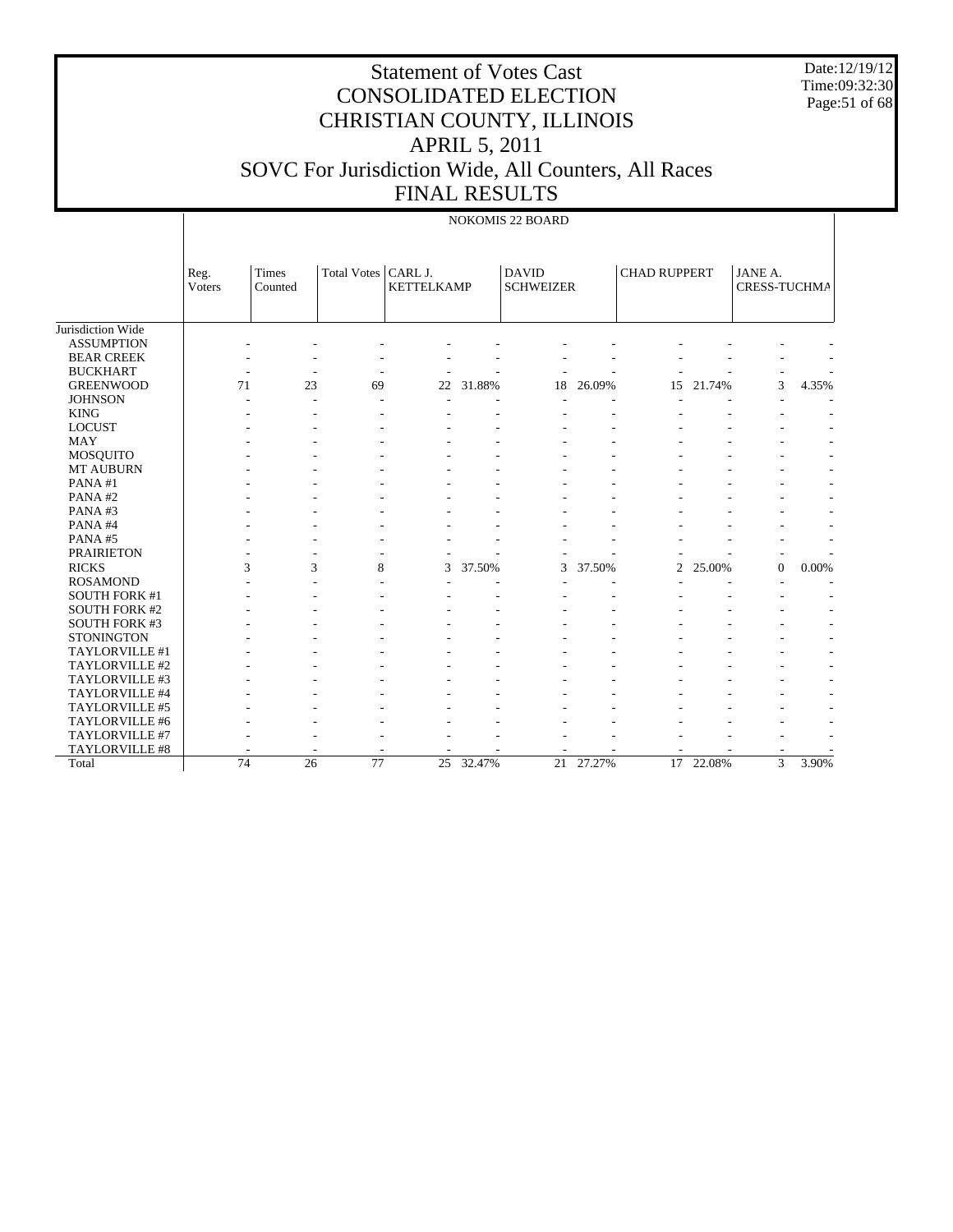Date:12/19/12 Time:09:32:30 Page:52 of 68

|                       | <b>NOKOMIS 22</b><br><b>BOARD</b> |        |
|-----------------------|-----------------------------------|--------|
|                       | <b>DAWN</b><br><b>ALEXANDER</b>   |        |
| Jurisdiction Wide     |                                   |        |
| <b>ASSUMPTION</b>     |                                   |        |
| <b>BEAR CREEK</b>     |                                   |        |
| <b>BUCKHART</b>       |                                   |        |
| <b>GREENWOOD</b>      | 11                                | 15.94% |
| <b>JOHNSON</b>        |                                   |        |
| <b>KING</b>           |                                   |        |
| <b>LOCUST</b>         |                                   |        |
| MAY                   |                                   |        |
| MOSOUITO              |                                   |        |
| <b>MT AUBURN</b>      |                                   |        |
| PANA#1                |                                   |        |
| PANA#2                |                                   |        |
| PANA#3                |                                   |        |
| PANA#4                |                                   |        |
| PANA#5                |                                   |        |
| <b>PRAIRIETON</b>     |                                   |        |
| <b>RICKS</b>          | 0                                 | 0.00%  |
| <b>ROSAMOND</b>       |                                   |        |
| <b>SOUTH FORK #1</b>  |                                   |        |
| <b>SOUTH FORK #2</b>  |                                   |        |
| <b>SOUTH FORK #3</b>  |                                   |        |
| <b>STONINGTON</b>     |                                   |        |
| TAYLORVILLE #1        |                                   |        |
| TAYLORVILLE#2         |                                   |        |
| TAYLORVILLE#3         |                                   |        |
| TAYLORVILLE #4        |                                   |        |
| <b>TAYLORVILLE #5</b> |                                   |        |
| TAYLORVILLE #6        |                                   |        |
| TAYLORVILLE #7        |                                   |        |
| <b>TAYLORVILLE #8</b> |                                   |        |
| Total                 | 11                                | 14.29% |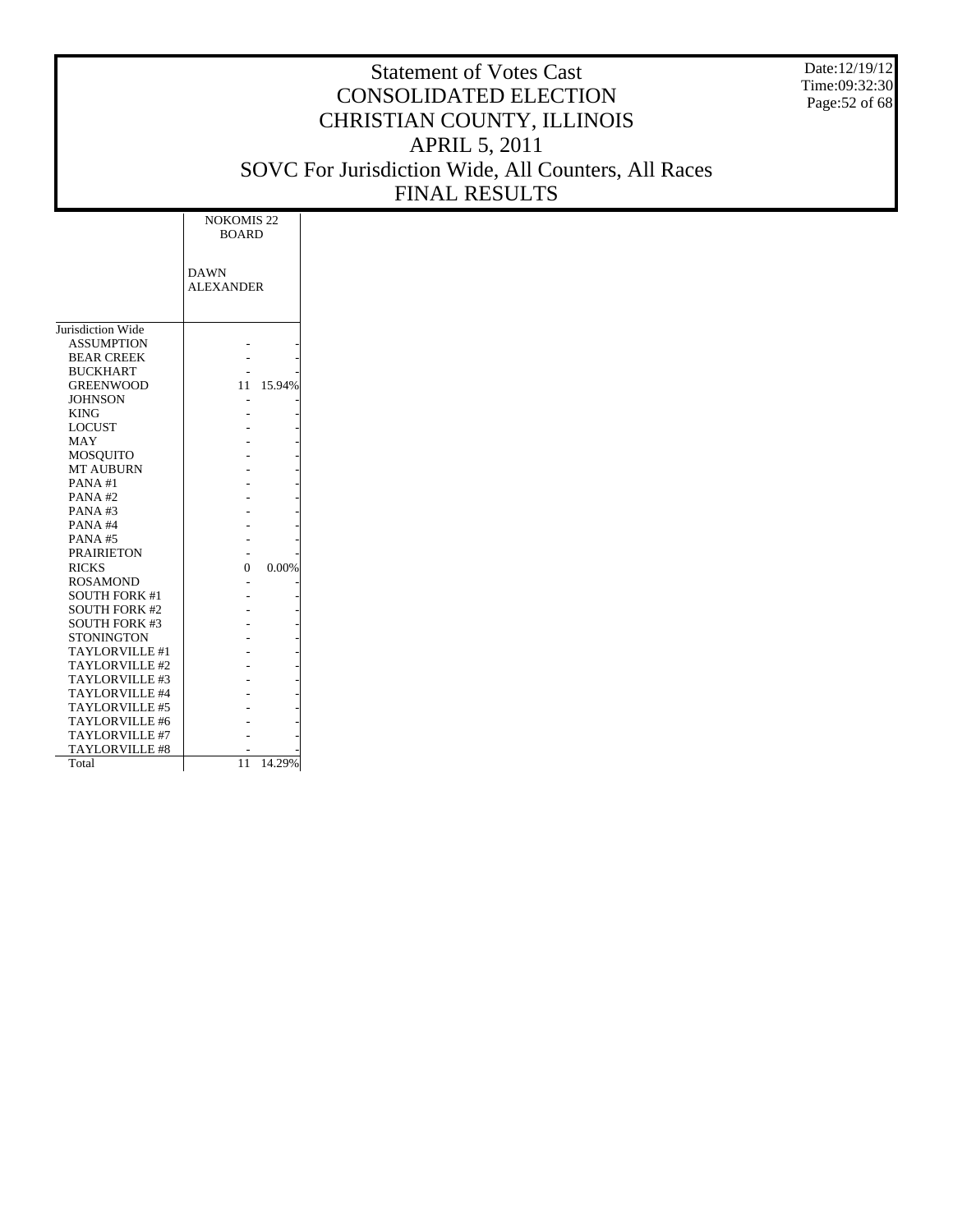Date:12/19/12 Time:09:32:30 Page:53 of 68

|                      |             |                  |                                  |                |        | ROCHESTER 3A BOARD |        |                                |        |                                    |          |
|----------------------|-------------|------------------|----------------------------------|----------------|--------|--------------------|--------|--------------------------------|--------|------------------------------------|----------|
|                      | Reg. Voters | Times<br>Counted | <b>Total Votes   DENNIS FILE</b> |                |        | TOM WISE           |        | <b>RANDY</b><br><b>HAWKINS</b> |        | <b>JAMES K.</b><br><b>HAGERMAN</b> |          |
| Jurisdiction Wide    |             |                  |                                  |                |        |                    |        |                                |        |                                    |          |
| <b>ASSUMPTION</b>    |             |                  |                                  |                |        |                    |        |                                |        |                                    |          |
| <b>BEAR CREEK</b>    |             |                  |                                  |                |        |                    |        |                                |        |                                    |          |
| <b>BUCKHART</b>      | 3           | $\overline{2}$   | 8                                | $\overline{c}$ | 25.00% | 2                  | 25.00% | 2                              | 25.00% | $\overline{c}$                     | 25.00%   |
| <b>GREENWOOD</b>     |             |                  |                                  |                |        |                    |        |                                |        |                                    |          |
| <b>JOHNSON</b>       |             |                  |                                  |                |        |                    |        |                                |        |                                    |          |
| <b>KING</b>          |             |                  |                                  |                |        |                    |        |                                |        |                                    |          |
| <b>LOCUST</b>        |             |                  |                                  |                |        |                    |        |                                |        |                                    |          |
| <b>MAY</b>           |             |                  |                                  |                |        |                    |        |                                |        |                                    |          |
| <b>MOSQUITO</b>      |             |                  |                                  |                |        |                    |        |                                |        |                                    |          |
| MT AUBURN            | 124         | 7                | 12                               | 3              | 25.00% | 3                  | 25.00% | 3                              | 25.00% | 3                                  | 25.00%   |
| PANA#1               |             |                  |                                  |                |        |                    |        |                                |        |                                    |          |
| PANA#2               |             |                  |                                  |                |        |                    |        |                                |        |                                    |          |
| PANA#3               |             |                  |                                  |                |        |                    |        |                                |        |                                    |          |
| PANA#4               |             |                  |                                  |                |        |                    |        |                                |        |                                    |          |
| PANA#5               |             |                  |                                  |                |        |                    |        |                                |        |                                    |          |
| <b>PRAIRIETON</b>    |             |                  |                                  |                |        |                    |        |                                |        |                                    |          |
| <b>RICKS</b>         |             |                  |                                  |                |        |                    |        |                                |        |                                    |          |
| <b>ROSAMOND</b>      |             |                  |                                  |                |        |                    |        |                                |        |                                    |          |
| <b>SOUTH FORK #1</b> |             |                  |                                  |                |        |                    |        |                                |        |                                    |          |
| <b>SOUTH FORK #2</b> |             |                  |                                  |                |        |                    |        |                                |        |                                    |          |
| <b>SOUTH FORK #3</b> |             |                  |                                  |                |        |                    |        |                                |        |                                    |          |
| <b>STONINGTON</b>    |             |                  |                                  |                |        |                    |        |                                |        |                                    |          |
| TAYLORVILLE #1       |             |                  |                                  |                |        |                    |        |                                |        |                                    |          |
| TAYLORVILLE #2       |             |                  |                                  |                |        |                    |        |                                |        |                                    |          |
| TAYLORVILLE #3       |             |                  |                                  |                |        |                    |        |                                |        |                                    |          |
| TAYLORVILLE #4       |             |                  |                                  |                |        |                    |        |                                |        |                                    |          |
| TAYLORVILLE #5       |             |                  |                                  |                |        |                    |        |                                |        |                                    |          |
| TAYLORVILLE #6       |             |                  |                                  |                |        |                    |        |                                |        |                                    |          |
| TAYLORVILLE #7       |             |                  |                                  |                |        |                    |        |                                |        |                                    |          |
| TAYLORVILLE #8       |             |                  |                                  |                |        |                    |        |                                |        |                                    |          |
| Total                | 127         | $\mathbf Q$      | $\overline{20}$                  | $\overline{5}$ | 25.00% | $\overline{5}$     | 25.00% | $\overline{5}$                 | 25.00% |                                    | 5 25.00% |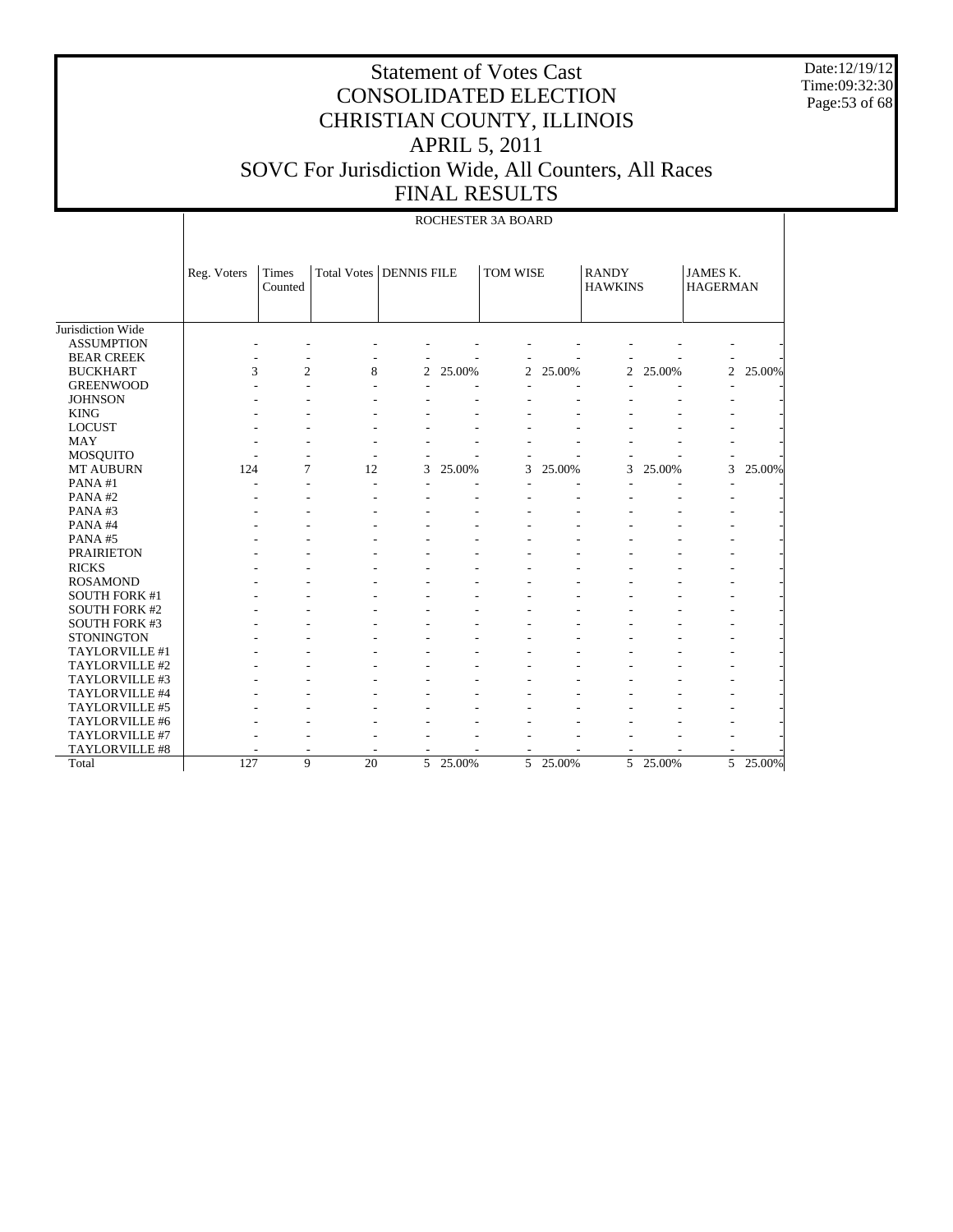Date:12/19/12 Time:09:32:30 Page:54 of 68

## Statement of Votes Cast CONSOLIDATED ELECTION CHRISTIAN COUNTY, ILLINOIS APRIL 5, 2011 SOVC For Jurisdiction Wide, All Counters, All Races FINAL RESULTS

|                      |                | LAKE LAND 517 TRUSTEE 6 YR |                    |                      |        |               |          |                       |            |  |  |
|----------------------|----------------|----------------------------|--------------------|----------------------|--------|---------------|----------|-----------------------|------------|--|--|
|                      | Reg. Voters    | <b>Times</b><br>Counted    | <b>Total Votes</b> | <b>ROBERT LUTHER</b> |        | MIKE SULLIVAN |          | <b>DORIS REYNOLDS</b> |            |  |  |
| Jurisdiction Wide    |                |                            |                    |                      |        |               |          |                       |            |  |  |
| <b>ASSUMPTION</b>    | $\mathfrak{2}$ | 1                          | 3                  | $\mathbf{1}$         | 33.33% |               | 1 33.33% | 1                     | 33.33%     |  |  |
| <b>BEAR CREEK</b>    |                |                            |                    |                      |        |               |          |                       |            |  |  |
| <b>BUCKHART</b>      |                |                            |                    |                      |        |               |          |                       |            |  |  |
| <b>GREENWOOD</b>     | 23             | 7                          | 12                 | 5                    | 41.67% | 4             | 33.33%   | 3                     | 25.00%     |  |  |
| <b>JOHNSON</b>       |                |                            |                    |                      |        |               |          |                       |            |  |  |
| <b>KING</b>          |                |                            |                    |                      |        |               |          |                       |            |  |  |
| <b>LOCUST</b>        | 51             | 5                          | 7                  | 3                    | 42.86% | 2             | 28.57%   | $\overline{c}$        | 28.57%     |  |  |
| <b>MAY</b>           |                |                            |                    |                      |        |               |          |                       |            |  |  |
| <b>MOSQUITO</b>      |                |                            |                    |                      |        |               |          |                       |            |  |  |
| <b>MT AUBURN</b>     |                |                            |                    |                      |        |               |          |                       |            |  |  |
| PANA#1               | 697            | 164                        | 274                | 86                   | 31.39% | 95            | 34.67%   | 93                    | 33.94%     |  |  |
| PANA#2               | 1404           | 397                        | 695                | 219                  | 31.51% | 237           | 34.10%   | 239                   | 34.39%     |  |  |
| PANA#3               | 805            | 192                        | 329                | 104                  | 31.61% | 116           | 35.26%   | 109                   | 33.13%     |  |  |
| PANA#4               | 673            | 142                        | 276                | 86                   | 31.16% | 95            | 34.42%   | 95                    | 34.42%     |  |  |
| PANA#5               | 548            | 98                         | 180                | 55                   | 30.56% | 63            | 35.00%   | 62                    | 34.44%     |  |  |
| <b>PRAIRIETON</b>    |                |                            |                    |                      |        |               |          |                       |            |  |  |
| <b>RICKS</b>         |                |                            |                    |                      |        |               |          |                       |            |  |  |
| <b>ROSAMOND</b>      | 255            | 22                         | 38                 | 12                   | 31.58% | 14            | 36.84%   | 12                    | 31.58%     |  |  |
| <b>SOUTH FORK #1</b> |                |                            |                    |                      |        |               |          |                       |            |  |  |
| <b>SOUTH FORK #2</b> |                |                            |                    |                      |        |               |          |                       |            |  |  |
| <b>SOUTH FORK #3</b> |                |                            |                    |                      |        |               |          |                       |            |  |  |
| <b>STONINGTON</b>    |                |                            |                    |                      |        |               |          |                       |            |  |  |
| TAYLORVILLE #1       |                |                            |                    |                      |        |               |          |                       |            |  |  |
| TAYLORVILLE #2       |                |                            |                    |                      |        |               |          |                       |            |  |  |
| TAYLORVILLE #3       |                |                            |                    |                      |        |               |          |                       |            |  |  |
| TAYLORVILLE #4       |                |                            |                    |                      |        |               |          |                       |            |  |  |
| TAYLORVILLE #5       |                |                            |                    |                      |        |               |          |                       |            |  |  |
| TAYLORVILLE #6       |                |                            |                    |                      |        |               |          |                       |            |  |  |
| TAYLORVILLE #7       |                |                            |                    |                      |        |               |          |                       |            |  |  |
| TAYLORVILLE #8       |                |                            |                    |                      |        |               |          |                       |            |  |  |
| Total                | 4458           | 1028                       | 1814               | 571                  | 31.48% | 627           | 34.56%   |                       | 616 33.96% |  |  |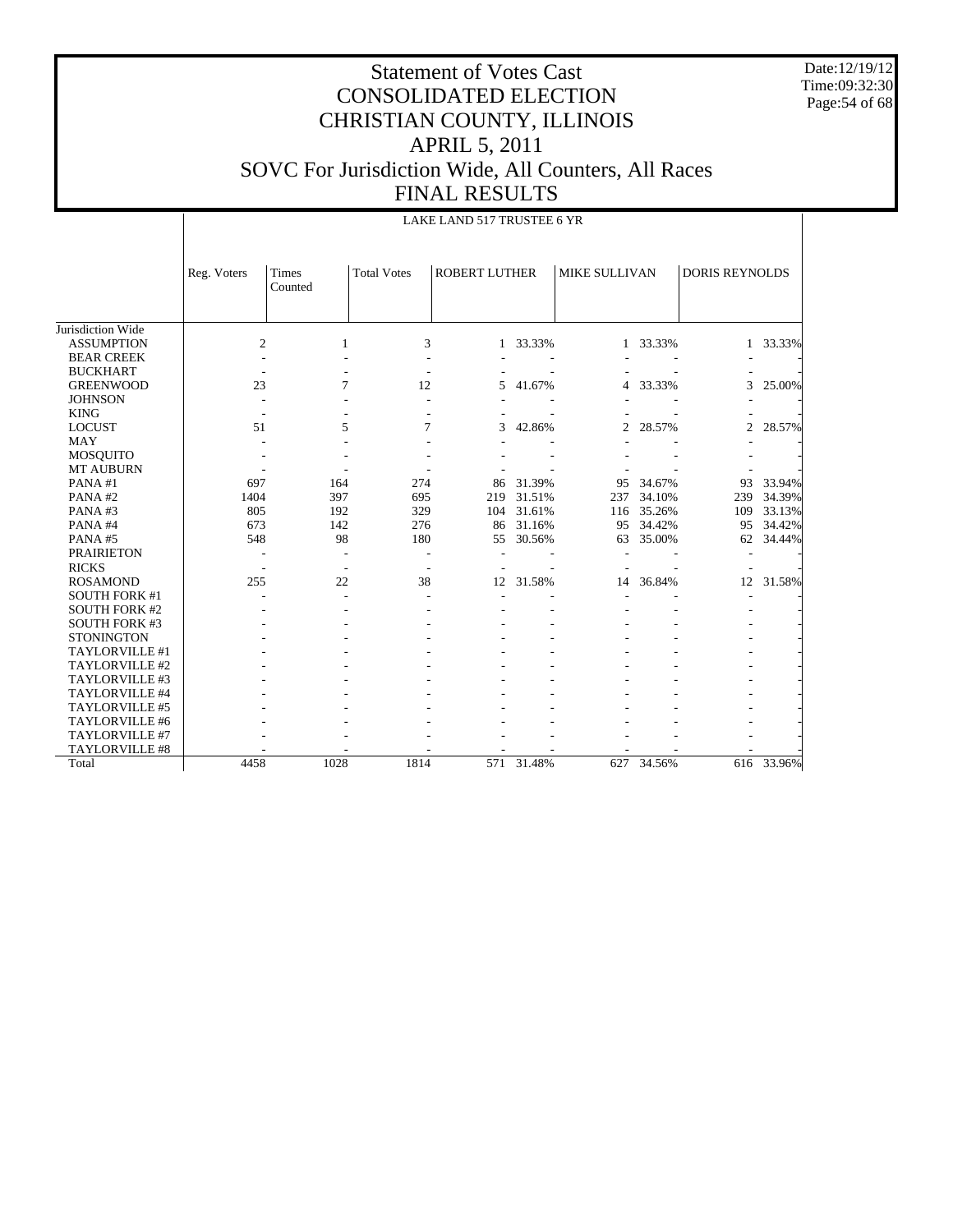Date:12/19/12 Time:09:32:30 Page:55 of 68

|                      |                |                          |                    | LAKE LAND 517 TRUSTEE 2 YR |        |                      |           |
|----------------------|----------------|--------------------------|--------------------|----------------------------|--------|----------------------|-----------|
|                      | Reg. Voters    | <b>Times</b><br>Counted  | <b>Total Votes</b> | LENARD A.<br><b>DEFEND</b> |        | <b>CAROL SCHRAMM</b> |           |
| Jurisdiction Wide    |                |                          |                    |                            |        |                      |           |
| <b>ASSUMPTION</b>    | $\overline{c}$ | 1                        | 1                  | $\mathbf{0}$               | 0.00%  |                      | 1 100.00% |
| <b>BEAR CREEK</b>    |                |                          |                    |                            |        |                      |           |
| <b>BUCKHART</b>      |                |                          |                    |                            |        |                      |           |
| <b>GREENWOOD</b>     | 23             | 7                        | 7                  | 1                          | 14.29% | 6                    | 85.71%    |
| <b>JOHNSON</b>       |                |                          |                    |                            |        |                      |           |
| <b>KING</b>          |                |                          |                    |                            |        |                      |           |
| <b>LOCUST</b>        | 51             | 5                        | 4                  | 0                          | 0.00%  |                      | 4 100.00% |
| <b>MAY</b>           |                |                          |                    |                            |        |                      |           |
| MOSQUITO             |                |                          |                    |                            |        |                      |           |
| <b>MT AUBURN</b>     |                |                          |                    |                            |        |                      |           |
| PANA#1               | 697            | 164                      | 155                | 20                         | 12.90% | 135                  | 87.10%    |
| PANA#2               | 1404           | 397                      | 372                | 67                         | 18.01% | 305                  | 81.99%    |
| PANA#3               | 805            | 192                      | 185                | 24                         | 12.97% | 161                  | 87.03%    |
| PANA#4               | 673            | 142                      | 134                | 27                         | 20.15% | 107                  | 79.85%    |
| PANA#5               | 548            | 98                       | 93                 | 29                         | 31.18% | 64                   | 68.82%    |
| <b>PRAIRIETON</b>    |                | $\overline{\phantom{a}}$ | $\overline{a}$     |                            |        |                      |           |
| <b>RICKS</b>         |                |                          |                    |                            |        |                      |           |
| <b>ROSAMOND</b>      | 255            | 22                       | 22                 | 5                          | 22.73% | 17                   | 77.27%    |
| <b>SOUTH FORK #1</b> |                |                          |                    |                            |        |                      |           |
| <b>SOUTH FORK #2</b> |                |                          |                    |                            |        |                      |           |
| <b>SOUTH FORK #3</b> |                |                          |                    |                            |        |                      |           |
| <b>STONINGTON</b>    |                |                          |                    |                            |        |                      |           |
| TAYLORVILLE #1       |                |                          |                    |                            |        |                      |           |
| TAYLORVILLE #2       |                |                          |                    |                            |        |                      |           |
| TAYLORVILLE #3       |                |                          |                    |                            |        |                      |           |
| TAYLORVILLE #4       |                |                          |                    |                            |        |                      |           |
| TAYLORVILLE #5       |                |                          |                    |                            |        |                      |           |
| TAYLORVILLE #6       |                |                          |                    |                            |        |                      |           |
| TAYLORVILLE #7       |                |                          |                    |                            |        |                      |           |
| TAYLORVILLE #8       |                |                          |                    |                            |        |                      |           |
| Total                | 4458           | 1028                     | 973                | 173                        | 17.78% | 800                  | 82.22%    |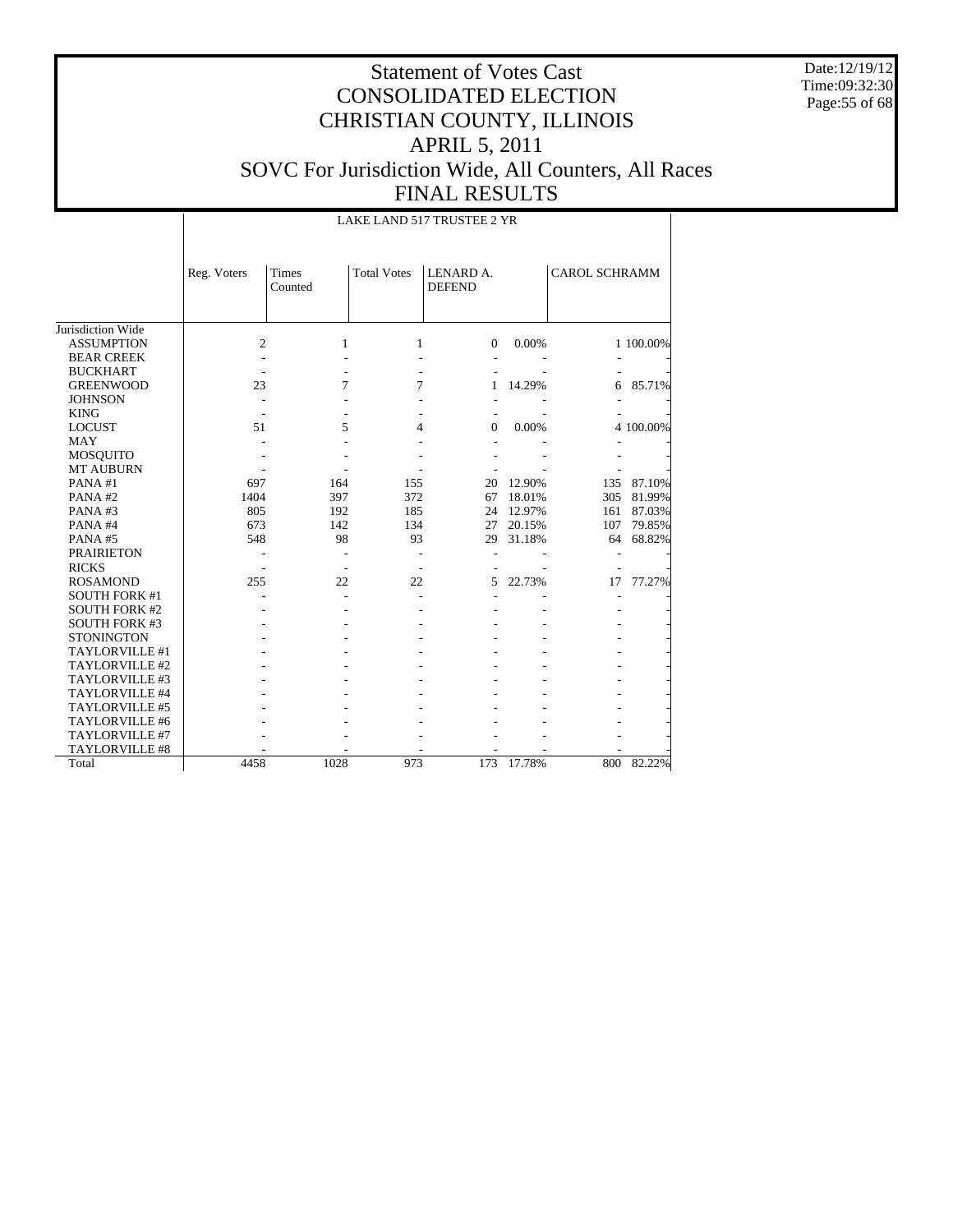Date:12/19/12 Time:09:32:30 Page:56 of 68

|                                           |             |                         |                    | <b>RICHLAND 537 TRUSTEE</b> |           |                                   |        |                             |        |
|-------------------------------------------|-------------|-------------------------|--------------------|-----------------------------|-----------|-----------------------------------|--------|-----------------------------|--------|
|                                           | Reg. Voters | <b>Times</b><br>Counted | <b>Total Votes</b> | <b>WAYNE DUNNING</b>        |           | <b>LARRY W.</b><br><b>OSBORNE</b> |        | P. BRUCE<br><b>CAMPBELL</b> |        |
| Jurisdiction Wide                         |             |                         |                    |                             |           |                                   |        |                             |        |
| <b>ASSUMPTION</b>                         | 951         | 167                     | 312                | 103                         | 33.01%    | 107                               | 34.29% | 102                         | 32.69% |
| <b>BEAR CREEK</b>                         |             |                         |                    |                             |           |                                   |        |                             |        |
| <b>BUCKHART</b>                           | 57          | 3                       | 6                  | $\overline{c}$              | 33.33%    | 2                                 | 33.33% | 2                           | 33.33% |
| <b>GREENWOOD</b>                          |             |                         |                    |                             |           |                                   |        |                             |        |
| <b>JOHNSON</b>                            |             |                         |                    |                             |           |                                   |        |                             |        |
| <b>KING</b>                               |             |                         |                    |                             |           |                                   |        |                             |        |
| <b>LOCUST</b>                             | 14          | 1                       | $\mathbf{1}$       |                             | 1 100.00% | $\overline{0}$                    | 0.00%  | $\theta$                    | 0.00%  |
| <b>MAY</b>                                | 123         | 5                       | 12                 | $\overline{4}$              | 33.33%    | $\overline{4}$                    | 33.33% | 4                           | 33.33% |
| <b>MOSQUITO</b>                           | 128         | 17                      | 30                 | 8                           | 26.67%    | 13                                | 43.33% | 9                           | 30.00% |
| <b>MT AUBURN</b>                          |             |                         |                    |                             |           |                                   |        |                             |        |
| PANA#1                                    |             |                         |                    |                             |           |                                   |        |                             |        |
| PANA#2                                    |             |                         |                    |                             |           |                                   |        |                             |        |
| PANA#3                                    |             |                         |                    |                             |           |                                   |        |                             |        |
| PANA#4                                    | 11          | $\mathbf{0}$            | $\mathbf{0}$       | $\Omega$                    |           | $\mathbf{0}$                      |        | $\theta$                    |        |
| PANA#5                                    | 13          | 3                       | 6                  | $\overline{c}$              | 33.33%    | $\overline{c}$                    | 33.33% | $\overline{c}$              | 33.33% |
| <b>PRAIRIETON</b>                         | 320         | 39                      | 70                 | 21                          | 30.00%    | 23                                | 32.86% | 26                          | 37.14% |
| <b>RICKS</b>                              |             |                         |                    |                             |           |                                   |        |                             |        |
| <b>ROSAMOND</b>                           |             |                         |                    |                             |           |                                   |        |                             |        |
| <b>SOUTH FORK #1</b>                      |             |                         |                    |                             |           |                                   |        |                             |        |
|                                           |             |                         |                    |                             |           |                                   |        |                             |        |
| <b>SOUTH FORK #2</b>                      |             |                         |                    |                             |           |                                   |        |                             |        |
| <b>SOUTH FORK #3</b><br><b>STONINGTON</b> | 753         | 202                     | 385                | 129                         | 33.51%    | 129                               | 33.51% | 127                         | 32.99% |
| TAYLORVILLE #1                            |             |                         |                    |                             |           |                                   |        |                             |        |
|                                           |             |                         |                    |                             |           |                                   |        |                             |        |
| TAYLORVILLE #2                            |             |                         |                    |                             |           |                                   |        |                             |        |
| TAYLORVILLE #3                            |             |                         |                    |                             |           |                                   |        |                             |        |
| TAYLORVILLE #4                            |             |                         |                    |                             |           |                                   |        |                             |        |
| TAYLORVILLE #5                            |             |                         |                    |                             |           |                                   |        |                             |        |
| TAYLORVILLE #6                            |             |                         |                    |                             |           |                                   |        |                             |        |
| TAYLORVILLE #7                            |             |                         |                    |                             |           |                                   |        |                             |        |
| <b>TAYLORVILLE #8</b>                     |             |                         |                    |                             |           |                                   |        |                             |        |
| Total                                     | 2370        | 437                     | 822                | 270                         | 32.85%    | 280                               | 34.06% | 272                         | 33.09% |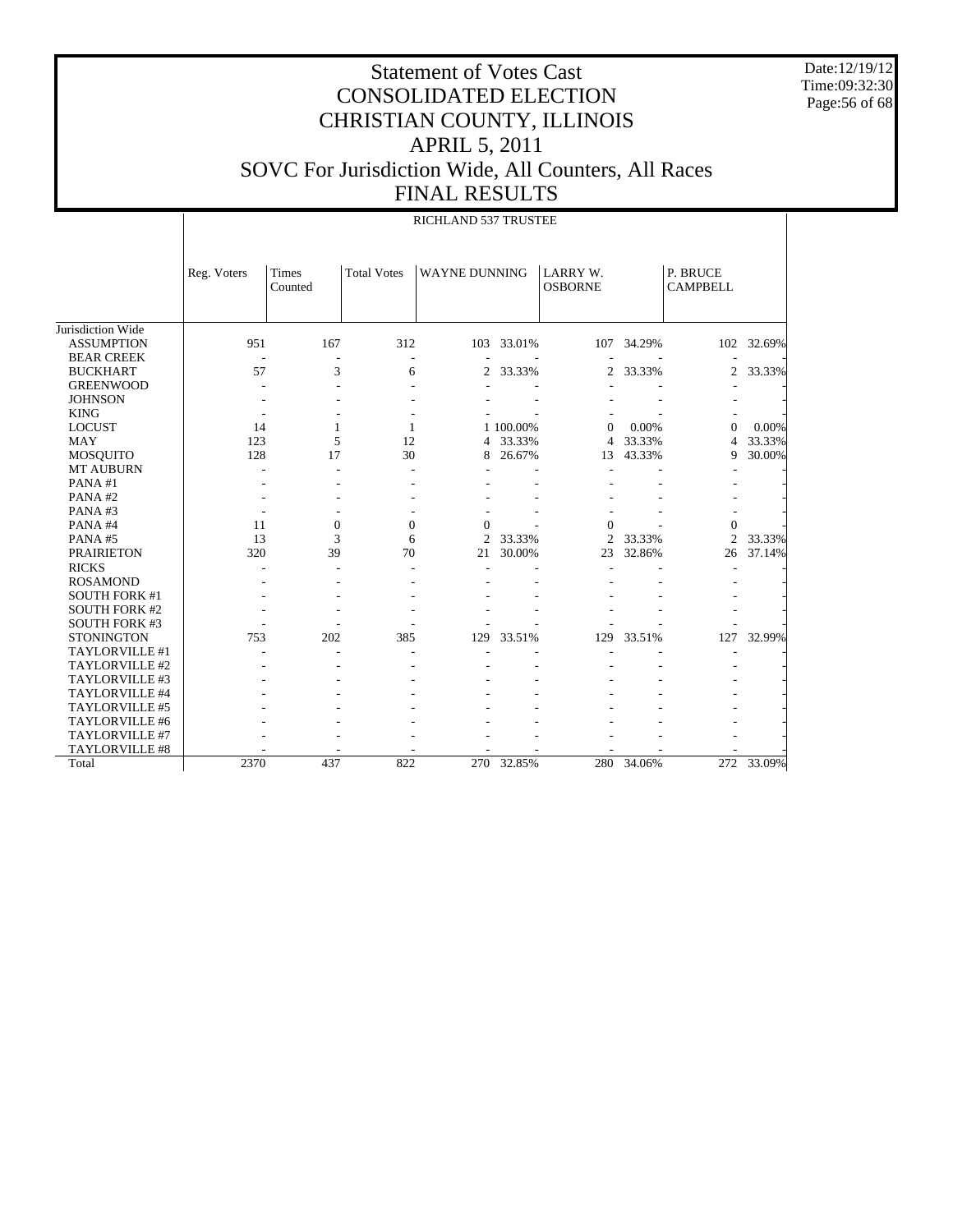Date:12/19/12 Time:09:32:31 Page:57 of 68

|                      |                |                  | ESR(CHR-MONT)TRUSTEE |                  |
|----------------------|----------------|------------------|----------------------|------------------|
|                      | Reg. Voters    | Times<br>Counted | <b>Total Votes</b>   | <b>DON SCOTT</b> |
| Jurisdiction Wide    |                |                  |                      |                  |
| <b>ASSUMPTION</b>    | $\overline{c}$ | 1                | 1                    | 1 100.00%        |
| <b>BEAR CREEK</b>    | 374            | 46               | 38                   | 38 100.00%       |
| <b>BUCKHART</b>      | 1287           | 127              | 100                  | 100 100.00%      |
| <b>GREENWOOD</b>     | 160            | 38               | 28                   | 28 100.00%       |
| <b>JOHNSON</b>       | 511            | 22               | 11                   | 11 100.00%       |
| <b>KING</b>          | 150            | 27               | 15                   | 15 100.00%       |
| <b>LOCUST</b>        | 433            | 44               | 30                   | 30 100.00%       |
| <b>MAY</b>           | 1238           | 56               | 36                   | 36 100.00%       |
| <b>MOSQUITO</b>      | 155            | 11               | 10                   | 10 100.00%       |
| <b>MT AUBURN</b>     | 600            | 32               | 24                   | 24 100.00%       |
| PANA#1               | 697            | 164              | 125                  | 125 100.00%      |
|                      | 1404           | 397              | 327                  | 327 100.00%      |
| PANA#2               | 805            | 192              | 150                  | 150 100.00%      |
| PANA#3               | 673            | 142              | 116                  | 116 100.00%      |
| PANA#4               |                |                  |                      |                  |
| PANA#5               | 548            | 98               | 86                   | 86 100.00%       |
| <b>PRAIRIETON</b>    | 43             | 1                | 1                    | 1 100.00%        |
| <b>RICKS</b>         | 848            | 180              | 147                  | 147 100.00%      |
| <b>ROSAMOND</b>      | 264            | 22               | 18                   | 18 100.00%       |
| <b>SOUTH FORK #1</b> | 1009           | 127              | 94                   | 94 100.00%       |
| <b>SOUTH FORK #2</b> | 395            | 100              | 82                   | 82 100.00%       |
| <b>SOUTH FORK #3</b> | 412            | 30               | 25                   | 25 100.00%       |
| <b>STONINGTON</b>    | 750            | 202              | 151                  | 151 100.00%      |
| TAYLORVILLE #1       | 991            | 39               | 33                   | 33 100.00%       |
| TAYLORVILLE #2       | 898            | 42               | 33                   | 33 100.00%       |
| TAYLORVILLE #3       | 886            | 53               | 35                   | 35 100.00%       |
| TAYLORVILLE #4       | 1377           | 71               | 54                   | 54 100.00%       |
| TAYLORVILLE #5       | 1377           | 47               | 38                   | 38 100.00%       |
| TAYLORVILLE #6       | 929            | 35               | 21                   | 21 100.00%       |
| TAYLORVILLE #7       | 915            | 41               | 34                   | 34 100.00%       |
| TAYLORVILLE #8       | 1019           | 45               | 36                   | 36 100.00%       |
| Total                | 21150          | 2432             | 1899                 | 1899 100.00%     |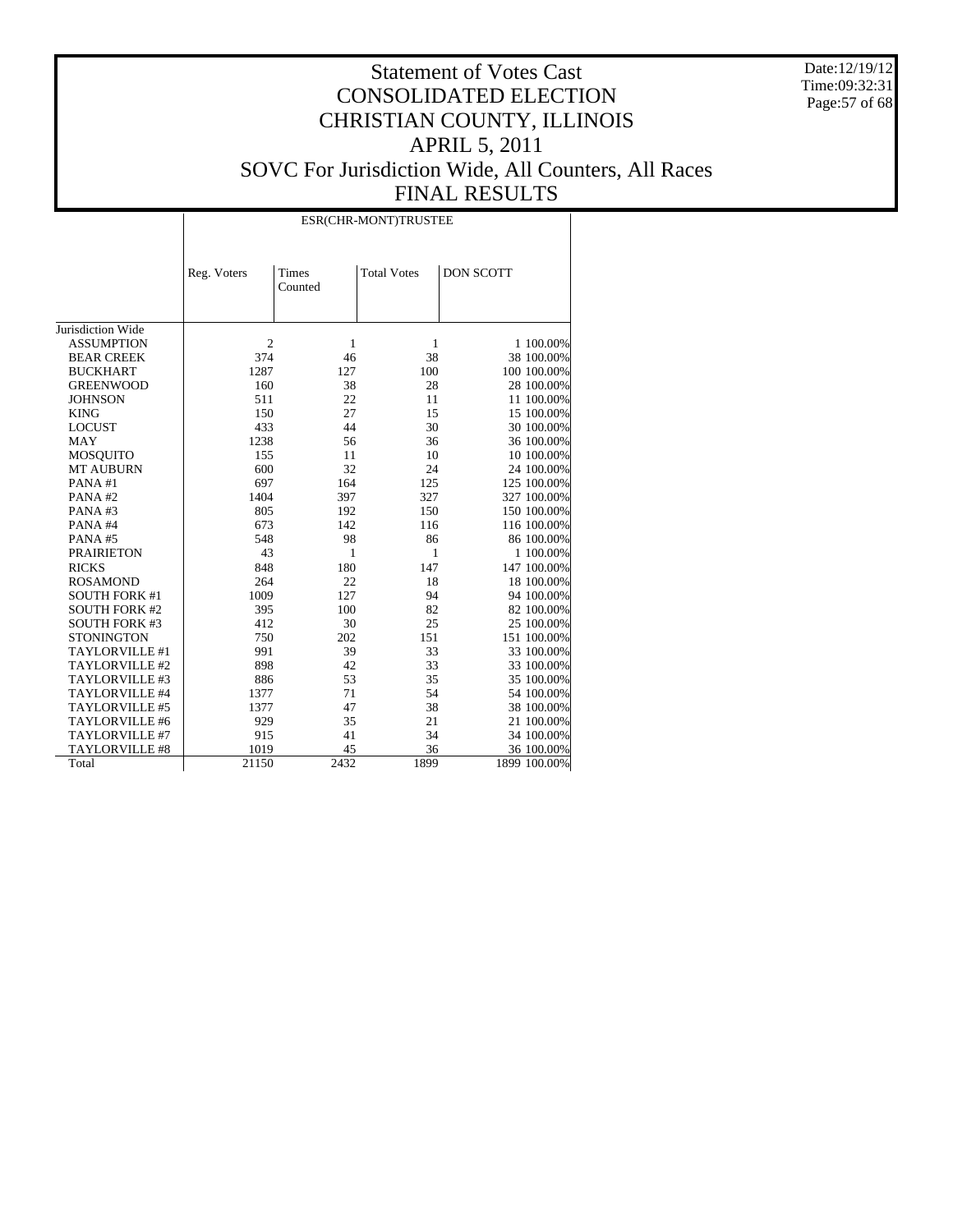Date:12/19/12 Time:09:32:31 Page:58 of 68

# Statement of Votes Cast CONSOLIDATED ELECTION CHRISTIAN COUNTY, ILLINOIS APRIL 5, 2011 SOVC For Jurisdiction Wide, All Counters, All Races FINAL RESULTS

ESR(SANGAMON)TRUSTEE

|                       | Reg. Voters | Times<br>Counted | Total Votes | STEVEN R. FLYNN |        | TIMOTHY E.<br><b>SEIFERT</b> |        |
|-----------------------|-------------|------------------|-------------|-----------------|--------|------------------------------|--------|
| Jurisdiction Wide     |             |                  |             |                 |        |                              |        |
| <b>ASSUMPTION</b>     |             |                  |             |                 |        |                              |        |
| <b>BEAR CREEK</b>     |             |                  |             |                 |        |                              |        |
| <b>BUCKHART</b>       | 3           | 2                | 4           | $\mathfrak{2}$  | 50.00% | $\mathfrak{2}$               | 50.00% |
| <b>GREENWOOD</b>      |             |                  |             |                 |        |                              |        |
| <b>JOHNSON</b>        |             |                  |             |                 |        |                              |        |
| <b>KING</b>           | $\Omega$    | $\Omega$         | $\theta$    | $\Omega$        |        | $\Omega$                     |        |
| <b>LOCUST</b>         |             |                  |             |                 |        |                              |        |
| <b>MAY</b>            |             |                  |             |                 |        |                              |        |
| MOSQUITO              |             |                  |             |                 |        |                              |        |
| <b>MT AUBURN</b>      | 124         | 7                | 9           | 4               | 44.44% | 5                            | 55.56% |
| PANA#1                |             |                  |             |                 |        |                              |        |
| PANA#2                |             |                  |             |                 |        |                              |        |
| PANA#3                |             |                  |             |                 |        |                              |        |
| PANA#4                |             |                  |             |                 |        |                              |        |
| PANA#5                |             |                  |             |                 |        |                              |        |
| <b>PRAIRIETON</b>     |             |                  |             |                 |        |                              |        |
| <b>RICKS</b>          |             |                  |             |                 |        |                              |        |
| <b>ROSAMOND</b>       |             |                  |             |                 |        |                              |        |
| <b>SOUTH FORK #1</b>  |             |                  |             |                 |        |                              |        |
| <b>SOUTH FORK #2</b>  | 65          | 6                | 8           | $\overline{4}$  | 50.00% | 4                            | 50.00% |
| <b>SOUTH FORK #3</b>  |             |                  |             |                 |        |                              |        |
| <b>STONINGTON</b>     |             |                  |             |                 |        |                              |        |
| TAYLORVILLE #1        |             |                  |             |                 |        |                              |        |
| TAYLORVILLE #2        |             |                  |             |                 |        |                              |        |
| TAYLORVILLE #3        |             |                  |             |                 |        |                              |        |
| TAYLORVILLE #4        |             |                  |             |                 |        |                              |        |
| TAYLORVILLE #5        |             |                  |             |                 |        |                              |        |
| TAYLORVILLE #6        |             |                  |             |                 |        |                              |        |
| <b>TAYLORVILLE #7</b> |             |                  |             |                 |        |                              |        |
| TAYLORVILLE #8        |             |                  |             |                 |        |                              |        |
| Total                 | 192         | 15               | 21          | 10              | 47.62% | 11                           | 52.38% |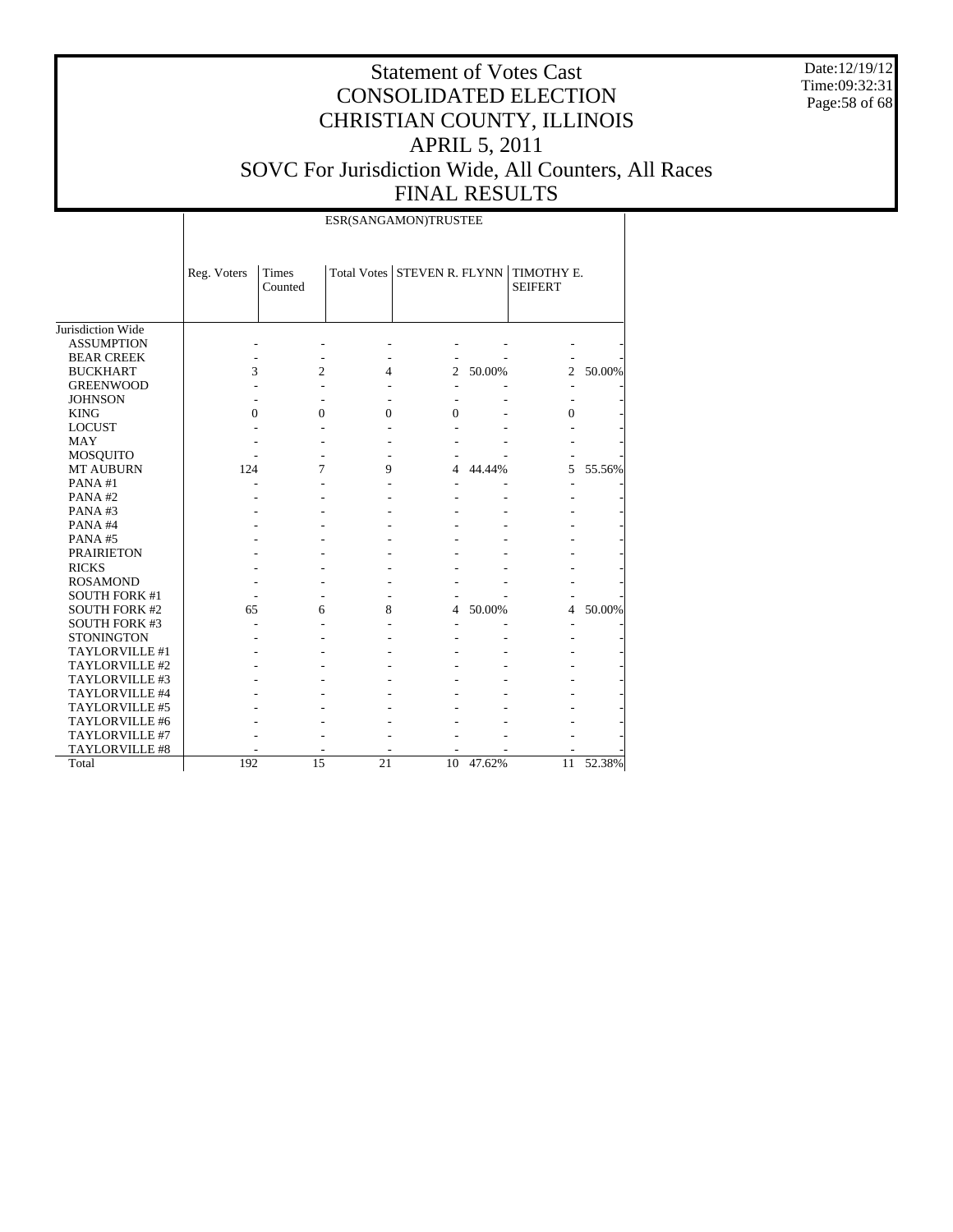Date:12/19/12 Time:09:32:31 Page:59 of 68

|                      | Reg. Voters | Times<br>Counted | <b>Total Votes</b> | <b>JIM L. PARKES</b> |            | <b>CAMIE SANDERS</b> |        |
|----------------------|-------------|------------------|--------------------|----------------------|------------|----------------------|--------|
| Jurisdiction Wide    |             |                  |                    |                      |            |                      |        |
| <b>ASSUMPTION</b>    | 951         | 167              | 212                |                      | 112 52.83% | 100                  | 47.17% |
| <b>BEAR CREEK</b>    |             |                  |                    |                      |            |                      |        |
| <b>BUCKHART</b>      |             |                  |                    |                      |            |                      |        |
| <b>GREENWOOD</b>     |             |                  |                    |                      |            |                      |        |
| <b>JOHNSON</b>       |             |                  |                    |                      |            |                      |        |
| <b>KING</b>          |             |                  |                    |                      |            |                      |        |
| <b>LOCUST</b>        | 14          | 1                | $\overline{2}$     | 1                    | 50.00%     | 1                    | 50.00% |
| <b>MAY</b>           | 12          | $\Omega$         | $\Omega$           | $\theta$             |            | $\Omega$             |        |
| MOSQUITO             |             |                  |                    |                      |            |                      |        |
| <b>MT AUBURN</b>     |             |                  |                    |                      |            |                      |        |
| PANA#1               |             |                  |                    |                      |            |                      |        |
| PANA#2               |             |                  |                    |                      |            |                      |        |
| PANA#3               |             |                  |                    |                      |            |                      |        |
| PANA#4               | 11          | $\mathbf{0}$     | $\mathbf{0}$       | $\Omega$             |            | $\Omega$             |        |
| PANA#5               | 13          | 3                | 4                  | 2                    | 50.00%     | $\overline{c}$       | 50.00% |
| <b>PRAIRIETON</b>    | 274         | 37               | 41                 | 23                   | 56.10%     | 18                   | 43.90% |
| <b>RICKS</b>         |             |                  |                    |                      |            |                      |        |
| <b>ROSAMOND</b>      |             |                  |                    |                      |            |                      |        |
| <b>SOUTH FORK #1</b> |             |                  |                    |                      |            |                      |        |
| <b>SOUTH FORK #2</b> |             |                  |                    |                      |            |                      |        |
| <b>SOUTH FORK #3</b> |             |                  |                    |                      |            |                      |        |
| <b>STONINGTON</b>    |             |                  |                    |                      |            |                      |        |
| TAYLORVILLE #1       |             |                  |                    |                      |            |                      |        |
| TAYLORVILLE #2       |             |                  |                    |                      |            |                      |        |
| TAYLORVILLE #3       |             |                  |                    |                      |            |                      |        |
| TAYLORVILLE #4       |             |                  |                    |                      |            |                      |        |
| TAYLORVILLE #5       |             |                  |                    |                      |            |                      |        |
| TAYLORVILLE #6       |             |                  |                    |                      |            |                      |        |
| TAYLORVILLE #7       |             |                  |                    |                      |            |                      |        |
| TAYLORVILLE #8       |             |                  |                    |                      |            |                      |        |
| Total                | 1275        | 208              | 259                | 138                  | 53.28%     | 121                  | 46.72% |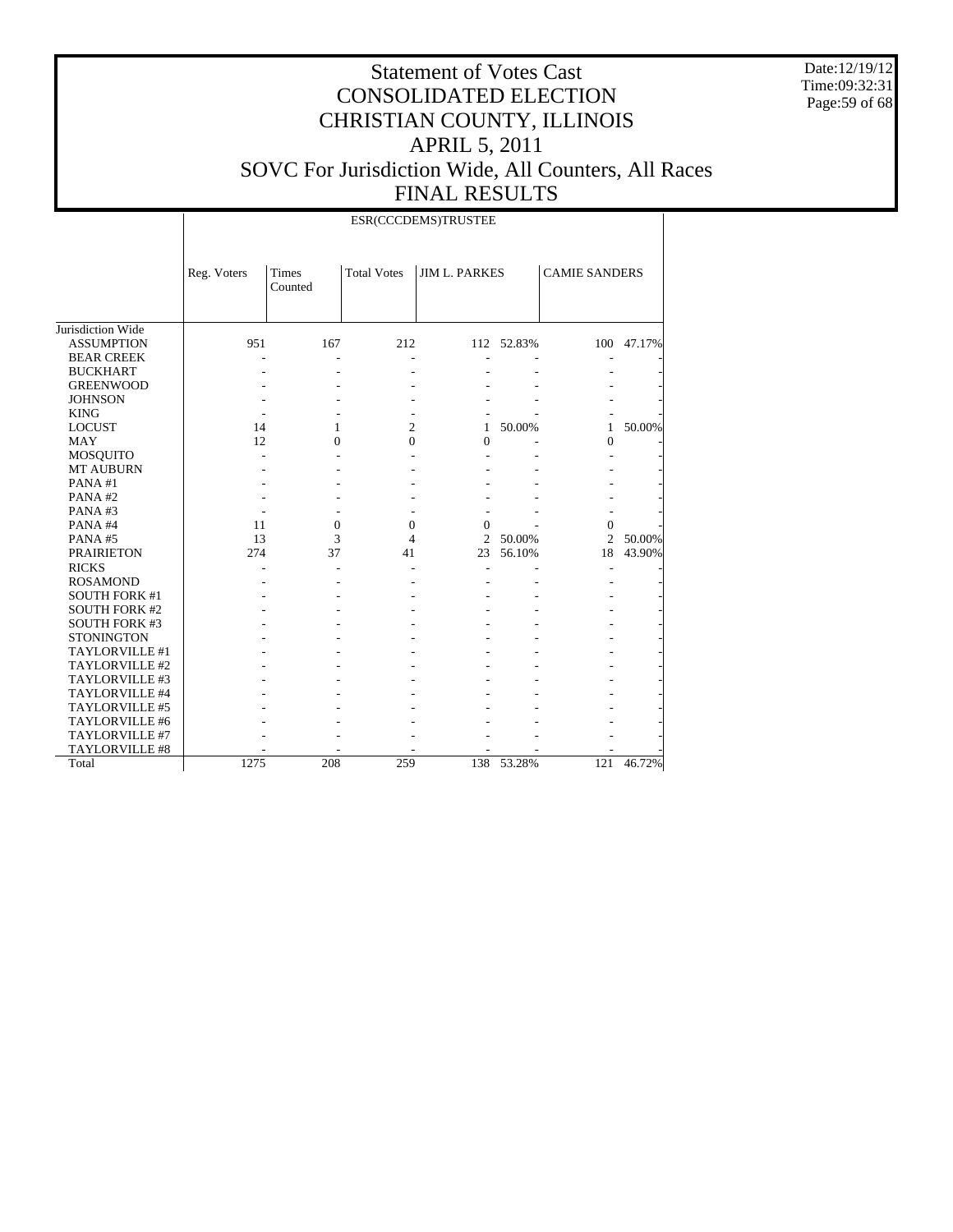Date:12/19/12 Time:09:32:31 Page:60 of 68

|                       | MORRISONVILLE FIRE TRUSTEE |                         |                    |                             |        |                              |        |  |  |
|-----------------------|----------------------------|-------------------------|--------------------|-----------------------------|--------|------------------------------|--------|--|--|
|                       | Reg. Voters                | <b>Times</b><br>Counted | <b>Total Votes</b> | WILLIAM D.<br><b>KRAMER</b> |        | ROBERT H.<br><b>WAGEHOFT</b> |        |  |  |
| Jurisdiction Wide     |                            |                         |                    |                             |        |                              |        |  |  |
| <b>ASSUMPTION</b>     |                            |                         |                    |                             |        |                              |        |  |  |
| <b>BEAR CREEK</b>     | 325                        | 44                      | 71                 | 33                          | 46.48% | 38                           | 53.52% |  |  |
| <b>BUCKHART</b>       |                            |                         | ٠                  |                             |        |                              |        |  |  |
| <b>GREENWOOD</b>      | 43                         | 8                       | 13                 | 6                           | 46.15% | 7                            | 53.85% |  |  |
| <b>JOHNSON</b>        | 35                         | $\mathbf{1}$            | $\overline{c}$     | $\mathbf{1}$                | 50.00% | 1                            | 50.00% |  |  |
| <b>KING</b>           | 96                         | 16                      | 25                 | 13                          | 52.00% | 12                           | 48.00% |  |  |
| <b>LOCUST</b>         |                            |                         |                    |                             |        |                              |        |  |  |
| <b>MAY</b>            |                            |                         |                    |                             |        |                              |        |  |  |
| MOSQUITO              |                            |                         |                    |                             |        |                              |        |  |  |
| MT AUBURN             |                            |                         |                    |                             |        |                              |        |  |  |
| PANA#1                |                            |                         |                    |                             |        |                              |        |  |  |
| PANA#2                |                            |                         |                    |                             |        |                              |        |  |  |
| PANA#3                |                            |                         |                    |                             |        |                              |        |  |  |
| PANA#4                |                            |                         |                    |                             |        |                              |        |  |  |
| PANA#5                |                            |                         |                    |                             |        |                              |        |  |  |
| <b>PRAIRIETON</b>     |                            |                         |                    |                             |        |                              |        |  |  |
| <b>RICKS</b>          | 836                        | 177                     | 292                | 139                         | 47.60% | 153                          | 52.40% |  |  |
| <b>ROSAMOND</b>       |                            |                         |                    |                             |        |                              |        |  |  |
| <b>SOUTH FORK #1</b>  |                            |                         |                    |                             |        |                              |        |  |  |
| <b>SOUTH FORK #2</b>  |                            |                         |                    |                             |        |                              |        |  |  |
| <b>SOUTH FORK #3</b>  |                            |                         |                    |                             |        |                              |        |  |  |
| <b>STONINGTON</b>     |                            |                         |                    |                             |        |                              |        |  |  |
| TAYLORVILLE #1        |                            |                         |                    |                             |        |                              |        |  |  |
| TAYLORVILLE #2        |                            |                         |                    |                             |        |                              |        |  |  |
| TAYLORVILLE #3        |                            |                         |                    |                             |        |                              |        |  |  |
| TAYLORVILLE #4        |                            |                         |                    |                             |        |                              |        |  |  |
| TAYLORVILLE #5        |                            |                         |                    |                             |        |                              |        |  |  |
| TAYLORVILLE #6        |                            |                         |                    |                             |        |                              |        |  |  |
| TAYLORVILLE #7        |                            |                         |                    |                             |        |                              |        |  |  |
| <b>TAYLORVILLE #8</b> |                            |                         |                    |                             |        |                              |        |  |  |
| Total                 | 1335                       | 246                     | 403                | 192                         | 47.64% | 211                          | 52.36% |  |  |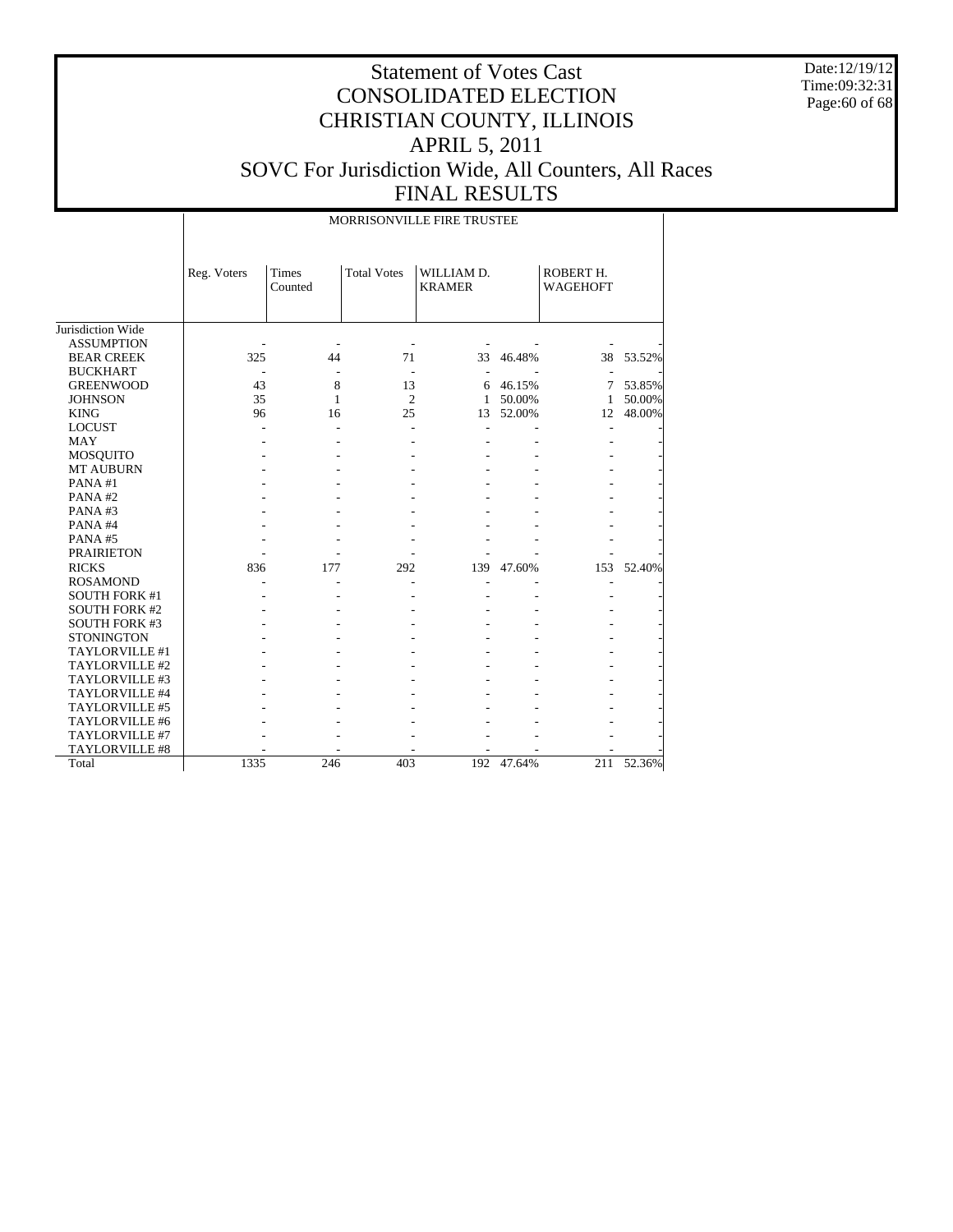Date:12/19/12 Time:09:32:31 Page:61 of 68

# Statement of Votes Cast CONSOLIDATED ELECTION CHRISTIAN COUNTY, ILLINOIS APRIL 5, 2011 SOVC For Jurisdiction Wide, All Counters, All Races FINAL RESULTS

|                      | <b>MT AUBURN FIRE TRUSTEE</b> |                  |    |                                    |            |  |  |  |  |
|----------------------|-------------------------------|------------------|----|------------------------------------|------------|--|--|--|--|
|                      | Reg. Voters                   | Times<br>Counted |    | <b>Total Votes   MARK BOTTRELL</b> |            |  |  |  |  |
| Jurisdiction Wide    |                               |                  |    |                                    |            |  |  |  |  |
| <b>ASSUMPTION</b>    |                               |                  |    |                                    |            |  |  |  |  |
| <b>BEAR CREEK</b>    |                               |                  |    |                                    |            |  |  |  |  |
| <b>BUCKHART</b>      |                               |                  |    |                                    |            |  |  |  |  |
| <b>GREENWOOD</b>     |                               |                  |    |                                    |            |  |  |  |  |
| <b>JOHNSON</b>       |                               |                  |    |                                    |            |  |  |  |  |
| <b>KING</b>          |                               |                  |    |                                    |            |  |  |  |  |
| <b>LOCUST</b>        |                               |                  |    |                                    |            |  |  |  |  |
| <b>MAY</b>           |                               |                  |    |                                    |            |  |  |  |  |
| MOSQUITO             | 138                           | 10               | 9  |                                    | 9 100.00%  |  |  |  |  |
| <b>MT AUBURN</b>     | 713                           | 39               | 32 |                                    | 32 100.00% |  |  |  |  |
| PANA#1               |                               |                  |    |                                    |            |  |  |  |  |
| PANA#2               |                               |                  |    |                                    |            |  |  |  |  |
| PANA#3               |                               |                  |    |                                    |            |  |  |  |  |
| PANA#4               |                               |                  |    |                                    |            |  |  |  |  |
| PANA#5               |                               |                  |    |                                    |            |  |  |  |  |
| <b>PRAIRIETON</b>    |                               |                  |    |                                    |            |  |  |  |  |
| <b>RICKS</b>         |                               |                  |    |                                    |            |  |  |  |  |
| <b>ROSAMOND</b>      |                               |                  |    |                                    |            |  |  |  |  |
| <b>SOUTH FORK #1</b> |                               |                  |    |                                    |            |  |  |  |  |
| <b>SOUTH FORK #2</b> |                               |                  |    |                                    |            |  |  |  |  |
| <b>SOUTH FORK #3</b> |                               |                  |    |                                    |            |  |  |  |  |
| <b>STONINGTON</b>    |                               |                  |    |                                    |            |  |  |  |  |
| TAYLORVILLE #1       |                               |                  |    |                                    |            |  |  |  |  |
| TAYLORVILLE #2       |                               |                  |    |                                    |            |  |  |  |  |
| TAYLORVILLE #3       |                               |                  |    |                                    |            |  |  |  |  |
| TAYLORVILLE #4       |                               |                  |    |                                    |            |  |  |  |  |
| TAYLORVILLE #5       |                               |                  |    |                                    |            |  |  |  |  |
| TAYLORVILLE #6       |                               |                  |    |                                    |            |  |  |  |  |
| TAYLORVILLE #7       |                               |                  |    |                                    |            |  |  |  |  |
| TAYLORVILLE #8       |                               |                  |    |                                    |            |  |  |  |  |
| Total                | 851                           | 49               | 41 |                                    | 41 100.00% |  |  |  |  |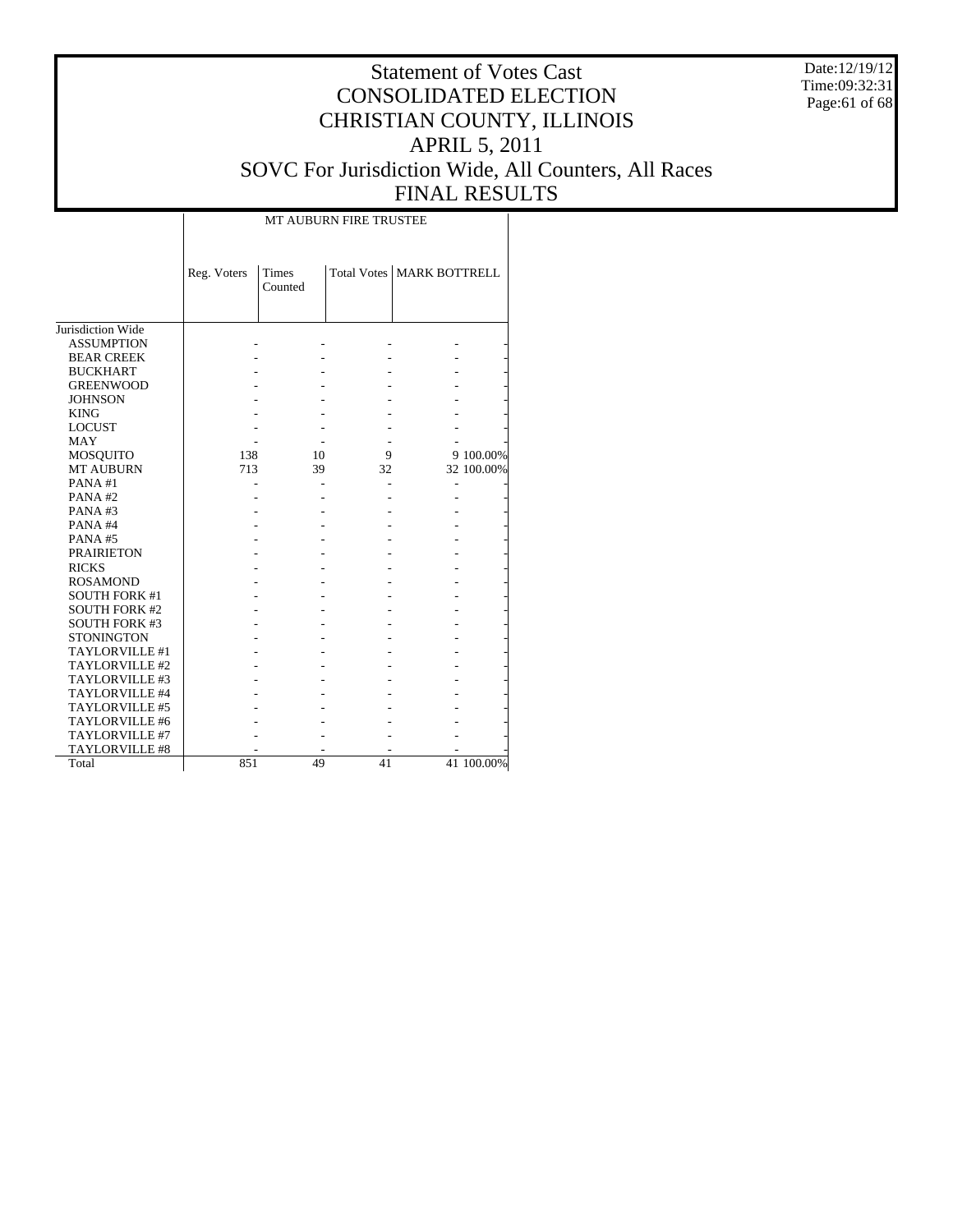Date:12/19/12 Time:09:32:31 Page:62 of 68

# Statement of Votes Cast CONSOLIDATED ELECTION CHRISTIAN COUNTY, ILLINOIS APRIL 5, 2011 SOVC For Jurisdiction Wide, All Counters, All Races FINAL RESULTS

#### ROCHESTER FIRE

|                       | Reg.<br>Voters | Times<br>Counted    | Total<br><b>Votes</b> | JOSEPH C.<br><b>SUERDIECK</b> |        | DONALD M.<br><b>WULF</b> |        | ROBERT L.<br><b>CHILES</b> |          | <b>MIKE KEAFER</b> |        | <b>HENRY</b><br><b>PATTERSON</b> |                          |
|-----------------------|----------------|---------------------|-----------------------|-------------------------------|--------|--------------------------|--------|----------------------------|----------|--------------------|--------|----------------------------------|--------------------------|
|                       |                |                     |                       |                               |        |                          |        |                            |          |                    |        |                                  |                          |
| Jurisdiction Wide     |                |                     |                       |                               |        |                          |        |                            |          |                    |        |                                  |                          |
| <b>ASSUMPTION</b>     |                |                     |                       |                               |        |                          |        |                            |          |                    |        |                                  |                          |
| <b>BEAR CREEK</b>     |                |                     |                       |                               |        |                          |        |                            |          |                    |        |                                  |                          |
| <b>BUCKHART</b>       |                | $\overline{c}$<br>3 |                       | 7<br>1                        | 14.29% | 1                        | 14.29% | $\overline{0}$             | 0.00%    |                    | 14.29% | $\mathbf{0}$                     | 0.00%                    |
| <b>GREENWOOD</b>      |                |                     |                       |                               |        |                          |        |                            |          |                    |        |                                  |                          |
| <b>JOHNSON</b>        |                |                     |                       |                               |        |                          |        |                            |          |                    |        |                                  |                          |
| <b>KING</b>           |                |                     |                       |                               |        |                          |        |                            |          |                    |        |                                  |                          |
| <b>LOCUST</b>         |                |                     |                       |                               |        |                          |        |                            |          |                    |        |                                  |                          |
| <b>MAY</b>            |                |                     |                       |                               |        |                          |        |                            |          |                    |        |                                  |                          |
| MOSQUITO              |                |                     |                       |                               |        |                          |        |                            |          |                    |        |                                  |                          |
| MT AUBURN             |                |                     |                       |                               |        |                          |        |                            |          |                    |        |                                  | $\overline{a}$           |
| PANA#1                |                |                     |                       |                               |        |                          |        |                            |          |                    |        |                                  | $\overline{a}$           |
| PANA#2                |                |                     |                       |                               |        |                          |        |                            |          |                    |        |                                  | $\overline{\phantom{a}}$ |
| PANA#3                |                |                     |                       |                               |        |                          |        |                            |          |                    |        |                                  | $\overline{\phantom{a}}$ |
| PANA#4                |                |                     |                       |                               |        |                          |        |                            |          |                    |        |                                  | $\overline{\phantom{a}}$ |
| PANA#5                |                |                     |                       |                               |        |                          |        |                            |          |                    |        |                                  | $\overline{\phantom{a}}$ |
| <b>PRAIRIETON</b>     |                |                     |                       |                               |        |                          |        |                            |          |                    |        |                                  | $\overline{a}$           |
| <b>RICKS</b>          |                |                     |                       |                               |        |                          |        |                            |          |                    |        |                                  |                          |
| <b>ROSAMOND</b>       |                |                     |                       |                               |        |                          |        |                            |          |                    |        |                                  |                          |
| <b>SOUTH FORK #1</b>  |                |                     |                       |                               |        |                          |        |                            |          |                    |        |                                  |                          |
| <b>SOUTH FORK #2</b>  |                |                     |                       |                               |        |                          |        |                            |          |                    |        |                                  |                          |
| <b>SOUTH FORK #3</b>  |                |                     |                       |                               |        |                          |        |                            |          |                    |        |                                  |                          |
| <b>STONINGTON</b>     |                |                     |                       |                               |        |                          |        |                            |          |                    |        |                                  |                          |
| TAYLORVILLE #1        |                |                     |                       |                               |        |                          |        |                            |          |                    |        |                                  |                          |
| TAYLORVILLE #2        |                |                     |                       |                               |        |                          |        |                            |          |                    |        |                                  |                          |
| TAYLORVILLE #3        |                |                     |                       |                               |        |                          |        |                            |          |                    |        |                                  |                          |
| TAYLORVILLE #4        |                |                     |                       |                               |        |                          |        |                            |          |                    |        |                                  |                          |
| TAYLORVILLE #5        |                |                     |                       |                               |        |                          |        |                            |          |                    |        |                                  |                          |
| TAYLORVILLE #6        |                |                     |                       |                               |        |                          |        |                            |          |                    |        |                                  |                          |
| TAYLORVILLE #7        |                |                     |                       |                               |        |                          |        |                            |          |                    |        |                                  |                          |
| <b>TAYLORVILLE #8</b> |                |                     |                       |                               |        |                          |        |                            |          |                    |        |                                  |                          |
| Total                 |                | 3<br>$\overline{c}$ |                       | $\tau$<br>1                   | 14.29% | $\mathbf{1}$             | 14.29% | $\Omega$                   | $0.00\%$ | $\mathbf{1}$       | 14.29% | $\Omega$                         | 0.00%                    |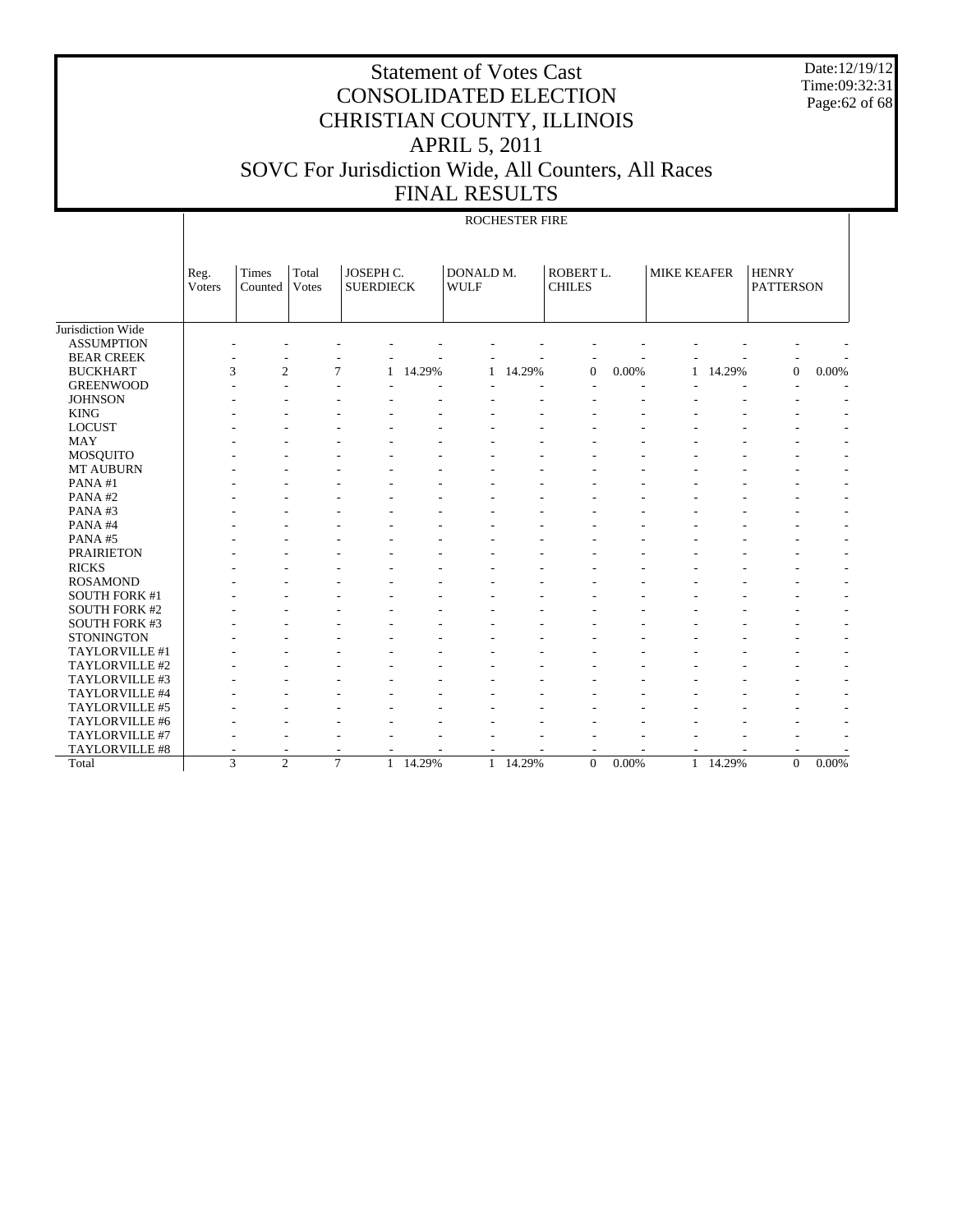Date:12/19/12 Time:09:32:31 Page:63 of 68

## Statement of Votes Cast CONSOLIDATED ELECTION CHRISTIAN COUNTY, ILLINOIS APRIL 5, 2011 SOVC For Jurisdiction Wide, All Counters, All Races FINAL RESULTS

Jurisdiction Wide ASSUMPTION BEAR CREEK BUCKHART GREENWOOD JOHNSON KING LOCUST MAY MOSQUITO MT AUBURN PANA #1 PANA #2 PANA #3 PANA #4 PANA #5 PRAIRIETON RICKS ROSAMOND SOUTH FORK #1 SOUTH FORK #2 SOUTH FORK #3 **STONINGTON**  TAYLORVILLE #1 TAYLORVILLE #2 TAYLORVILLE #3 TAYLORVILLE #4 TAYLORVILLE #5 TAYLORVILLE #6 TAYLORVILLE #7 TAYLORVILLE #8 Total TIM CRAVENS | TERESA **STURDY** MIKE BROGLIN ANDREW BECK WILLIAM G. RIGGS ROCHESTER FIRE - - - - - - - - - - - - - - - - - - - - 2 28.57% 0 0.00% 0 0.00% 1 14.29% 1 14.29% - - - - - - - - - - - - - - - - - - - - - - - - - - - - - - - - - - - - - - - - - - - - - - - - - - - - - - - - - - - - - - - - - - - - - - - - - - - - - - - - - - - - - - - - - - - - - - - - - - - - - - - - - - - - - - - - - - - - - - - - - - - - - - - - - - - - - - - - - - - - - - - - - - - - - - - - - - - - - - - - - - - - - - - - - - - - - - - - - - - - - - - - - - - - - - - - - - - - - - - - - - - - - - - - - - - - - - - - - - - - - - - - - - - - - - - - - - - - - - - - - - - - - - - - - - - - - - - - - - - - - - - - - - - - - - 2 28.57% 0 0.00% 0 0.00% 1 14.29% 1 14.29%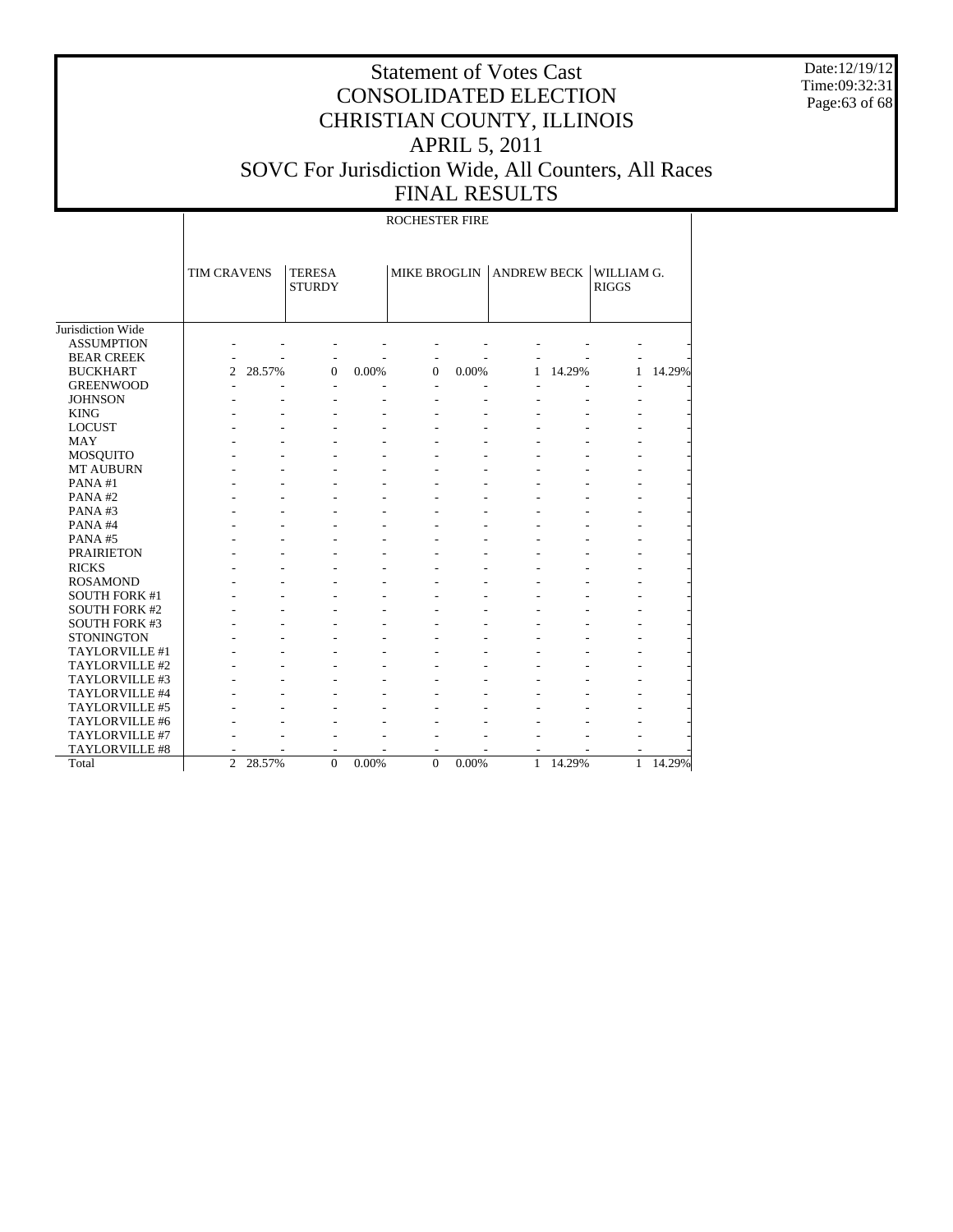Date:12/19/12 Time:09:32:31 Page:64 of 68

|                      | STONINGTON FIRE 6 YR |                  |                    |                       |             |  |  |  |  |  |  |
|----------------------|----------------------|------------------|--------------------|-----------------------|-------------|--|--|--|--|--|--|
|                      | Reg. Voters          | Times<br>Counted | <b>Total Votes</b> | <b>DAVID SPENGLER</b> |             |  |  |  |  |  |  |
| Jurisdiction Wide    |                      |                  |                    |                       |             |  |  |  |  |  |  |
| <b>ASSUMPTION</b>    |                      |                  |                    |                       |             |  |  |  |  |  |  |
| <b>BEAR CREEK</b>    |                      |                  |                    |                       |             |  |  |  |  |  |  |
| <b>BUCKHART</b>      | 57                   | 3                | $\overline{c}$     |                       | 2 100.00%   |  |  |  |  |  |  |
| <b>GREENWOOD</b>     |                      |                  |                    |                       |             |  |  |  |  |  |  |
| <b>JOHNSON</b>       |                      |                  |                    |                       |             |  |  |  |  |  |  |
| <b>KING</b>          |                      |                  |                    |                       |             |  |  |  |  |  |  |
| <b>LOCUST</b>        |                      |                  |                    |                       |             |  |  |  |  |  |  |
| <b>MAY</b>           | 205                  | 6                | 5                  |                       | 5 100.00%   |  |  |  |  |  |  |
| MOSQUITO             |                      |                  |                    |                       |             |  |  |  |  |  |  |
| <b>MT AUBURN</b>     |                      |                  |                    |                       |             |  |  |  |  |  |  |
| PANA#1               |                      |                  |                    |                       |             |  |  |  |  |  |  |
| PANA#2               |                      |                  |                    |                       |             |  |  |  |  |  |  |
| PANA#3               |                      |                  |                    |                       |             |  |  |  |  |  |  |
| PANA#4               |                      |                  |                    |                       |             |  |  |  |  |  |  |
| PANA#5               |                      |                  |                    |                       |             |  |  |  |  |  |  |
| <b>PRAIRIETON</b>    | 67                   | 3                | $\overline{2}$     |                       | 2 100.00%   |  |  |  |  |  |  |
| <b>RICKS</b>         |                      |                  |                    |                       |             |  |  |  |  |  |  |
| <b>ROSAMOND</b>      |                      |                  |                    |                       |             |  |  |  |  |  |  |
| <b>SOUTH FORK #1</b> |                      |                  |                    |                       |             |  |  |  |  |  |  |
| <b>SOUTH FORK #2</b> |                      |                  |                    |                       |             |  |  |  |  |  |  |
| <b>SOUTH FORK #3</b> |                      |                  |                    |                       |             |  |  |  |  |  |  |
| <b>STONINGTON</b>    | 742                  | 202              | 172                |                       | 172 100.00% |  |  |  |  |  |  |
| TAYLORVILLE #1       |                      |                  |                    |                       |             |  |  |  |  |  |  |
| TAYLORVILLE #2       | $\overline{c}$       | $\theta$         | 0                  | $\theta$              |             |  |  |  |  |  |  |
| TAYLORVILLE #3       |                      |                  |                    |                       |             |  |  |  |  |  |  |
| TAYLORVILLE #4       |                      |                  |                    |                       |             |  |  |  |  |  |  |
| TAYLORVILLE #5       |                      |                  |                    |                       |             |  |  |  |  |  |  |
| TAYLORVILLE #6       |                      |                  |                    |                       |             |  |  |  |  |  |  |
| TAYLORVILLE #7       |                      |                  |                    |                       |             |  |  |  |  |  |  |
| TAYLORVILLE #8       |                      |                  |                    |                       |             |  |  |  |  |  |  |
| Total                | 1073                 | 214              | 181                |                       | 181 100.00% |  |  |  |  |  |  |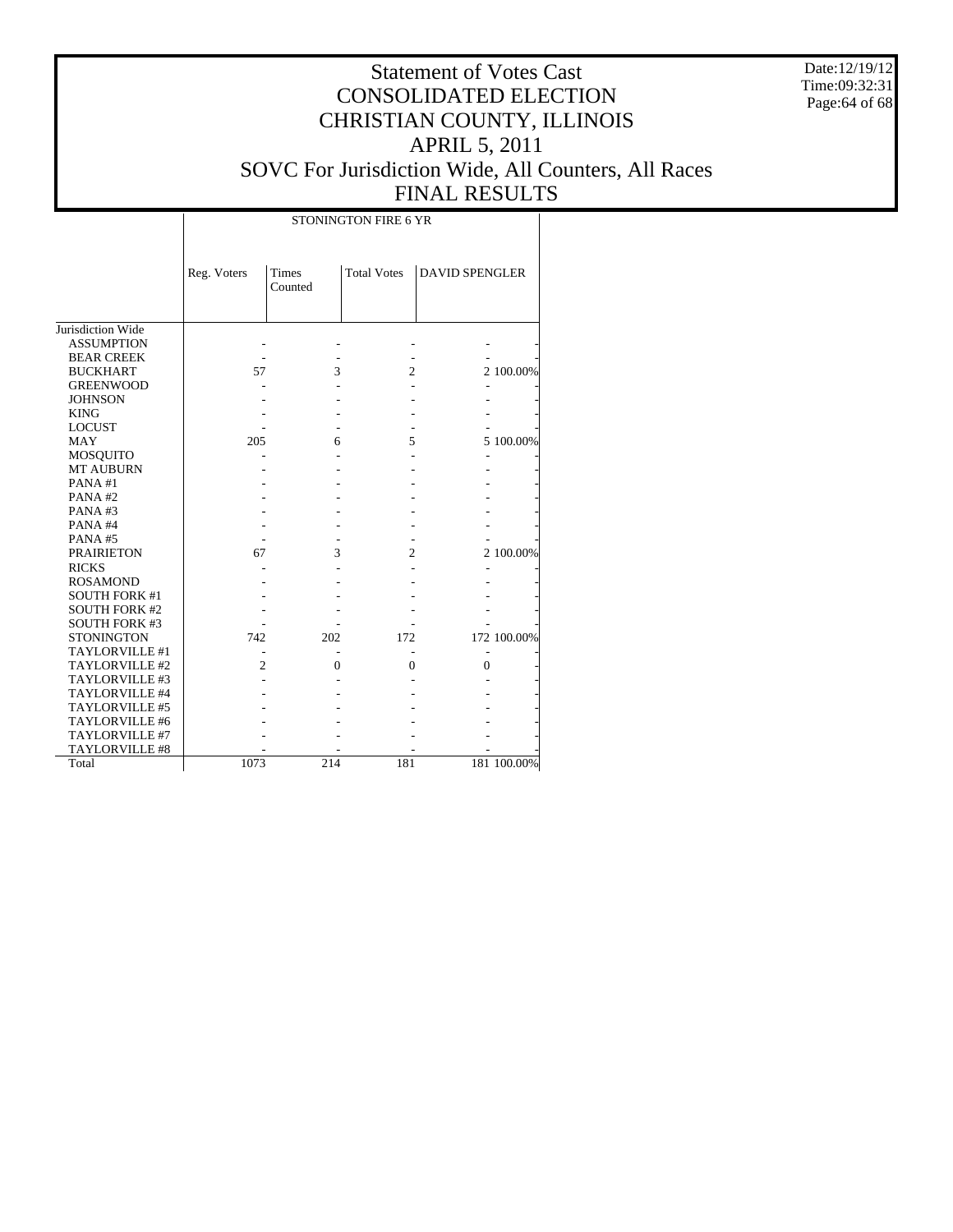Date:12/19/12 Time:09:32:31 Page:65 of 68

# Statement of Votes Cast CONSOLIDATED ELECTION CHRISTIAN COUNTY, ILLINOIS APRIL 5, 2011 SOVC For Jurisdiction Wide, All Counters, All Races FINAL RESULTS

STONINGTON FIRE FULL

|                      | Reg. Voters    | <b>Times</b><br>Counted | <b>Total Votes</b> | <b>JOHN MYERS</b> |        | <b>JIM ANDRUCH</b> |        |
|----------------------|----------------|-------------------------|--------------------|-------------------|--------|--------------------|--------|
|                      |                |                         |                    |                   |        |                    |        |
| Jurisdiction Wide    |                |                         |                    |                   |        |                    |        |
| <b>ASSUMPTION</b>    |                |                         |                    |                   |        |                    |        |
| <b>BEAR CREEK</b>    |                |                         |                    |                   |        |                    |        |
| <b>BUCKHART</b>      | 57             | 3                       | 4                  | 1                 | 25.00% | 3                  | 75.00% |
| <b>GREENWOOD</b>     |                |                         |                    |                   |        |                    |        |
| <b>JOHNSON</b>       |                |                         |                    |                   |        |                    |        |
| <b>KING</b>          |                |                         |                    |                   |        |                    |        |
| <b>LOCUST</b>        |                |                         |                    |                   |        |                    |        |
| <b>MAY</b>           | 205            | 6                       | 10                 | 5                 | 50.00% | 5                  | 50.00% |
| <b>MOSQUITO</b>      |                |                         |                    |                   |        |                    |        |
| <b>MT AUBURN</b>     |                |                         |                    |                   |        |                    |        |
| PANA#1               |                |                         |                    |                   |        |                    |        |
| PANA#2               |                |                         |                    |                   |        |                    |        |
| PANA#3               |                |                         |                    |                   |        |                    |        |
| PANA#4               |                |                         |                    |                   |        |                    |        |
| PANA#5               |                |                         |                    |                   |        |                    |        |
| <b>PRAIRIETON</b>    | 67             | 3                       | 3                  | 1.                | 33.33% | $\overline{c}$     | 66.67% |
| <b>RICKS</b>         |                |                         |                    |                   |        |                    |        |
| <b>ROSAMOND</b>      |                |                         |                    |                   |        |                    |        |
| <b>SOUTH FORK #1</b> |                |                         |                    |                   |        |                    |        |
| <b>SOUTH FORK #2</b> |                |                         |                    |                   |        |                    |        |
| <b>SOUTH FORK #3</b> |                |                         |                    |                   |        |                    |        |
| <b>STONINGTON</b>    | 742            | 202                     | 309                | 161               | 52.10% | 148                | 47.90% |
| TAYLORVILLE #1       |                |                         |                    |                   |        |                    |        |
| TAYLORVILLE #2       | $\overline{2}$ | 0                       | $\theta$           | $\mathbf{0}$      |        | $\theta$           |        |
| TAYLORVILLE #3       |                |                         |                    |                   |        |                    |        |
| TAYLORVILLE #4       |                |                         |                    |                   |        |                    |        |
| TAYLORVILLE #5       |                |                         |                    |                   |        |                    |        |
| TAYLORVILLE #6       |                |                         |                    |                   |        |                    |        |
| TAYLORVILLE #7       |                |                         |                    |                   |        |                    |        |
| TAYLORVILLE #8       |                |                         |                    |                   |        |                    |        |
| Total                | 1073           | 214                     | 326                | 168               | 51.53% | 158                | 48.47% |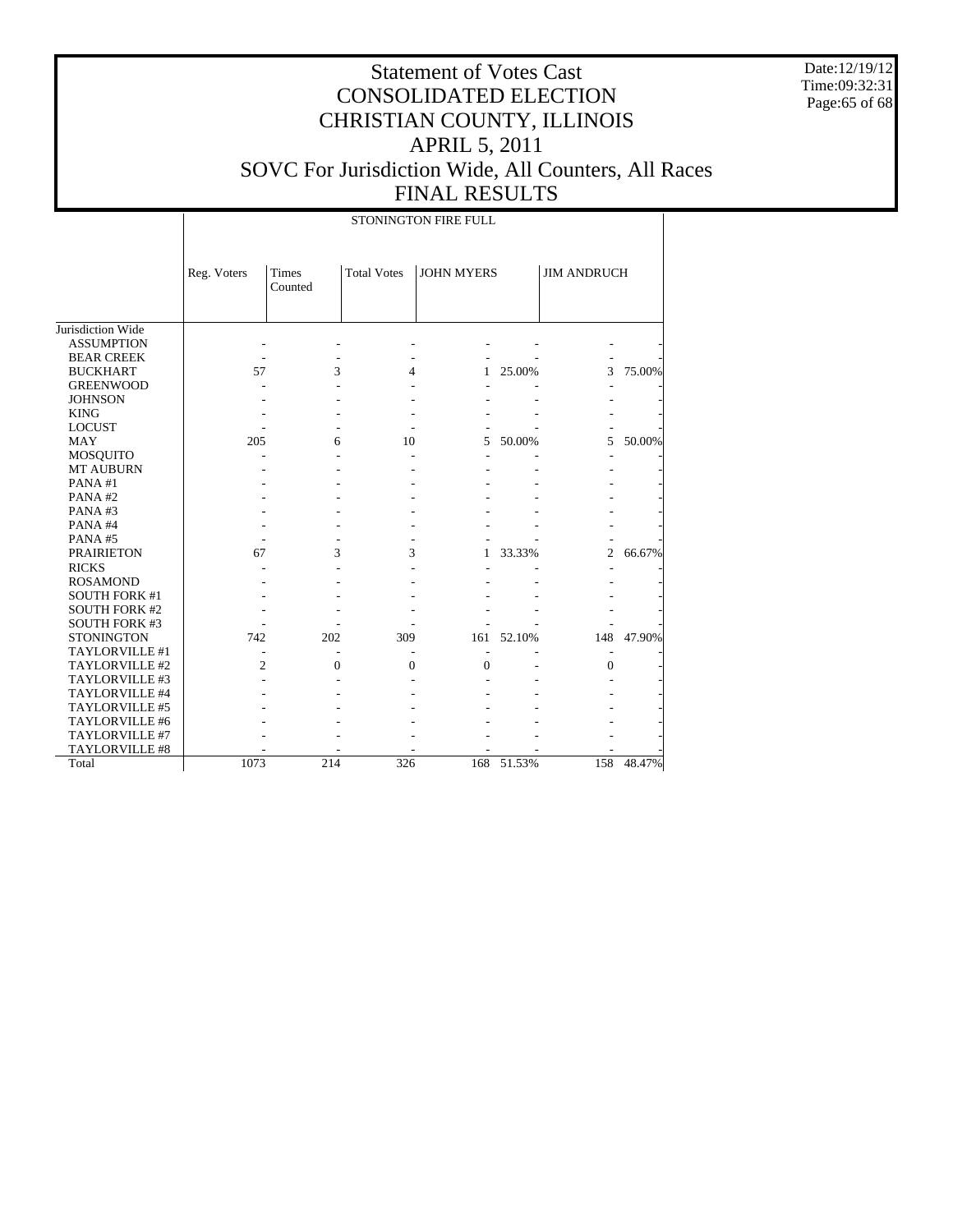Date:12/19/12 Time:09:32:31 Page:66 of 68

# Statement of Votes Cast CONSOLIDATED ELECTION CHRISTIAN COUNTY, ILLINOIS APRIL 5, 2011 SOVC For Jurisdiction Wide, All Counters, All Races FINAL RESULTS

PANA ALT BOND PROP

|                      | Reg. Voters | <b>Times</b><br>Counted | <b>Total Votes</b> | <b>YES</b> |            | N <sub>O</sub> |        |
|----------------------|-------------|-------------------------|--------------------|------------|------------|----------------|--------|
|                      |             |                         |                    |            |            |                |        |
| Jurisdiction Wide    |             |                         |                    |            |            |                |        |
| <b>ASSUMPTION</b>    |             |                         |                    |            |            |                |        |
| <b>BEAR CREEK</b>    |             |                         |                    |            |            |                |        |
| <b>BUCKHART</b>      |             |                         |                    |            |            |                |        |
| <b>GREENWOOD</b>     |             |                         |                    |            |            |                |        |
| <b>JOHNSON</b>       |             |                         |                    |            |            |                |        |
| <b>KING</b>          |             |                         |                    |            |            |                |        |
| <b>LOCUST</b>        |             |                         |                    |            |            |                |        |
| MAY                  |             |                         |                    |            |            |                |        |
| <b>MOSQUITO</b>      |             |                         |                    |            |            |                |        |
| <b>MT AUBURN</b>     |             |                         |                    |            |            |                |        |
| PANA#1               | 665         | 162                     | 158                | 77         | 48.73%     | 81             | 51.27% |
| PANA#2               | 1120        | 362                     | 359                | 124        | 34.54%     | 235            | 65.46% |
| PANA#3               | 738         | 183                     | 179                | 68         | 37.99%     | 111            | 62.01% |
| PANA#4               | 507         | 120                     | 119                | 45         | 37.82%     | 74             | 62.18% |
| PANA#5               | 433         | 85                      | 83                 | 26         | 31.33%     | 57             | 68.67% |
| <b>PRAIRIETON</b>    |             |                         |                    |            |            |                |        |
| <b>RICKS</b>         |             |                         |                    |            |            |                |        |
| <b>ROSAMOND</b>      |             |                         |                    |            |            |                |        |
| <b>SOUTH FORK #1</b> |             |                         |                    |            |            |                |        |
| <b>SOUTH FORK #2</b> |             |                         |                    |            |            |                |        |
| <b>SOUTH FORK #3</b> |             |                         |                    |            |            |                |        |
| <b>STONINGTON</b>    |             |                         |                    |            |            |                |        |
| TAYLORVILLE #1       |             |                         |                    |            |            |                |        |
| TAYLORVILLE #2       |             |                         |                    |            |            |                |        |
| TAYLORVILLE #3       |             |                         |                    |            |            |                |        |
| TAYLORVILLE #4       |             |                         |                    |            |            |                |        |
| TAYLORVILLE #5       |             |                         |                    |            |            |                |        |
| TAYLORVILLE #6       |             |                         |                    |            |            |                |        |
| TAYLORVILLE #7       |             |                         |                    |            |            |                |        |
| TAYLORVILLE #8       |             |                         |                    |            |            |                |        |
| Total                | 3463        | 912                     | 898                |            | 340 37.86% | 558            | 62.14% |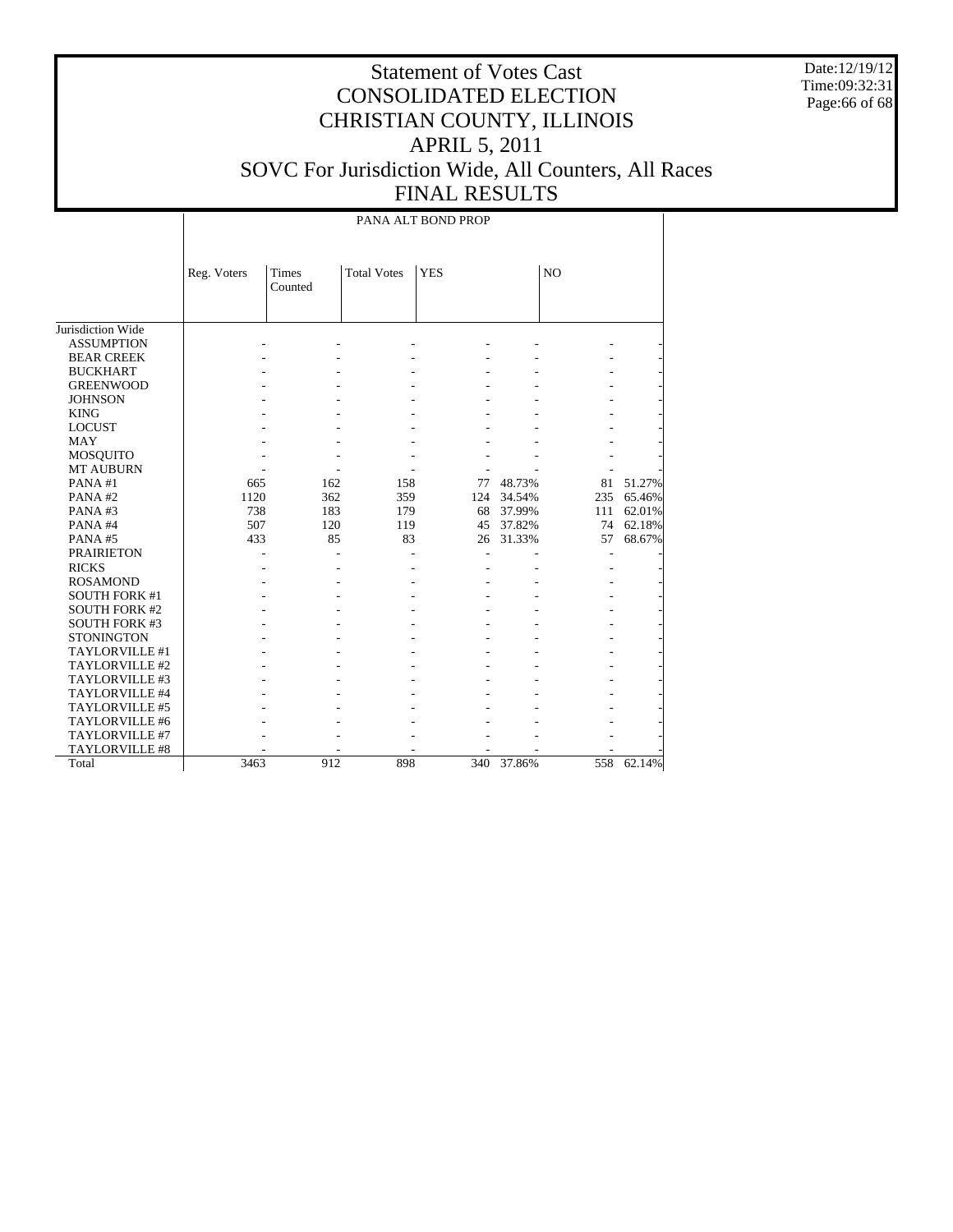Date:12/19/12 Time:09:32:31 Page:67 of 68

# Statement of Votes Cast CONSOLIDATED ELECTION CHRISTIAN COUNTY, ILLINOIS APRIL 5, 2011 SOVC For Jurisdiction Wide, All Counters, All Races FINAL RESULTS

PANA REV BOND PROP

|                                     | Reg. Voters | Times<br>Counted | <b>Total Votes</b> | <b>YES</b> |        | N <sub>O</sub> |        |
|-------------------------------------|-------------|------------------|--------------------|------------|--------|----------------|--------|
|                                     |             |                  |                    |            |        |                |        |
|                                     |             |                  |                    |            |        |                |        |
| Jurisdiction Wide                   |             |                  |                    |            |        |                |        |
| <b>ASSUMPTION</b>                   |             |                  |                    |            |        |                |        |
| <b>BEAR CREEK</b>                   |             |                  |                    |            |        |                |        |
| <b>BUCKHART</b><br><b>GREENWOOD</b> |             |                  |                    |            |        |                |        |
| <b>JOHNSON</b>                      |             |                  |                    |            |        |                |        |
|                                     |             |                  |                    |            |        |                |        |
| <b>KING</b>                         |             |                  |                    |            |        |                |        |
| <b>LOCUST</b>                       |             |                  |                    |            |        |                |        |
| <b>MAY</b>                          |             |                  |                    |            |        |                |        |
| <b>MOSQUITO</b><br><b>MT AUBURN</b> |             |                  |                    |            |        |                |        |
| PANA#1                              | 665         | 162              | 156                | 70         | 44.87% | 86             | 55.13% |
| PANA#2                              | 1120        | 362              | 353                | 111        | 31.44% | 242            | 68.56% |
| PANA#3                              | 738         | 183              | 180                | 61         | 33.89% | 119            | 66.11% |
| PANA#4                              | 507         | 120              | 119                | 40         | 33.61% | 79             | 66.39% |
| PANA#5                              | 433         | 85               | 82                 | 26         | 31.71% | 56             | 68.29% |
| <b>PRAIRIETON</b>                   |             |                  |                    |            |        |                |        |
| <b>RICKS</b>                        |             |                  |                    |            |        |                |        |
| <b>ROSAMOND</b>                     |             |                  |                    |            |        |                |        |
| <b>SOUTH FORK #1</b>                |             |                  |                    |            |        |                |        |
| <b>SOUTH FORK #2</b>                |             |                  |                    |            |        |                |        |
| <b>SOUTH FORK #3</b>                |             |                  |                    |            |        |                |        |
| <b>STONINGTON</b>                   |             |                  |                    |            |        |                |        |
| TAYLORVILLE #1                      |             |                  |                    |            |        |                |        |
| TAYLORVILLE #2                      |             |                  |                    |            |        |                |        |
| TAYLORVILLE #3                      |             |                  |                    |            |        |                |        |
| TAYLORVILLE #4                      |             |                  |                    |            |        |                |        |
| TAYLORVILLE #5                      |             |                  |                    |            |        |                |        |
| TAYLORVILLE #6                      |             |                  |                    |            |        |                |        |
| TAYLORVILLE #7                      |             |                  |                    |            |        |                |        |
| TAYLORVILLE #8                      |             |                  |                    |            |        |                |        |
| Total                               | 3463        | 912              | 890                | 308        | 34.61% | 582            | 65.39% |